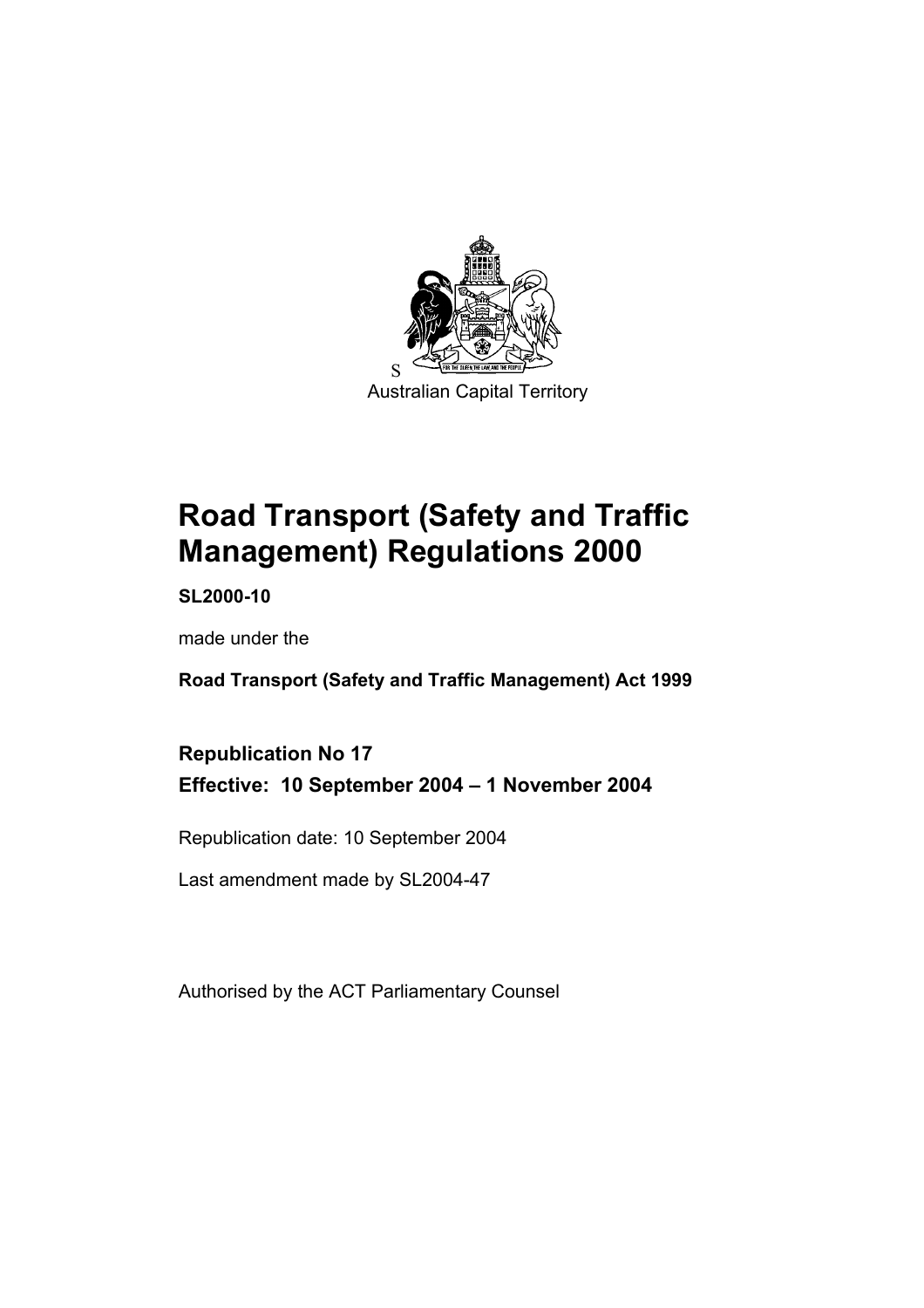#### **About this republication**

#### **The republished law**

This is a republication of the *Road Transport (Safety and Traffic Management) Regulations 2000*, made under the *Road Transport (Safety and Traffic Management) Act 1999* (including any amendment made under the *Legislation Act 2001*, part 11.3 (Editorial changes)) as in force on 10 September 2004*.* It also includes any amendment, repeal or expiry affecting the republished law to 10 September 2004.

The legislation history and amendment history of the republished law are set out in endnotes 3 and 4.

#### **Kinds of republications**

The Parliamentary Counsel's Office prepares 2 kinds of republications of ACT laws (see the ACT legislation register at www.legislation.act.gov.au):

- authorised republications to which the *Legislation Act 2001* applies
- unauthorised republications.

The status of this republication appears on the bottom of each page.

#### **Editorial changes**

The *Legislation Act 2001*, part 11.3 authorises the Parliamentary Counsel to make editorial amendments and other changes of a formal nature when preparing a law for republication. Editorial changes do not change the effect of the law, but have effect as if they had been made by an Act commencing on the republication date (see *Legislation Act 2001*, s 115 and s 117). The changes are made if the Parliamentary Counsel considers they are desirable to bring the law into line, or more closely into line, with current legislative drafting practice.

This republication does not include amendments made under part 11.3 (see endnote 1).

#### **Uncommenced provisions and amendments**

If a provision of the republished law has not commenced or is affected by an uncommenced amendment, the symbol  $\mathbf{U}$  appears immediately before the provision heading. The text of the uncommenced provision or amendment appears only in the last endnote.

#### **Modifications**

If a provision of the republished law is affected by a current modification, the symbol  $\mathbf{M}$ appears immediately before the provision heading. The text of the modifying provision appears in the endnotes. For the legal status of modifications, see *Legislation Act 2001*, section 95.

#### **Penalties**

The value of a penalty unit for an offence against this republished law at the republication date is—

- (a) if the person charged is an individual—\$100; or
- (b) if the person charged is a corporation—\$500.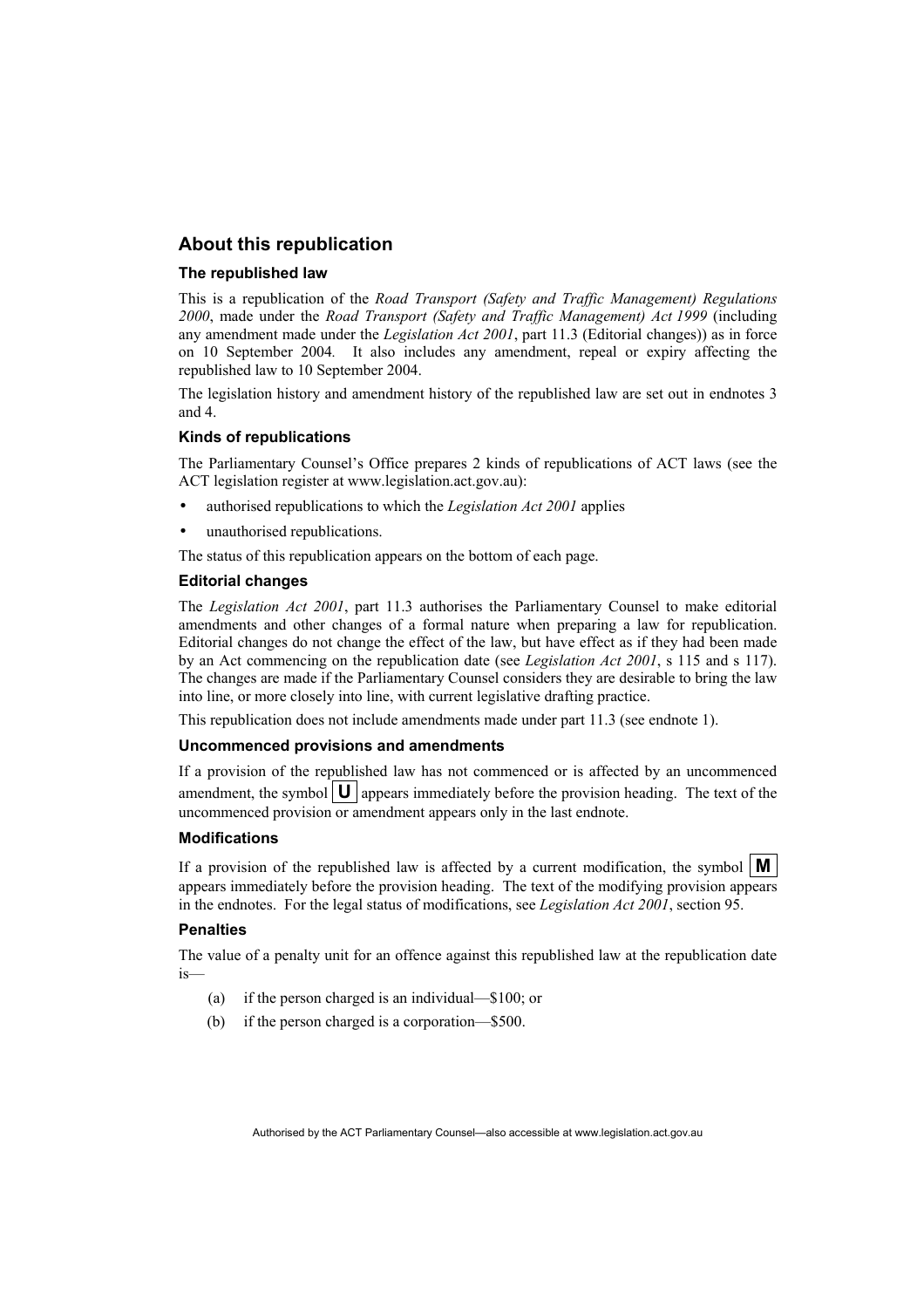

# **Road Transport (Safety and Traffic Management) Regulations 2000**

made under the

**Road Transport (Safety and Traffic Management) Act 1999** 

# **Contents**

Page

# **Chapter 1 Preliminary**

|     | Name of regulations                                           |               |
|-----|---------------------------------------------------------------|---------------|
| 3   | Definitions--- the dictionary                                 | 2.            |
| 4   | <b>Notes</b>                                                  | $\mathcal{P}$ |
| 4A  | Offences against regulations—application of Criminal Code etc | 3             |
| 4B  | Offences against regulations are strict liability offences    | 3             |
| 4C. | General defence of accident or reasonable effort              |               |

R17 10/09/04 Road Transport (Safety and Traffic Management) Regulations 2000 Effective: 10/09/04-01/11/04

contents 1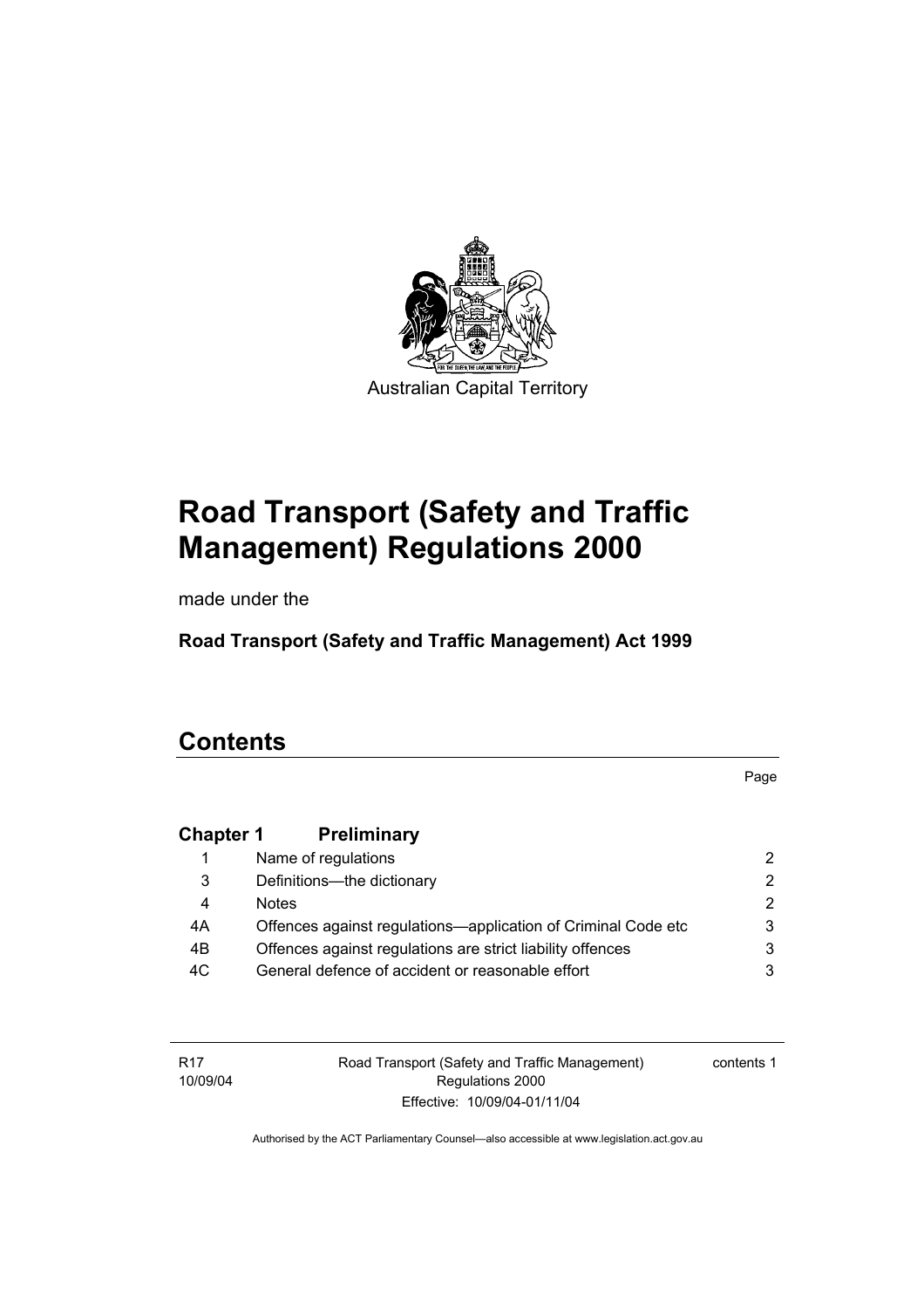#### **Contents**

| <b>Chapter 2</b> | <b>Australian Road Rules</b>                                                                                                      | Page           |
|------------------|-----------------------------------------------------------------------------------------------------------------------------------|----------------|
|                  |                                                                                                                                   |                |
| <b>Part 2.1</b>  | <b>Incorporation into ACT law</b>                                                                                                 |                |
| 5                | What are the Australian Road Rules                                                                                                | 4              |
| 6                | Incorporation of Australian Road Rules into ACT law                                                                               | $\overline{4}$ |
| <b>Part 2.2</b>  | How the Australian Road Rules are incorporated                                                                                    |                |
| Division 2.2.1   | General                                                                                                                           |                |
| 7                | References to another law of this jurisdiction etc                                                                                | $\overline{7}$ |
| Division 2.2.2   | <b>Other provisions for the Australian Road Rules</b>                                                                             |                |
| 8                | ARR r 10 (2)-penalties for offences                                                                                               | $\overline{7}$ |
| 9                | ARR r 95—emergency stopping lane only signs                                                                                       | $\overline{7}$ |
| 10               | ARR r 104-no truck signs                                                                                                          | $\overline{7}$ |
| 11               | ARR r 151 (3) (b)-riding a motorbike or bicycle alongside more than 1<br>other rider                                              | 8              |
| 12               | ARR r 158 (2) (c)—other vehicles permitted to travel in bus lanes                                                                 | 8              |
| 12A              | ARR r 170 (1)—driver not to stop in intersection unless permitted                                                                 | 8              |
| 13               | ARR r 179 (1) (c)—stopping in a loading zone                                                                                      | 8              |
| 14               | ARR r 199 (2)—stopping near a postbox                                                                                             | 9              |
| 15               | ARR r 206 (2) (b), (c)—parking by people with disabilities permit<br>holders                                                      | 9              |
| 16               | ARR r 207 (2) (a)—fees for parking in pay parking spaces                                                                          | 9              |
| 16A              | ARR r 213-non-application in ACT                                                                                                  | 10             |
| 17               | ARR r 215 (4)-lights required to be fitted to a vehicle                                                                           | 10             |
| 18               | ARR r 216 (3)-towing a vehicle at night or in hazardous weather                                                                   |                |
| 19               | conditions                                                                                                                        | 10<br>10       |
| 20               | ARR r 220 (3)—using lights on vehicles that are stopped                                                                           | 11             |
| 21               | ARR r 221 (f)—using hazard warning lights on buses carrying children<br>ARR r 222—using warning lights on buses carrying children | 11             |
| 22               | ARR r 225-use of radar detectors                                                                                                  | 11             |
| 22A              | ARR r 236 (6)—hitchhiking, roadside commerce etc permitted                                                                        | 11             |
| 23               | ARR r 240 (2)—wheeled recreational devices and toys not to be used<br>on certain roads                                            | 12             |

contents 2 Road Transport (Safety and Traffic Management) Regulations 2000 Effective: 10/09/04-01/11/04

R17 10/09/04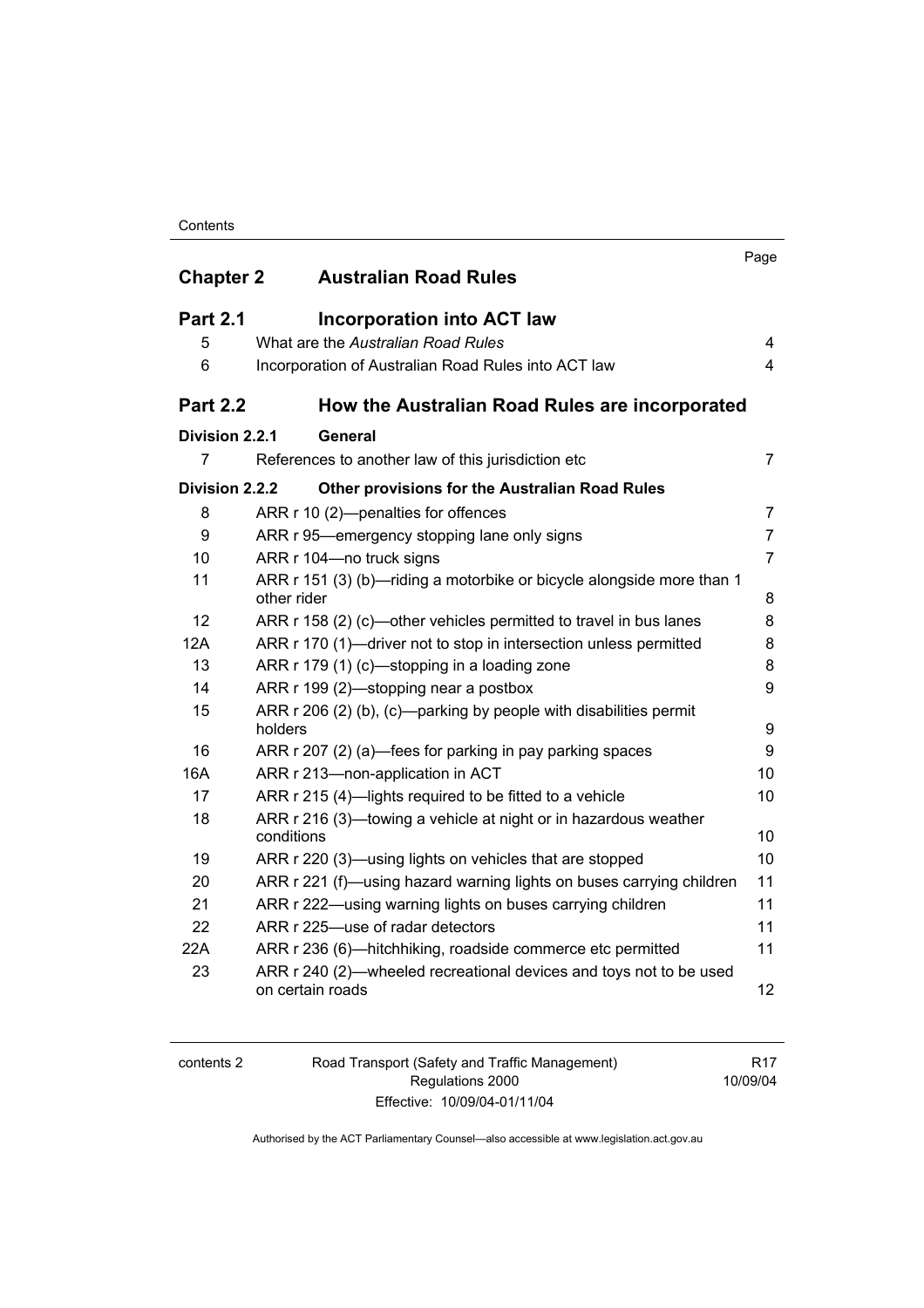|                 |                                                                            | Page |  |
|-----------------|----------------------------------------------------------------------------|------|--|
| 23B             | ARR r 266 (3) (b)—wearing of seatbelts by passengers under 16 years<br>old | 12   |  |
| 24              | ARR r 266 (7)—wearing of seatbelts by passengers under 16 years old        |      |  |
| 25              | ARR r 267 (3)—certificates of exemption from wearing seatbelts             |      |  |
| 26              | ARR r 270 (3)-wearing motorbike helmets                                    |      |  |
| 27              | ARR r 271 (6)-riding on motorbikes                                         |      |  |
| 27A             | ARR r 280 (2) (a)—other vehicles to which B light rules apply              |      |  |
| 28              | ARR r 287 (3) (e), (4)—duties of participants in crashes                   |      |  |
| 29              | ARR r 289 (1) (g)-driving on a nature strip                                |      |  |
| 30              | ARR r 298—driving with a person in or on a trailer                         | 16   |  |
| 31              | ARR r 310 (3), (4)-exemption for road workers etc                          | 17   |  |
| 32              | ARR r 313-postal workers                                                   | 18   |  |
| 33              | ARR dict-definitions for dictionary                                        | 18   |  |
| <b>Part 2.3</b> | <b>Additional ACT road rules</b>                                           |      |  |
| Division 2.3.1  | Noise and other nuisances                                                  |      |  |
| 37              | Making unnecessary engine noise                                            | 22   |  |
| 38              | Emission of waste oil or grease                                            | 22   |  |
| Division 2.3.2  | Driver and passenger safety                                                |      |  |
| 39              | Safety of persons on trailers                                              | 23   |  |
| 40              | Passengers in sidecars to be seated                                        | 24   |  |
| Division 2.3.3  | <b>Trailers and towing</b>                                                 |      |  |
| 41              | Number of vehicles that may be drawn                                       | 25   |  |
| 42              | Towing by vehicles under 4.5t                                              | 26   |  |
| Division 2.3.4  | <b>Lights on vehicles</b>                                                  |      |  |
| 43              | Lights on motor vehicles generally                                         | 27   |  |
| Division 2.3.5  | <b>Stopping and parking</b>                                                |      |  |
| 44              | Use of meters in metered parking areas                                     | 29   |  |
| 45              | Parking in metered parking spaces                                          | 31   |  |
| 46              | Temporary closure of metered parking spaces                                | 31   |  |
| 47              | Misuse of parking meters                                                   | 31   |  |
| 48              | Interfering with parking meters etc                                        | 32   |  |
|                 |                                                                            |      |  |

R17 10/09/04 Road Transport (Safety and Traffic Management) Regulations 2000 Effective: 10/09/04-01/11/04

contents 3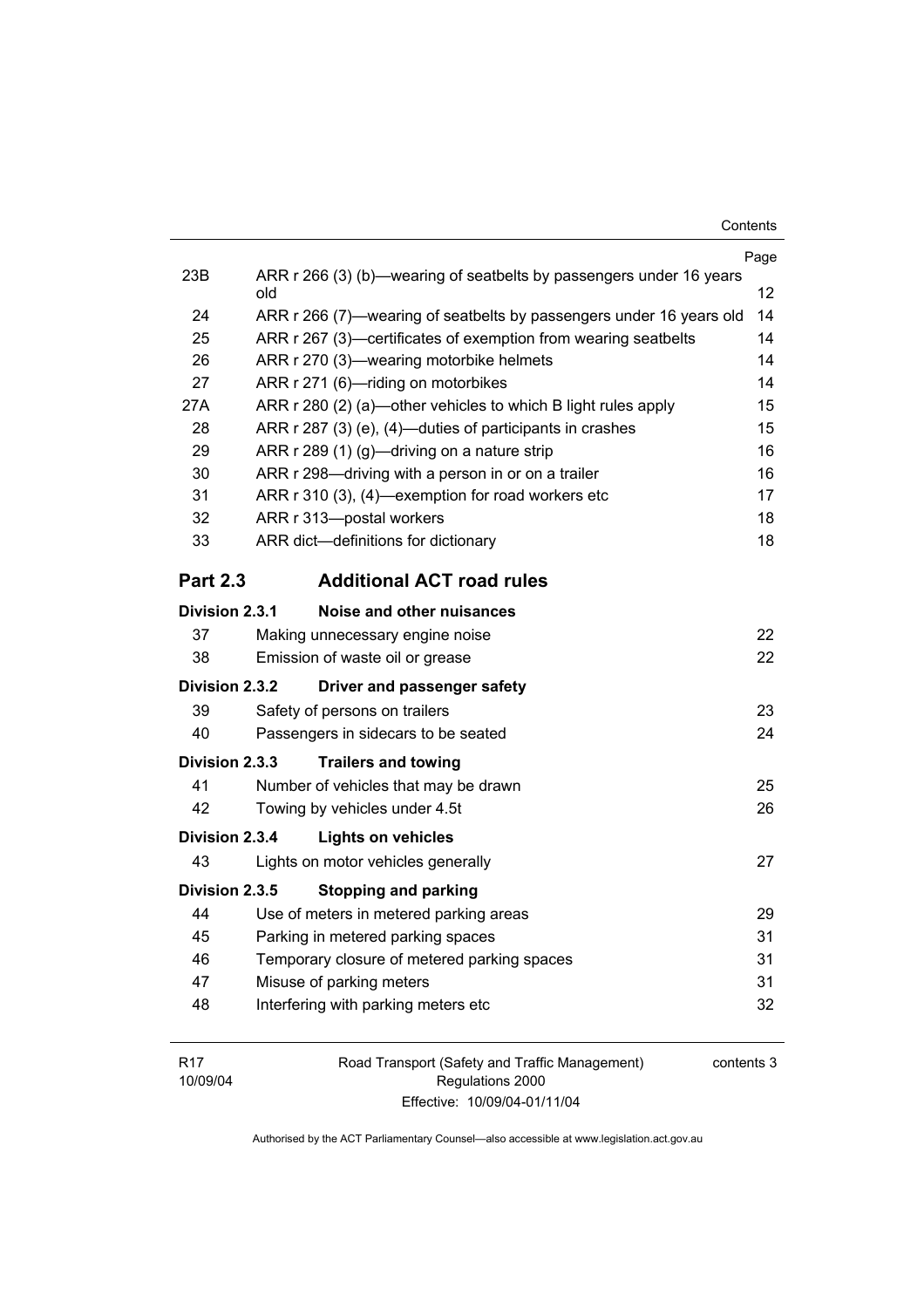#### **Contents**

|                 |                                                                                           | Page |  |  |
|-----------------|-------------------------------------------------------------------------------------------|------|--|--|
| 49              | Use of tickets in ticket parking areas                                                    | 32   |  |  |
| 50              | Parking in ticket parking spaces                                                          | 34   |  |  |
| 51              | Temporary closure of ticket parking spaces                                                |      |  |  |
| 52              | Use of false or damaged parking tickets etc                                               |      |  |  |
| 53              | Misuse of ticket machines                                                                 | 36   |  |  |
| 54              | Interfering with parking ticket machines etc                                              | 36   |  |  |
| 55              | Removing parking tickets etc                                                              | 36   |  |  |
| 56              | Unauthorised use and revocation of mobility parking scheme authorities                    | 37   |  |  |
| 57A             | Stopping public buses in bus zones and at bus stops                                       | 37   |  |  |
| 58              | Stopping in an emergency etc or to comply with another law                                | 38   |  |  |
| Division 2.3.6  | Miscellaneous other road rules                                                            |      |  |  |
| 59              | Carrying dangerous substances                                                             | 39   |  |  |
| 60              | Interrupting funeral processions etc                                                      | 40   |  |  |
| 61              | Driving on roads closed to traffic                                                        | 40   |  |  |
| 62              | Use of wheeled recreational devices and wheeled toys on roads                             | 40   |  |  |
| <b>Part 2.4</b> | <b>Other provisions</b>                                                                   |      |  |  |
| 63              | Devices that are prescribed traffic control devices                                       | 42   |  |  |
| 64              | Preventing prescribed traffic control devices being clearly visible                       | 42   |  |  |
| 65              | Use of do not overtake turning vehicle sign                                               | 43   |  |  |
| 66              | Approvals etc by road transport authority                                                 | 43   |  |  |
| 67              | Exemption from requirement about riding on motorbikes                                     | 44   |  |  |
| 68              | Defence of complying with direction of police officer or authorised<br>person             | 44   |  |  |
| 69              | Exemption for driver of police vehicles                                                   | 44   |  |  |
| 70              | Exemption for driver of emergency vehicles                                                | 45   |  |  |
| 71              | Stopping and parking exemption for police and emergency vehicles and<br>authorised people | 45   |  |  |

contents 4 Road Transport (Safety and Traffic Management) Regulations 2000 Effective: 10/09/04-01/11/04

R17 10/09/04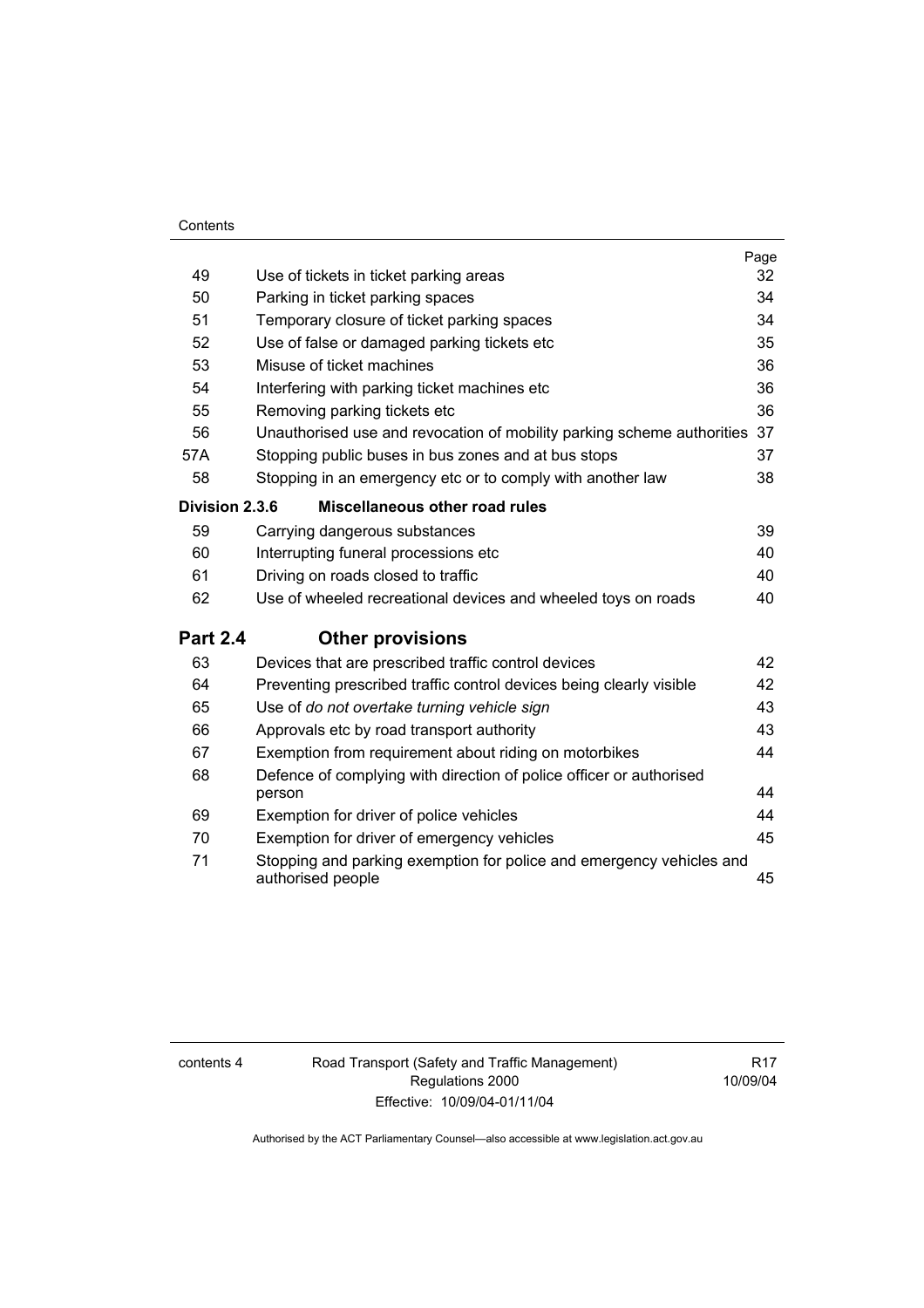| <b>Chapter 3</b>            | <b>Parking</b>                                                            | Page       |
|-----------------------------|---------------------------------------------------------------------------|------------|
| <b>Part 3.1</b>             | <b>Parking schemes</b>                                                    |            |
| Division 3.1.1              | <b>Metered parking schemes</b>                                            |            |
| 72                          | Metered parking schemes                                                   | 47         |
| 73                          | Metered parking areas                                                     | 47         |
| 74                          | Parking meters                                                            | 47         |
| 75                          | Metered parking spaces                                                    | 48         |
| Division 3.1.2              | <b>Ticket parking schemes</b>                                             |            |
| 75A                         | Parking authorities                                                       | 48         |
| 75B                         | Parking authority guidelines                                              | 48         |
| 76                          | Ticket parking schemes-road transport authority                           | 49         |
| 76A                         | Ticket parking schemes-parking authority                                  | 49         |
| 77                          | Ticket parking areas                                                      | 50         |
| 78                          | Ticket parking spaces                                                     | 50         |
| 79                          | <b>Ticket machines</b>                                                    | 50         |
| 80                          | Parking tickets                                                           | 50         |
| 81                          | Duration of parking tickets                                               | 51         |
| Division 3.1.3              | <b>Heavy vehicle parking</b>                                              |            |
| 82                          | Definitions for div 3.1.3                                                 | 51         |
| 83                          | References in div to land adjoining residential land                      | 52         |
| 84                          | Vehicle parked partly on residential land                                 | 52         |
| 85                          | Parking of certain vehicles on residential land prohibited                | 52         |
| 86                          | Parking of certain vehicles on land adjoining residential land prohibited | 53         |
| 87                          | Parking of certain commercial vehicles on land with multi-unit            |            |
|                             | developments                                                              | 54         |
| 88                          | Daily infringement                                                        | 55         |
| 89                          | Codes of practice                                                         | 55<br>56   |
| 90                          | Notice of codes of practice etc                                           |            |
| 91                          | Application for exemption                                                 |            |
| 92                          | Decision on application for exemption                                     |            |
| 93                          | <b>Endorsement of certificates</b>                                        | 58         |
| 94                          | Variation of conditions of exemptions                                     | 59         |
| R <sub>17</sub><br>10/09/04 | Road Transport (Safety and Traffic Management)<br>Regulations 2000        | contents 5 |

Contents

Effective: 10/09/04-01/11/04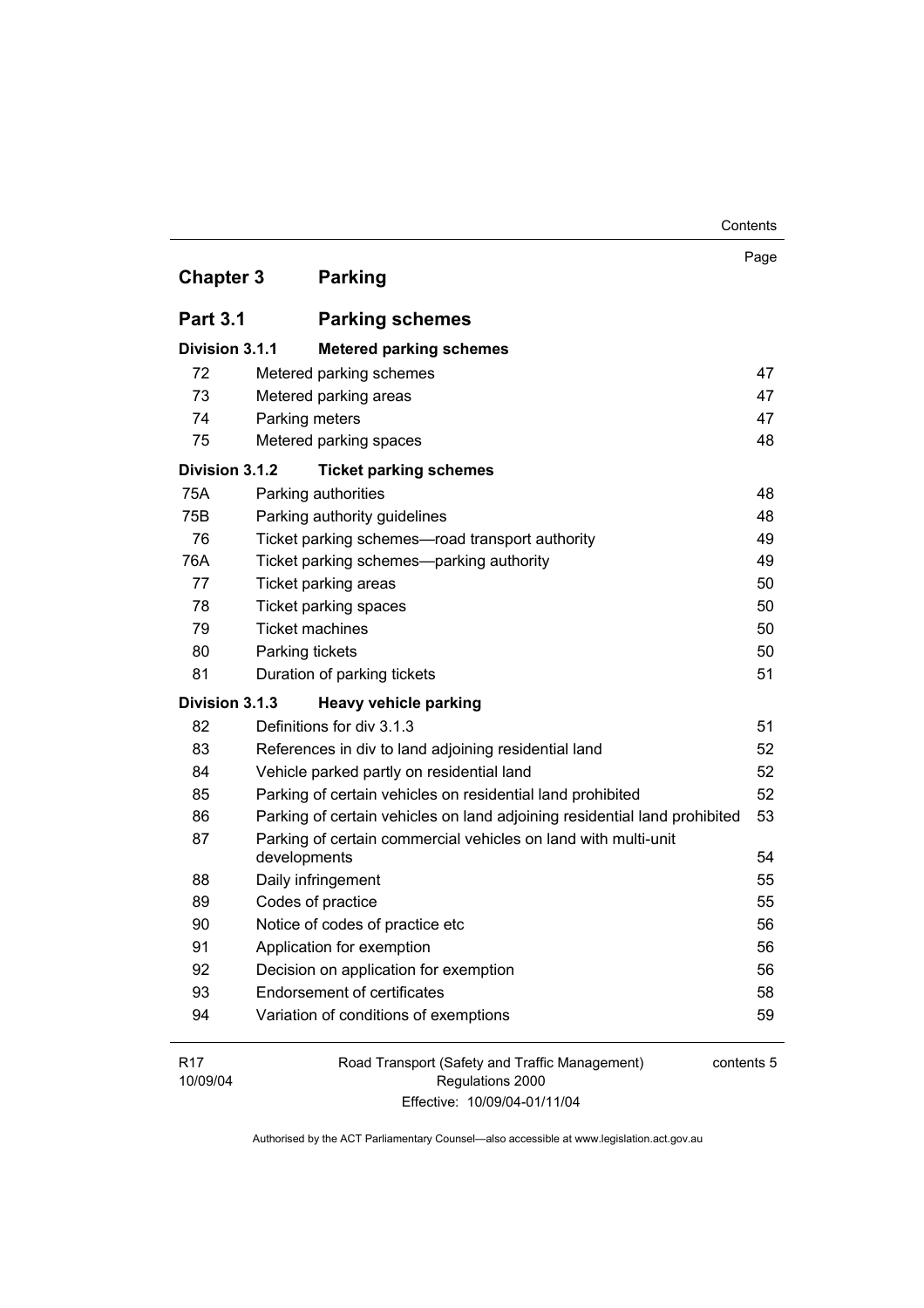| Contents |
|----------|
|          |

|                  |                                                                                               | Page<br>60 |  |  |
|------------------|-----------------------------------------------------------------------------------------------|------------|--|--|
| 95               | Additional information by applicant                                                           |            |  |  |
| 96               | Loss etc of existing operator's certificate                                                   |            |  |  |
| 97               | Cancellation of existing operator's certificate etc                                           |            |  |  |
| Division 3.1.4   | <b>Miscellaneous</b>                                                                          |            |  |  |
| 97A              | Other powers to provide pay parking                                                           | 62         |  |  |
| 98               | Overlapping schemes                                                                           | 62         |  |  |
| 98A              | Income from ticket parking scheme                                                             |            |  |  |
| 98B              | Costs of ticket parking scheme                                                                | 63         |  |  |
| 99               | Trailers not separately chargeable                                                            | 63         |  |  |
| <b>Part 3.2</b>  | Parking permits and mobility parking scheme<br>authorities                                    |            |  |  |
| 100              | Parking permits                                                                               | 64         |  |  |
| 101              | Mobility parking scheme authorities                                                           | 65         |  |  |
| <b>Chapter 4</b> | <b>Traffic offence detection devices</b>                                                      |            |  |  |
| 102              | Definitions for ch 4                                                                          | 66         |  |  |
| 103              | Approved traffic offence detection devices                                                    | 68         |  |  |
| 103A             | Approval of police vehicle speedometers                                                       | 68         |  |  |
| 104              | Major testing of laser speed measuring devices                                                | 68         |  |  |
| 104A             | Major testing of other traffic offence detection devices                                      | 69         |  |  |
| 104B             | Certification and sealing of traffic offence detection devices                                | 70         |  |  |
| 105              | Use of digital camera detection devices                                                       | 71         |  |  |
| 105A             | Use of laser speed measuring devices                                                          | 72         |  |  |
| 105B             | Use of radar speed measuring devices                                                          | 73         |  |  |
| 106              | Approved people—testing and sealing                                                           | 74         |  |  |
| 107              | Approved people-use                                                                           | 74         |  |  |
| 107A             | Recording of digital camera detection device image files—Act, s 23 (2)<br>$(c)$ (ii)          | 74         |  |  |
| 107B             | Recording of traffic lights camera detection device image files—Act, s<br>23 (2) (c) (ii)     | 74         |  |  |
| 107C             | Verification of traffic lights camera detection device image files—Act, s<br>23 (2) (c) (iii) | 75         |  |  |
|                  |                                                                                               |            |  |  |

| contents 6 | Road Transport (Safety and Traffic Management) | R <sub>17</sub> |
|------------|------------------------------------------------|-----------------|
|            | Regulations 2000                               | 10/09/04        |
|            | Effective: 10/09/04-01/11/04                   |                 |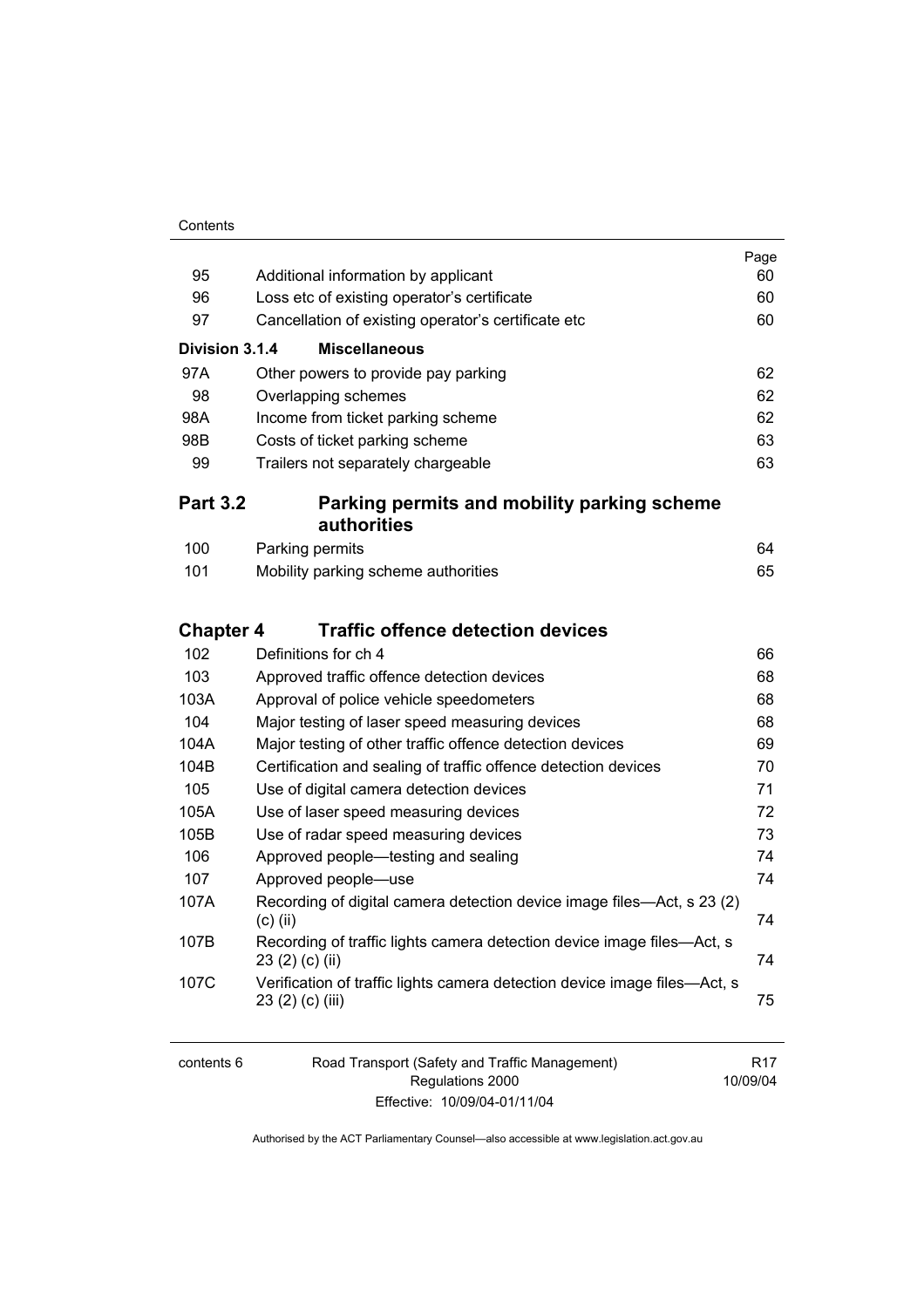|                   |                                                |                                                    | Contents   |
|-------------------|------------------------------------------------|----------------------------------------------------|------------|
| 108               | Meaning of vehicle image codes                 |                                                    | Page<br>76 |
| <b>Chapter 5</b>  |                                                | <b>Miscellaneous</b>                               |            |
| 109               | Additional powers of police                    | 80                                                 |            |
| 110               |                                                | Prohibition on car minding                         | 80         |
| 111               |                                                | Removal of unattended vehicles from certain places | 81         |
| 112               |                                                | Disposal of impounded vehicles—Act, s 10J          | 81         |
| 112A              |                                                | Disposal of forfeited vehicles-Act, s 10J          | 83         |
| 113               |                                                | Responsible person to inspect driver licence       | 83         |
| 114               |                                                | Responsible person's consent                       | 83         |
|                   |                                                |                                                    |            |
| <b>Schedule 1</b> |                                                | <b>Meaning of location codes on images</b>         | 84         |
| <b>Part 1.1</b>   |                                                | <b>Digital camera detection devices</b>            | 84         |
| <b>Part 1.2</b>   | <b>Traffic lights camera detection devices</b> |                                                    | 87         |
|                   |                                                |                                                    |            |
| <b>Dictionary</b> |                                                |                                                    | 88         |
|                   |                                                |                                                    |            |
| <b>Endnotes</b>   |                                                |                                                    |            |
| 1                 | About the endnotes                             |                                                    | 98         |
| 2                 | Abbreviation key                               |                                                    | 98         |
| 3                 | Legislation history                            |                                                    | 99         |
| 4                 | Amendment history                              |                                                    | 102        |
| 5                 | Earlier republications                         |                                                    | 113        |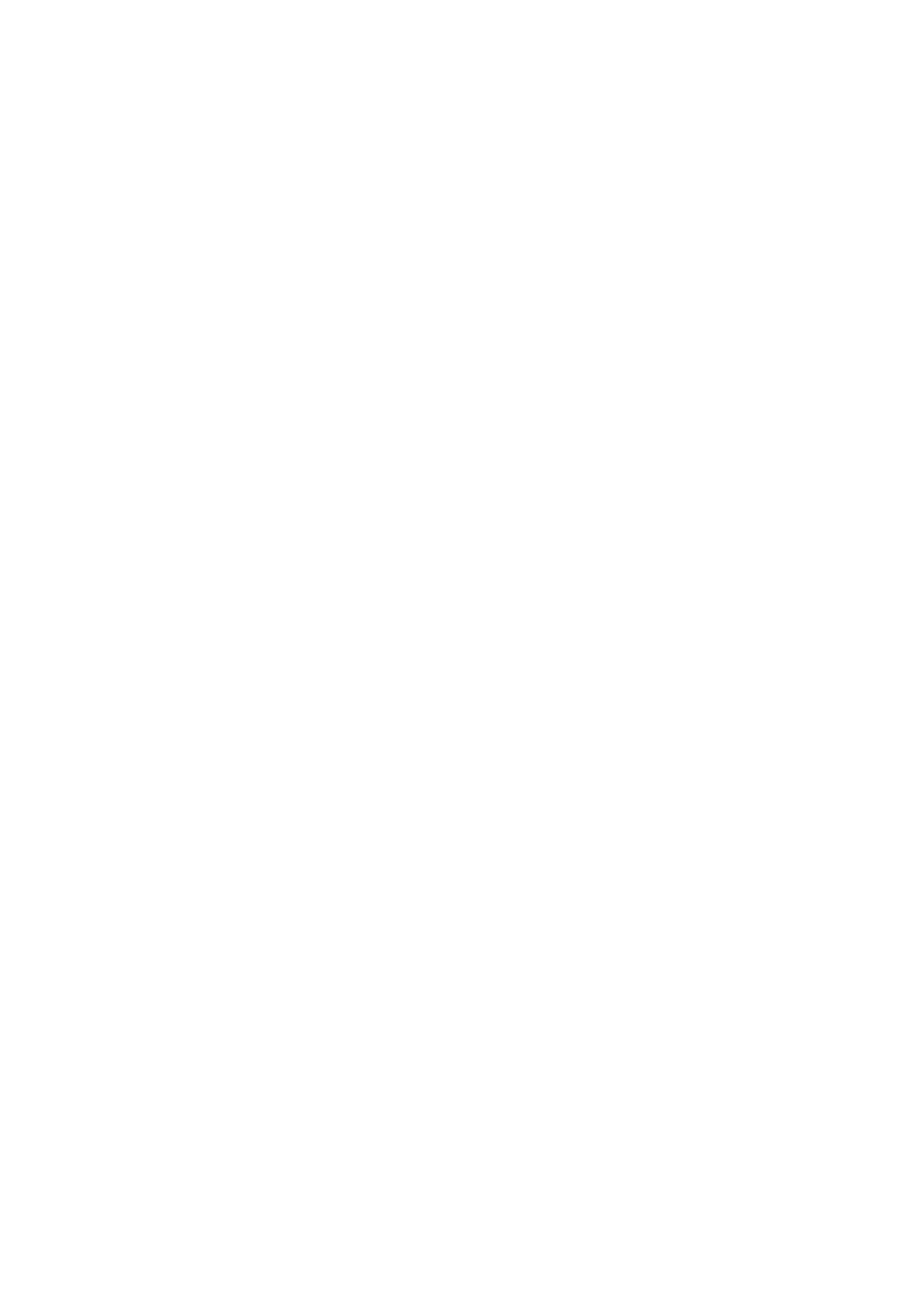

# **Road Transport (Safety and Traffic Management) Regulations 2000**

made under the

I

**Road Transport (Safety and Traffic Management) Act 1999** 

R17 10/09/04 Road Transport (Safety and Traffic Management) Regulations 2000 Effective: 10/09/04-01/11/04

page 1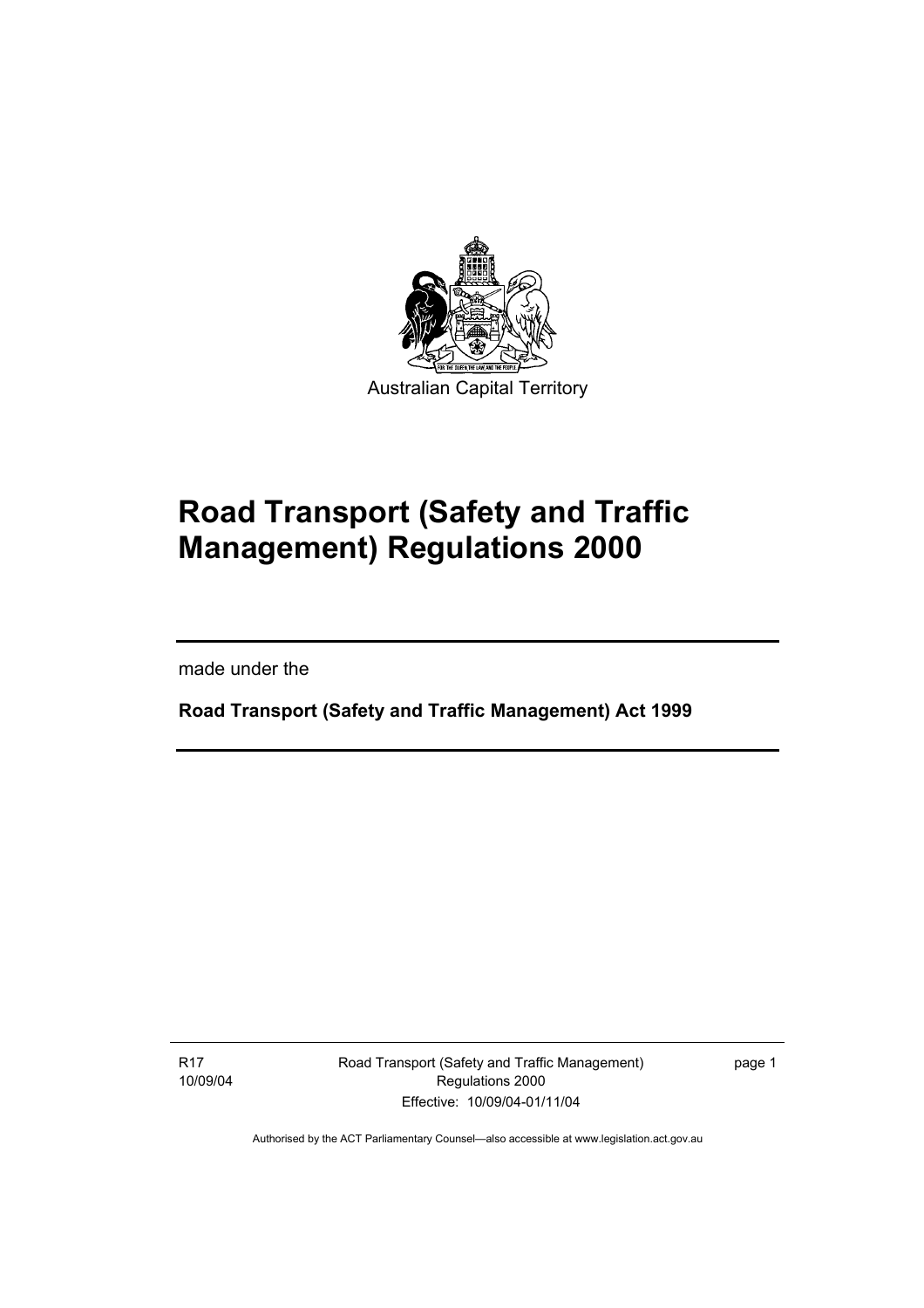#### **Chapter 1** Preliminary

Regulation 1

# **Chapter 1** Preliminary

**1 Name of regulations** 

These regulations are the *Road Transport (Safety and Traffic Management) Regulations 2000*.

#### **3 Definitions—the dictionary**

- (1) The dictionary at the end of these regulations is part of these regulations.
	- *Note 1* The dictionary defines certain words and expressions used in these regulations, and includes references (*signpost definitions*) to other words and expressions defined elsewhere in these regulations or elsewhere in the road transport legislation.

 For example, the signpost definition '*semitrailer*—see the *Road Transport (Vehicle Registration) Regulations 2000*, dictionary.' means the word 'semitrailer' is defined in the dictionary to those regulations and the definition applies to these regulations.

- *Note 2* A definition in the dictionary (including a signpost definition) applies to the entire Act unless the definition, or another provision of the Act, provides otherwise or the contrary intention otherwise appears (see *Legislation Act 2001*, s 155 and s 156 (1)).
- (2) The definitions in the dictionary do not apply to the Australian Road Rules unless these regulations provide otherwise.

#### **4 Notes**

A note in these regulations is explanatory and is not part of these regulations.

*Note* See *Legislation Act 2001*, s 127 (1), (4) and (5) for the legal status of notes.

R17 10/09/04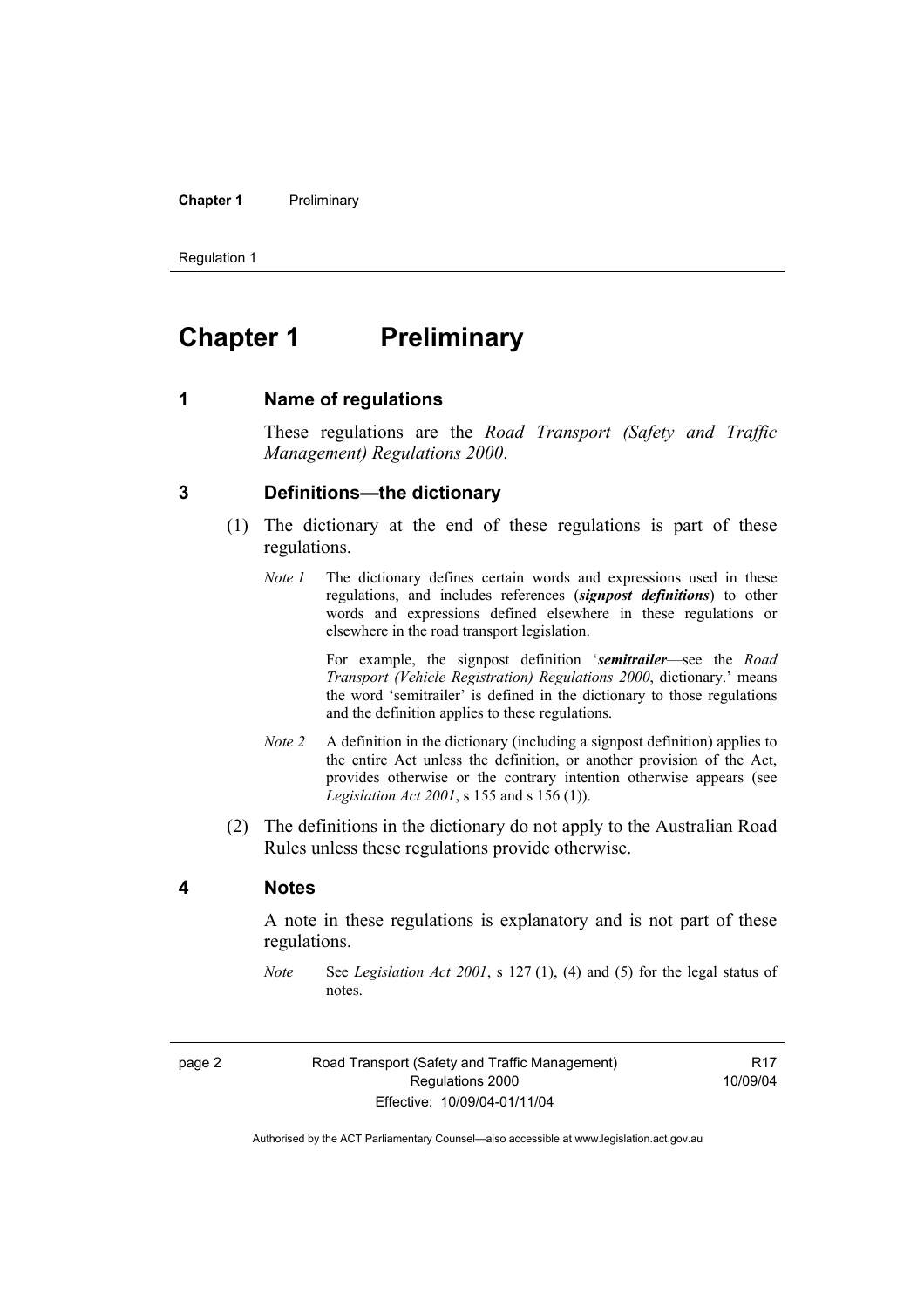## **4A Offences against regulations—application of Criminal Code etc**

Other legislation applies in relation to offences against these regulations (including the Australian Road Rules).

*Note 1 Criminal Code*

The Criminal Code, ch 2 applies to an offence against these regulations (see Code, pt 2.1).

The chapter sets out the general principles of criminal responsibility (including burdens of proof and general defences), and defines terms used for offences to which the Code applies (eg *conduct*, *intention*, *recklessness* and *strict liability*).

#### *Note 2 Penalty units*

The Legislation Act, s 133 deals with the meaning of offence penalties that are expressed in penalty units.

*Note 3* The Australian Road Rules are to be read with, and as if they formed part of, these regulations (see reg 6).

#### **4B Offences against regulations are strict liability offences**

An offence against these regulations (including the Australian Road Rules) is a strict liability offence.

## **4C General defence of accident or reasonable effort**

Without limiting any other defence, it is a defence to an offence against these regulations (including the Australian Road Rules) if the defendant proves that the offence—

- (a) was the result of an accident; or
- (b) could not have been avoided by any reasonable efforts by the defendant.

page 3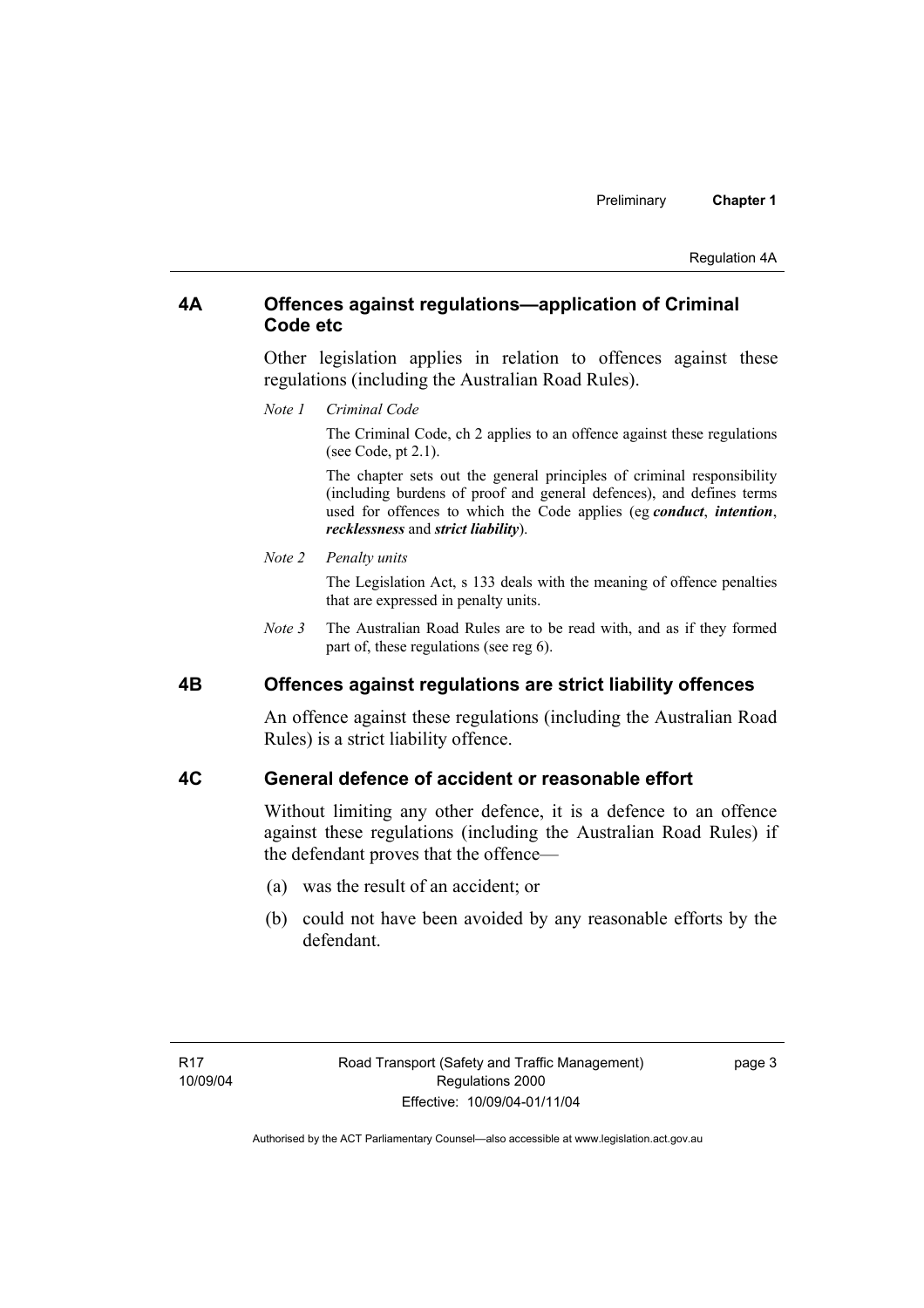**Chapter 2 Australian Road Rules**<br>**Part 2.1 Incorporation into ACT Incorporation into ACT law** 

Regulation 5

# **Chapter 2 Australian Road Rules**

# **Part 2.1 Incorporation into ACT law**

#### **5 What are the** *Australian Road Rules*

In these regulations, the *Australian Road Rules* are that part of the publication known as the Australian Road Rules, ISBN 0 7240 8874 1 published by the National Road Transport Commission on 22 October 2003 that consists of the rules approved by the Australian Transport Council under the *National Road Transport Commission Act 1991* (Cwlth).

*Note* The Australian Road Rules are available on the ACT legislation register (www.legislation,act.gov.au).

#### **6 Incorporation of Australian Road Rules into ACT law**

- (1) The Australian Road Rules (other than rule 2) are to be read with, and as if they formed part of, these regulations.
- (2) Subregulation (1) has effect subject to these regulations.

**R17** 10/09/04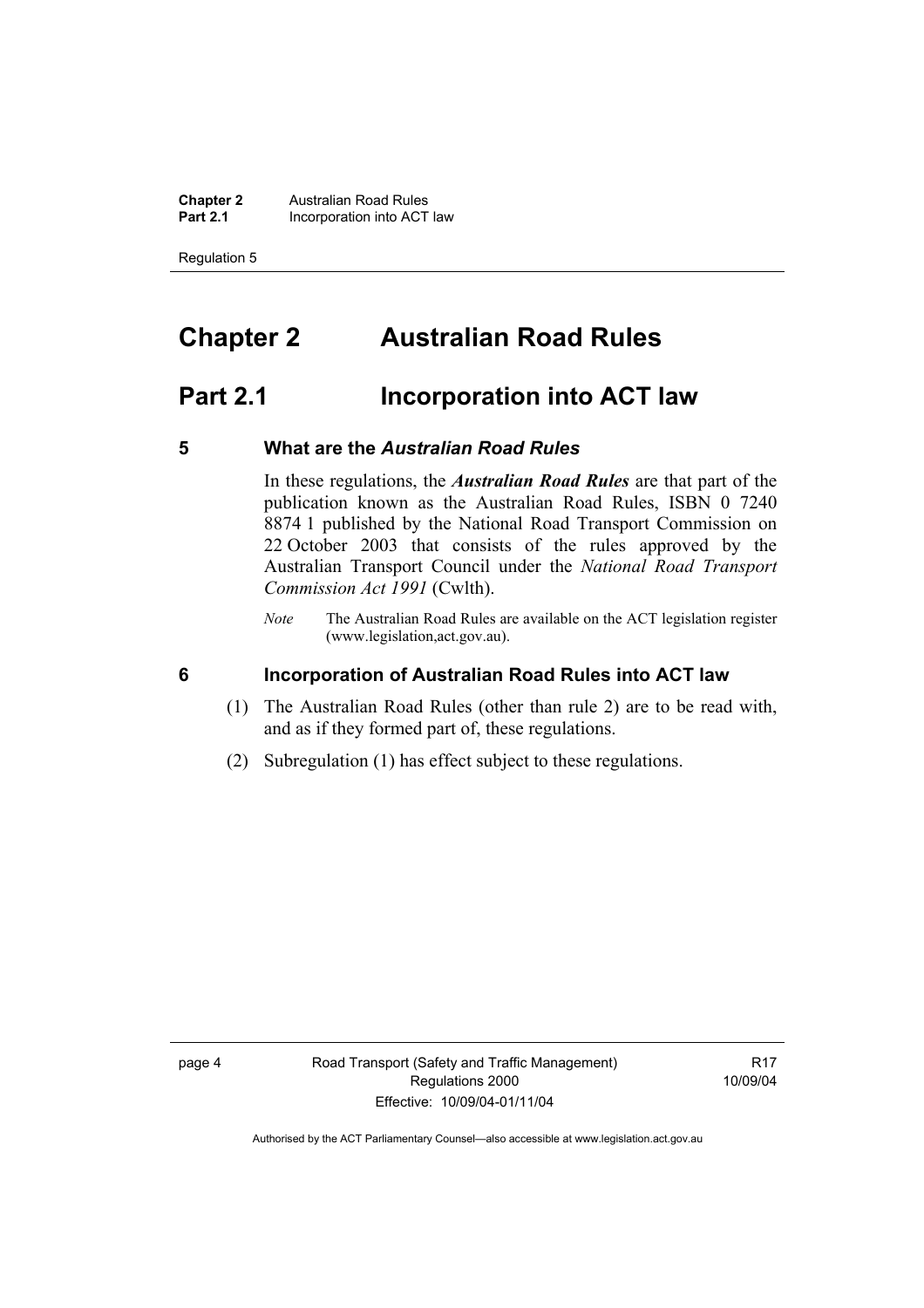# **Part 2.2 How the Australian Road Rules are incorporated**

# **Division 2.2.1 General**

*Note 1* The Australian Road Rules are not completely self-contained and need to be read with associated laws of each jurisdiction. Many of the rules provide for 'another law of this jurisdiction' to define terms used in the Australian Road Rules for application of the Australian Road Rules in the ACT, to permit things to be done in the ACT otherwise prohibited by the Australian Road Rules or to exempt persons in the ACT from complying with the Australian Road Rules.

| <b>ARR</b><br>provision | provision of<br>these<br>regulations | <b>ARR provision</b>                        | provision of<br>these<br>regulations |
|-------------------------|--------------------------------------|---------------------------------------------|--------------------------------------|
| 10(2)                   | 8                                    | 270(3)                                      | 26                                   |
| 95                      | 9                                    | 271(6)                                      | 27                                   |
| 104                     | 10                                   | 280(2)(a)                                   | 27A                                  |
| 151(3)(b)               | 11                                   | 287 (3) (e) and (4)                         | 28                                   |
| 158(2)(c)               | 12                                   | 289(1)(g)                                   | 29                                   |
| 170(1)                  | 12A                                  | 298                                         | 30                                   |
| 179(1)(c)               | 13                                   | $310(3)$ and $(4)$                          | 31                                   |
| 199(2)                  | 14                                   | 313                                         | 32                                   |
| $206(2)$ (b) and<br>(c) | 15                                   | dict, def <i>approved</i><br>bicycle helmet | 33(1)                                |
| 207(2)(a)               | 16                                   | dict, def <i>authorised</i><br>person       | 33 (1)                               |
| 213(5)                  | 16A                                  | dict, def <i>emergency</i><br>worker        | 33(1)                                |
| 215(3)                  | 17                                   | dict, def $GVM$                             | 33(2)                                |

*Note 2* The following table sets out the provisions of the Australian Road Rules for which provision is made by this part:

R17 10/09/04 Road Transport (Safety and Traffic Management) Regulations 2000 Effective: 10/09/04-01/11/04

page 5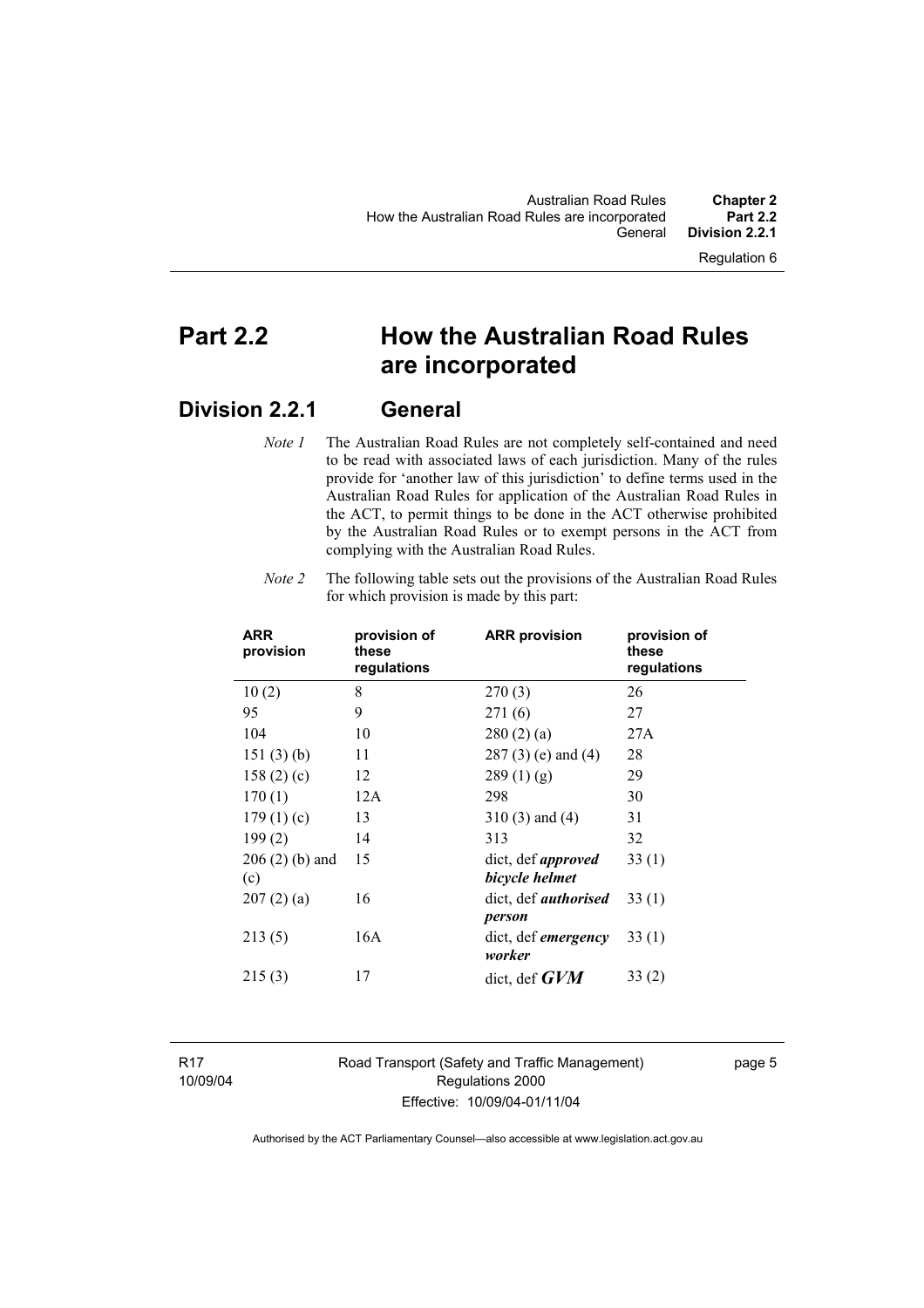| <b>Chapter 2</b> | Australian Road Rules                          |
|------------------|------------------------------------------------|
| <b>Part 2.2</b>  | How the Australian Road Rules are incorporated |
| Division 2.2.1   | General                                        |

Regulation 6

| provision of<br>these<br>regulations | <b>ARR</b> provision                         | provision of<br>these<br>regulations |
|--------------------------------------|----------------------------------------------|--------------------------------------|
| 18                                   | dict, def <i>hazard</i><br>warning lights    | 33(3)                                |
| 19                                   | dict, def<br>mechanical<br>signalling device | 33(1)                                |
| 20                                   | dict, def <i>oversize</i><br>vehicle         | 33(1)                                |
| 21                                   | dict, def <i>police</i><br><i>officer</i>    | 33(1)                                |
| 22                                   | dict, def <i>portable</i><br>warning device  | 33(4)                                |
| 22A                                  | dict, def <i>postal</i><br>worker            | 33(1)                                |
| 23                                   | dict, def <i>public bus</i>                  | 33(1)                                |
| 23B<br>24                            | dict, def <i>taxi</i>                        | 33(1)                                |
|                                      | 25                                           |                                      |

*Note 3* The following table sets out other provisions of the Australian Road Rules for which provision is made by other Territory laws (including provisions in other parts of these regulations):

| <b>ARR provision</b>                   | other law                                          |
|----------------------------------------|----------------------------------------------------|
| 12(2)                                  | Road Transport (General) Act 1999, s 12            |
| 13(2)                                  | Road Transport (General) Act 1999, s 12            |
| $28(2)$ , n 3                          | these regulations, reg 65                          |
| $32(2)$ , n 3                          | these regulations, reg 65                          |
| 185(1)                                 | these regulations, reg 100                         |
| $287(1)$ , n 2                         | Road Transport (Safety and Traffic Management) Act |
|                                        | 1999, s 16                                         |
| 311(1)(c)                              | Road Transport (Dimensions and Mass) Act 1990      |
| 312(3)(c)                              | Road Transport (Safety and Traffic Management) Act |
|                                        | 1999, ss 31-32                                     |
| dict, def <i>parking</i>               | these regulations, reg 101                         |
| permit for people<br>with disabilities |                                                    |

page 6 Road Transport (Safety and Traffic Management) Regulations 2000 Effective: 10/09/04-01/11/04

R17 10/09/04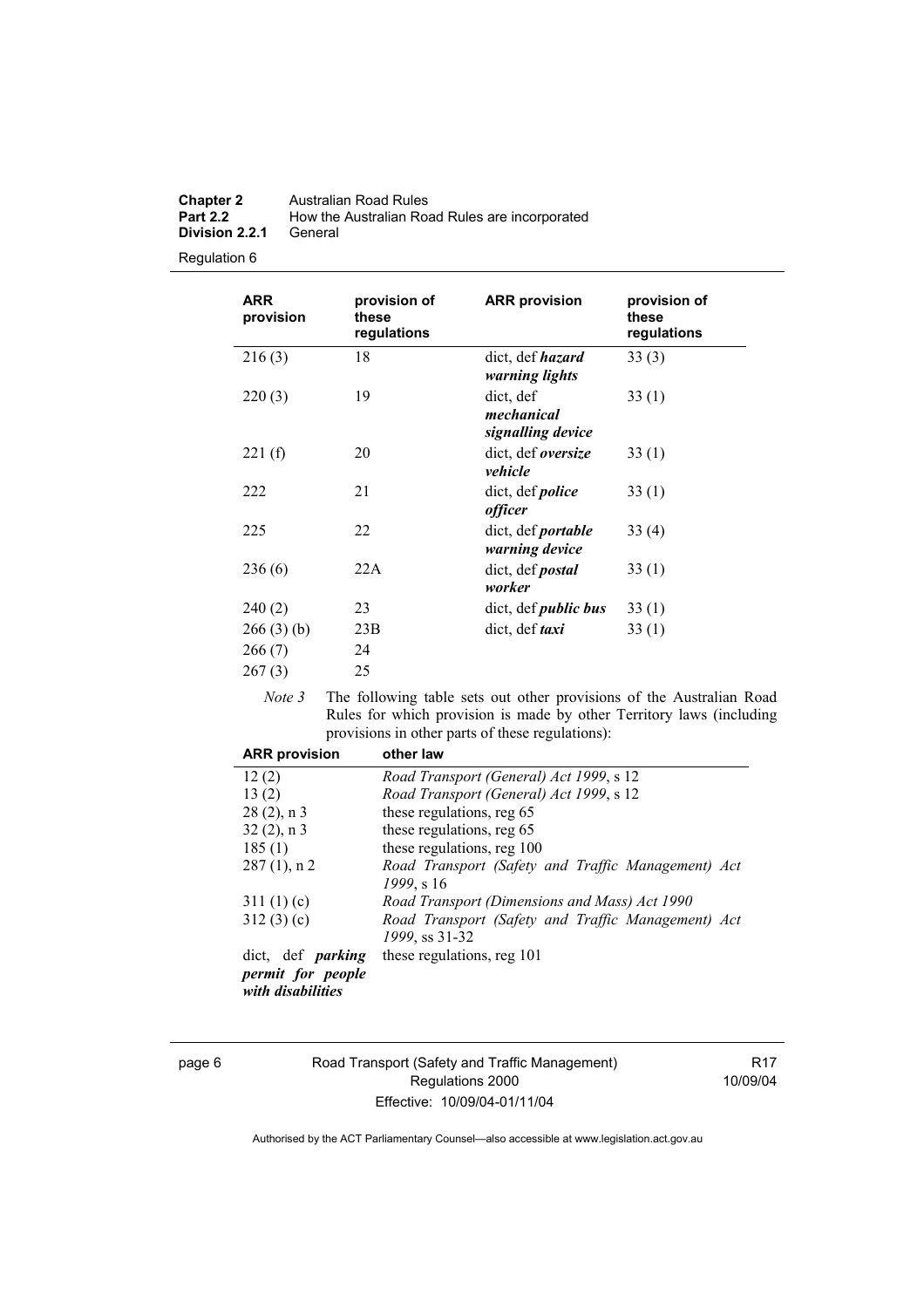Regulation 7

#### **7 References to another law of this jurisdiction etc**

- (1) In the Australian Road Rules, a reference to *another law of this jurisdiction* includes a reference to the Act.
	- *Note* A reference to an Act includes a reference to the statutory instruments made or in force under the Act, including regulations (see *Legislation Act 2001*, s 104).
- (2) In the Australian Road Rules:

*law of this jurisdiction* means a Territory law or a law applying as a Territory law.

*this jurisdiction* means the Australian Capital Territory.

# **Division 2.2.2 Other provisions for the Australian Road Rules**

#### **8 ARR r 10 (2)—penalties for offences**

For the Australian Road Rules, rule 10 (2), the penalty for an offence against the Australian Road Rules is a maximum penalty of 20 penalty units.

#### **9 ARR r 95—emergency stopping lane only signs**

For the Australian Road Rules, rule 95, the driver of a police or emergency vehicle is permitted to drive in an emergency stopping lane.

#### **10 ARR r 104—no truck signs**

For the Australian Road Rules, rule 104, a driver is permitted to drive a vehicle on a road (or a bridge, causeway, ramp or similar structure forming part of a road) past a *no trucks sign* mentioned in rule 104 (1), (2) or (3) if the destination of the driver's vehicle is a

R17 10/09/04 Road Transport (Safety and Traffic Management) Regulations 2000 Effective: 10/09/04-01/11/04

page 7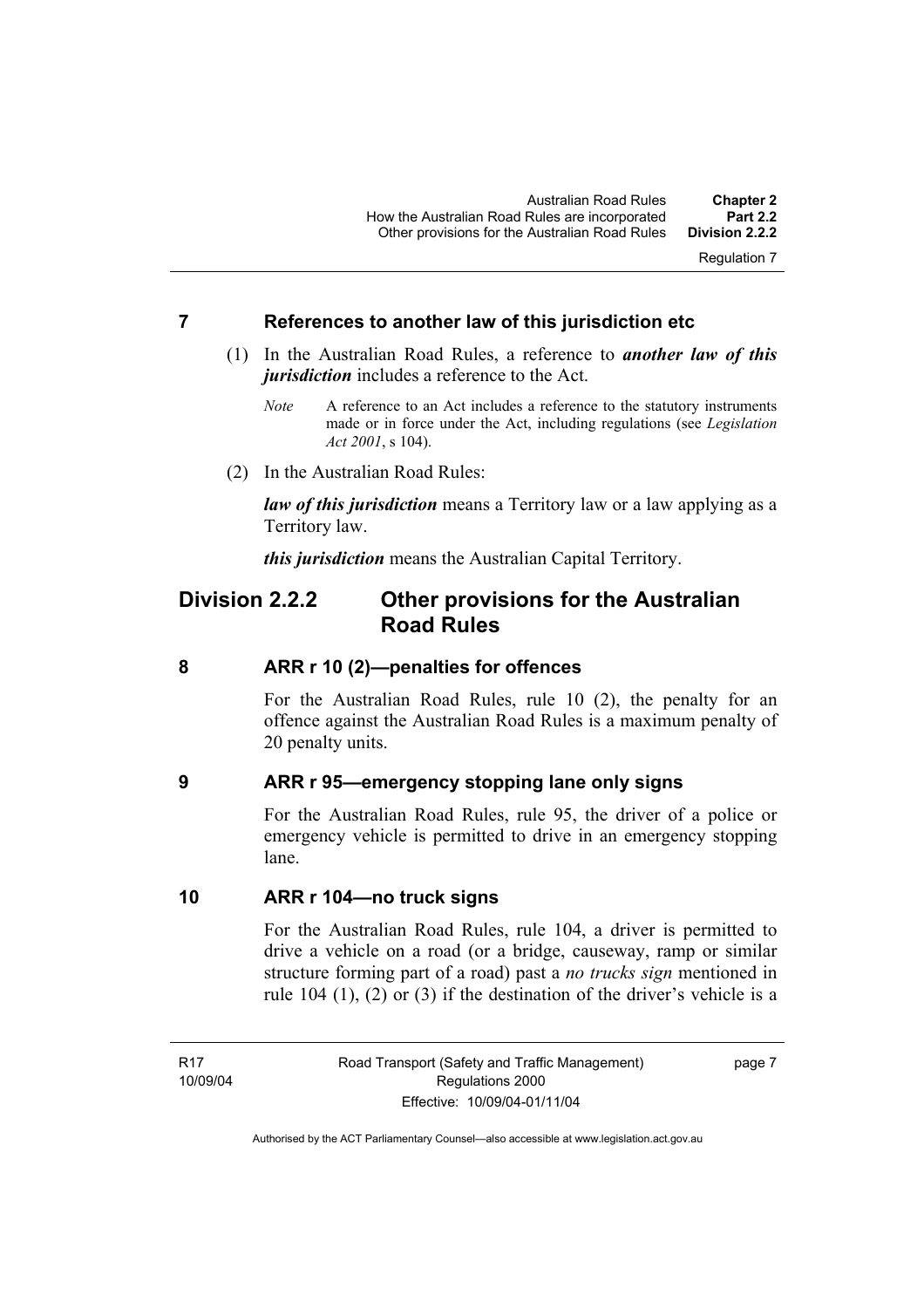| <b>Chapter 2</b>      | Australian Road Rules                          |
|-----------------------|------------------------------------------------|
| <b>Part 2.2</b>       | How the Australian Road Rules are incorporated |
| <b>Division 2.2.2</b> | Other provisions for the Australian Road Rules |
| Regulation 11         |                                                |

place on or reached from the road (or structure) and there is no alternative route by which to reach the destination.

# **11 ARR r 151 (3) (b)—riding a motorbike or bicycle alongside more than 1 other rider**

For the Australian Road Rules, rule 151 (3) (b), the rider of a motorbike or bicycle is permitted to ride alongside more than 1 rider if each of the riders is taking part in an event approved by the road transport authority for this regulation.

## **12 ARR r 158 (2) (c)—other vehicles permitted to travel in bus lanes**

- (1) The drivers of the following vehicles are permitted to drive in a bus lane:
	- (a) taxis;
	- (b) motorbikes.

*Note* Reg 27A applies the B light rules to drivers of taxis and motorbikes.

(2) In this regulation:

*taxi* includes a private hire car and a restricted hire vehicle.

# **12A ARR r 170 (1)—driver not to stop in intersection unless permitted**

A driver who contravenes the Australian Road Rules, rule 170 (1) commits an offence.

Maximum penalty: 20 penalty units.

# **13 ARR r 179 (1) (c)—stopping in a loading zone**

For the Australian Road Rules, rule 179 (1) (c)—

page 8 Road Transport (Safety and Traffic Management) Regulations 2000 Effective: 10/09/04-01/11/04

**R17** 10/09/04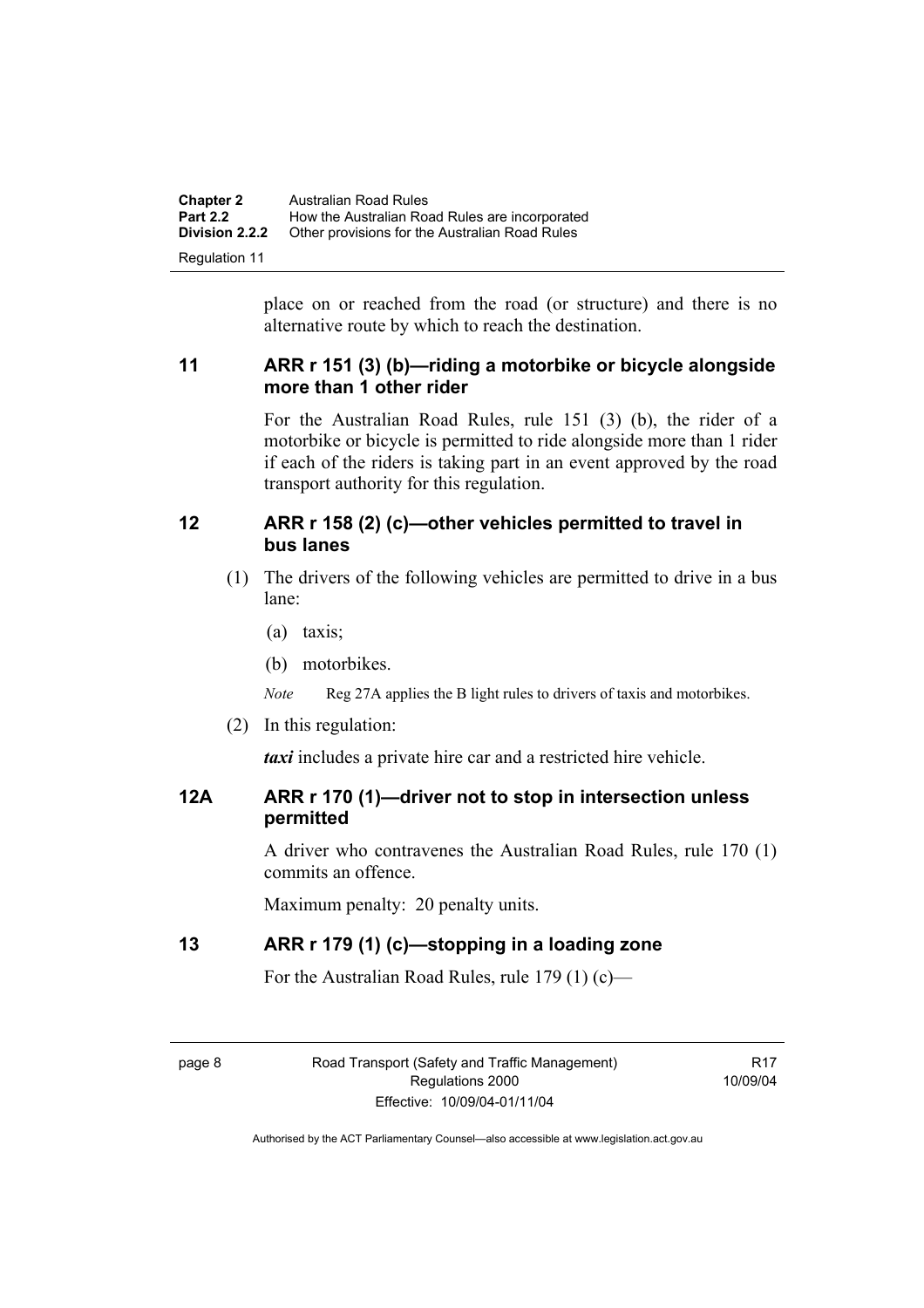- (a) the driver of a motor vehicle that is built mainly for the transport of goods and is dropping off, or picking up, goods is permitted to stop in a loading zone; and
- (b) the driver of a vehicle displaying a current loading zone permit is permitted to stop in a loading zone in accordance with the conditions of the permit.

## **14 ARR r 199 (2)—stopping near a postbox**

For the Australian Road Rules, rule 199 (2):

*public postbox* means a postbox erected, maintained or used by Australia Post.

# **15 ARR r 206 (2) (b), (c)—parking by people with disabilities permit holders**

- (1) For the Australian Road Rules, rule 206 (2) (b), a driver to whom the Australian Road Rules, rule 206 applies may park for not longer than 2 hours on a length of road, or in an area, to which a *permissive parking sign* applies if the maximum period of parking allowed by the sign is not longer than 30 minutes.
- (2) For the Australian Road Rules, rule 206 (2) (c), a driver to whom the Australian Road Rules, rule 206 applies may park for an unlimited period on a length of road, or in an area, to which a *permissive parking sign* applies if the maximum period of parking allowed by the sign is longer than 30 minutes.

# **16 ARR r 207 (2) (a)—fees for parking in pay parking spaces**

 (1) For the Australian Road Rules, rule 207 (2) (a), if a *permissive parking sign* applies to a length of road or area that is (or is part of) a pay parking area, the relevant parking fee is payable for parking in a pay parking space on the road or in the area.

page 9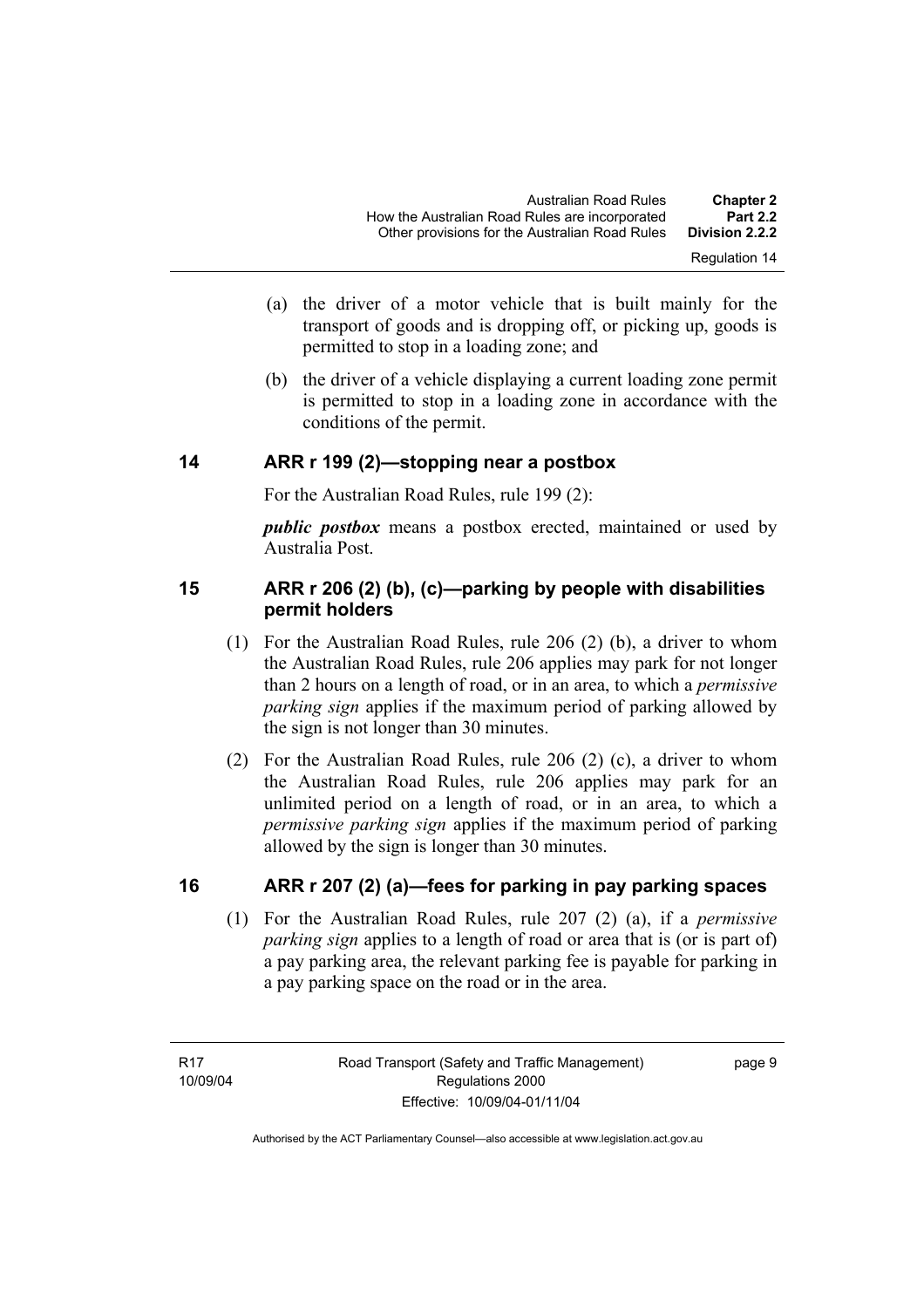| <b>Chapter 2</b>      | <b>Australian Road Rules</b>                   |
|-----------------------|------------------------------------------------|
| <b>Part 2.2</b>       | How the Australian Road Rules are incorporated |
| <b>Division 2.2.2</b> | Other provisions for the Australian Road Rules |
| <b>Regulation 16A</b> |                                                |

- (2) For this regulation, the relevant parking fee does not become payable under subregulation (1) until immediately after a vehicle is parked in the pay parking space concerned.
	- *Note* Pt 3.1 of these regulations makes provision for the administration of pay parking schemes (including the designation of pay parking areas by the erection of permissive parking signs and the fixing of fees).

#### **16A ARR r 213—non-application in ACT**

Every driver is exempt from the Australian Road Rules, rule 213 (5).

*Note* The Australian Road Rules, r 213 deals with making a vehicle secure.

#### **17 ARR r 215 (4)—lights required to be fitted to a vehicle**

For the Australian Road Rules, rule 215 (4), the lights required to be fitted to a vehicle are the lights required to be fitted to the vehicle under the *Road Transport (Vehicle Registration) Regulations 2000,*  schedule 1.

#### **18 ARR r 216 (3)—towing a vehicle at night or in hazardous weather conditions**

For the Australian Road Rules, rule 216 (3):

*dangerous goods*—see the *Road Transport Reform (Dangerous Goods) Regulations 1997* (Cwlth), regulation 2.2.

*placard load*—see the *Road Transport Reform (Dangerous Goods) Regulations 1997* (Cwlth), regulation 2.13.

## **19 ARR r 220 (3)—using lights on vehicles that are stopped**

For of the Australian Road Rules, rule 220 (3), a light of a kind required to be fitted to a vehicle is a light of that kind required to be fitted to the vehicle under the *Road Transport (Vehicle Registration) Regulations 2000*, schedule 1.

R17 10/09/04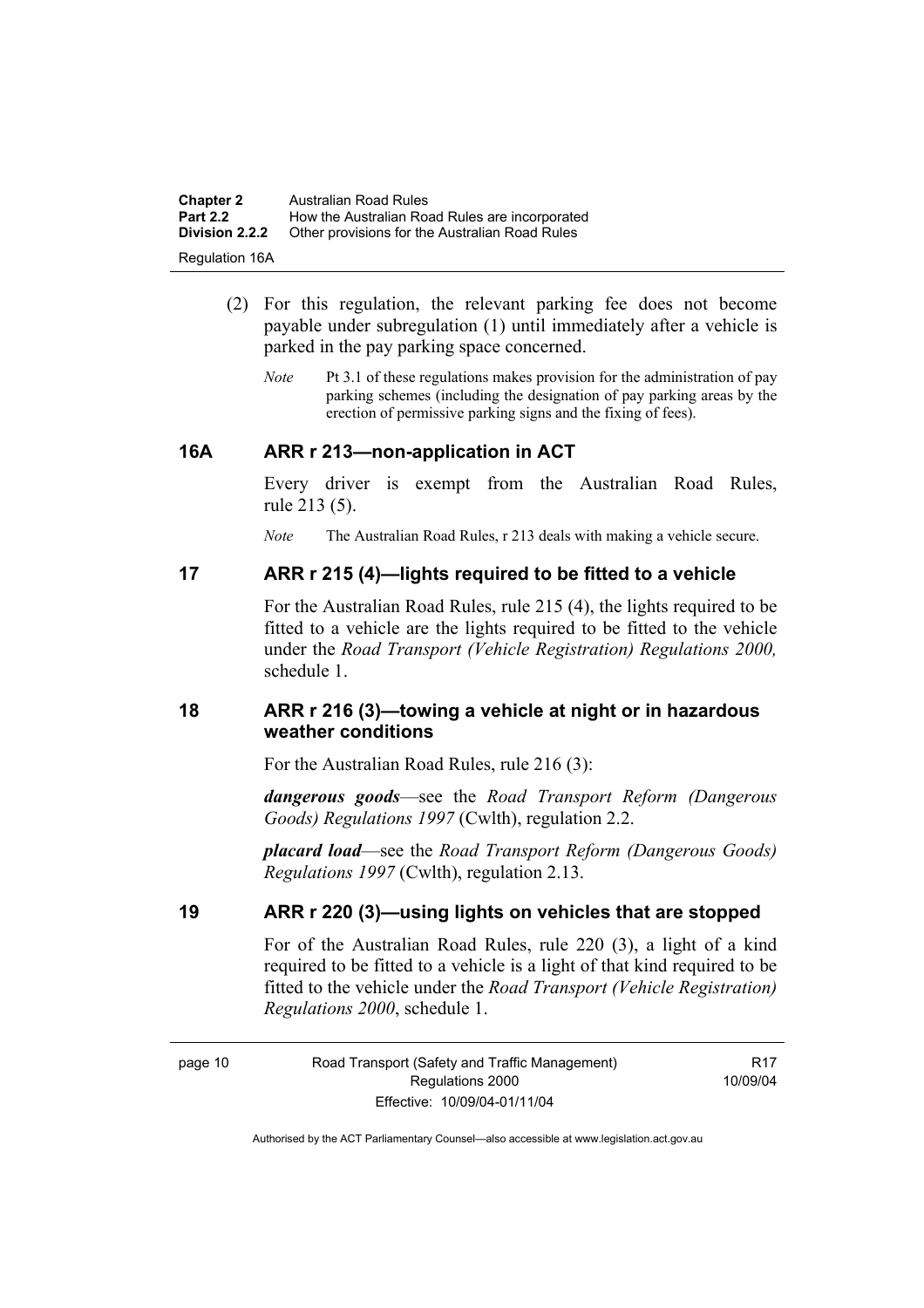Regulation 20

# **20 ARR r 221 (f)—using hazard warning lights on buses carrying children**

- (1) This regulation applies to a bus that is carrying children and is fitted with hazard warning lights in accordance with the *Road Transport (Vehicle Registration) Regulations 2000*, schedule 1, but is not fitted with any other warning lights in accordance with that schedule.
- (2) For the Australian Road Rules, rule 221 (f), if the driver of the bus stops the bus to drop off or pick up a child, the driver is permitted to operate the hazard warning lights.

# **21 ARR r 222—using warning lights on buses carrying children**

- (1) This regulation applies to a bus that is carrying children and is fitted with warning lights (other than hazard warning lights) in accordance with the *Road Transport (Vehicle Registration) Regulations 2000*, schedule 1.
- (2) For the Australian Road Rules, rule 222, the driver of the bus must operate the warning lights by activating them.

# **22 ARR r 225—use of radar detectors**

Every driver is exempt from rule 225 of the Australian Road Rules.

*Note* The Australian Road Rules, r 225 is superfluous in the ACT because the Act,  $s \theta(2)$  makes it an offence for a person to drive or park a motor vehicle on a road or road related area if a traffic offence evasion device is fitted to, applied to, or carried in the vehicle.

## **22A ARR r 236 (6)—hitchhiking, roadside commerce etc permitted**

- (1) For the Australian Road Rules, rule 236 (6)—
	- (a) a pedestrian may stand on, or move onto, a road to—

page 11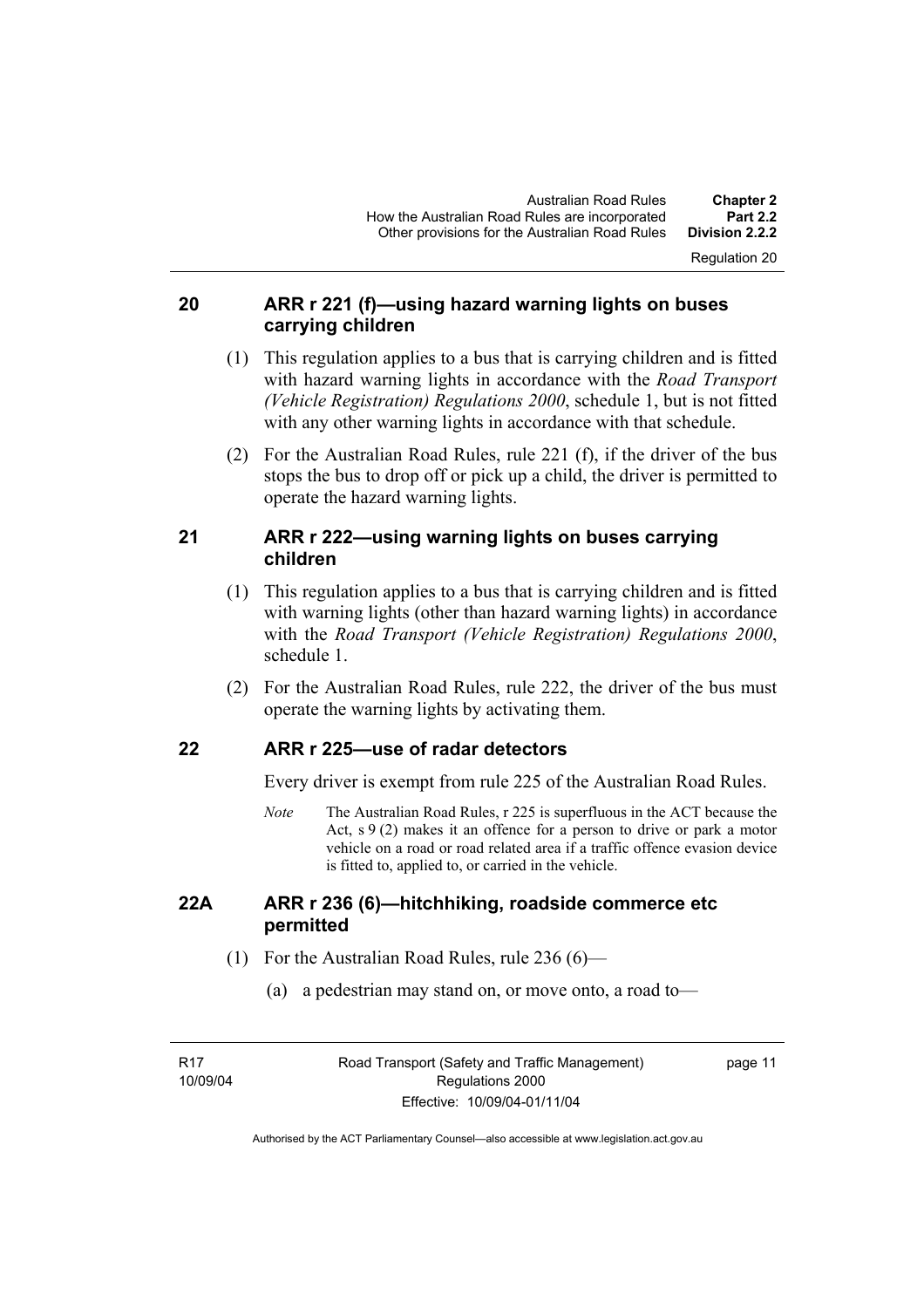- (i) solicit contributions, employment or business from an occupant of a vehicle; or
- (ii) hitchhike; or
- (iii) display an advertisement; or
- (iv) sell or offer articles for sale; or
- (v) wash or clean, or offer to clean, the windscreen of a vehicle; and
- (b) a person in a vehicle may buy, or offer to buy, an article or service from a person standing on a road.
- (2) In this regulation:

*road* includes any shoulder of the road, and any median strip, painted island or traffic island, but does not include any other roadrelated area.

*Note Median strip*, *painted island* and *traffic island* are defined in the Australian Road Rules, dictionary, *shoulder* is defined in ARR, rule 12, and *road-related area* is defined in the ARR, rule 13.

## **23 ARR r 240 (2)—wheeled recreational devices and toys not to be used on certain roads**

For the Australian Road Rules, rule 240 (2), a person must not travel in or on a wheeled recreational device on any road at night.

## **23B ARR r 266 (3) (b)—wearing of seatbelts by passengers under 16 years old**

 (1) For the Australian Road Rules, rule 266 (3) (b), all passengers in or on a motor vehicle (other than a bus or motor bike) who are at least 1 year old, but under 16 years old, must be restrained in an approved child restraint or wear a seatbelt unless they are exempt from wearing a seatbelt under a Territory law.

**R17** 10/09/04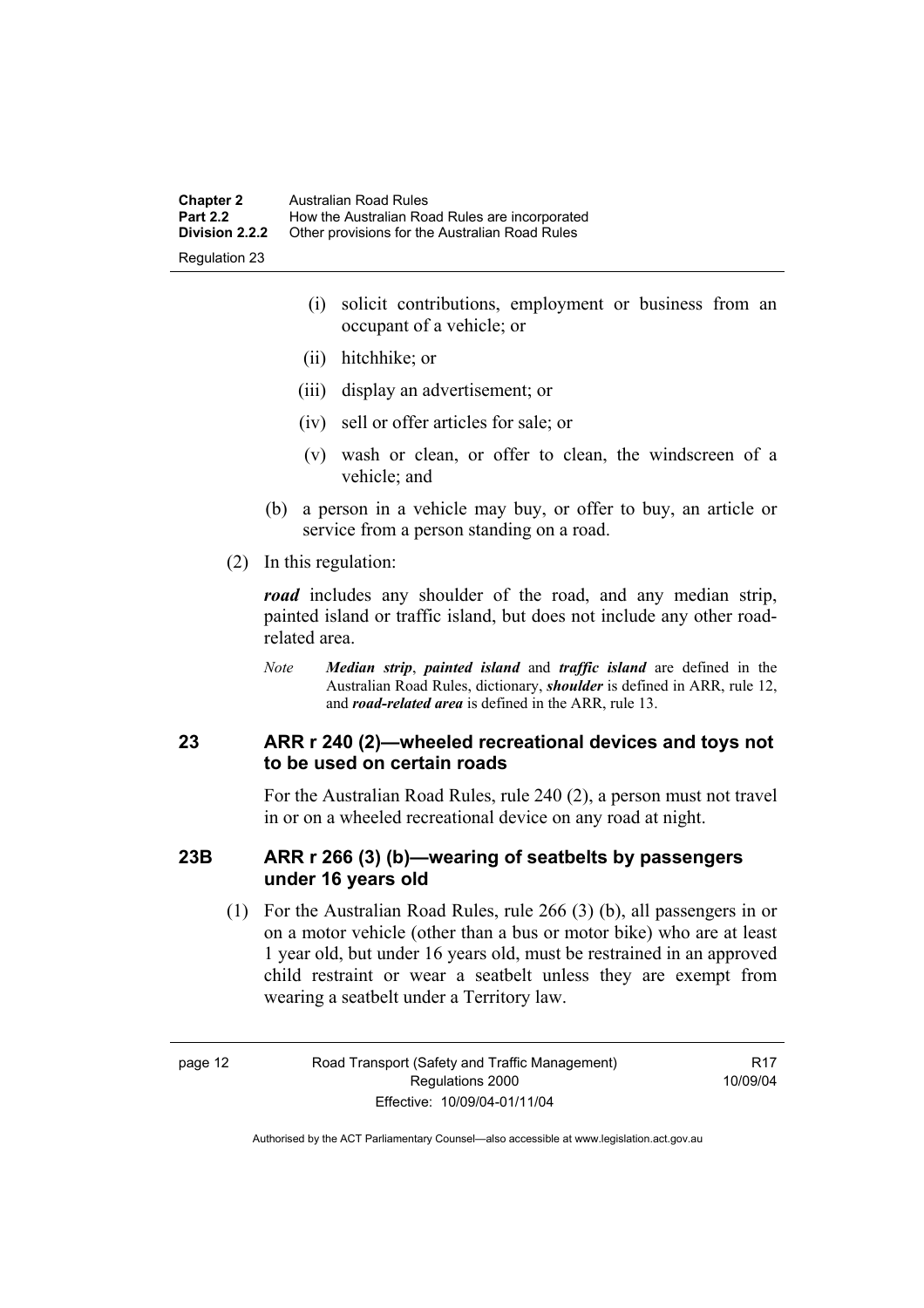- *Note* For the circumstances in which a person is exempt from wearing a seatbelt, see the Australian Road Roads, r 267 and reg (2) below.
- (2) A passenger mentioned in subregulation (1) is exempt from wearing a seatbelt if—
	- (a) the motor vehicle is not required to be fitted with child restraint anchorages or seatbelts under the 2nd or 3rd edition ADR and the vehicle has not been fitted with a child restraint anchorage point or a seatbelt for a seating position that is available for the passenger; or
	- (b) the motor vehicle is registered in a State that does not have a law that substantially corresponds to subregulation (1); or
	- (c) the motor vehicle is a taxi and a seating position (other than a front passenger seat) fitted with a suitable approved child restraint or seatbelt is not available for the passenger.
	- *Note 1* The exemption applies to a passenger in a vehicle that has 2 or more rows of seats only if the passenger sits in the rear seats, see the ARR, r 267 (1).
	- *Note 2 Taxi* includes a private hire car and a restricted hire vehicle, see reg 33 (1), def of *taxi*.
	- *Note 3* The defence of sudden or extraordinary emergency is also available, see the Criminal Code, s 41.
- (3) In this regulation:

*2nd edition ADR*—see the *Road Transport (Vehicle Registration) Regulations 2000*, schedule 1, clause 14.

*3rd edition ADR*—see the *Road Transport (Vehicle Registration) Regulations 2000*, schedule 1, clause 15.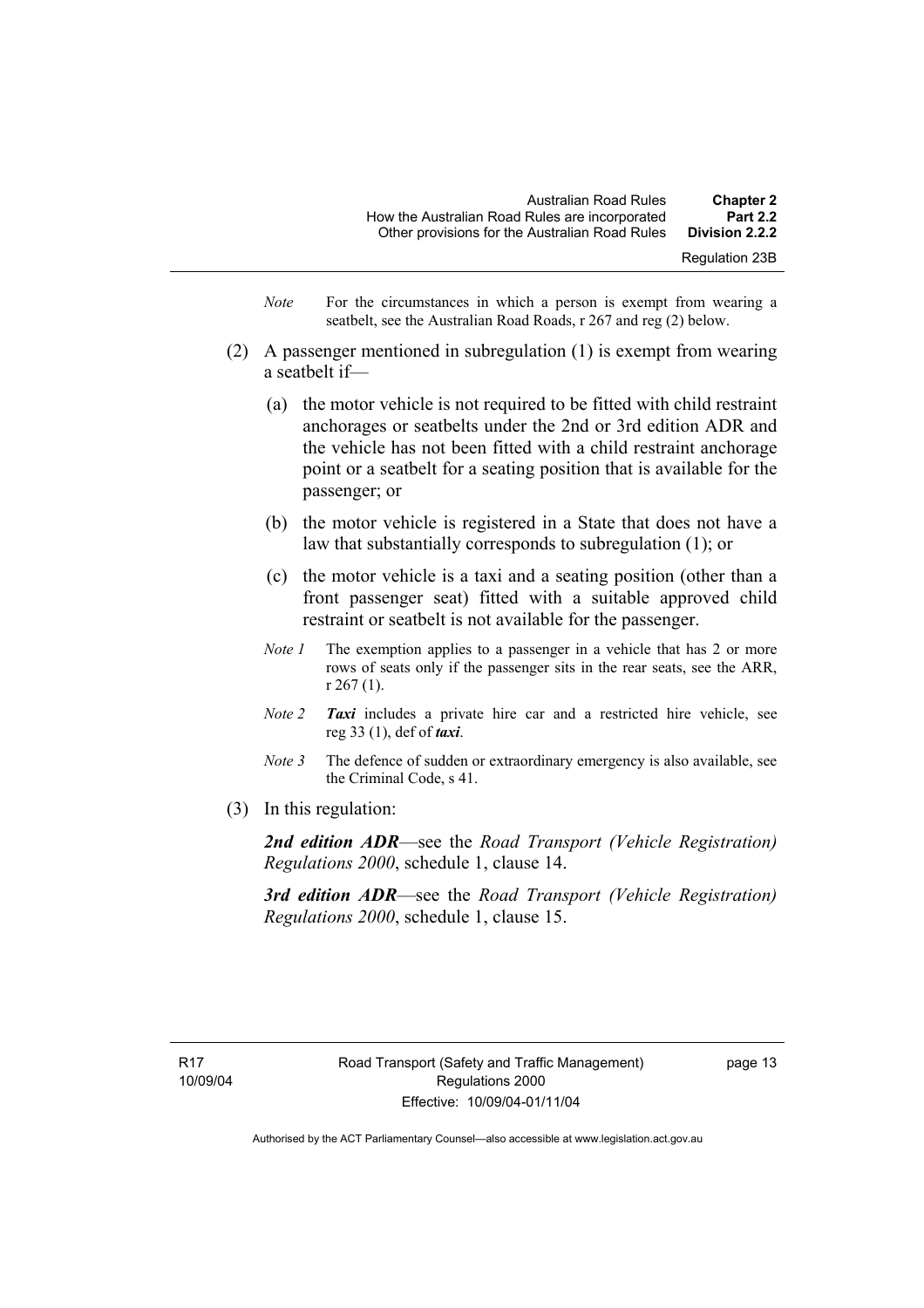**Chapter 2** Australian Road Rules<br>**Part 2.2** How the Australian Road **Part 2.2 How the Australian Road Rules are incorporated Division 2.2.2** Other provisions for the Australian Road Rules **Other provisions for the Australian Road Rules** 

Regulation 24

# **24 ARR r 266 (7)—wearing of seatbelts by passengers under 16 years old**

For the Australian Road Rules, rule 266 (7:

*approved child restraint* means a child restraint that is approved by the road transport authority under regulation 66 (1) (b) (Approvals etc by road transport authority).

# **25 ARR r 267 (3)—certificates of exemption from wearing seatbelts**

For the Australian Road Rules, rule 267 (3) a certificate is issued under a law of this jurisdiction for a person if—

- (a) the certificate is signed by a doctor; and
- (b) it certifies that—
	- (i) the person cannot wear a seatbelt for medical reasons; or
	- (ii) the person cannot, because of that person's size, build or any other physical characteristic, safely drive a vehicle while wearing a seatbelt.

#### **26 ARR r 270 (3)—wearing motorbike helmets**

For the Australian Road Rules, rule 270 (3):

*approved motor bike helmet* means a protective helmet for motor bike riders that is approved by the road transport authority under regulation 66 (1) (c) (Approvals etc by road transport authority).

#### **27 ARR r 271 (6)—riding on motorbikes**

For the Australian Road Rules, rule 271 (6):

 (a) the Australian Road Rules, rule 271 (2) does not apply to a passenger on a motorbike to the extent that the passenger is

R17 10/09/04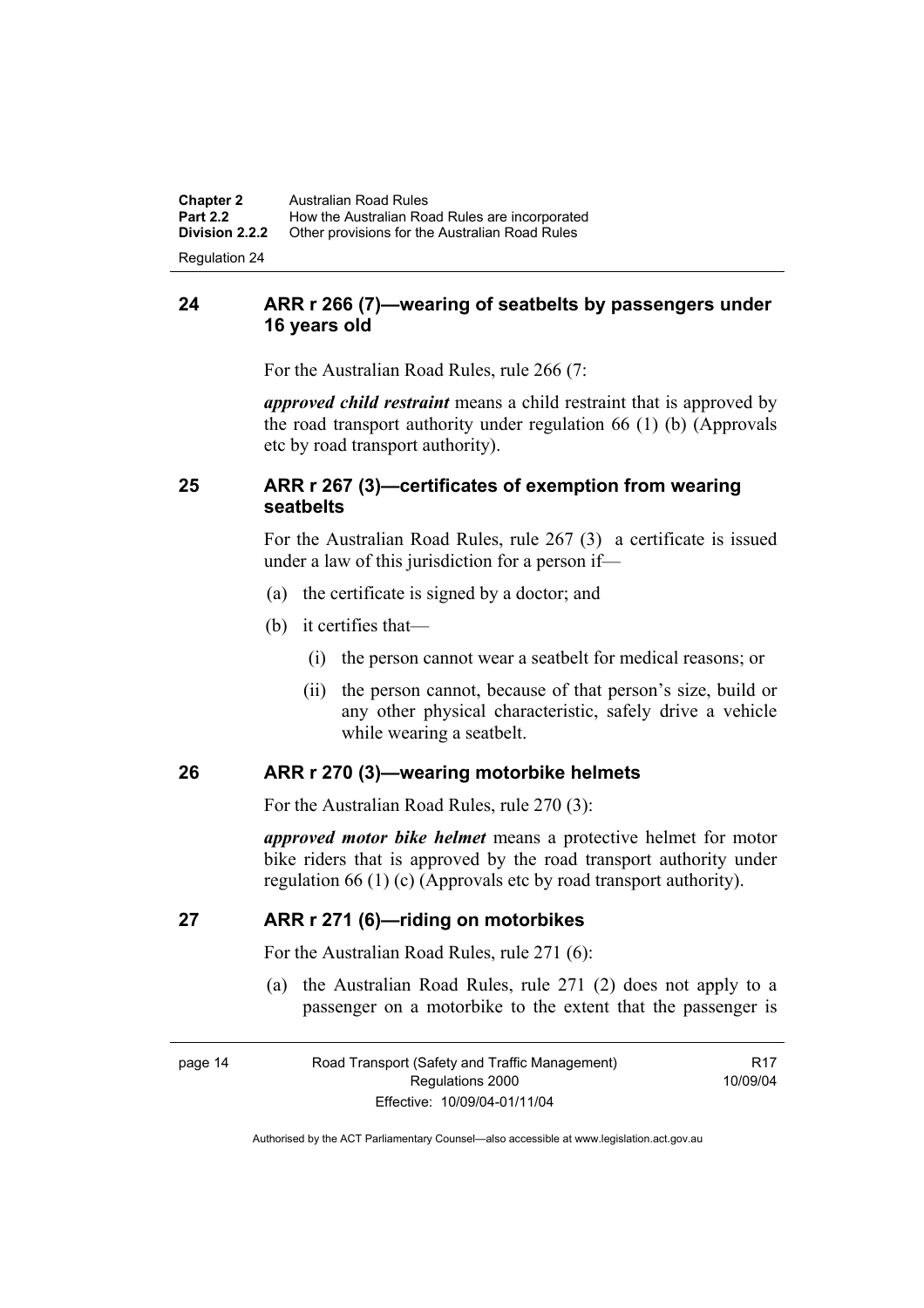Regulation 27A

exempt from the subrule under regulation 67 (Exemption from requirement about riding on motorbikes); and

 (b) the Australian Road Rules, rule 271 (3) does not apply to the rider of a motorbike in relation to a passenger to the extent that, under paragraph (a), rule  $217(2)$  does not apply to the passenger.

# **27A ARR r 280 (2) (a)—other vehicles to which B light rules apply**

- (1) The following classes of vehicles are specified:
	- (a) taxis;
	- (b) motorbikes.
	- *Note* This regulation applies the B light rules to taxi drivers and riders of motorbikes who, under reg 12, are allowed to drive in bus lanes.
- (2) In this regulation:

*taxi* includes a private hire car and a restricted hire vehicle.

# **28 ARR r 287 (3) (e), (4)—duties of participants in crashes**

- (1) For the Australian Road Rules, rule 287 (3) (e), every crash not mentioned in the Australian Road Rules, rule 287 (3) (a) to (d) must be reported to a police officer.
	- *Note* The Australian Road Rules, r 287 (3) (e) requires the driver (or the driver's representative) to give the driver's required particulars, within the required time, about a crash to a police officer if the crash is required to be reported to a police officer under another law of this jurisdiction.
- (2) For the Australian Road Rules, rule 287 (4), definition of *required particulars*, information required to be given to a police officer about a crash includes an explanation of the circumstances of the crash.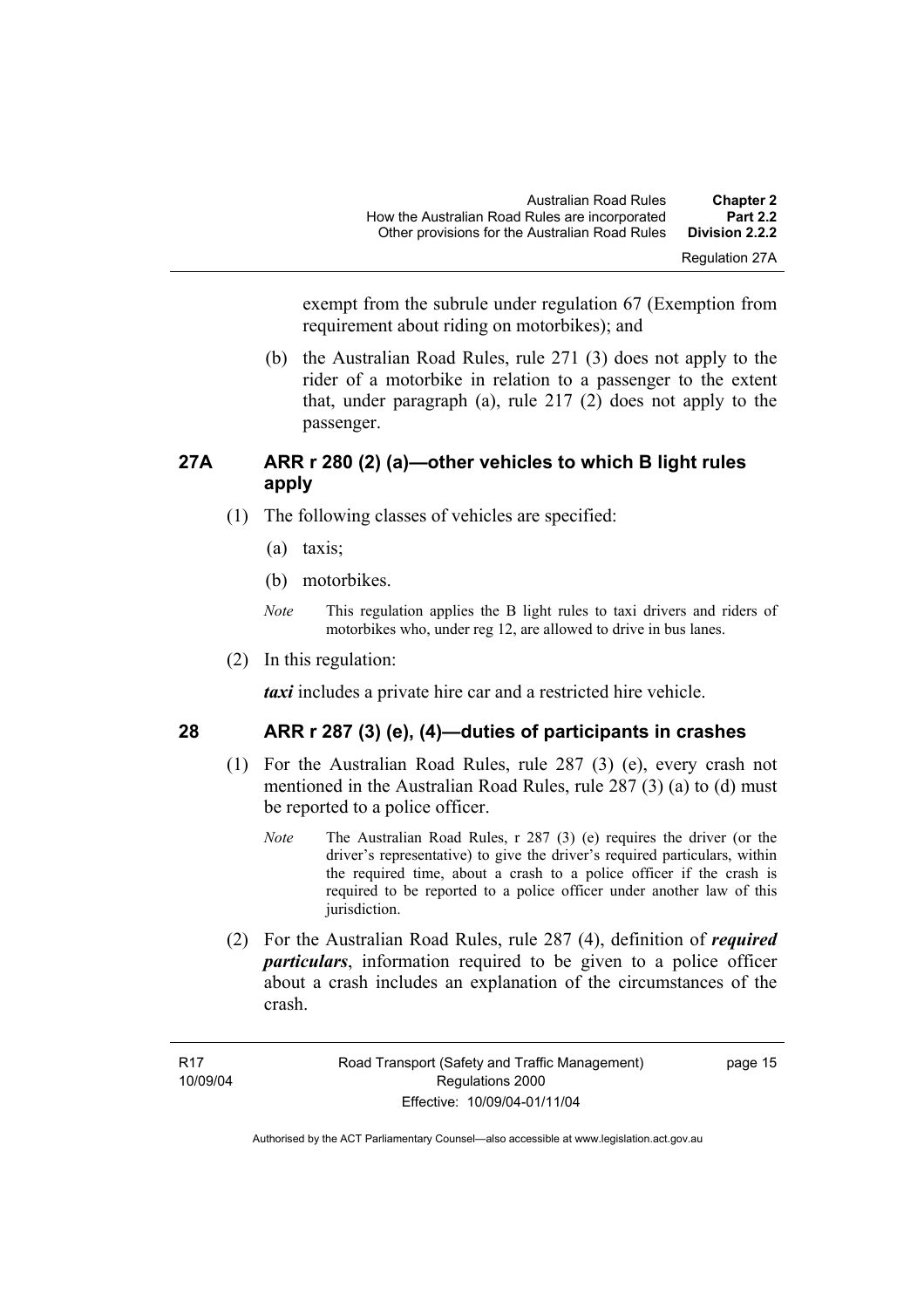**Chapter 2** Australian Road Rules<br>**Part 2.2** How the Australian Ro **Part 2.2 How the Australian Road Rules are incorporated Division 2.2.2** Other provisions for the Australian Road Rules **Other provisions for the Australian Road Rules** 

Regulation 29

# **29 ARR r 289 (1) (g)—driving on a nature strip**

For the Australian Road Rules, rule 289 (1) (g), a driver may drive a vehicle on a nature strip adjacent to a length of road in a built-up area if the vehicle—

- (a) is a motor vehicle (other than a ride-on lawnmower) that is built and used solely for cutting grass, or for purposes incidental to cutting grass; or
- (b) is a motor vehicle that is designed for cleaning footpaths and is being driven on the nature strip for the purpose of cleaning a footpath and is displaying an amber flashing light; or
- (c) is being used to transport goods or materials for use in (or for the purposes of) the construction or maintenance of roads by or on behalf of the Territory; or
- (d) is a postal vehicle that is  $-$ 
	- (i) a motorbike with an engine capacity of not more than 110mL; and
	- (ii) being driven at a speed of not more than 10km/h.
- (e) is being used by a person in the course of his or her duties as a person authorised under these regulations to use a traffic offence detection device.

# **30 ARR r 298—driving with a person in or on a trailer**

- (1) For the Australian Road Rules, rule 298, a trailer is exempt if—
	- (a) the trailer is being towed by a police or emergency vehicle; or
	- (b) the carriage of passengers is permitted in a part of the trailer and anyone in the trailer is in that part; or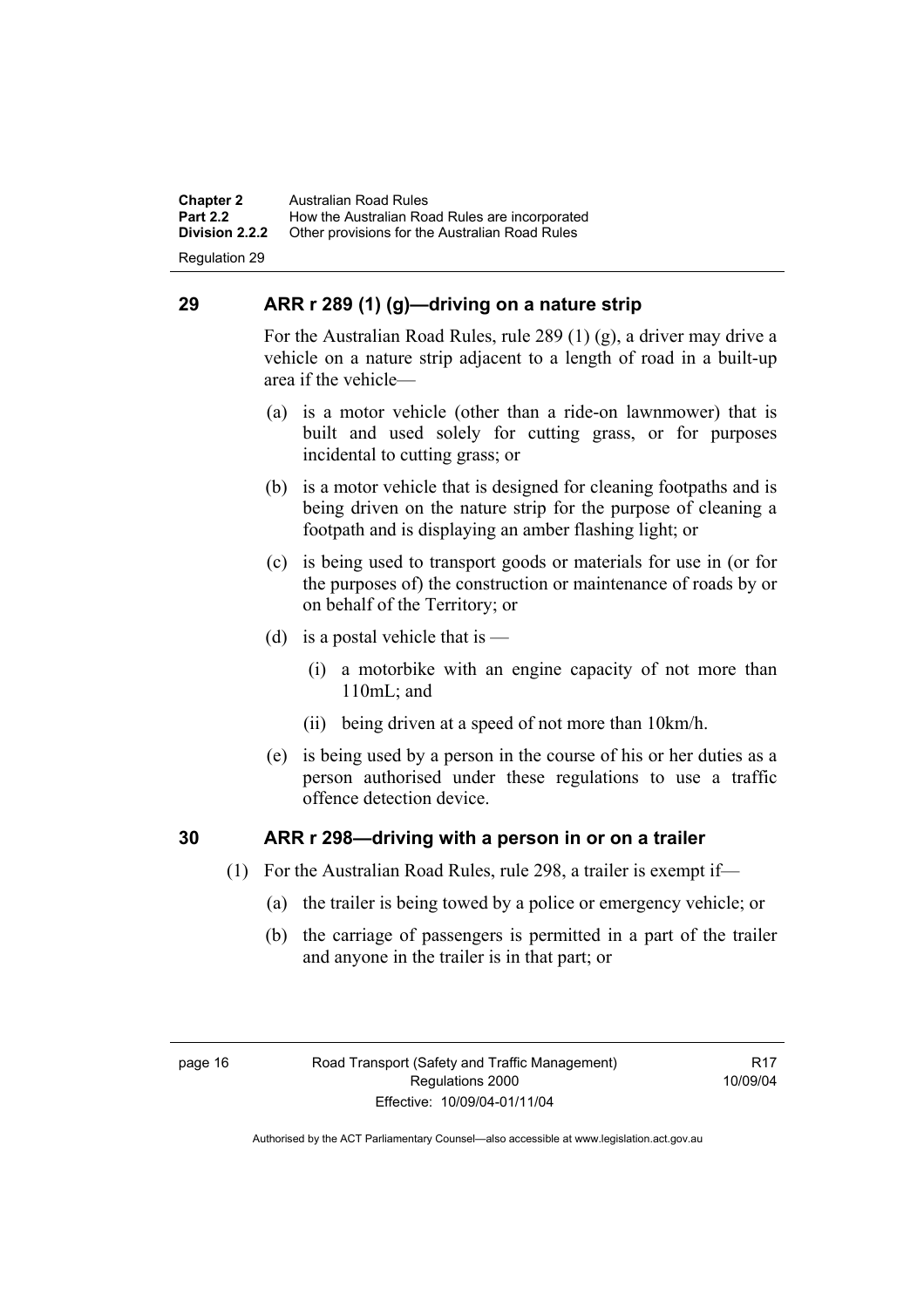- Regulation 31
- (c) anyone who is in the trailer is engaged in the door-to-door delivery or collection of goods, or in the collection of waste or garbage, and the trailer is not travelling faster than 25 km/h; or
- (d) in all the circumstances, there is no reasonable danger of anyone in the trailer falling from the trailer or being injured.
- (2) For this regulation, the carriage of passengers is permitted in a part of a trailer if the part is designed primarily for—
	- (a) the carriage of passengers; or
	- (b) the carriage of goods, but is enclosed.
- (3) In this regulation:

*enclosed*, for a part of a trailer, means enclosed by—

- (a) the structure of the trailer; or
- (b) a canopy, cage or other device fitted to the trailer that is of a kind approved by the road transport authority under regulation 66 (1) (d) (Approvals etc by road transport authority).

*in* includes on.

$$
31
$$

# **31 ARR r 310 (3), (4)—exemption for road workers etc**

- (1) For the Australian Road Rules, rule 310 (3) (b), the road transport authority may authorise a person to engage in speed zoning tests.
- (2) For the Australian Road Rules, rule 310 (4), definition of *road work*, the road transport authority may authorise—
	- (a) installation or maintenance work on, above or below a road; or
	- (b) installation or maintenance of a traffic control device; or
	- (c) a traffic survey.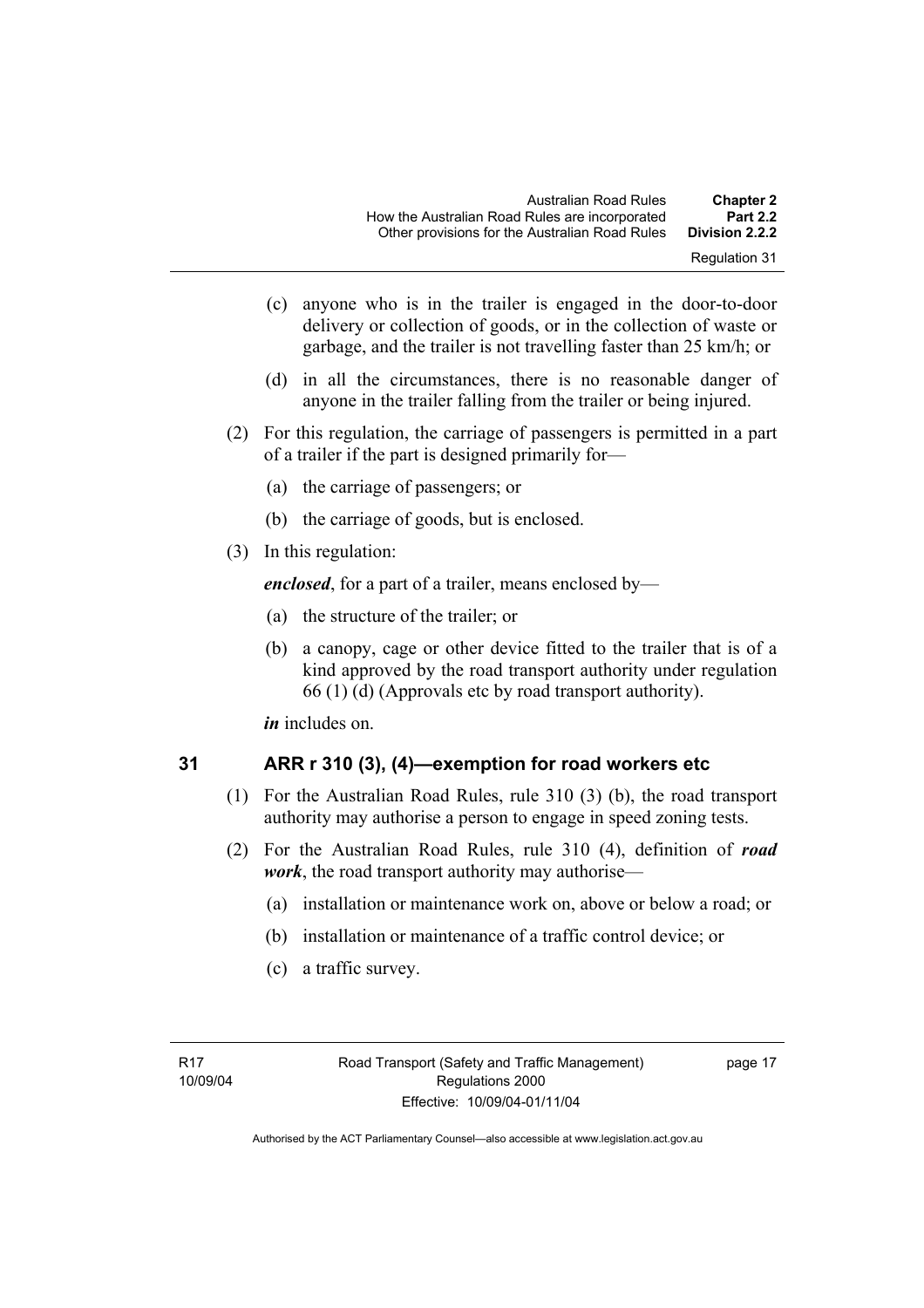| <b>Chapter 2</b>      | Australian Road Rules                          |
|-----------------------|------------------------------------------------|
| <b>Part 2.2</b>       | How the Australian Road Rules are incorporated |
| <b>Division 2.2.2</b> | Other provisions for the Australian Road Rules |
| Regulation 32         |                                                |

- (3) This regulation is additional to, and does not limit, any other power of the road transport authority or anyone else under a Territory law to authorise something mentioned in this regulation.
	- *Note* Under the Act, the road transport authority can authorise a person to install or display (or to interfere with, change or remove) a prescribed traffic control device.

#### **32 ARR r 313—postal workers**

For the Australian Road Rules, rule 313 —

- (a) the Australian Road Rules, rule 186 (Stopping in a mail zone) does not apply to the driver of a postal vehicle; and
- (b) the Australian Road Rules, rule 288 (Driving on a path) does not apply to the driver of a postal vehicle if—
	- (i) the vehicle is a motorbike with an engine capacity of not more that 110mL; and
	- (ii) the vehicle is being driven at a speed of not more than 10km/h.

#### **33 ARR dict—definitions for dictionary**

(1) For the Australian Road Rules, dictionary:

*approved bicycle helmet* means a protective helmet for bicycle riders that is approved by the road transport authority under regulation 66 (1) (a) (Approvals etc by road transport authority).

*authorised person,* for a provision of the Australian Road Rules, means a person who is appointed as an authorised officer under the *Road Transport (General) Act 1999* for the Australian Road Rules or the provision.

*emergency worker* means—

**R17** 10/09/04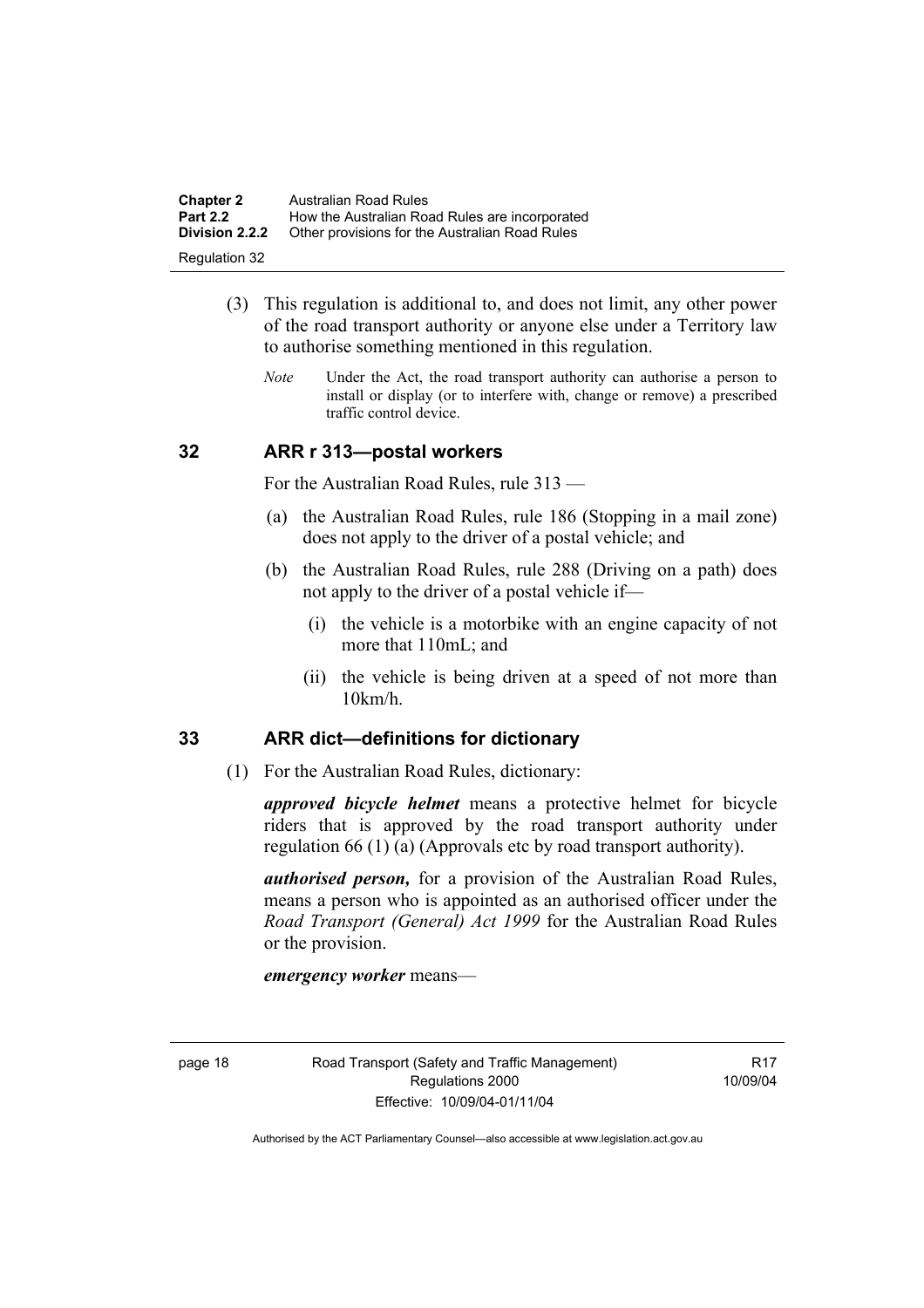- (a) a member of the ambulance service rendering or providing transport for sick or injured people; or
- (b) a member of the ambulance service, the fire brigade, the rural fire service or the SES providing transport in an emergency; or
- (c) a person who is declared by the road transport authority under regulation 66 (1) (e) (Approvals etc by road transport authority) to be an emergency worker.

*mechanical signalling device*, in relation to a vehicle, means a device that—

- (a) is fitted to the vehicle; and
- (b) is a mechanical signalling device or turn signal that complies with the *Road Transport (Vehicle Registration) Regulations 2000*, schedule 1.

*oversize vehicle* means a vehicle that has a dimension that, including the dimension of any load, exceeds a relevant dimension limit under the *Road Transport (Dimensions and Mass) Act 1990*, the *Road Transport (Vehicle Registration) Regulations 2000*, or this regulation.

*police officer*—see *Legislation Act 2001*, dictionary, part 1.

*postal worker* means an employee of Australia Post or anyone else engaged by Australia Post to deliver post.

*public bus*—see the Road Transport (Public Passenger Services) Act 2001, dictionary.

*taxi*—

 (a) see the *Road Transport (Public Passenger Services) Act 2001*, section 45 (Meaning of *taxi*); and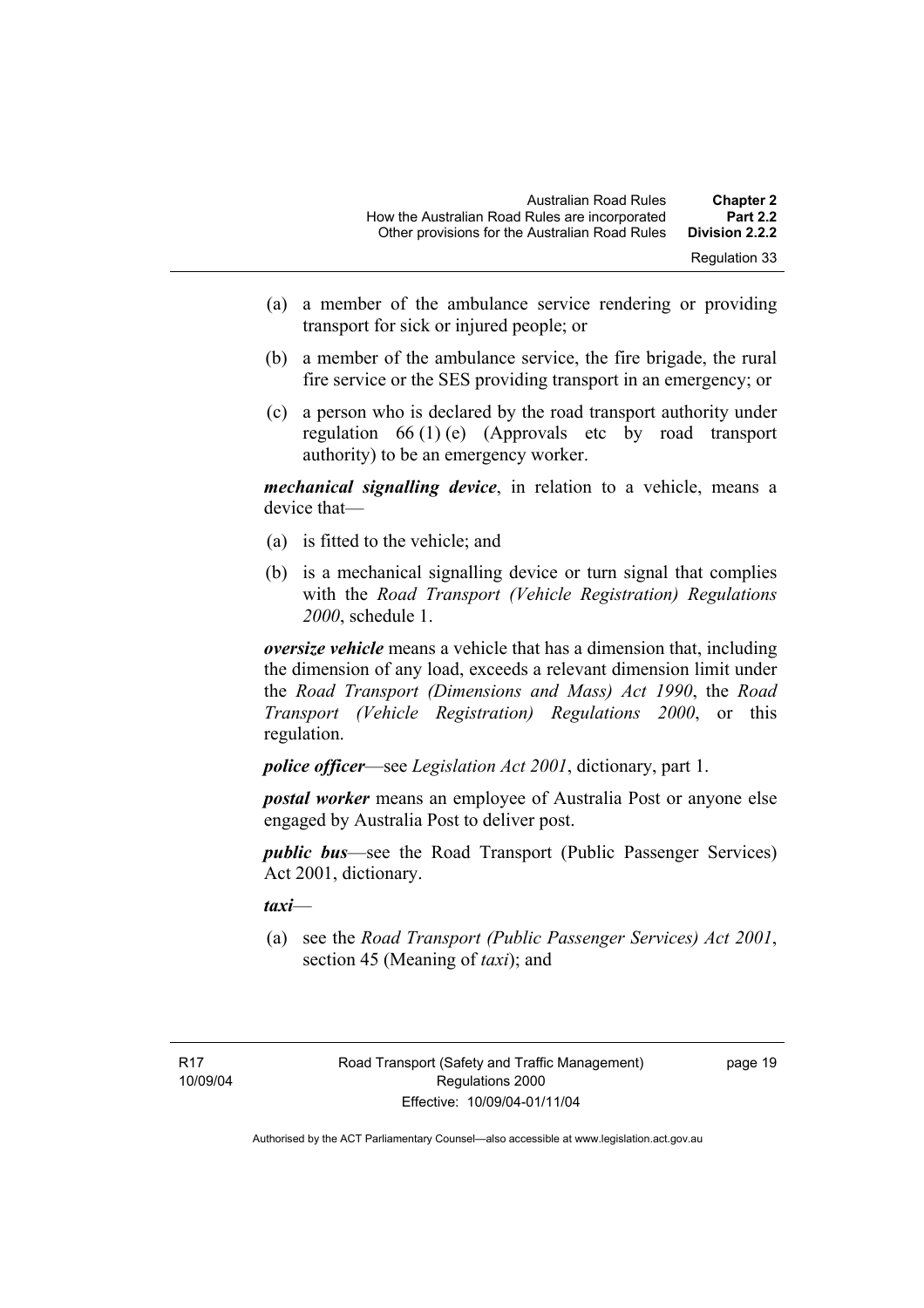| <b>Chapter 2</b>      | Australian Road Rules                          |
|-----------------------|------------------------------------------------|
| <b>Part 2.2</b>       | How the Australian Road Rules are incorporated |
| <b>Division 2.2.2</b> | Other provisions for the Australian Road Rules |
| Regulation 33         |                                                |

- (b) except in the Australian Road Rules, rule 182 (which is about stopping in taxi zones), includes a private hire car and a restricted hire vehicle.
- (2) For the Australian Road Rules, dictionary, definition of *GVM*, paragraph (b):

*vehicle registration authority* means:

- (a) the road transport authority; or
- (b) the corresponding authority of another jurisdiction.
- (3) For the Australian Road Rules, dictionary, definition of *hazard warning lights*:

*another law of this jurisdiction* means the *Road Transport (Vehicle Registration) Regulations 2000*, schedule 1.

- (4) For the Australian Road Rules, dictionary, definition of *portable warning triangle*, a portable warning triangle is approved if it—
	- (a) is in the form of an equilateral triangle; and
	- (b) has a minimum height of 300mm; and
	- (c) has, on the front and back, red reflecting sheeting or material, or 9 red reflectors arranged in a triangular shape, causing a red reflection that would be clearly visible to the driver of a vehicle at night when the upper beam of light from any headlight on the vehicle (complying with the relevant provisions to the *Road Transport (Vehicle Registration) Regulations 2000*), schedule 1 is projected directly onto the sign from a distance of 200m; and
	- (d) is of a robust and durable construction, capable of being readily erected to stand in an upright position and capable of remaining unaffected (to any material degree) by any

**R17** 10/09/04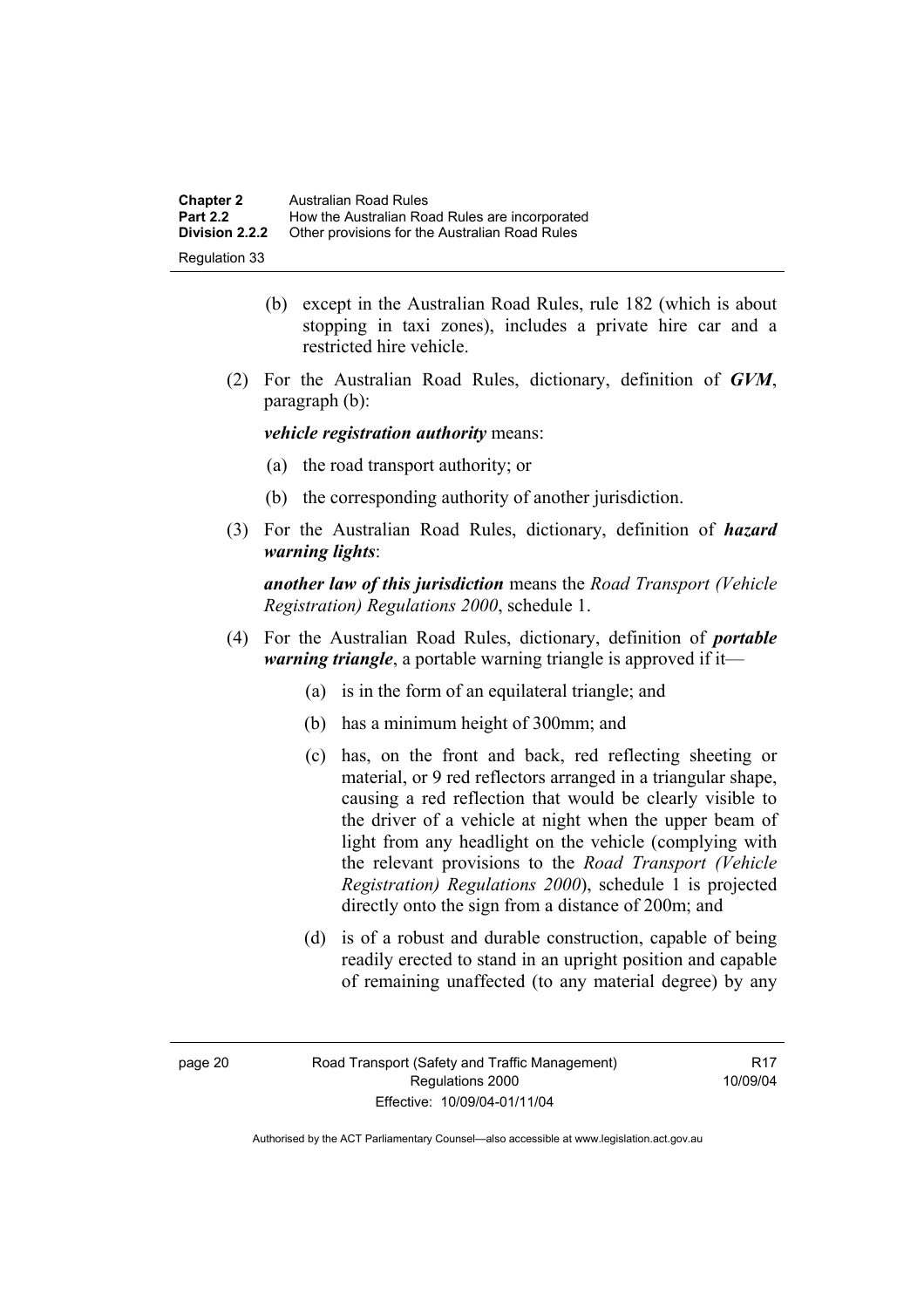| Australian Road Rules                          | <b>Chapter 2</b> |
|------------------------------------------------|------------------|
| How the Australian Road Rules are incorporated | <b>Part 2.2</b>  |
| Other provisions for the Australian Road Rules | Division 2.2.2   |
|                                                |                  |

Regulation 33

reasonable force of wind or variation in weather conditions.

Road Transport (Safety and Traffic Management) Regulations 2000 Effective: 10/09/04-01/11/04

page 21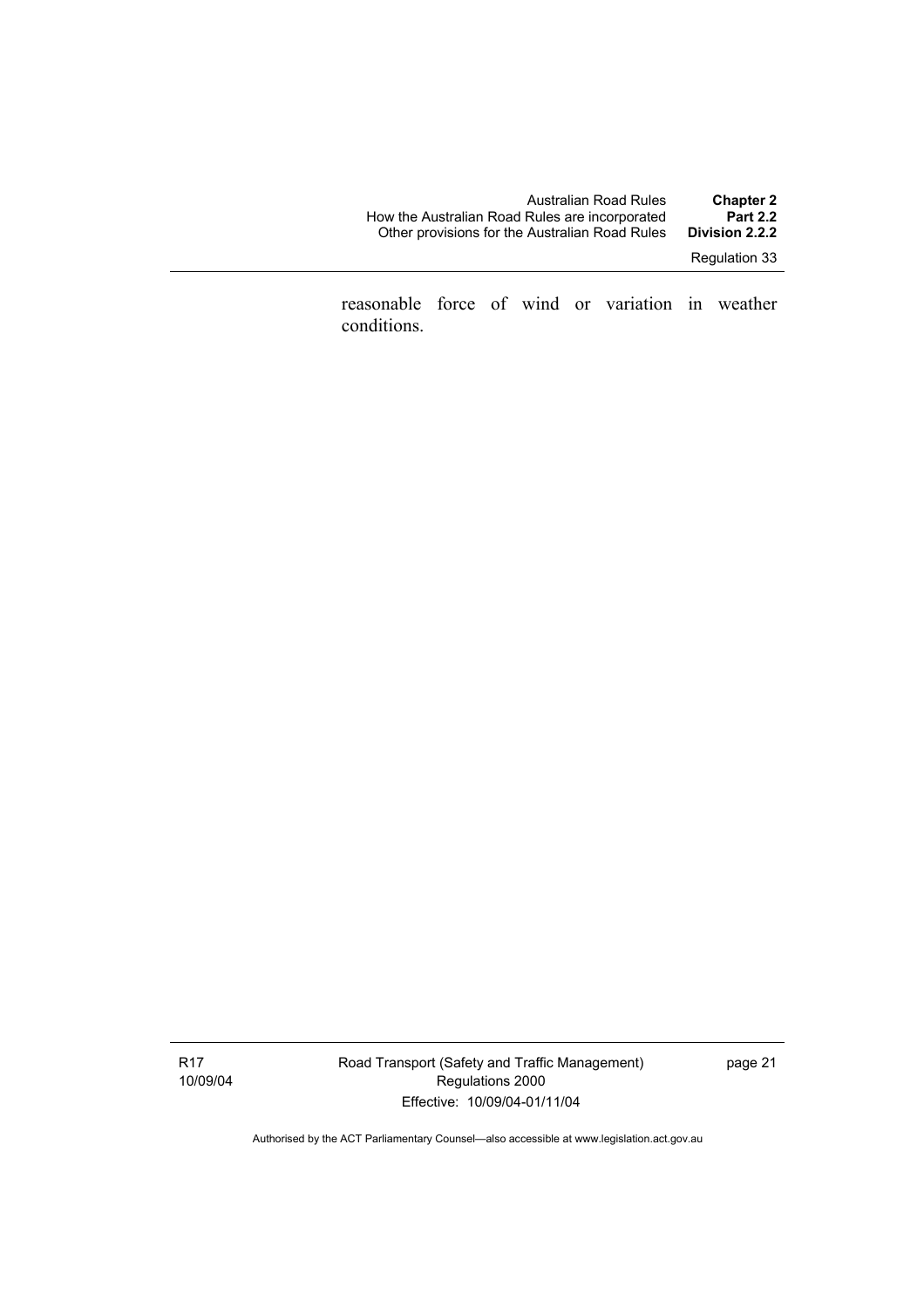**Chapter 2 Australian Road Rules**<br>**Part 2.3 Additional ACT road rules Part 2.3** Additional ACT road rules<br>**Division 2.3.1** Noise and other nuisances **Division 2.3.1** Noise and other nuisances

Regulation 37

# **Part 2.3 Additional ACT road rules**

*Note* The Australian Road Rules are not completely self-contained and need to be read with associated laws of each jurisdiction. This part sets out some of the associated laws that are particular to the ACT. Provisions of Acts and other regulations included in the road transport legislation contain other provisions that are particular to the ACT.

# **Division 2.3.1 Noise and other nuisances**

## **37 Making unnecessary engine noise**

The driver of a motor vehicle on a road must not make unnecessary noise by turning on, running or failing to turn off the vehicle's engine.

Maximum penalty: 20 penalty units.

*Note* Under the Australian Road Rules, r 291 it is an offence to start or drive a vehicle in a way that makes unnecessary noise or smoke.

#### **38 Emission of waste oil or grease**

 (1) A person must not use a motor vehicle or trailer on a road unless adequate precautions have been taken to prevent waste oil or grease from the machinery or from any other part of the vehicle from dropping onto the roadway.

Maximum penalty: 20 penalty units.

- *Note* The Australian Road Rules, r 293 requires the driver of a vehicle to remove oil or grease that falls from the vehicle in certain circumstances.
- (2) Without limiting the liability of anyone else, the responsible person for a motor vehicle or trailer must take reasonable steps to prevent a contravention of subregulation (1) in relation to the vehicle.

Maximum penalty: 20 penalty units.

page 22 Road Transport (Safety and Traffic Management) Regulations 2000 Effective: 10/09/04-01/11/04

**R17** 10/09/04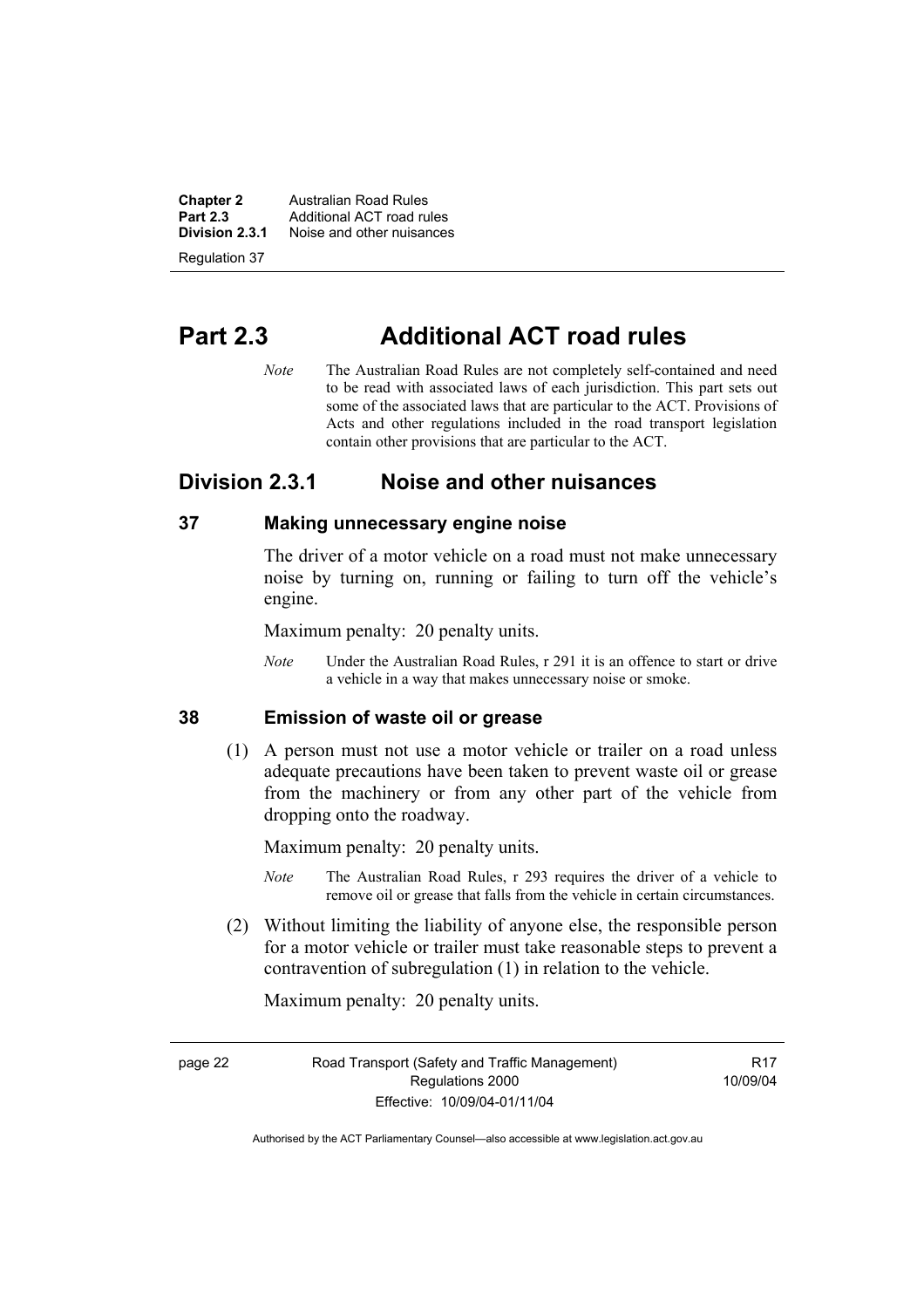# Regulation 39

# **Division 2.3.2 Driver and passenger safety**

#### **39 Safety of persons on trailers**

 (1) A person must not travel on a road in or on any part of a trailer that is not a part designed primarily for the carriage of passengers or goods.

Maximum penalty: 20 penalty units.

 (2) A person must not travel on a road in or on any part of a trailer that is a part designed primarily for the carriage of goods if the part is not enclosed.

Maximum penalty: 20 penalty units.

- (3) Subregulations (1) and (2) do not apply to a person—
	- (a) who is in or on a police or emergency vehicle; or
	- (b) engaged in the door-to-door delivery or collection of goods, or in the collection of waste or garbage, in or on a trailer that is not travelling faster than 25km/h; or
	- (c) if in all the circumstances, there is a no reasonable danger of the person falling or being thrown from the trailer, or being injured, because the person is travelling in a way prohibited by this regulation.
- (4) In this regulation:

*enclosed*, for a part of a trailer, means enclosed by—

- (a) the structure of the trailer; or
- (b) a canopy, cage or other device fitted to the trailer that is of a kind approved by the road transport authority under regulation 66 (1) (d) (Approvals etc by road transport authority).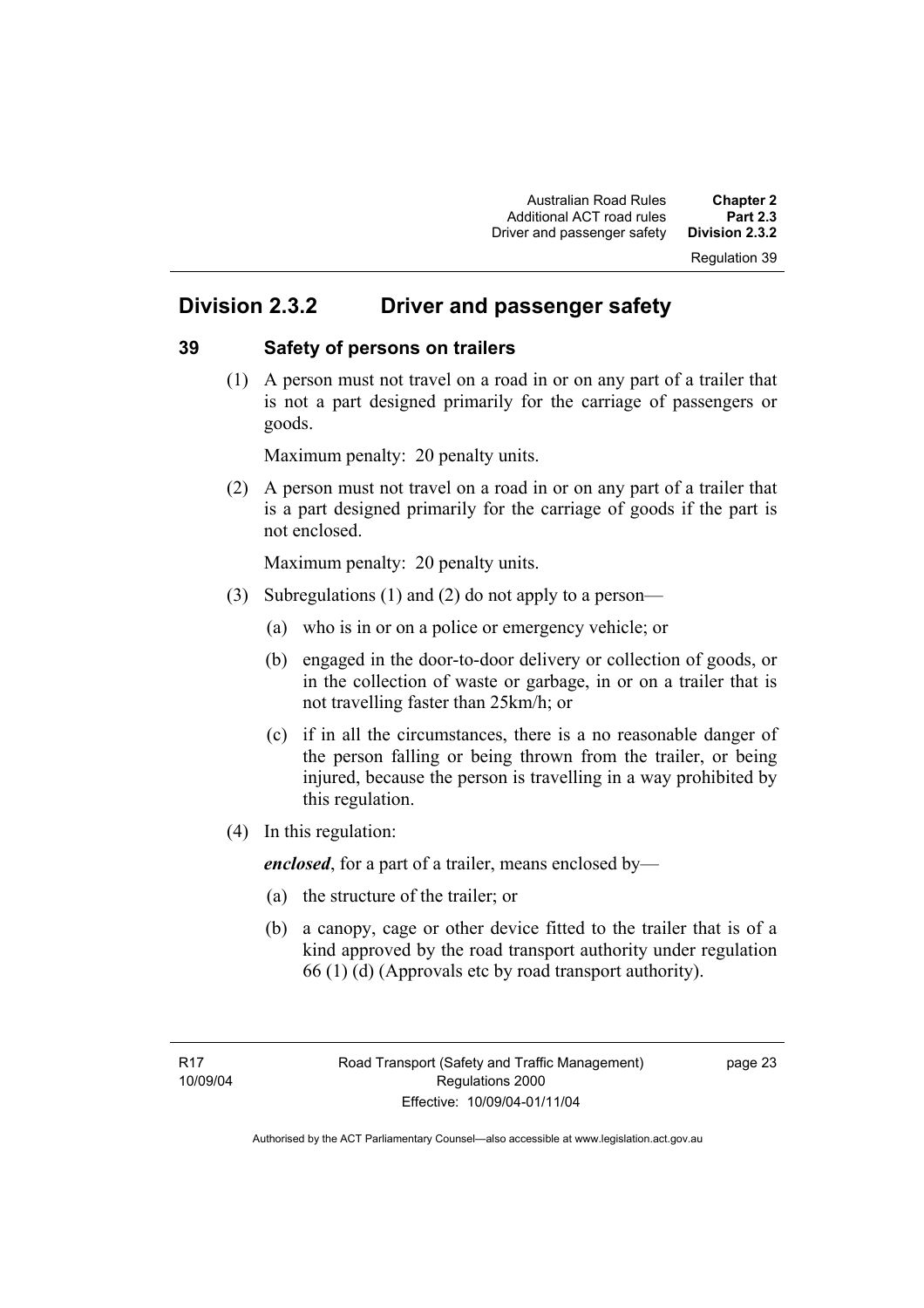**Chapter 2 Australian Road Rules**<br>**Part 2.3 Additional ACT road rules Part 2.3** Additional ACT road rules<br>**Division 2.3.3** Trailers and towing **Division 2.3.3** Trailers and towing

Regulation 40

*Note* The Australian Road Rules, r 298 prohibits a driver from driving a motor vehicle towing a trailer with a person in or on the trailer, unless the trailer is exempt from the rule under another law of this jurisdiction. Reg 30 provides the exemption from the rule.

#### **40 Passengers in sidecars to be seated**

 (1) A passenger in a sidecar attached to a motorbike that is moving, or is stationary but not parked, on a road must sit in a place in the sidecar designed for use by a passenger.

Maximum penalty: 20 penalty units.

 (2) The rider of a motorbike must not ride with a passenger in a sidecar unless the passenger complies with subregulation (1).

Maximum penalty: 20 penalty units.

# **Division 2.3.3 Trailers and towing**

*Note* The following rules of the Australian Road Rules apply to the towing of vehicles:

- r 216 (which is about the lights that must be used when towing a vehicle at night or in hazardous weather conditions)
- r 254 (which is about the towing of bicycles)
- r 257 (which is about riding with a person on a bicycle trailer)
- r 292 (which is about towing a vehicle with an insecure or overhanging load)
- r 294 (which is about keeping control of a motor vehicle or trailer being towed)
- r 295 (which is about towing another vehicle with a towline)
- r 298 (which is about driving with a person in a trailer)
- r 312 (which provides certain exemptions for tow truck drivers).

**R17** 10/09/04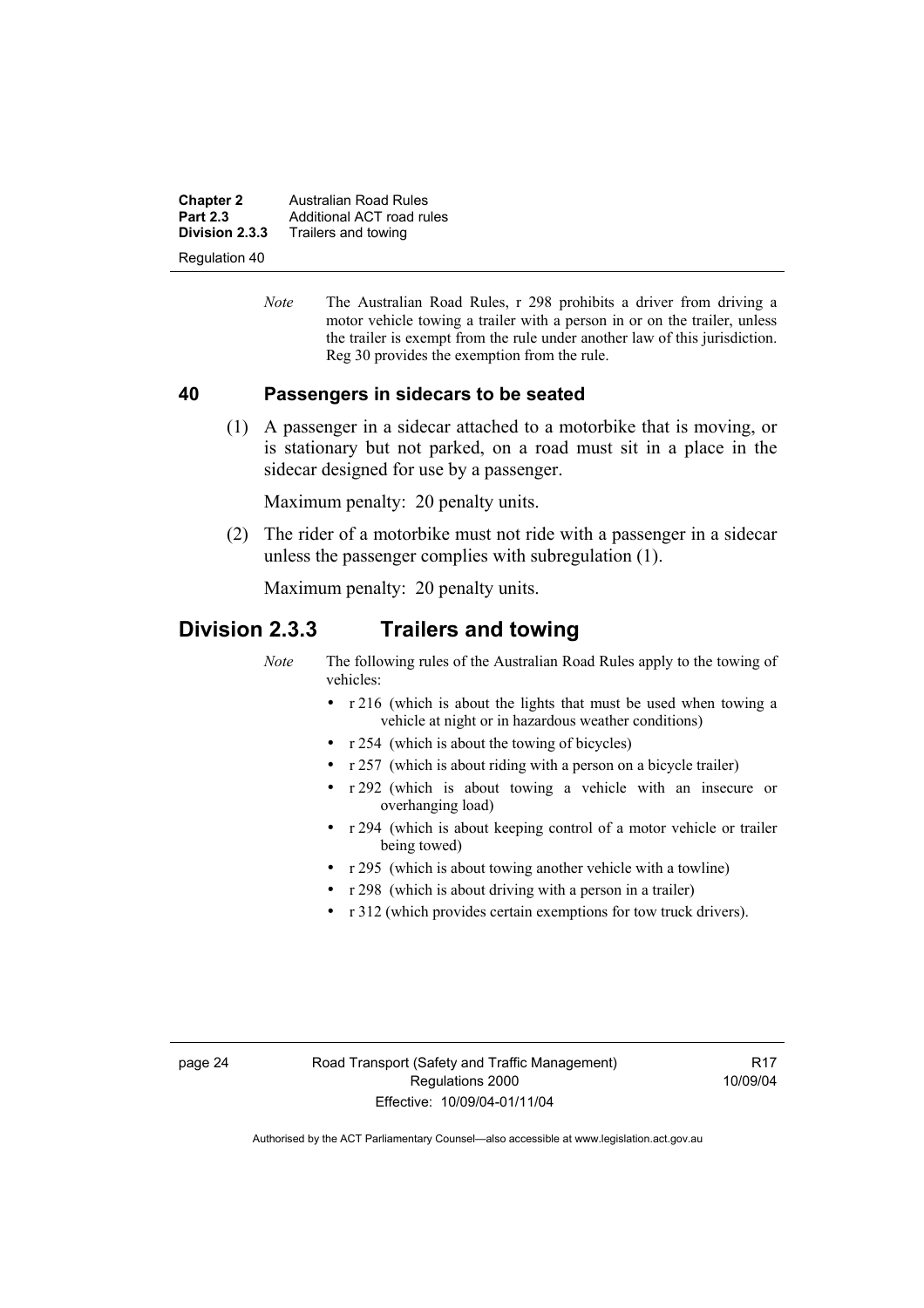#### **41 Number of vehicles that may be drawn**

 (1) The driver of an articulated vehicle must not tow any other vehicle on a road.

Maximum penalty: 20 penalty units.

 (2) The driver of a motor vehicle must not tow more than 1 other vehicle on a road.

Maximum penalty: 20 penalty units.

- (3) The road transport authority may exempt a vehicle or person from subregulation (1) or (2).
- (4) Subregulation (2) does not apply in relation to a tow truck that is towing an articulated vehicle (other than a B-double or road train) if—
	- (a) the articulated vehicle has broken down on a road and it is necessary for it to be towed away; or
	- (b) the articulated vehicle has been involved in a crash on a road and it is necessary for it to be towed away.
- (5) Subregulation (2) does not apply to a motor vehicle that is towing another vehicle using a lift and tow trailer if—
	- (a) the other vehicle is partly supported by the lift and tow trailer; and
	- (b) the vehicle is not towed at faster than 60 km/h; and
	- (c) the combined weight of the towed vehicle and the lift and tow trailer is not more than the unladen weight of the towing vehicle.
- (6) Subregulation (2) does not apply to—
	- (a) a tractor-harvester-cutting head trailer combination; or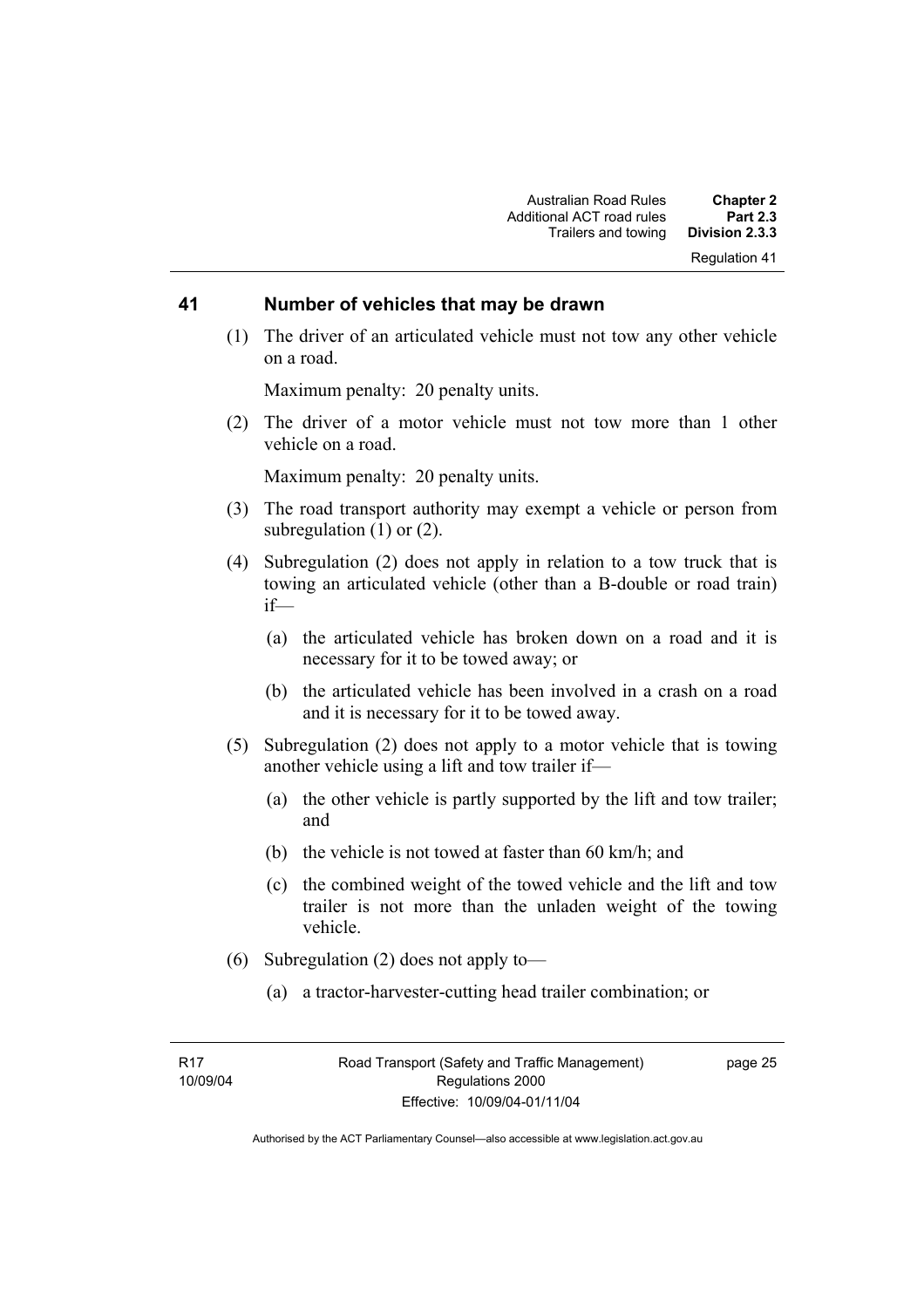| <b>Chapter 2</b> | Australian Road Rules     |
|------------------|---------------------------|
| <b>Part 2.3</b>  | Additional ACT road rules |
| Division 2.3.3   | Trailers and towing       |
| Regulation 42    |                           |

- (b) a tractor with multiple implements attached, if the implements are normally used as a single unit when performing agricultural operations; or
- (c) a tractor and implement combination towing a fuel trailer or laser tower; or
- (d) an articulated low-loader consisting of a prime mover towing a converter dolly and a semitrailer; or
- (e) a B-double, dog trailer or road train.

#### **42 Towing by vehicles under 4.5t**

- (1) The driver of a motor vehicle (the *towing vehicle*) must not tow another vehicle (the *towed vehicle*) on a road if the laden weight of the towed vehicle is more than—
	- (a) the capacity of the towing attachment fitted to the towing vehicle; or
	- (b) the maximum laden weight for the towed vehicle.

Maximum penalty: 20 penalty units.

- (2) Subregulation (1) does not apply to the driver if the towing vehicle has a GVM over 4.5t.
- (3) The road transport authority may exempt a vehicle or person from subregulation  $(1)$ .
- (4) In this regulation:

*maximum laden weight*, for the towed vehicle, means—

 (a) the maximum laden weight for a towed vehicle specified by the manufacturer of the towing vehicle in relation to the towing vehicle; or

**R17** 10/09/04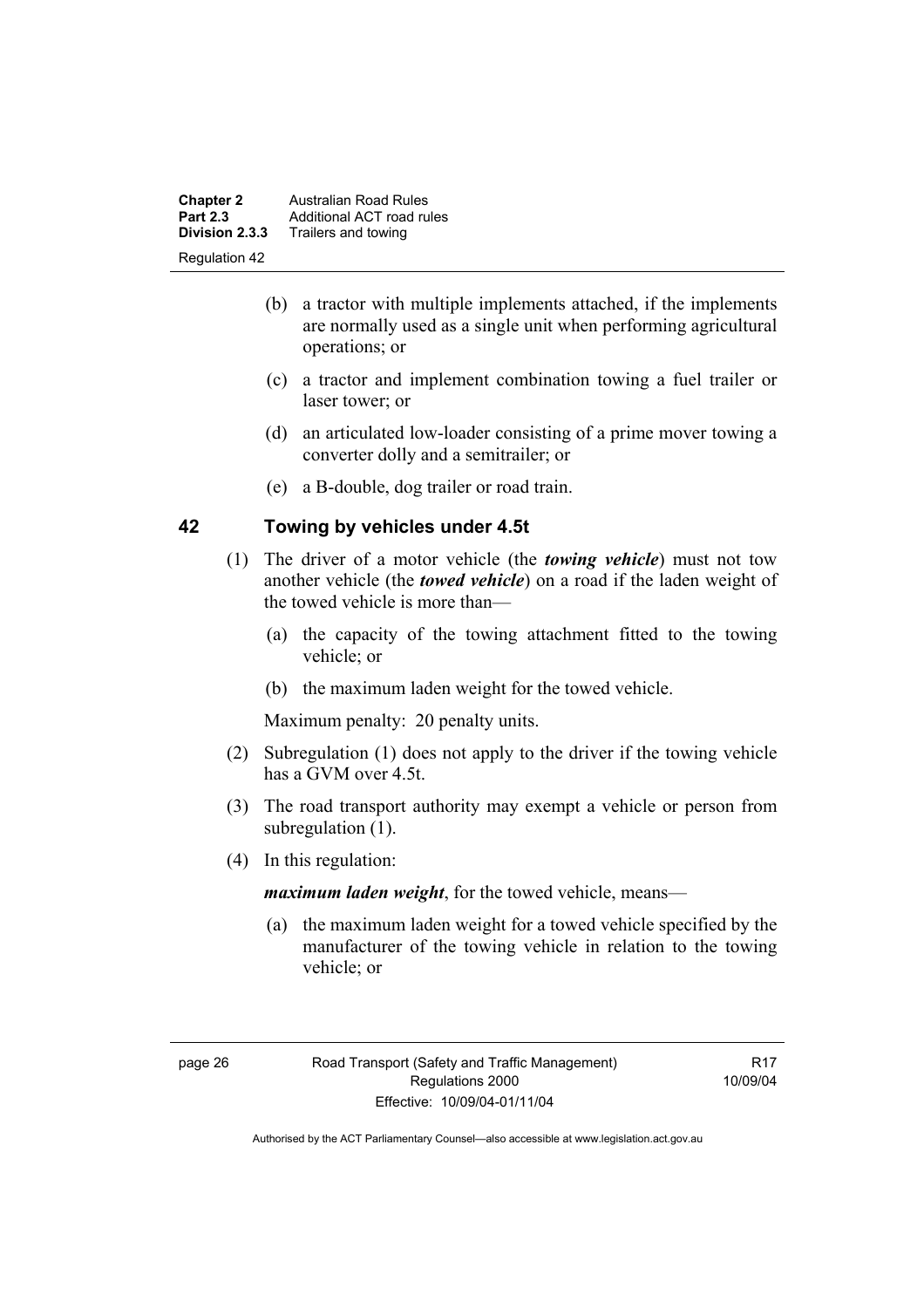- (b) if there is no such specification by the manufacturer, the manufacturer of the vehicle cannot be identified or the specification is not appropriate because the towing vehicle has been modified—
	- (i) 1.5 times the unladen weight of the towing vehicle if the towed vehicle is fitted with a braking system that is working properly; or
	- (ii) the unladen weight of the towing vehicle in any other case.

# **Division 2.3.4 Lights on vehicles**

- *Note* The following rules of the Australian Road Rules apply to lights on vehicles:
	- r 215 (which is about using lights when driving at night or in hazardous weather conditions)
	- r 216 (which is about the lights that must be used when towing a vehicle at night or in hazardous weather conditions)
	- r 217 (which is about using rear fog lights)
	- r 218 (which is about using headlights on high-beam)
	- r 219 (which is about not using lights to dazzle other road users)
	- r 220 (which is about the use of lights on a vehicle that is stopped)
	- r 221 (which is about using hazard warning lights)
	- r 222 (which is about the use of warning lights on buses carrying children)
	- r 223 (which is about using lights when riding an animal-drawn vehicle at night or in hazardous weather conditions)
	- r 259 (which is about using lights when riding a bicycle at night).

## **43 Lights on motor vehicles generally**

 (1) The driver of a motor vehicle fitted with a spotlight or searchlight must not operate the light, or allow it to be operated, on a road unless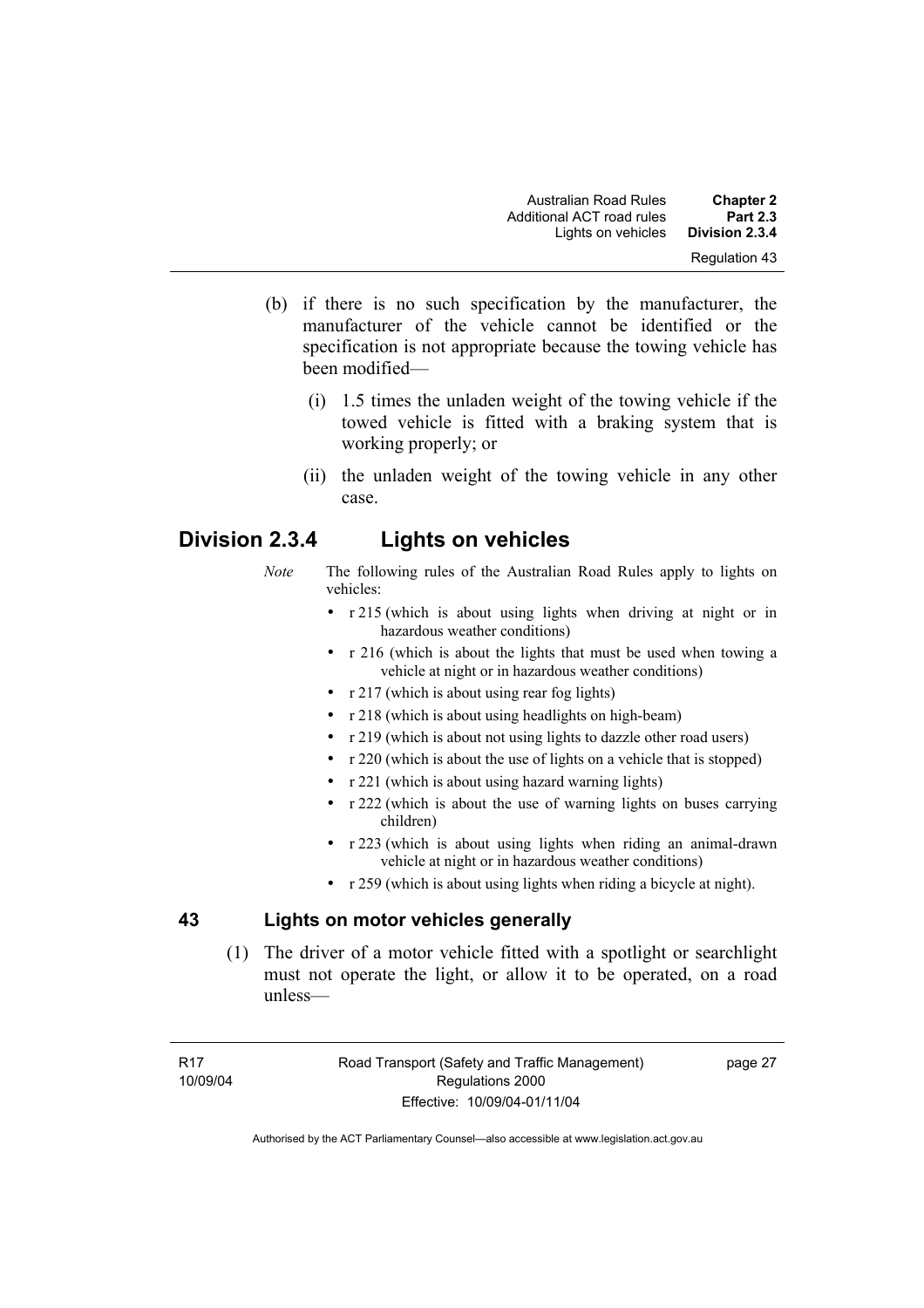**Chapter 2 Australian Road Rules**<br>**Part 2.3 Additional ACT road rules Part 2.3** Additional ACT road rules<br>**Division 2.3.5** Stopping and parking **Stopping and parking** Regulation 43

- (a) the vehicle is stationary, the light is operated only for examining or making adjustments or repairs to a vehicle, and light from it is not projected further than 6m; or
- (b) the light is operated for the temporary purpose of reading or looking for a notice, sign, house number or something similar; or
- (c) the vehicle is a police vehicle; or
- (d) the vehicle is being used by the Territory, the Commonwealth or any public authority.

Maximum penalty: 20 penalty units.

- (2) The driver of a motor vehicle fitted with an additional headlight permitted to be fitted under the *Road Transport (Vehicle Registration) Regulations 2000*, schedule 1 must not operate the headlight, or allow it to be operated, if—
	- (a) the vehicle is being driven on a length of road in a built-up area; or
	- (b) the driver is driving less than—
		- (i) 200m behind a vehicle travelling in the same direction as the driver; or
		- (ii) 200m from an oncoming vehicle.

Maximum penalty: 20 penalty units.

## **Division 2.3.5 Stopping and parking**

|         | <b>Note</b> | The rules of the Australian Road Rules that apply to the parking of<br>vehicles include the following: |          |
|---------|-------------|--------------------------------------------------------------------------------------------------------|----------|
|         |             | • $r189$ (which is about double parking)                                                               |          |
|         |             | • r 203 (which is about stopping in a parking area for people with<br>disabilities)                    |          |
|         |             | • $r \ge 205$ (which is about parking for longer than indicated)                                       |          |
| page 28 |             | Road Transport (Safety and Traffic Management)                                                         | R17      |
|         |             | Regulations 2000                                                                                       | 10/09/04 |
|         |             | Effective: 10/09/04-01/11/04                                                                           |          |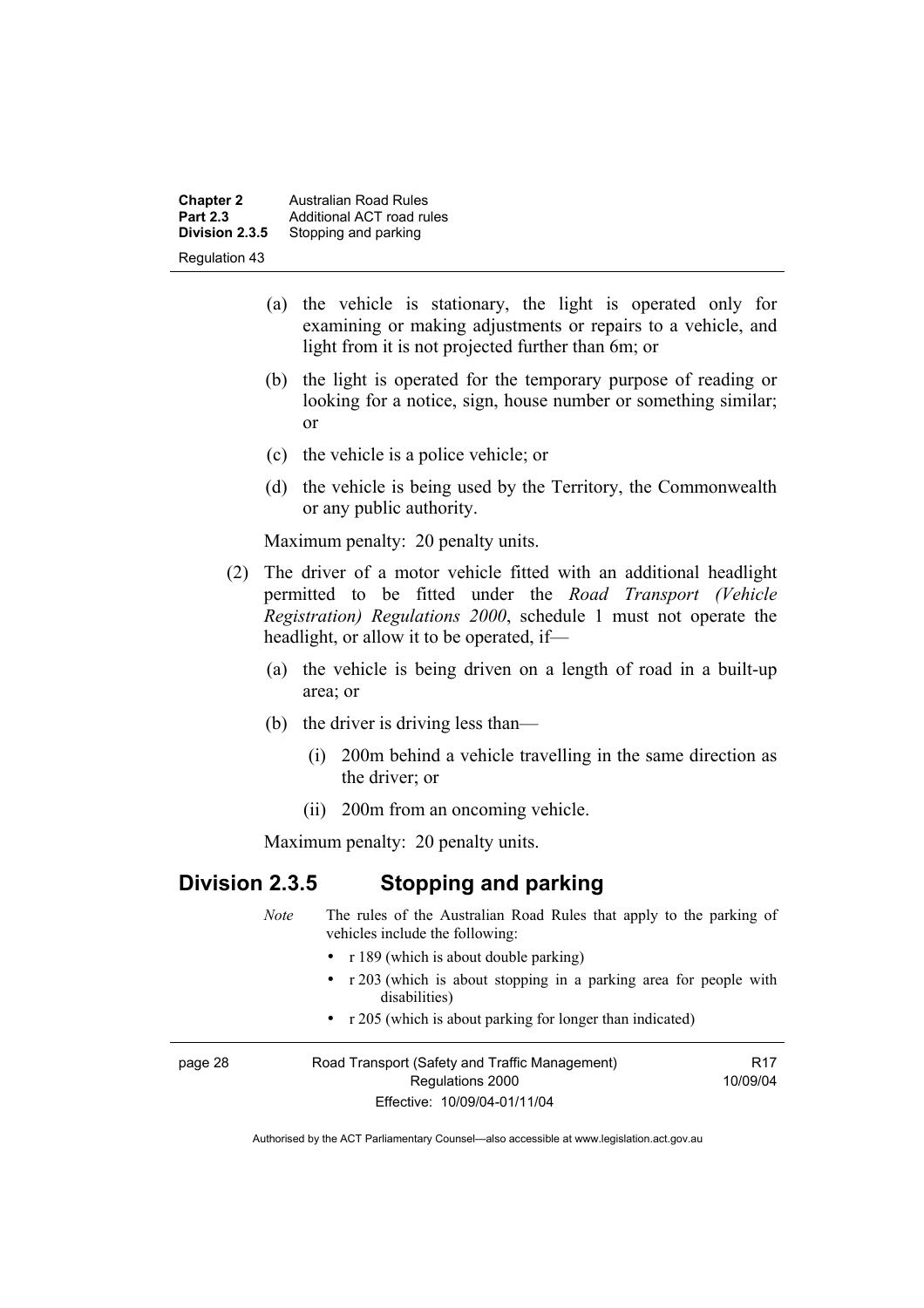- r 207 (which is about parking where fees are payable)
- r 208 (which is about parallel parking on a road, except in a median strip parking area)
- r 209 (which is about parallel parking in a median strip parking area)
- r 210 (which is about angle parking)
- r 211 (which is about parking in parking bays).

## **44 Use of meters in metered parking areas**

 (1) A driver must not park in a metered parking area except in a metered parking space.

Maximum penalty: 20 penalty units.

 (2) A driver must not park in a metered parking space without paying the relevant fee for the space for at least the minimum period for which parking in the space must be paid for.

Maximum penalty: 20 penalty units.

- (3) A person does not commit an offence against subregulation (2) if—
	- (a) the driver parks in a metered parking space before paying the relevant fee; but
	- (b) the driver pays the fee immediately after parking.
- (4) The driver of a vehicle must not allow the vehicle to remain parked in a metered parking space if the parking meter for the space indicates that the period for which parking in the space has been paid for has expired.

Maximum penalty: 20 penalty units.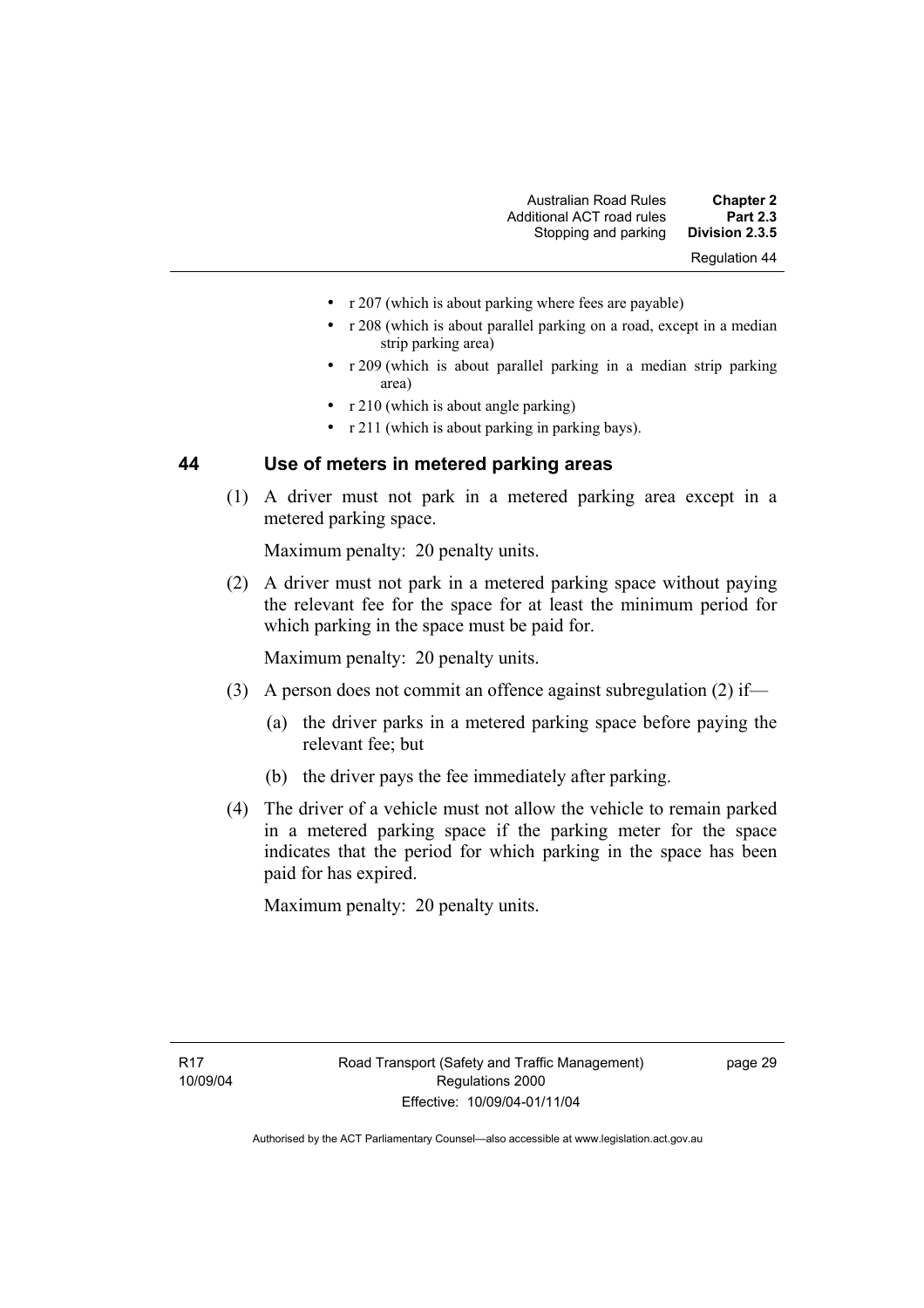**Chapter 2 Australian Road Rules**<br>**Part 2.3 Additional ACT road rules Part 2.3** Additional ACT road rules<br>**Division 2.3.5** Stopping and parking **Stopping and parking** Regulation 44

> (5) The driver of a vehicle must not allow the vehicle to remain parked in a metered parking space for longer than the period (if any) indicated on the metered parking signs applying to the space as the maximum period for which a vehicle may be parked in the space.

Maximum penalty: 20 penalty units.

- (6) A driver does not commit an offence against this regulation if—
	- (a) the driver parks in a metered parking space that is within a ticket parking area; and
	- (b) the driver complies with the provisions of this division in relation to parking in the area.
- (7) A driver does not commit an offence against this regulation (other than subregulation (5)) if the parking meter for the metered parking space is not working.
- (8) Without limiting subregulation (7), a driver does not commit an offence against this regulation (other than subregulation (5)) if the parking meter is covered with a hood bearing the words 'out of order time limit applies'.
- (9) This regulation does not apply to—
	- (a) a metered parking space outside the controlled parking hours for the space; or
	- (b) a vehicle displaying a current mobility parking scheme authority; or
	- (c) a vehicle displaying a current parking permit if it is parked in a metered parking space to which the permit applies and the space is designated for use by the holder of the permit.

**R17** 10/09/04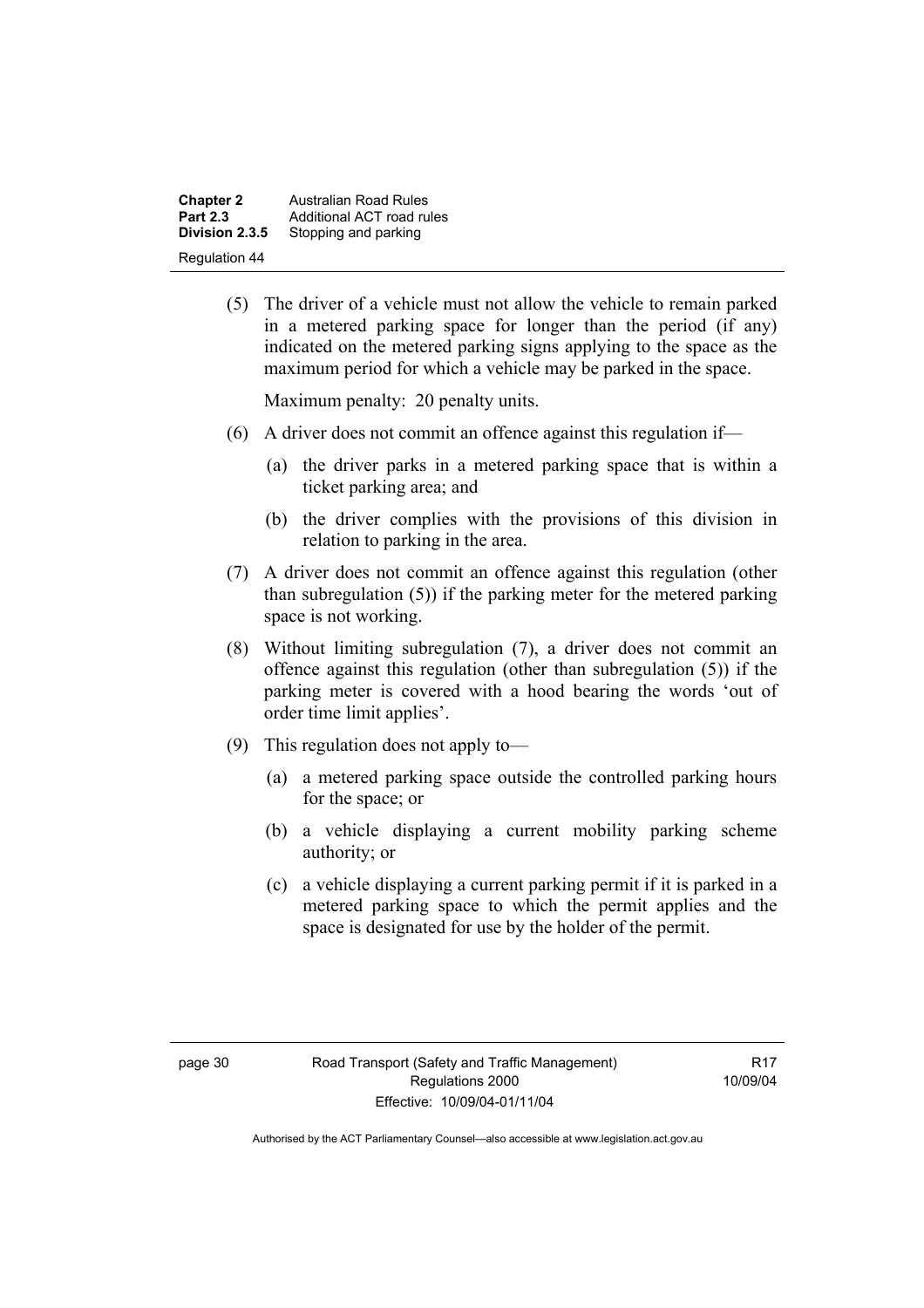## **45 Parking in metered parking spaces**

 (1) The driver of a vehicle must not park in a metered parking space if another vehicle is parked in the space.

Maximum penalty: 20 penalty units.

 (2) The driver of a vehicle who parks in a metered parking space must position the vehicle completely within the space.

Maximum penalty: 20 penalty units.

## **46 Temporary closure of metered parking spaces**

- (1) If the road transport authority decides that the use of a metered parking space should be temporarily discontinued, the authority may close the space by—
	- (a) installing a sign, at or near the space, that displays words to the effect that the space is closed; or
	- (b) covering the parking meter applying to the space with a parking meter hood bearing the words 'no parking'.
- (2) A driver must not park in a metered parking space that has been closed under subregulation (1).

Maximum penalty: 20 penalty units.

(3) In this regulation:

*sign* includes a board, device, plate, screen, words or anything else, whether or not installed with or on a traffic sign.

## **47 Misuse of parking meters**

A person must not—

 (a) insert in a parking meter anything other than coins appropriate for the meter; or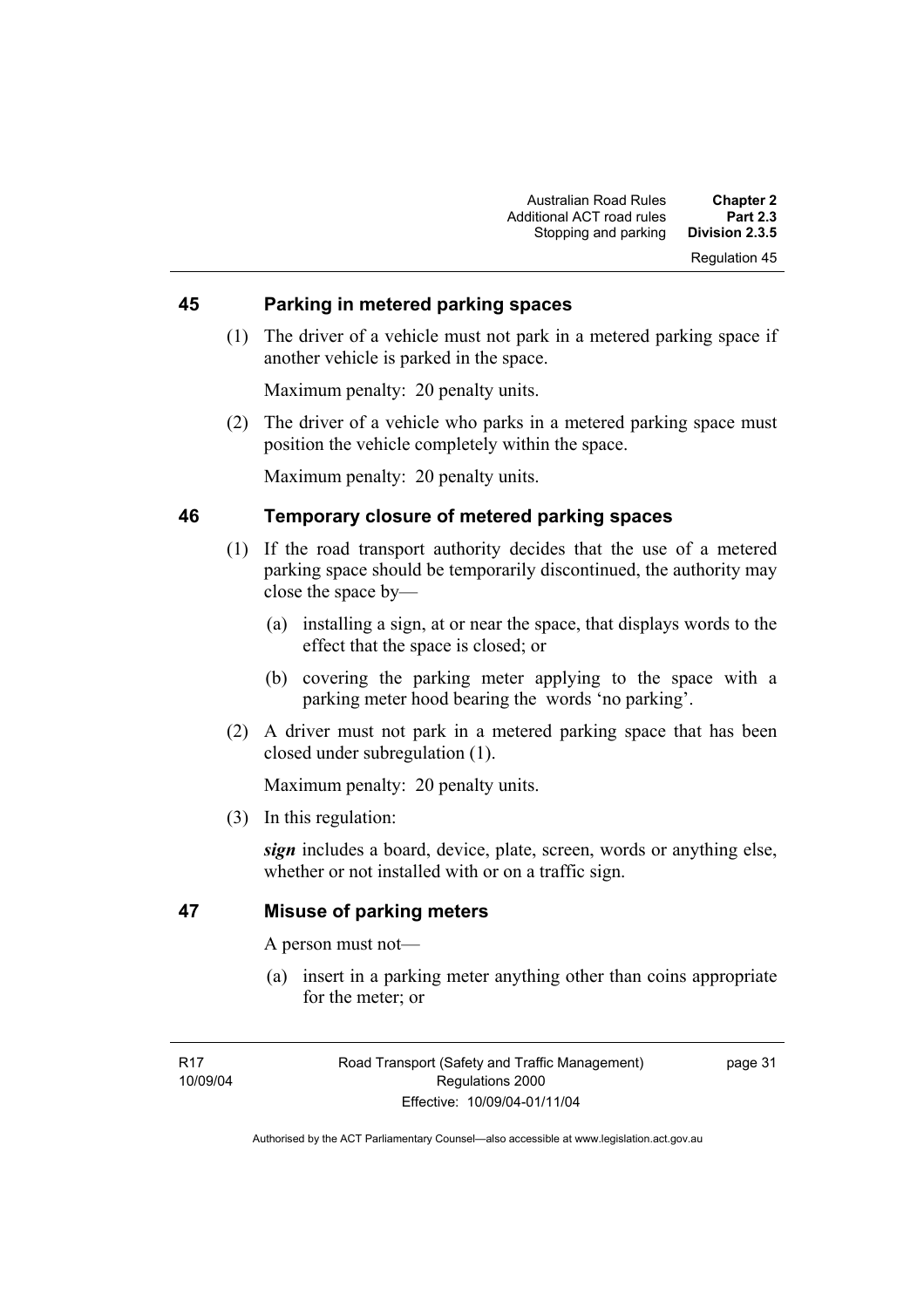**Chapter 2 Australian Road Rules**<br>**Part 2.3 Additional ACT road rules Part 2.3** Additional ACT road rules<br>**Division 2.3.5** Stopping and parking Stopping and parking Regulation 48

> (b) attach anything (for example, advertising material) to a parking meter.

Maximum penalty: 20 penalty units.

#### **48 Interfering with parking meters etc**

A person must not—

- (a) do anything that interferes with (or is likely to interfere with) the proper working of a parking meter; or
- (b) fraudulently operate a parking meter.

Maximum penalty: 20 penalty units.

## **49 Use of tickets in ticket parking areas**

 (1) A driver must not park in a ticket parking area except in a ticket parking space.

Maximum penalty: 20 penalty units.

 (2) A driver must not park in a ticket parking area unless a current parking ticket for that ticket parking area is displayed in or on the driver's vehicle in accordance with subregulation (3).

Maximum penalty: 20 penalty units.

- (3) The parking ticket must be displayed—
	- (a) in or on the front left-hand side of the vehicle or, if the ticket requires the driver to display the ticket in or on a part of the vehicle, in or on that part of the vehicle; and
	- (b) in a way that its date and expiry time are clearly visible from outside the vehicle.
- (4) A driver does not commit an offence against subregulation (2) if—

**R17** 10/09/04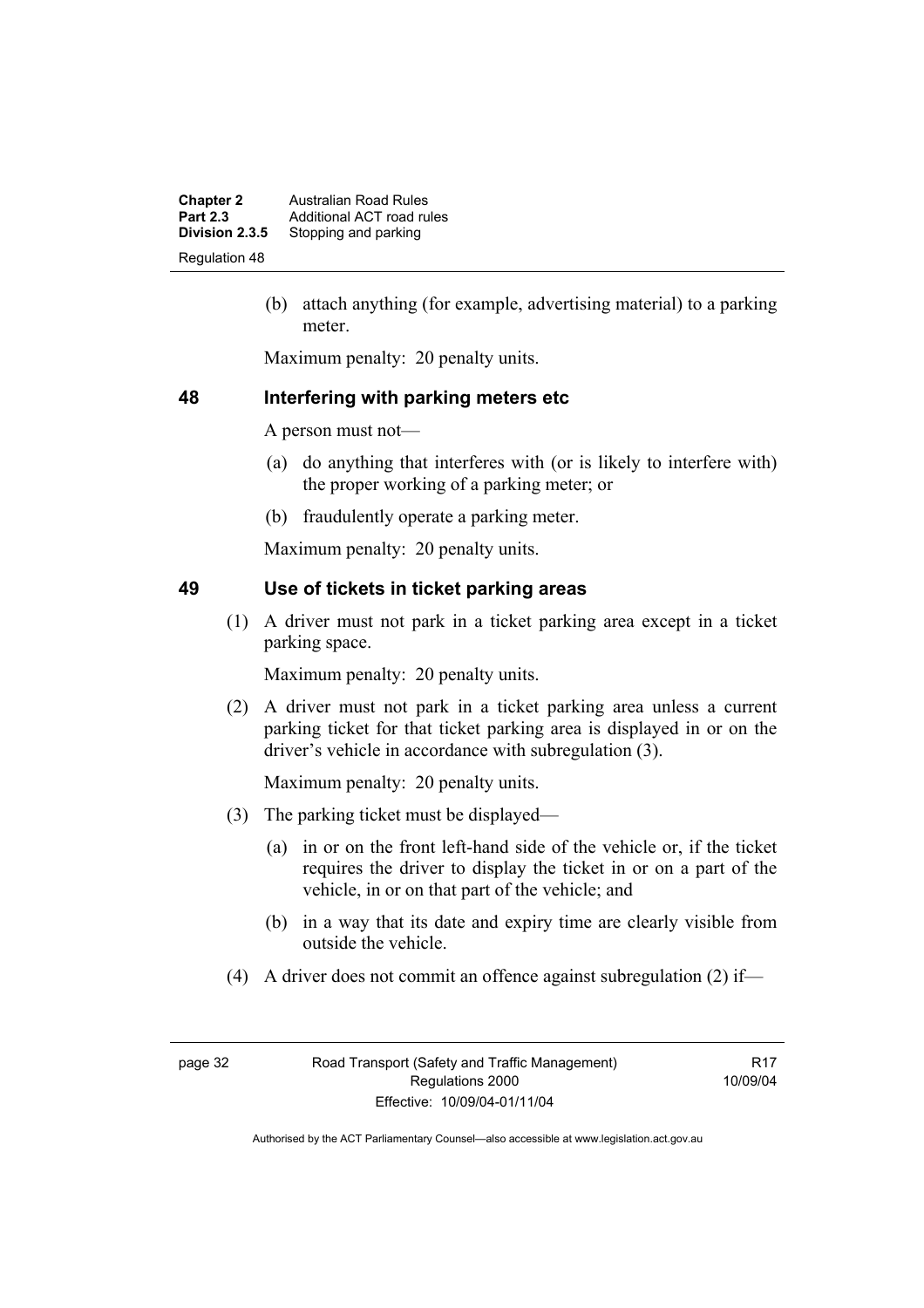- (a) the driver parks in a ticket parking area before obtaining a parking ticket for the area; but
- (b) the driver obtains a parking ticket for the area, and displays the ticket in accordance with subregulation (2), immediately after parking.
- (5) It is a defence to the prosecution of a driver for an offence against subregulation (2) if the driver proves that the driver—
	- (a) displayed a current parking ticket in or on the driver's vehicle in accordance with subregulation (3); and
	- (b) took reasonable steps to ensure that the ticket remained so displayed while the vehicle was parked in the ticket parking area.
- (6) The driver of a vehicle must not allow the vehicle to remain parked in a ticket parking area after the expiry of the parking ticket displayed in or on the vehicle.

Maximum penalty: 20 penalty units.

 (7) The driver of a vehicle must not allow the vehicle to remain parked in a ticket parking area for longer than the period (if any) indicated on the ticket parking signs applying to the area as the maximum period for which a vehicle may be parked in the area.

Maximum penalty: 20 penalty units.

- (8) A driver does not commit an offence against this regulation if—
	- (a) the driver parks in a metered parking space within a ticket parking area; and
	- (b) the driver complies with the provisions of this division in relation to parking in the space.
- (9) This regulation does not prevent a driver from parking in a different part of a ticket parking area while displaying the same parking ticket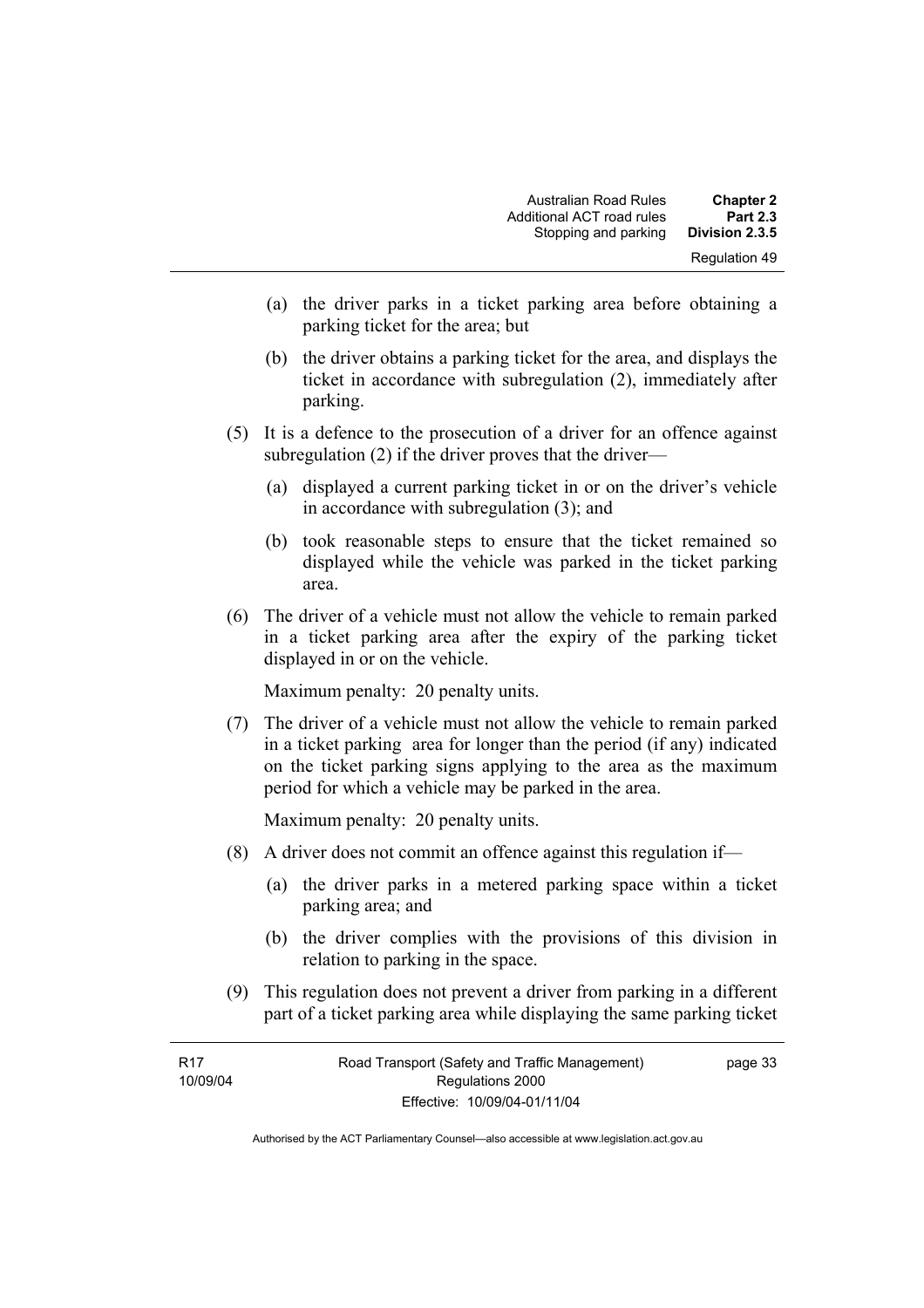**Chapter 2 Australian Road Rules**<br>**Part 2.3 Additional ACT road rules Part 2.3** Additional ACT road rules<br>**Division 2.3.5** Stopping and parking Stopping and parking Regulation 50

> on the driver's vehicle if the fee payable to park in the part is the same as, or less than, the fee payable to park in the part for which the parking ticket was issued.

- (10) This regulation does not apply to—
	- (a) a ticket parking area outside the controlled parking hours for the area; or
	- (b) a vehicle displaying a current mobility parking scheme authority; or
	- (c) a vehicle displaying a current parking permit if it is parked in a ticket parking area to which the permit applies and the area is designated for use by the holder of the permit.

#### **50 Parking in ticket parking spaces**

 (1) The driver of a vehicle must not park a vehicle in a ticket parking space if another vehicle is parked in the space.

Maximum penalty: 20 penalty units.

 (2) The driver of a vehicle who parks in a ticket parking space must position the vehicle completely in the space.

Maximum penalty: 20 penalty units.

#### **51 Temporary closure of ticket parking spaces**

- (1) If the road transport authority decides that the use of a ticket parking area, or ticket parking space, should be temporarily discontinued, the authority may close the area or space by—
	- (a) for the closure of a ticket parking area—installing a sign, at or near each traffic sign applying to the area, that displays words to the effect that the area is closed; or

**R17** 10/09/04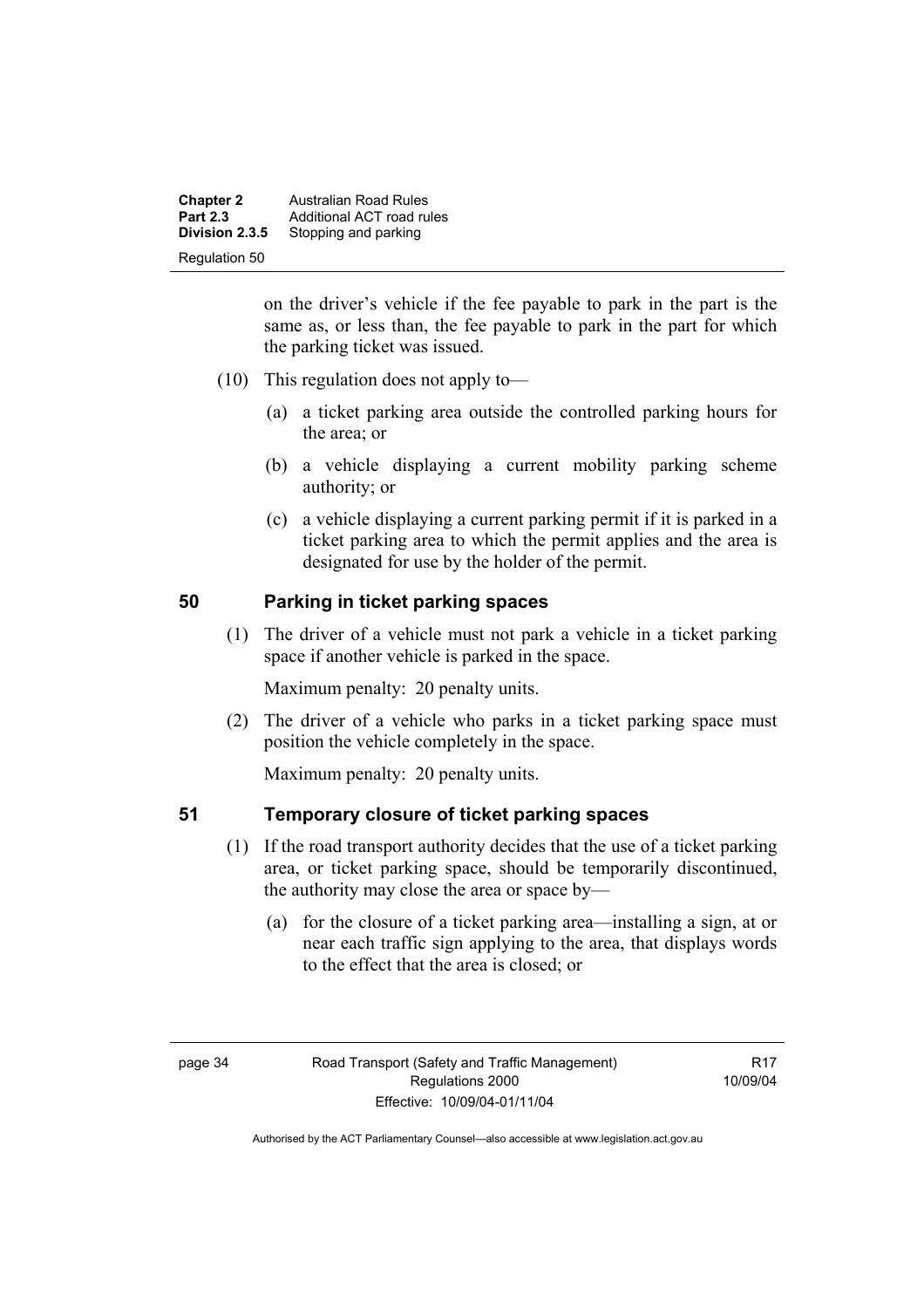| <b>Chapter 2</b> | <b>Australian Road Rules</b> |
|------------------|------------------------------|
| <b>Part 2.3</b>  | Additional ACT road rules    |
| Division 2.3.5   | Stopping and parking         |
| Regulation 52    |                              |

- (b) for the closure of a ticket parking space—installing a sign, at or near the space, that displays words to that effect.
- (2) If a parking authority decides that the use of a ticket parking area, or ticket parking space, within its area of operations should be temporarily discontinued, the authority may close the area or space  $by-$ 
	- (a) for the closure of a ticket parking area—installing a sign, at or near each traffic sign applying to the area, that displays words to the effect that the area is closed; or
	- (b) for the closure of a ticket parking space—installing a sign, at or near the space, that displays words to that effect.
	- *Note* Reg 75A provides for the road transport authority to declare parking authorities and reg 76A provides for the operation of ticket parking schemes by parking authorities.
- (3) A driver must not park in a ticket parking area or ticket parking space that has been closed under subregulation (1) or (2).

Maximum penalty: 20 penalty units.

(4) In this regulation:

*sign* includes a board, device, plate, screen, words or anything else, whether or not installed with or on a traffic sign.

## **52 Use of false or damaged parking tickets etc**

A person must not display in or on a vehicle that is parked in a ticket parking area—

 (a) anything resembling a parking ticket that falsely suggests that the relevant parking fee has been paid; or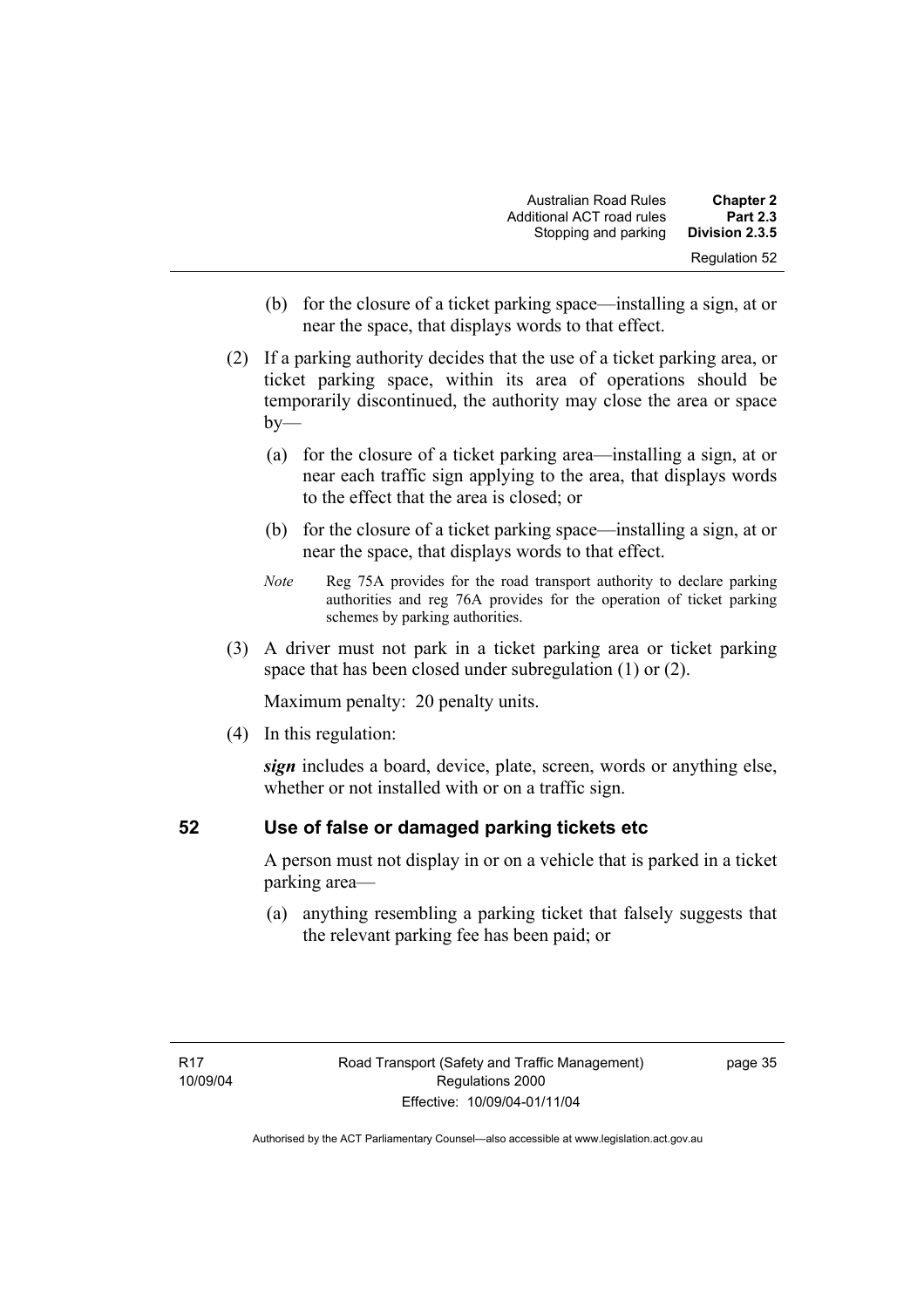**Chapter 2 Australian Road Rules**<br>**Part 2.3 Additional ACT road rules Part 2.3** Additional ACT road rules<br>**Division 2.3.5** Stopping and parking **Stopping and parking** Regulation 53

> (b) a parking ticket that is illegible or has been altered, defaced or damaged.

Maximum penalty: 20 penalty units.

#### **53 Misuse of ticket machines**

A person must not—

- (a) insert in a parking ticket machine anything other than coins, or another means of payment, appropriate for the machine; or
- (b) attach anything (for example, advertising material) to a ticket machine.

Maximum penalty: 20 penalty units.

## **54 Interfering with parking ticket machines etc**

A person must not—

- (a) do anything that interferes with (or is likely to interfere with) the proper working of a parking ticket machine; or
- (b) fraudulently operate a parking ticket machine.

Maximum penalty: 20 penalty units.

#### **55 Removing parking tickets etc**

A person must not remove, deface, damage or otherwise interfere with a parking ticket, mobility parking scheme authority or parking permit that is in or on, or attached to, a vehicle unless the person is—

- (a) the driver of the vehicle; or
- (b) the responsible person (or a responsible person) for the vehicle; or

R17 10/09/04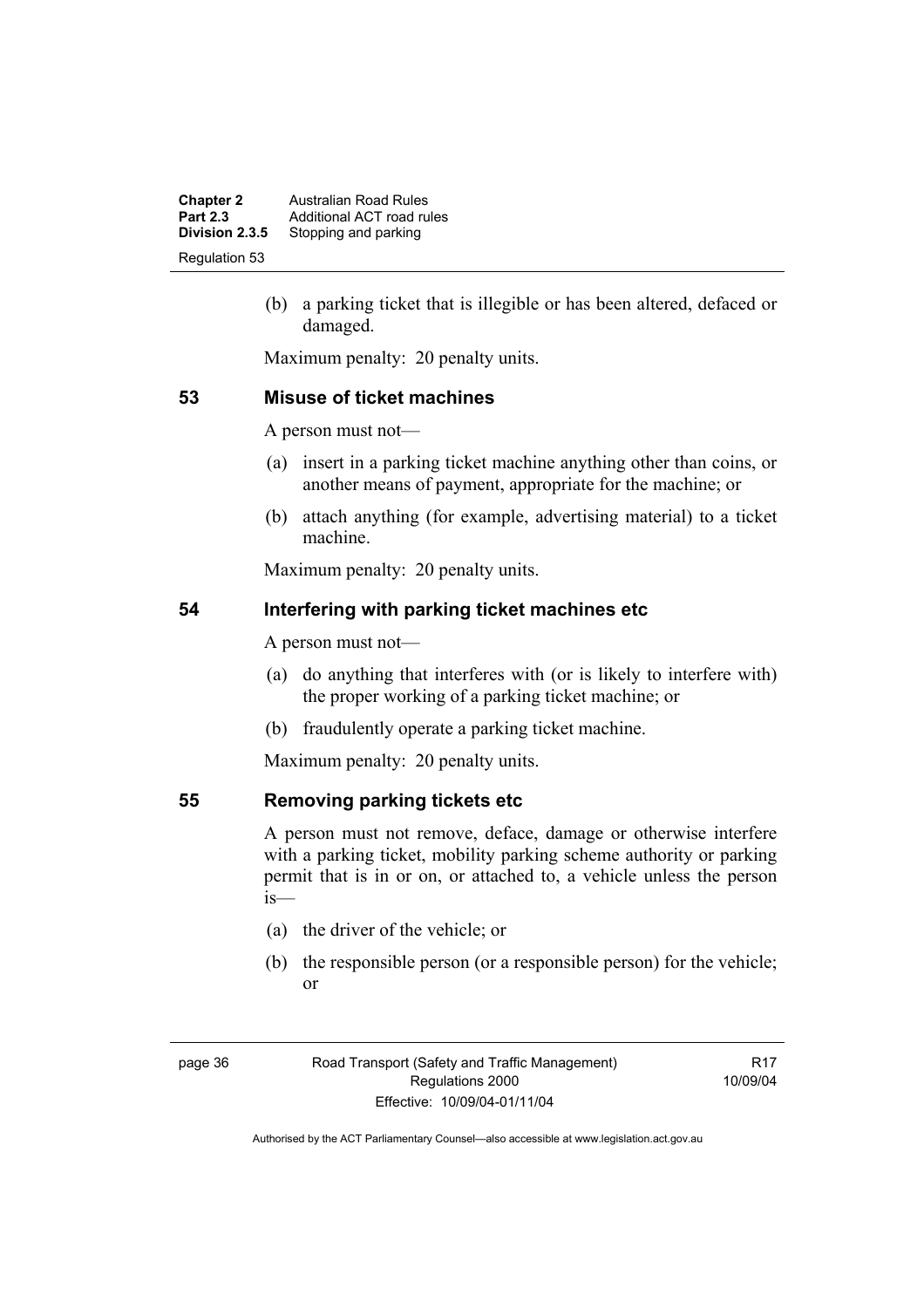(c) for a mobility parking scheme authority or parking permit—the person to whom the authority or permit was issued.

Maximum penalty: 20 penalty units.

## **56 Unauthorised use and revocation of mobility parking scheme authorities**

 (1) A driver must not display a mobility parking scheme authority on the driver's vehicle unless the driver is entitled to do so under the conditions of the authority.

Maximum penalty: 20 penalty units.

 (2) The road transport authority may revoke a mobility parking scheme authority by notice given to the person or other entity to which the authority was issued.

*Note* For how documents may be given, see *Legislation Act 2001*, pt 19.5.

 (3) If an entity receives a notice under subregulation (2), the entity must return the mobility parking scheme authority to the road transport authority as soon as possible (but not later than 21 days) after receiving the notice.

Maximum penalty: 20 penalty units.

#### **57A Stopping public buses in bus zones and at bus stops**

- (1) The driver of a public bus must not stop in a bus zone unless the driver—
	- (a) is dropping off, or picking up, passengers; or
	- (b) is stopping for a regular route service.

Maximum penalty: 20 penalty units.

page 37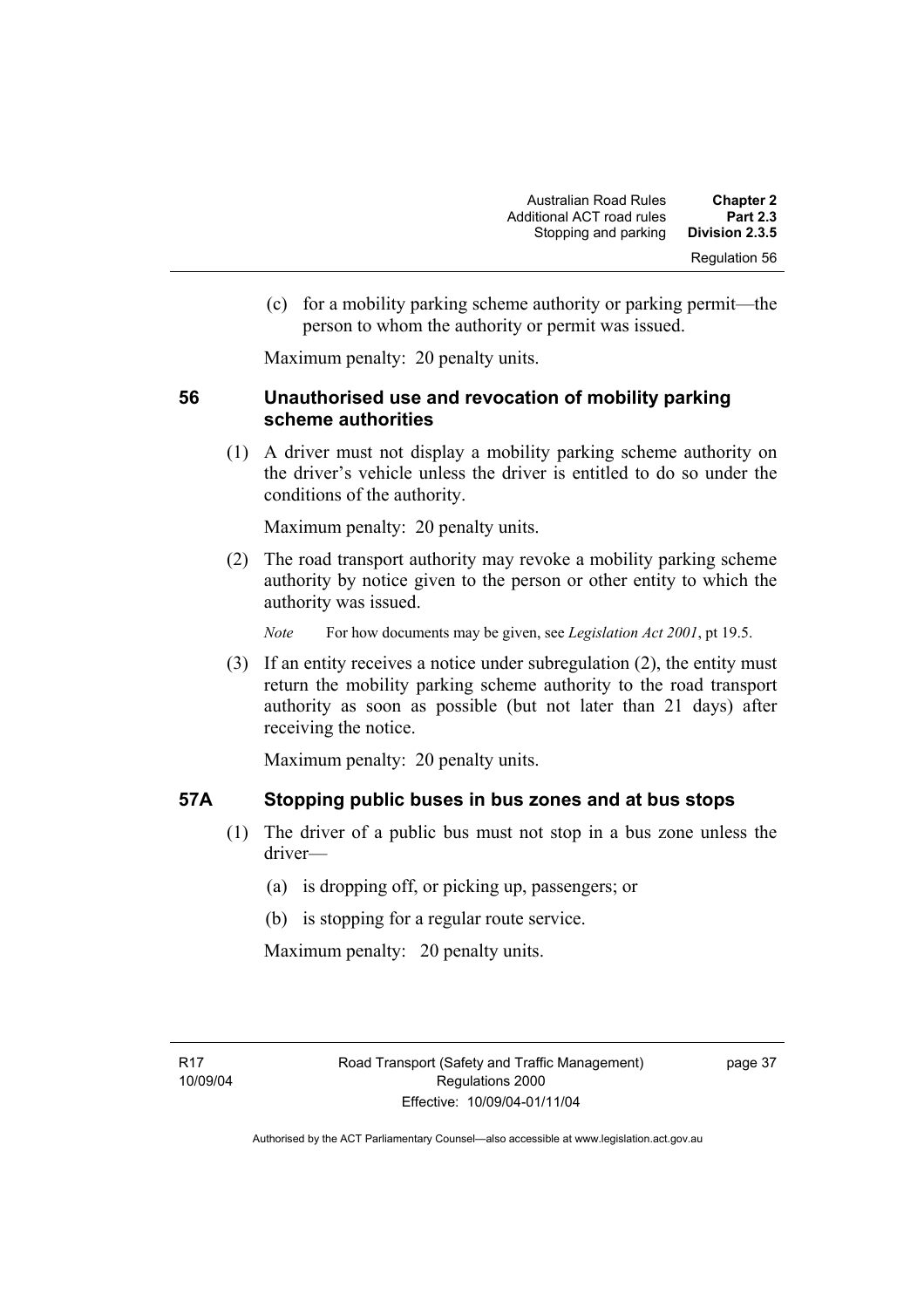| <b>Chapter 2</b> | Australian Road Rules     |
|------------------|---------------------------|
| <b>Part 2.3</b>  | Additional ACT road rules |
| Division 2.3.5   | Stopping and parking      |
| Regulation 58    |                           |

- (2) Subregulation (1) does not apply to the driver of a public bus that is not permitted to stop in the bus zone by information on or with the *bus zone sign* applying to the bus zone.
	- *Note* The driver would contravene the Australian Road Rules, r 183.
- (3) The driver of a public bus must not stop at a bus stop, or on the road, within 20m before a sign on the road that indicates the bus stop, and 10m after the sign, unless the driver—
	- (a) stops at a place on a length of road, or in an area, to which a parking control sign applies and the driver is permitted to stop at that place under the Australian Road Rules; or
	- (b) is dropping off, or picking up, passengers; or
	- (c) is stopping for a regular route service.

Maximum penalty: 20 penalty units.

(4) In this regulation:

*bus stop*—see the Australian Road Rules, rule 195.

*bus zone*—see the Australian Road Rules, rule 183.

*bus zone sign*—see the Australian Road Rules, schedules 2 and 3 and rules 314 to 316.

*regular route service*—see the Road Transport (Public Passenger Services) Act 2001, section 9 (What is a regular route service?).

**58 Stopping in an emergency etc or to comply with another law**

> It is a defence to the prosecution of a driver for an offence against a provision of this division if—

**R17** 10/09/04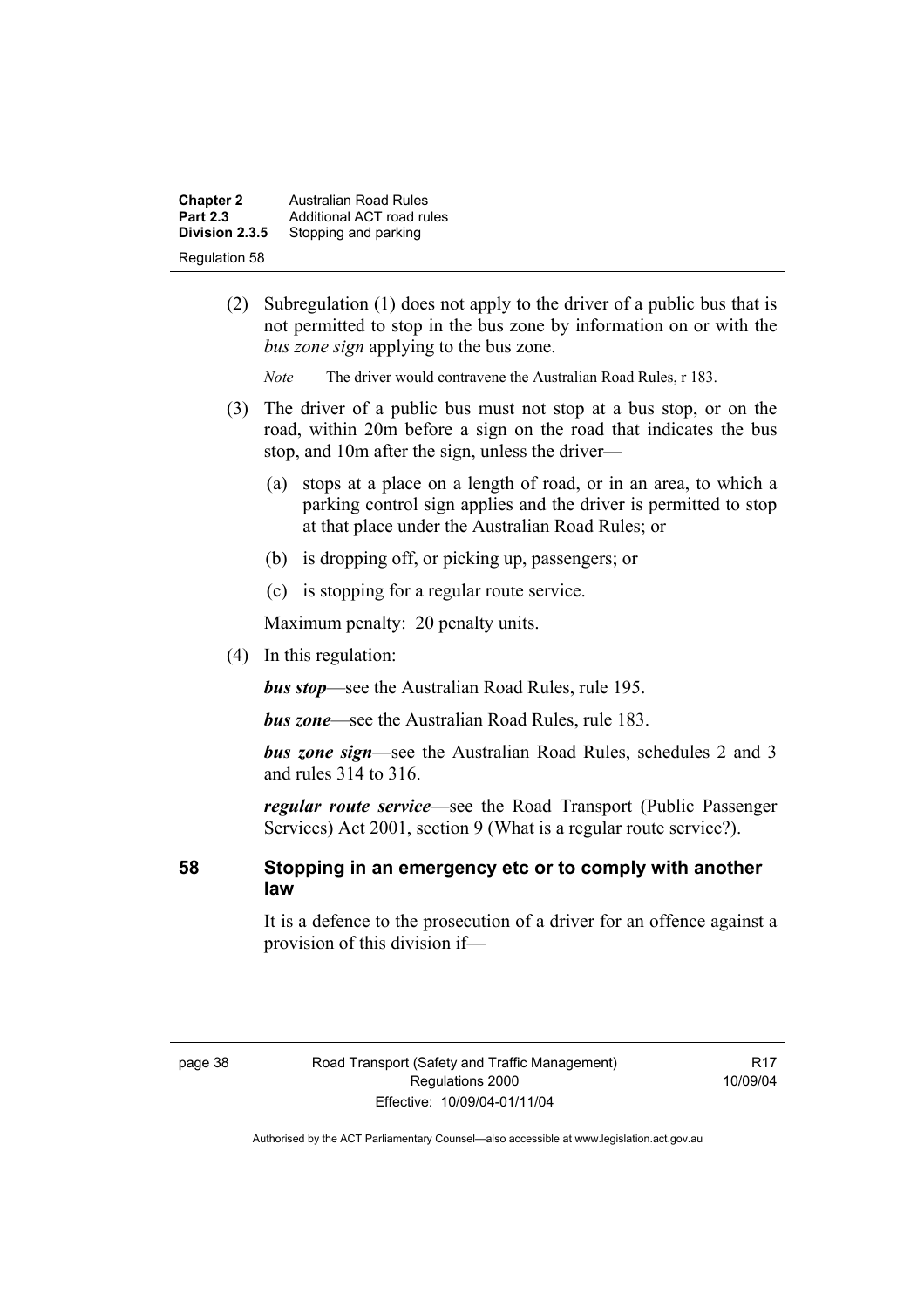| <b>Chapter 2</b>     | <b>Australian Road Rules</b>   |
|----------------------|--------------------------------|
| <b>Part 2.3</b>      | Additional ACT road rules      |
| Division 2.3.6       | Miscellaneous other road rules |
| <b>Regulation 59</b> |                                |

- (a) the driver stops at a particular place, or in a particular way, to avoid a collision, and the driver stops for no longer than is necessary to avoid the collision; or
- (b) the driver stops at a particular place, or in a particular way, because the driver's vehicle is disabled, and the driver stops for no longer than is necessary for the vehicle to be moved safely to a place where the driver is permitted to park the vehicle under the Australian Road Rules and this division; or
- (c) the driver stops at a particular place, or in a particular way, to deal with a medical or other emergency, and the driver stops for no longer than is necessary in the circumstances; or
- (d) the driver stops at a particular place, or in a particular way, because the condition of the driver, a passenger, or the driver's vehicle makes it necessary for the driver to stop in the interests of safety, and the driver stops for no longer than is necessary in the circumstances; or
- (e) the driver stops at a particular place, or in a particular way, to comply with a provision of the Australian Road Rules or a provision of another law, and the driver stops for no longer than is necessary to comply with the provision.

# **Division 2.3.6 Miscellaneous other road rules**

## **59 Carrying dangerous substances**

 (1) A person must not drive or park a vehicle that is carrying an explosive substance in, directly above, or within 50m of either end of, a major road tunnel.

Maximum penalty: 30 penalty units.

(2) In this regulation:

*explosive substance*—

R17 10/09/04 Road Transport (Safety and Traffic Management) Regulations 2000 Effective: 10/09/04-01/11/04

page 39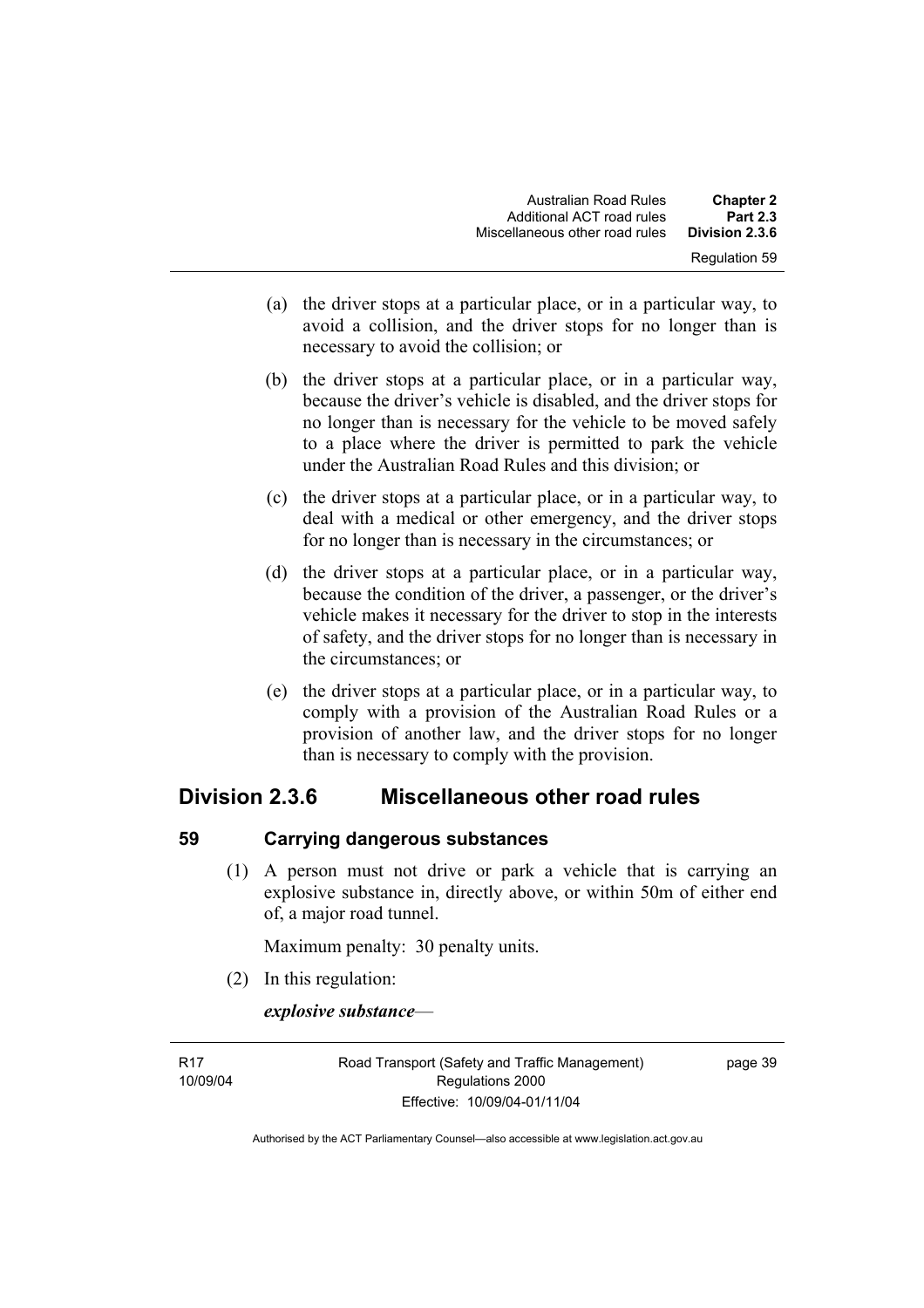| <b>Chapter 2</b> | <b>Australian Road Rules</b>   |
|------------------|--------------------------------|
| <b>Part 2.3</b>  | Additional ACT road rules      |
| Division 2.3.6   | Miscellaneous other road rules |
| Regulation 60    |                                |

- (a) see the *Dangerous Substances Act 2004*, section 73, definition of *explosive*; and
- (b) includes any other dangerous substance under that Act that can explode.

*major road tunnel* means—

- (a) the road tunnel on Parkes Way in the Division of Acton, Canberra Central District; or
- (b) the road tunnel on Capital Circle in the Division of Capital Hill, Canberra Central District.

## **60 Interrupting funeral processions etc**

A driver must not interfere with, or interrupt, the free passage of—

- (a) a funeral procession or any other lawful procession; or
- (b) any vehicle or person forming part of such a procession.

Maximum penalty: 20 penalty units.

## **61 Driving on roads closed to traffic**

A person must not drive a vehicle on a road that is closed to traffic under the Act, section 30.

Maximum penalty: 20 penalty units.

## **62 Use of wheeled recreational devices and wheeled toys on roads**

 (1) A person must not travel in or on a wheeled recreational device or wheeled toy on a road while it is attached to another vehicle.

Maximum penalty: 20 penalty units.

R17 10/09/04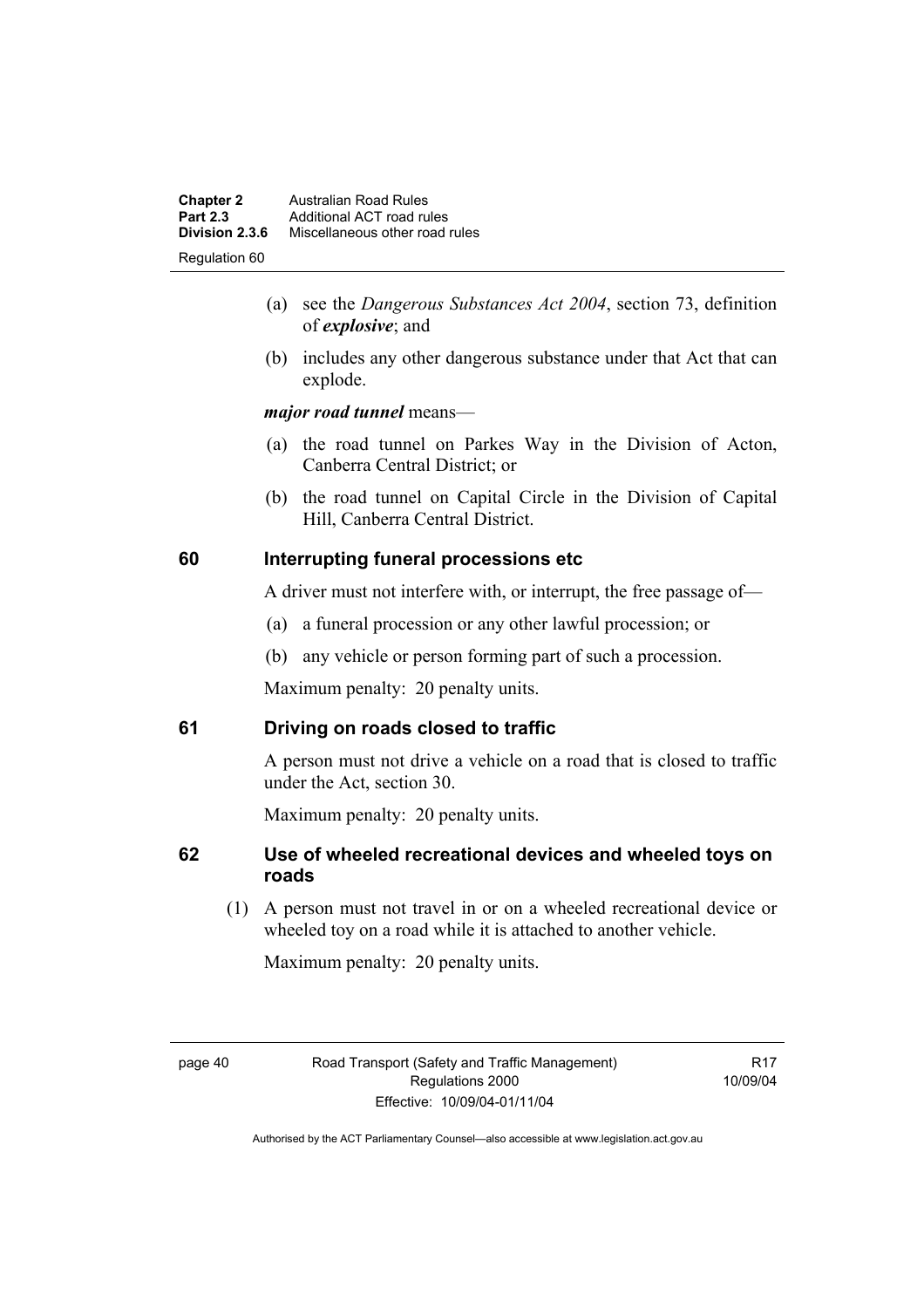(2) A person travelling in or on a wheeled recreational device or wheeled toy on a road must not permit it to be drawn by another vehicle.

Maximum penalty: 20 penalty units.

 (3) A person must not travel in or on a wheeled recreational device or wheeled toy on a road if anyone travelling in or on it is wholly or partly assisted in propelling it by means other than human power or gravity.

Maximum penalty: 20 penalty units.

Road Transport (Safety and Traffic Management) Regulations 2000 Effective: 10/09/04-01/11/04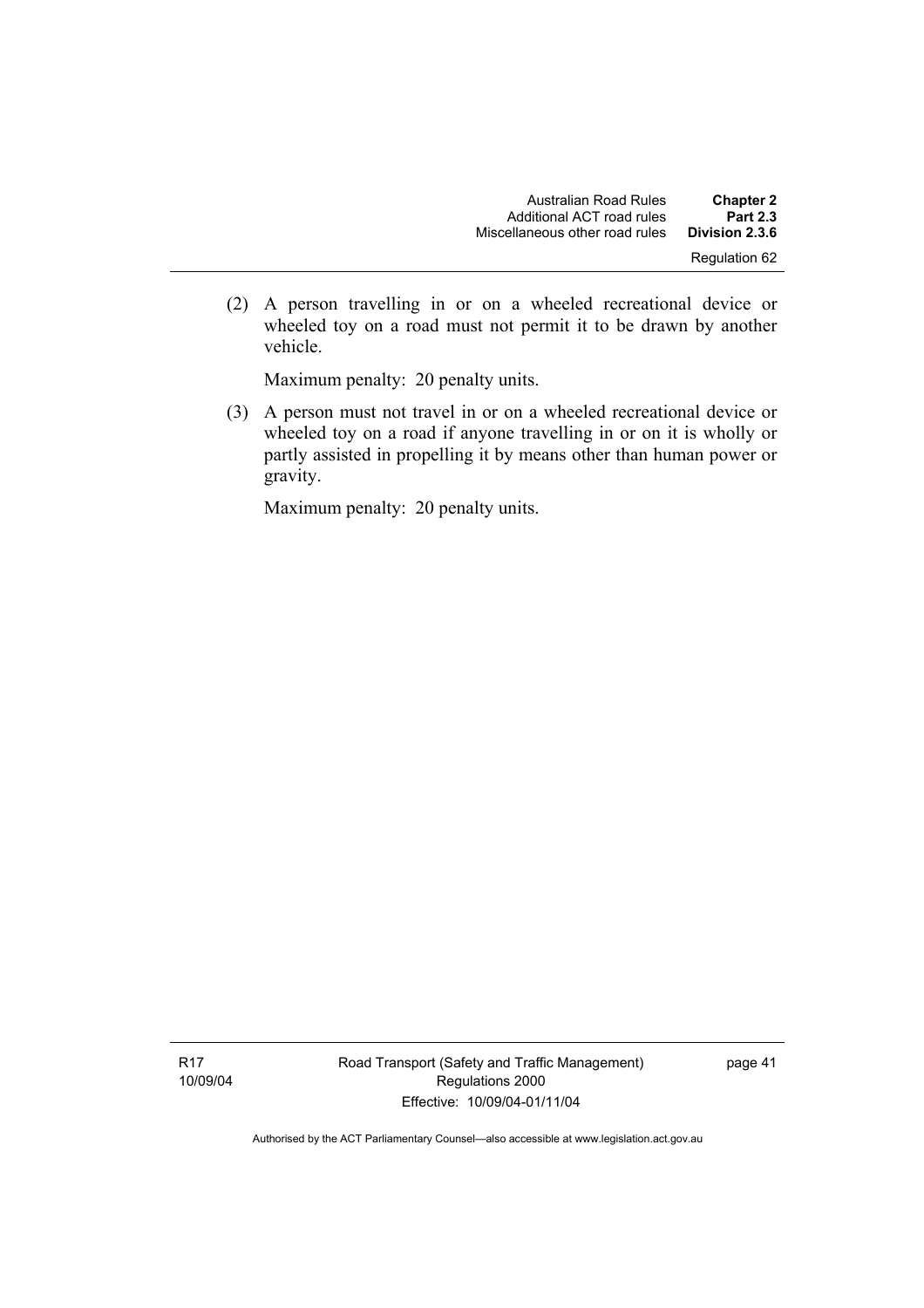**Chapter 2 Australian Road Rules**<br>**Part 2.4 Other provisions Other provisions** 

Regulation 63

# **Part 2.4 Other provisions**

#### **63 Devices that are prescribed traffic control devices**

- (1) For the Act, dictionary, definition of *prescribed traffic control device*, the following things are prescribed:
	- (a) any traffic control device that has effect for the Australian Road Rules under the Australian Road Rules, rule 315;
	- (b) any traffic-related item that has effect for the Australian Road Rules under the Australian Road Rules, rule 319;
	- (c) any pay parking device, parking meter, parking meter hood, parking ticket machine, and any sign installed under division 2.3.6.
- (2) In this regulation:

*sign* includes any device, plate, screen, words or anything else, whether or not installed with or on a traffic sign.

#### **64 Preventing prescribed traffic control devices being clearly visible**

 (1) A person must not (except with the approval of the road transport authority) place anything in a position that prevents, or is likely to prevent, a prescribed traffic control device from being clearly visible to the road users to whom it is intended to apply.

Maximum penalty: 20 penalty units.

*Note* The Act, s 19 (1) also makes it an offence for a person to install or display (or interfere, change or remove) a prescribed traffic control device without appropriate authority.

page 42 Road Transport (Safety and Traffic Management) Regulations 2000 Effective: 10/09/04-01/11/04

**R17** 10/09/04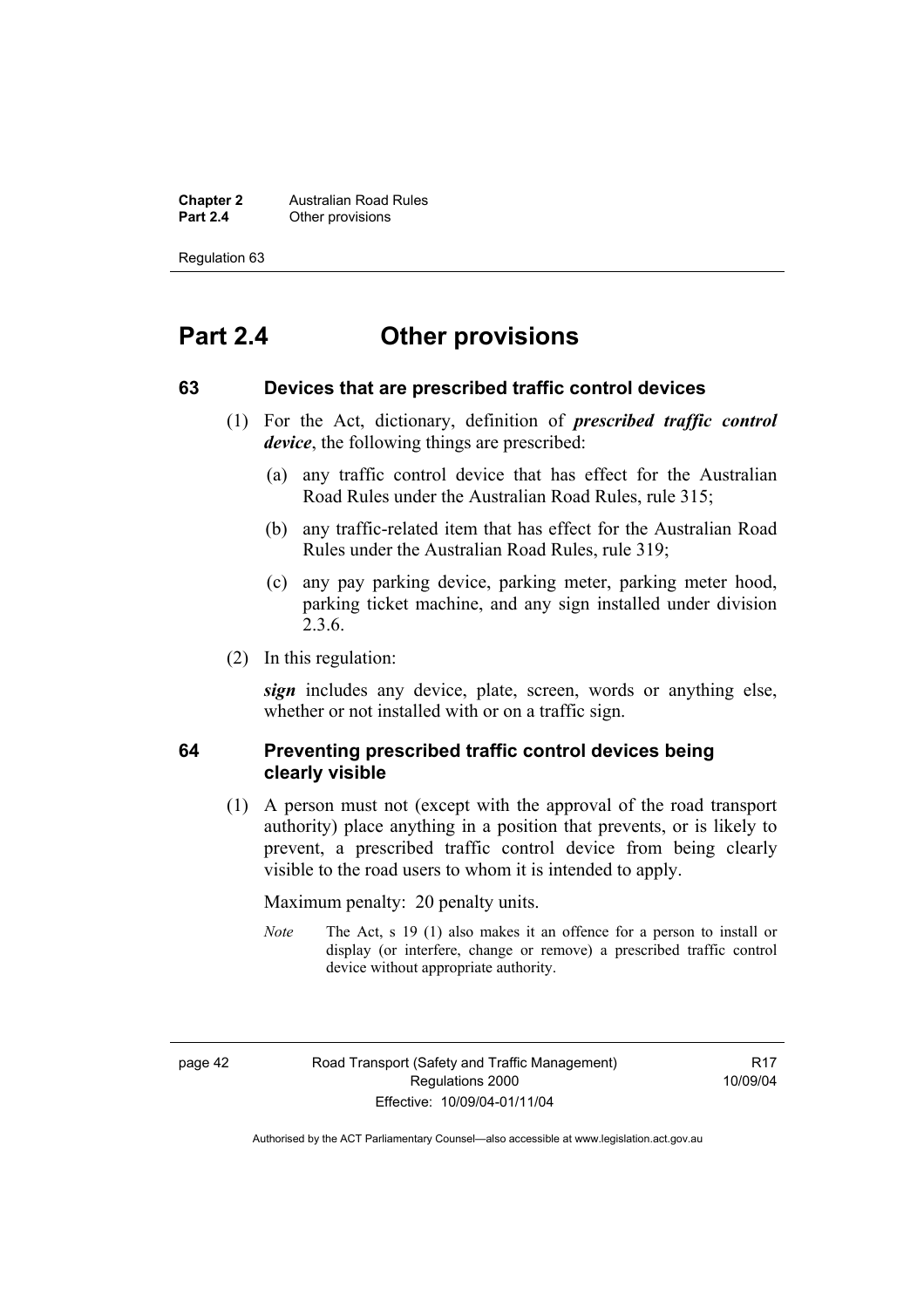- (2) The road transport authority, a police officer or an authorised person—
	- (a) may, orally or in writing, direct a person who has contravened subregulation (1) by placing something to remove the thing within a stated reasonable time; or
	- (b) may remove the thing.
- (3) If a person is given a direction under subregulation (2) (a), the person must comply with the direction.

Maximum penalty: 20 penalty units.

#### **65 Use of** *do not overtake turning vehicle sign*

A person must not drive a motor vehicle or combination displaying a *do not overtake turning vehicle sign* unless the motor vehicle or combination, together with any load or projection, is at least 7.5m long.

Maximum penalty: 20 penalty units.

## **66 Approvals etc by road transport authority**

- (1) For the Australian Road Rules and these regulations, the road transport authority may, in writing—
	- (a) approve a protective helmet for bicycle riders as an approved bicycle helmet; or
	- (b) approve a child restraint as an approved child restraint; or
	- (c) approve a protective helmet for motorbike riders as an approved motorbike helmet; or
	- (d) approve a canopy, cage or other device fitted to a vehicle; or
	- (e) declare a person to be an emergency worker.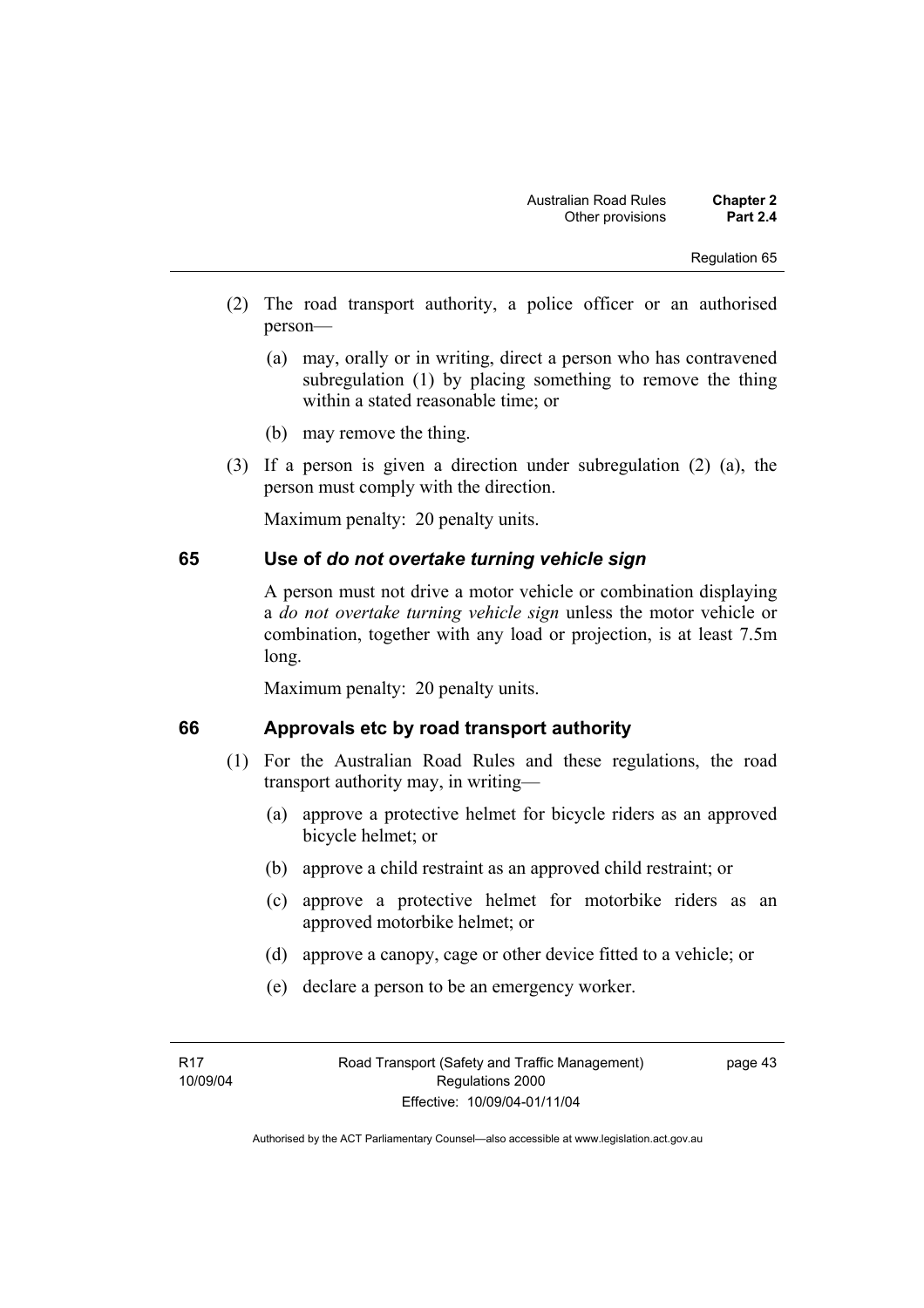| <b>Chapter 2</b> | <b>Australian Road Rules</b> |
|------------------|------------------------------|
| <b>Part 2.4</b>  | Other provisions             |

Regulation 67

- (2) An approval or declaration is a disallowable instrument.
	- *Note* A disallowable instrument must be notified, and presented to the Legislative Assembly, under the *Legislation Act 2001*.

#### **67 Exemption from requirement about riding on motorbikes**

The road transport authority may, for the purpose of allowing a sporting or similar event to be filmed, exempt a person from the Australian Road Rules, rule 271 (2) to the extent that it requires the person to face forward while being carried as a passenger on a motorbike.

#### **68 Defence of complying with direction of police officer or authorised person**

- (1) It is a defence to a prosecution of a person for an offence against a provision of this chapter if, at the time of the offence, the person was obeying a direction given to the person under the Australian Road Rules, rule 304 (1).
- (2) To remove any doubt, it is declared that a person must obey a direction given to the person under the Australian Road Rules, rule 304 (1), whether or not the person may contravene a provision of this chapter by obeying the direction.

#### **69 Exemption for driver of police vehicles**

- (1) A provision of this chapter does not apply to the driver of a police vehicle if—
	- (a) in the circumstances—
		- (i) the driver is taking reasonable care; and
		- (ii) it is reasonable that the provision should not apply; and
	- (b) if the vehicle is a motor vehicle that is moving—the vehicle is displaying a blue or red flashing light or sounding an alarm.

page 44 Road Transport (Safety and Traffic Management) Regulations 2000 Effective: 10/09/04-01/11/04 R17 10/09/04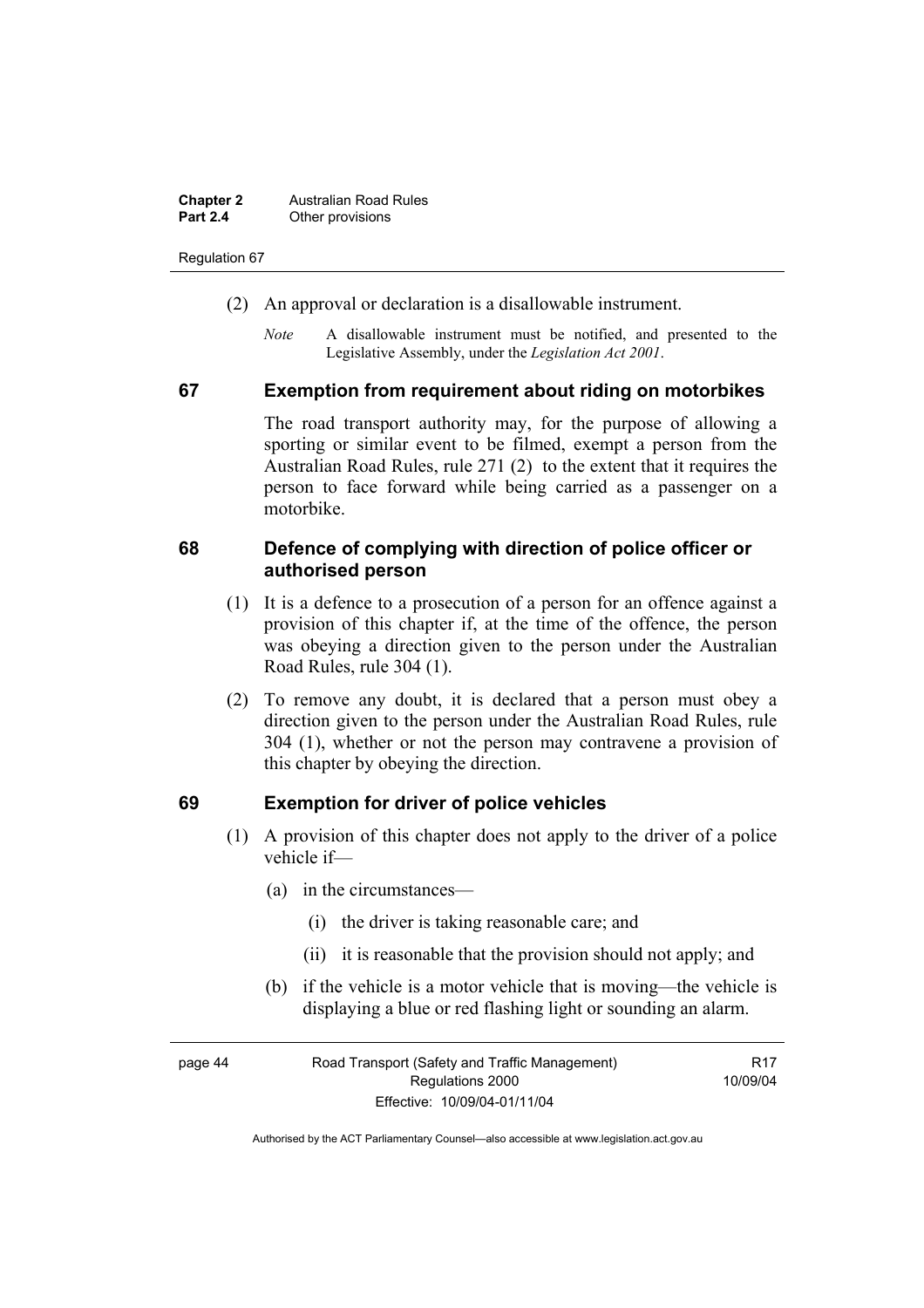- (2) Subregulation (1) (b) does not apply to the driver if, in the circumstances, it is reasonable—
	- (a) not to display the light or sound the alarm; or
	- (b) for the vehicle not to be fitted or equipped with a blue or red flashing light or an alarm.

## **70 Exemption for driver of emergency vehicles**

A provision of this chapter does not apply to the driver of an emergency vehicle if—

- (a) in the circumstances—
	- (i) the driver is taking reasonable care; and
	- (ii) it is reasonable that the provision should not apply; and
- (b) if the vehicle is a motor vehicle that is moving—the vehicle is displaying a blue or red flashing light or sounding an alarm.

## **71 Stopping and parking exemption for police and emergency vehicles and authorised people**

- (1) A provision of division 2.3.5 (Stopping and parking) does not apply to the driver of a police or emergency vehicle if, in the circumstances—
	- (a) the driver is taking reasonable care; and
	- (b) it is reasonable that the provision should not apply.
- (2) A provision of division 2.3.5 (Stopping and parking) does not apply to a driver who is an authorised person driving a vehicle in the course of his or her duty as an authorised person if, in the circumstances—
	- (a) the driver is taking reasonable care; and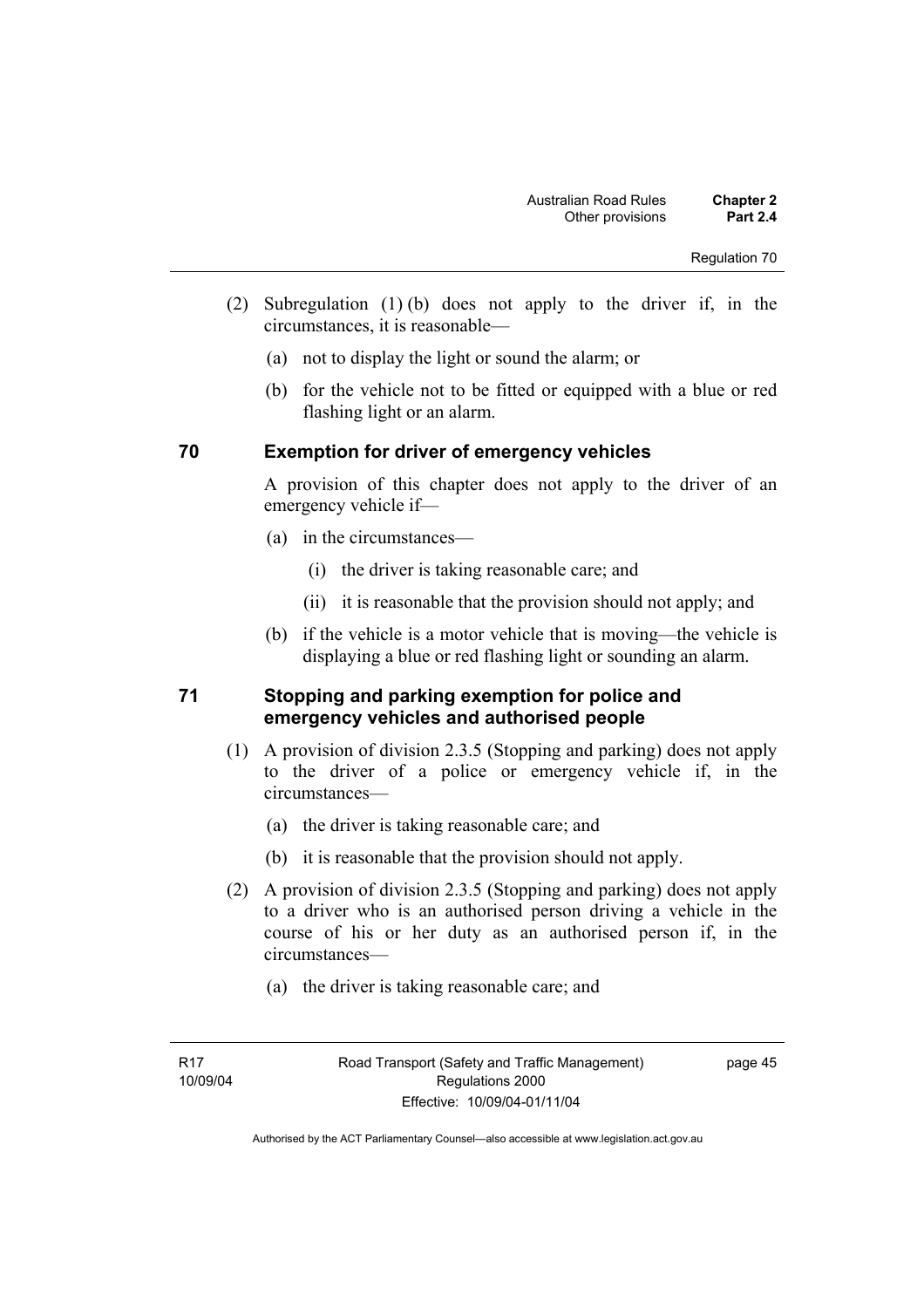**Chapter 2** Australian Road Rules **Part 2.4 Other provisions** 

Regulation 71

(b) it is reasonable that the provision should not apply.

page 46 Road Transport (Safety and Traffic Management) Regulations 2000 Effective: 10/09/04-01/11/04

R17 10/09/04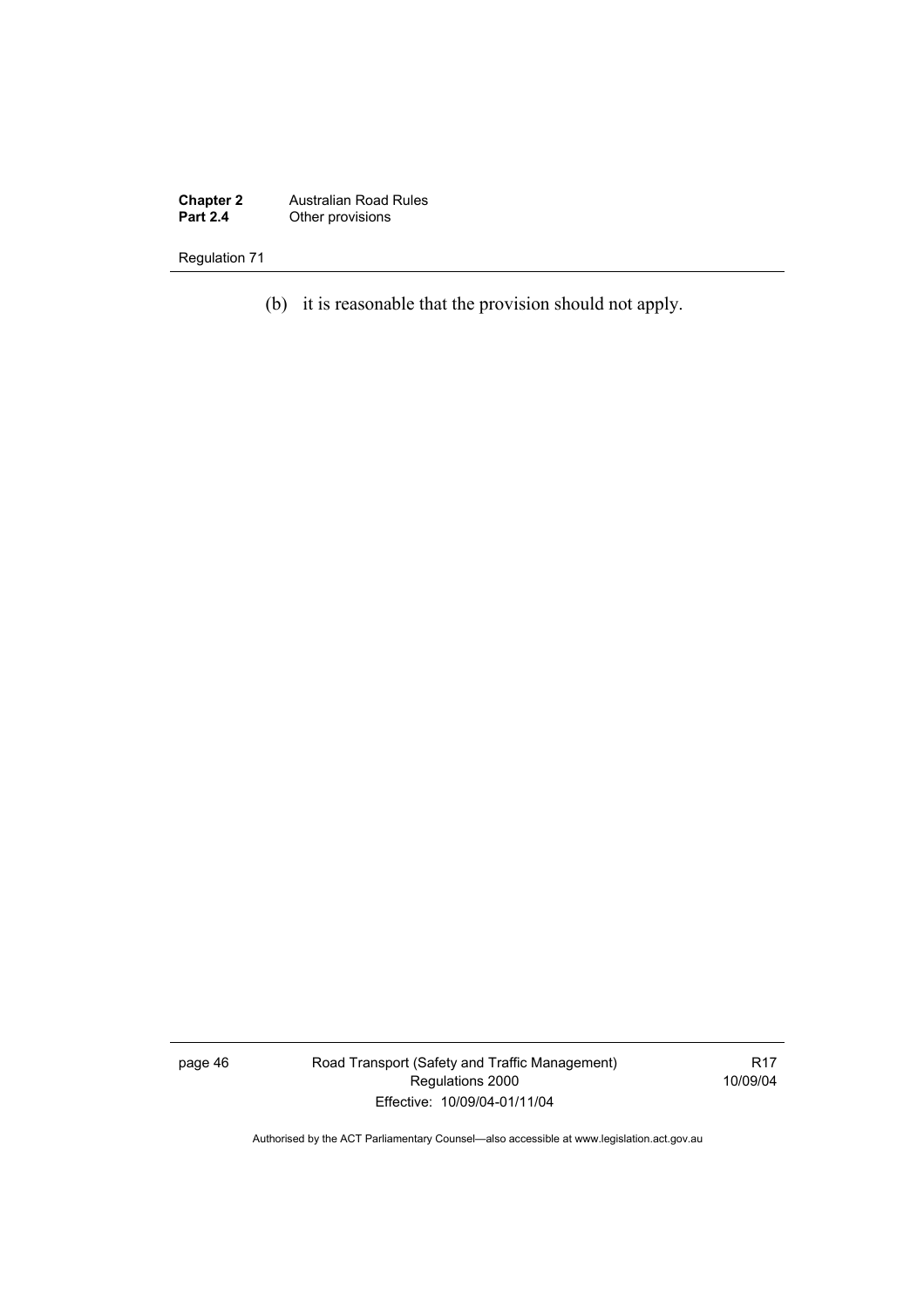#### Regulation 72

# **Chapter 3 Parking**

# **Part 3.1 Parking schemes**

# **Division 3.1.1 Metered parking schemes**

## **72 Metered parking schemes**

- (1) The road transport authority may establish and operate metered parking schemes for any length of road or area.
- (2) For a metered parking scheme, the road transport authority—
	- (a) may set aside metered parking spaces; and
	- (b) may install parking meters for the payment of fees for metered parking spaces.

## **73 Metered parking areas**

- (1) The road transport authority may set aside a length of road or area as a metered parking area.
- (2) A metered parking area must be designated by *permissive parking signs* with the word 'meter' on or with the signs.

## **74 Parking meters**

- (1) A parking meter must be installed at the space to which it applies or, if a parking meter applies to 2 or more spaces, close to the spaces.
- (2) The parking meter applying to a metered parking space must show or be capable of showing the fees fixed for the space under this division.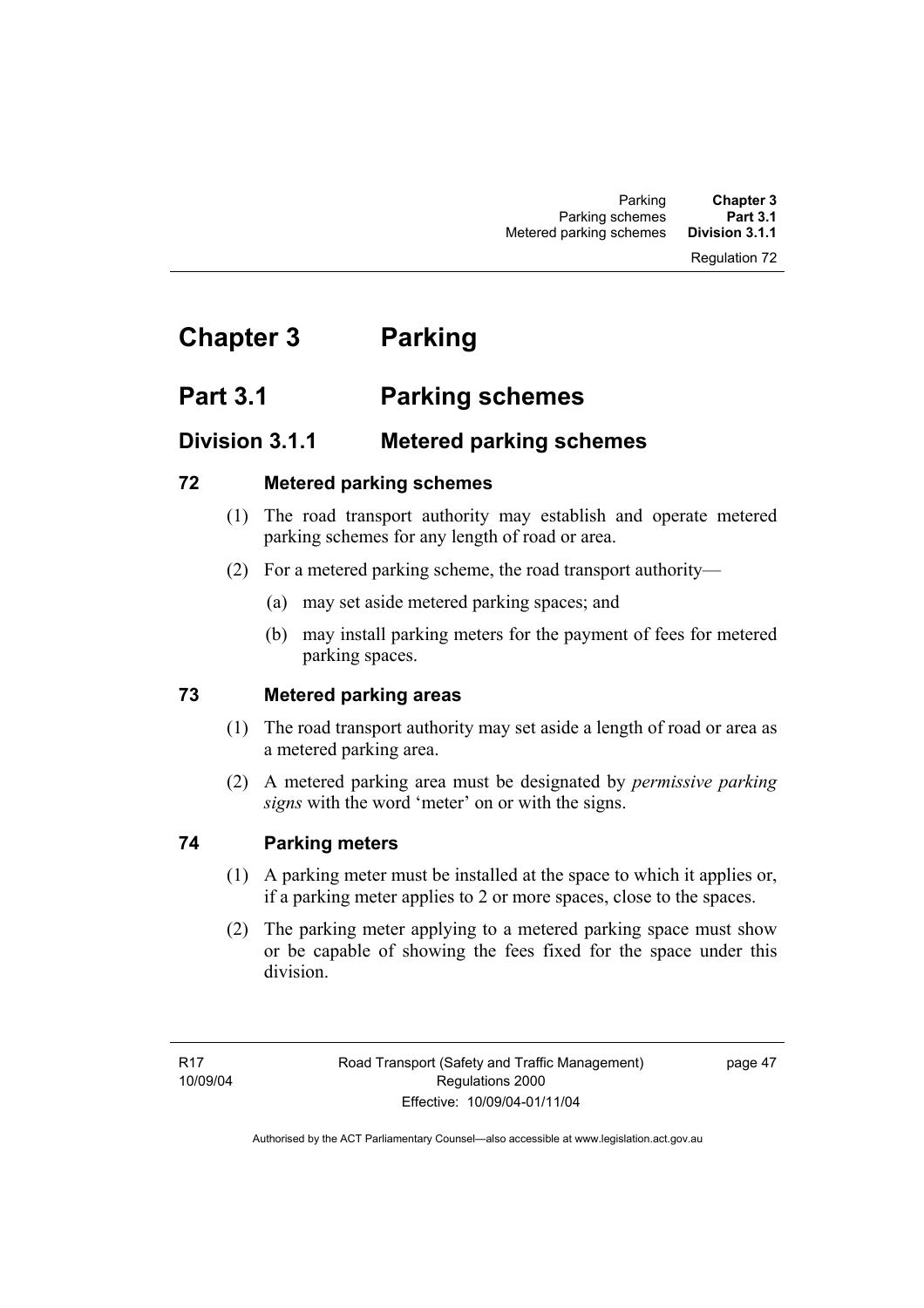**Chapter 3** Parking<br>**Part 3.1** Parking **Part 3.1 Parking schemes**<br>**Division 3.1.2** Ticket parking sch **Division 3.1.2** Ticket parking schemes Regulation 75

> (3) A parking meter must clearly show, or be capable of clearly showing, the status of the metered parking space or spaces to which it applies and, if the meter is a multi-space parking meter, must identify each metered parking space by its number.

#### **75 Metered parking spaces**

- (1) A metered parking space must be designated by a road marking.
- (2) For a metered parking space to which a multi-space parking meter applies, the number for the space and an arrow indicating the direction of the meter must be marked in or adjacent to the space.

# **Division 3.1.2 Ticket parking schemes**

*Note* The Australian Road Rules, r 207 (2) provides that a driver who parks in a ticket parking area must pay the fee and obey the instructions on the ticket. See also reg 16.

#### **75A Parking authorities**

- (1) A person may apply to the road transport authority to be a parking authority for a stated area.
- (2) The road transport authority may, in writing, declare the person to be a parking authority for a stated area (the *area of operations*).
	- *Note* The power to make the declaration includes the power to amend or repeal it (see the *Legislation Act 2001*, s 46).
- (3) The declaration is a disallowable instrument.
	- *Note* A disallowable instrument must be notified, and presented to the Legislative Assembly, under the *Legislation Act 2001*.

## **75B Parking authority guidelines**

 (1) The road transport authority must establish written guidelines for regulation 76A (the *parking authority guidelines*).

**R17** 10/09/04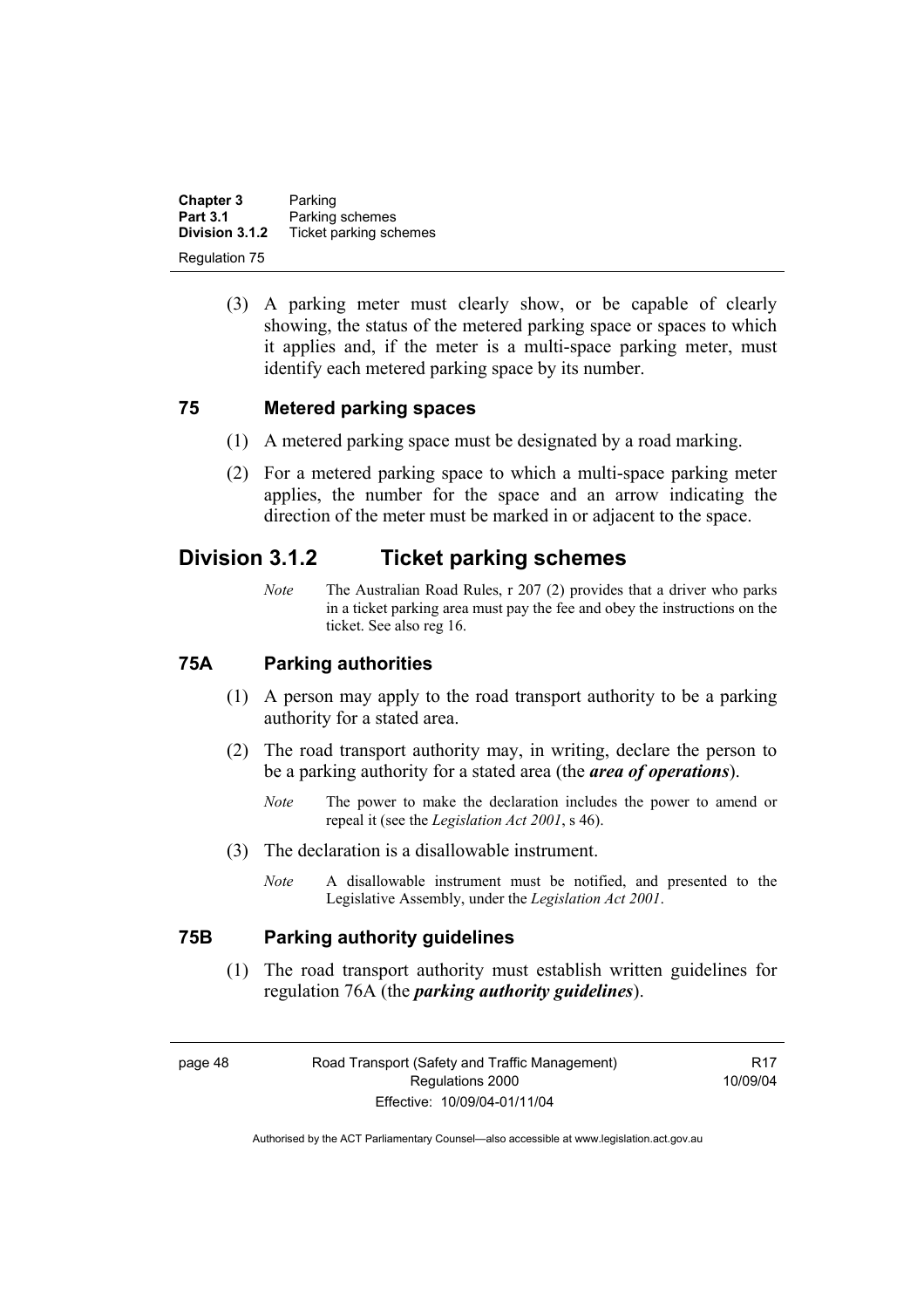| <b>Chapter 3</b>     | Parking                |
|----------------------|------------------------|
| <b>Part 3.1</b>      | Parking schemes        |
| Division 3.1.2       | Ticket parking schemes |
| <b>Regulation 76</b> |                        |

(2) The parking authority guidelines are a disallowable instrument.

- (3) A parking authority is not entitled to provide, or charge for, parking in a ticket parking area if the parking authority does not comply with the parking authority guidelines.
- (4) A parking authority is taken to comply with the parking authority guidelines until the contrary is proved.

#### **76 Ticket parking schemes—road transport authority**

- (1) The road transport authority may establish and operate a ticket parking scheme for any length of road or area.
- (2) For a ticket parking scheme, the road transport authority—
	- (a) may set aside a length of road or area as a ticket parking area; and
	- (b) may adopt the ways of, and schemes for, payment of the fees the authority considers appropriate; and
	- (c) may install devices for payment of the fees (a *pay parking device*).

## **76A Ticket parking schemes—parking authority**

- (1) A parking authority may, in accordance with the parking authority guidelines, establish and operate a ticket parking scheme for any length of road or area within its area of operations.
- (2) For a ticket parking scheme, the parking authority may, in accordance with the parking authority guidelines—
	- (a) set aside a length of road or area within its area of operations as a ticket parking area; and

*Note* A disallowable instrument must be notified, and presented to the Legislative Assembly, under the *Legislation Act 2001*.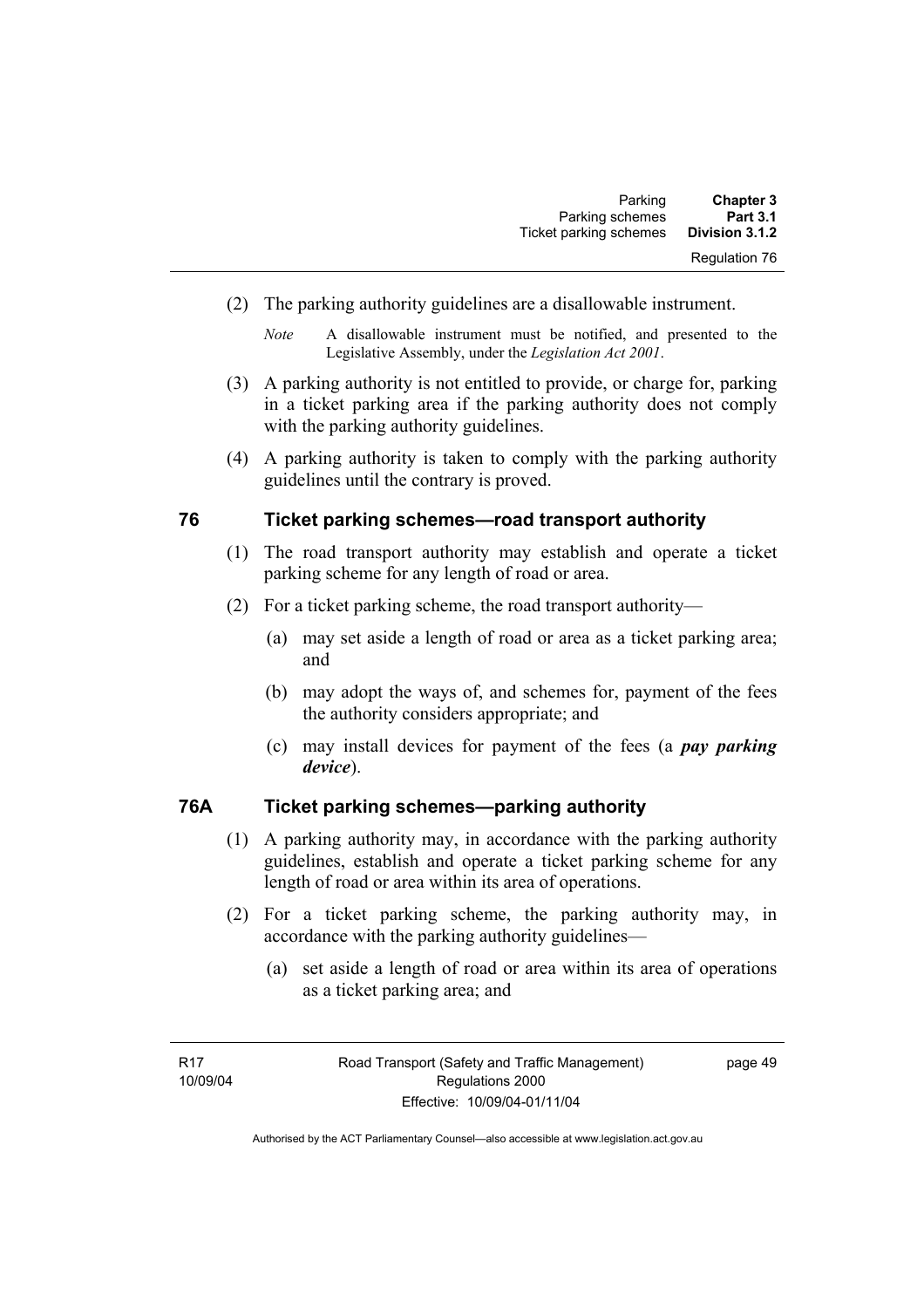| <b>Chapter 3</b>     | Parking                |
|----------------------|------------------------|
| <b>Part 3.1</b>      | Parking schemes        |
| Division 3.1.2       | Ticket parking schemes |
| <b>Regulation 77</b> |                        |

- (b) fix fees for the parking of vehicles in the area; and
- (c) adopt the ways of, and schemes for, payment of the fees the authority considers appropriate; and
- (d) install pay parking devices.
- *Note* Reg 75A provides for the road transport authority to declare parking authorities and reg 75B provides for parking authority guidelines.

## **77 Ticket parking areas**

- (1) A ticket parking area must be designated by *permissive parking signs* with the word 'ticket' on or with the signs.
- (2) A ticket parking area is taken to include only such lengths of road and areas to which ticket parking signs apply as are lawfully available, apart from this division, for the parking of vehicles.
- (3) A reference in subregulation (1) to *ticket* includes a reference to voucher.
- (4) Subregulation (3) and this subregulation cease to have effect on 1 December 2006.

## **78 Ticket parking spaces**

A ticket parking area may be divided into ticket parking spaces, of a size suitable for parking a single vehicle, by a road marking.

#### **79 Ticket machines**

The ticket machine for a ticket parking area must show or be capable of showing the fees fixed for the area under this division.

#### **80 Parking tickets**

(1) The following information must be printed on a parking ticket:

page 50 Road Transport (Safety and Traffic Management) Regulations 2000 Effective: 10/09/04-01/11/04

R17 10/09/04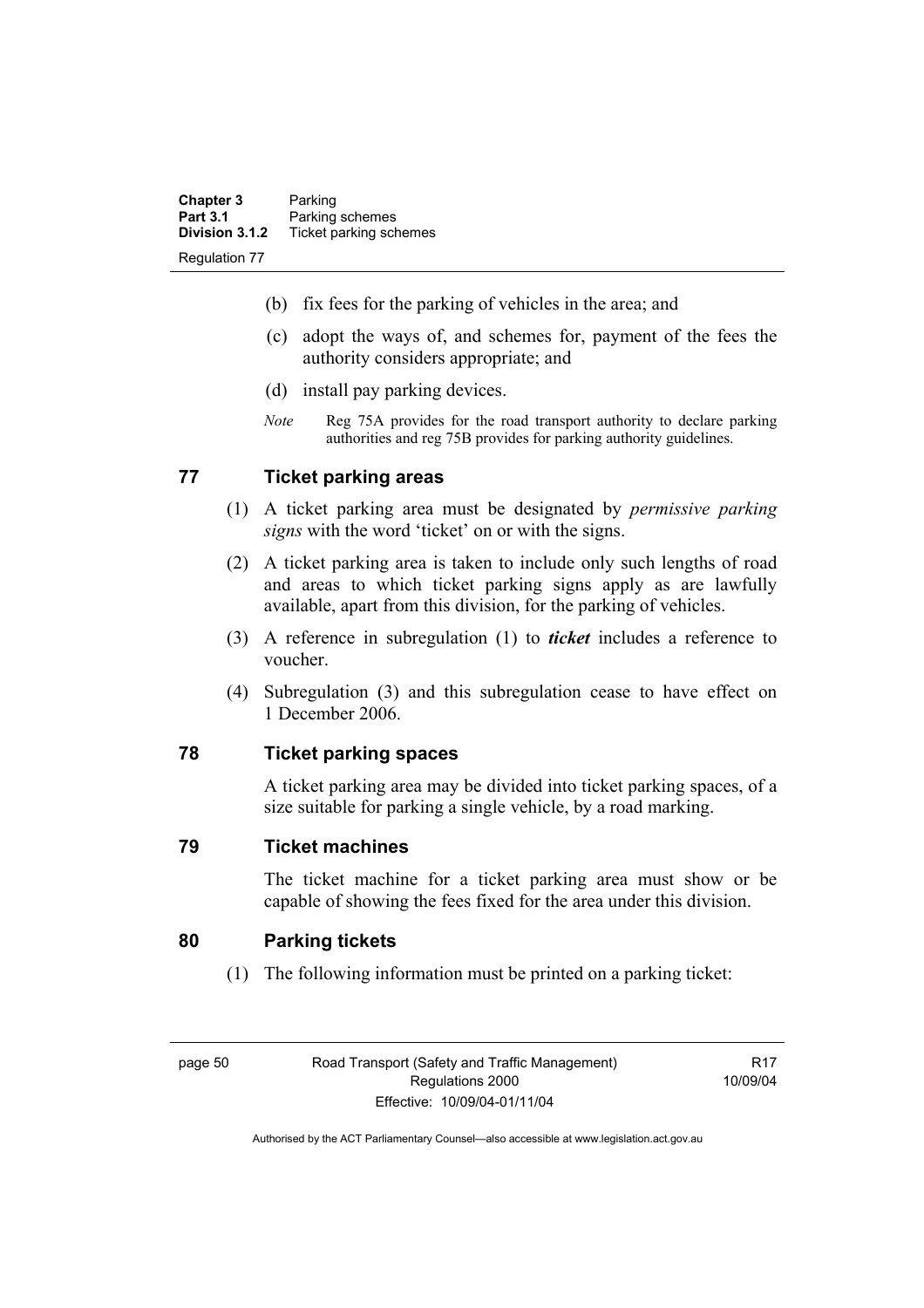| <b>Chapter 3</b>     | Parking               |
|----------------------|-----------------------|
| <b>Part 3.1</b>      | Parking schemes       |
| Division 3.1.3       | Heavy vehicle parking |
| <b>Regulation 81</b> |                       |

- (a) the expiry date (expressed as the day of the month, the month and the year);
- (b) the expiry time (expressed in hours and minutes);
- (c) the name of the authority issuing the ticket;
- (d) the ticket parking area code (if applicable);
- (e) a serial number;
- (f) instructions for use of the ticket.
- (2) A parking ticket must be legible and of a size and design that enables it to be easily displayed in or on a vehicle.

#### **81 Duration of parking tickets**

A parking ticket takes effect when it is issued and expires at the expiry time stated on the ticket.

# **Division 3.1.3 Heavy vehicle parking**

## **82 Definitions for div 3.1.3**

In this division:

*code of practice* means the code of practice approved under regulation 89, as in force from time to time.

*exemption* means an exemption given under regulation 92 (Decision on application for exemption).

*existing operator* means the holder of an existing operator's certificate.

*existing operator's certificate* means an existing operator's certificate issued under the *Motor Traffic Act 1936,* section 150R that was in force immediately before the commencement of this regulation and has not been cancelled under this division.

page 51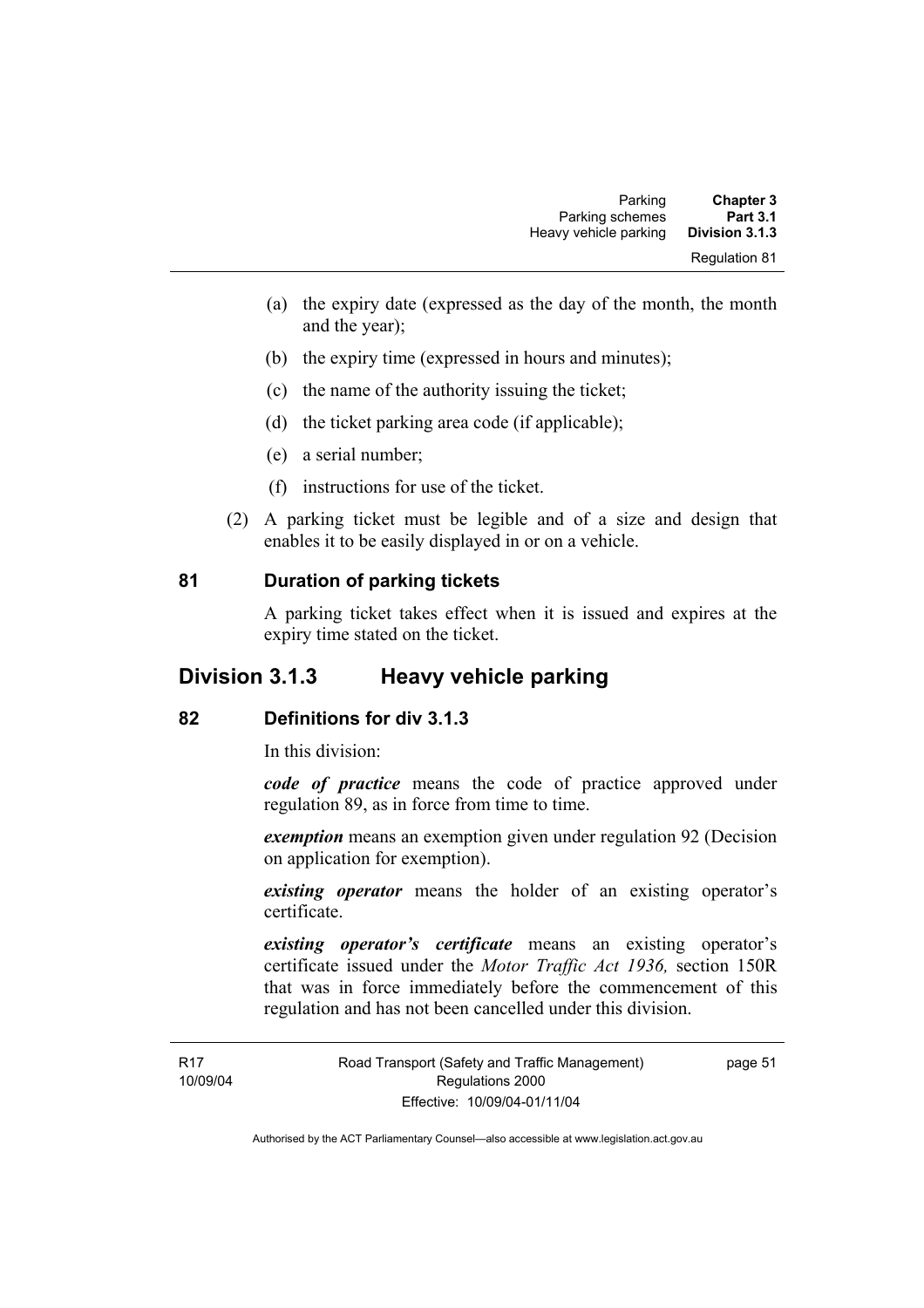**Chapter 3** Parking<br>**Part 3.1** Parking **Part 3.1 Parking schemes**<br>**Division 3.1.3 Heavy vehicle part Division 3.1.3** Heavy vehicle parking Regulation 83

> *heavy vehicle* means a vehicle, whether loaded or unloaded, that is longer than 7.5m, has a GVM over 4.5t, and is used for commercial purposes.

*land adjoining residential land*—see regulation 83.

*residential land* means land leased for residential purposes.

*stock truck* means a vehicle that has a GVM over 4.5t and is built or used to transport livestock.

## **83 References in div to land adjoining residential land**

A reference in this division to *land adjoining residential land* includes a reference to land that would, but for an intervening road, adjoin that land.

## **84 Vehicle parked partly on residential land**

For this division, a vehicle that is parked partly on residential land, and partly on adjoining land that is not residential land, is taken not to be parked on residential land.

## **85 Parking of certain vehicles on residential land prohibited**

- (1) This regulation applies to a vehicle, whether loaded or unloaded, that is—
	- (a) a stock truck; or
	- (b) a semitrailer with the load space permanently enclosed by rigid construction or with sides enclosed by nonrigid material and a rigid roof; or
	- (c) higher than 3.6m and used for commercial purposes.
- (2) A person must not park a vehicle to which this regulation applies on residential land.

Maximum penalty: 20 penalty units.

| page 52 | Road Transport (Safety and Traffic Management) | R <sub>17</sub> |
|---------|------------------------------------------------|-----------------|
|         | Regulations 2000                               | 10/09/04        |
|         | Effective: 10/09/04-01/11/04                   |                 |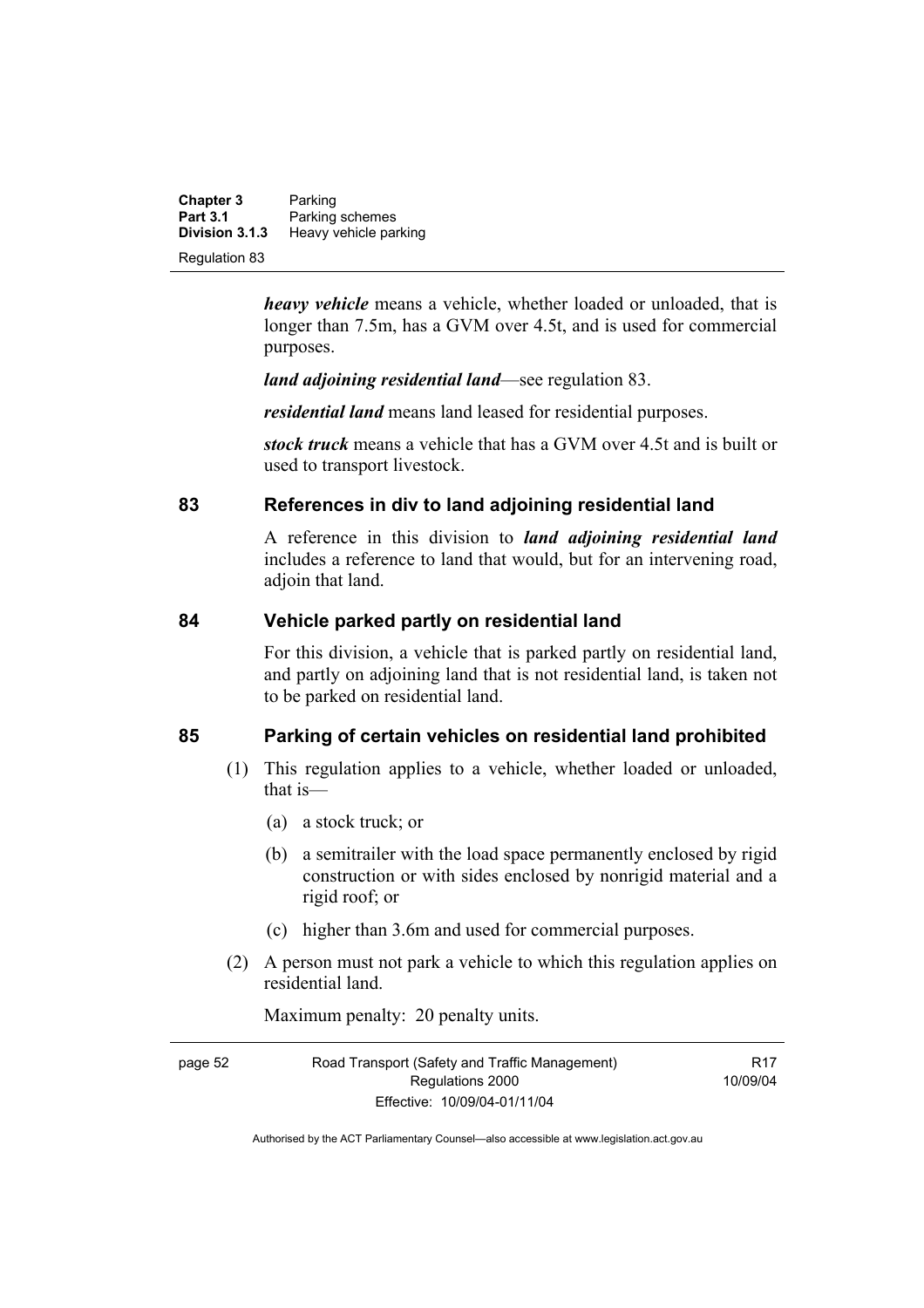- (3) Subregulation (2) does not apply to the vehicle—
	- $(a)$  if—
		- (i) the parking of the vehicle on the land is reasonably necessary to avoid a contravention of another provision of these regulations or another Territory law; or
		- (ii) the vehicle is parked on the land to drop off, or pick up, people or goods or in the course of providing services; and
	- (b) the vehicle is not parked on the land for longer than is reasonable in all the circumstances.

## **86 Parking of certain vehicles on land adjoining residential land prohibited**

- (1) This regulation applies to—
	- (a) a vehicle or combination, whether loaded or unloaded, that is longer than 7.5m; and
	- (b) a vehicle, whether loaded or unloaded, with a GVM over 4.5t.
- (2) A person must not park a vehicle or combination to which this regulation applies on land adjoining residential land for more than 1 hour.

Maximum penalty: 20 penalty units.

- (3) Subregulation (2) does not apply to the vehicle or combination—
	- $(a)$  if—
		- (i) the parking of the vehicle on the land is reasonably necessary to avoid a contravention of another provision of these regulations or another Territory law; or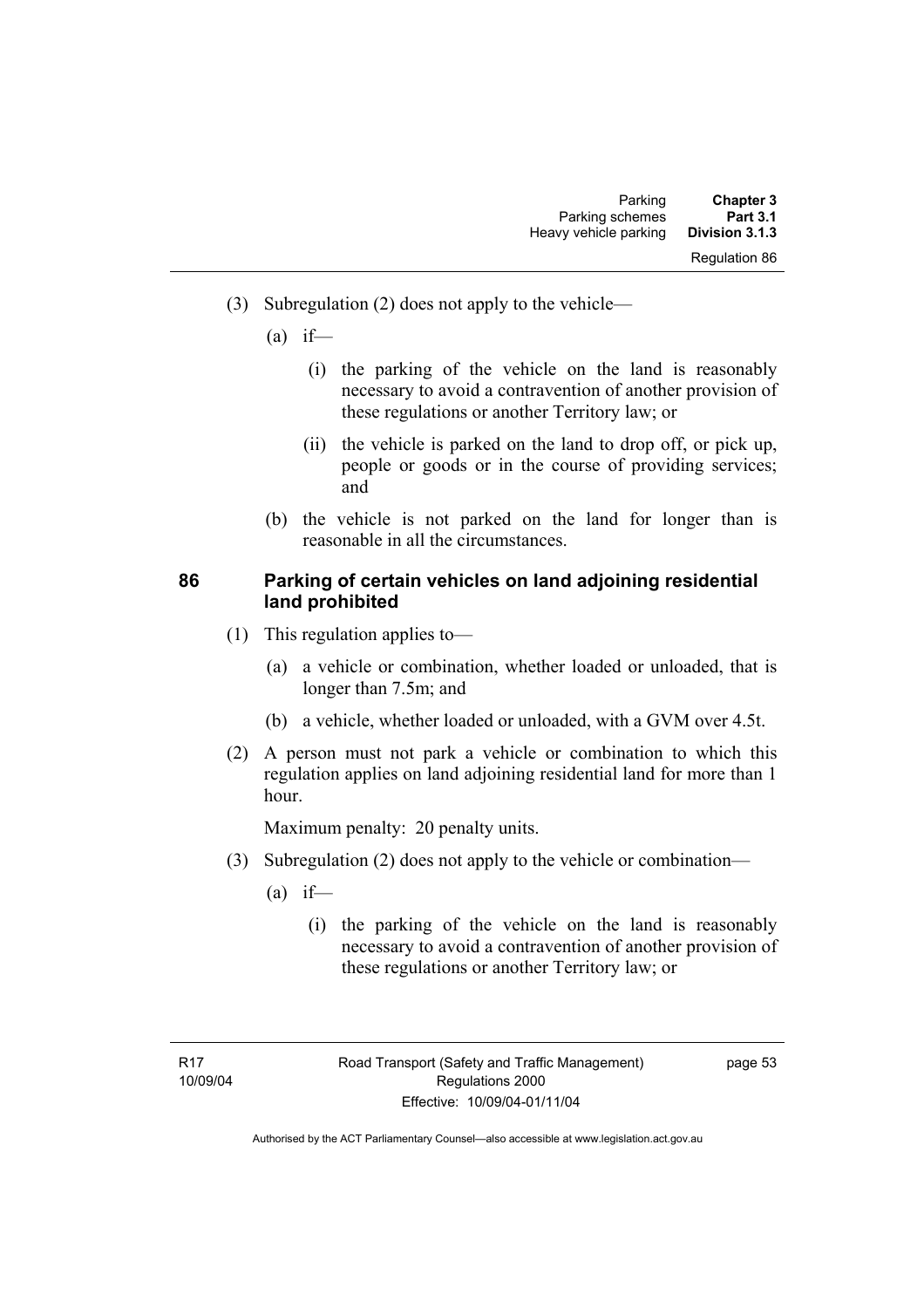| <b>Chapter 3</b> | Parking               |
|------------------|-----------------------|
| <b>Part 3.1</b>  | Parking schemes       |
| Division 3.1.3   | Heavy vehicle parking |
| Regulation 87    |                       |

- (ii) the vehicle is parked on the land to drop off, or pick up, people or goods or in the course of providing services; and
- (b) the vehicle is not parked on the land for longer than is reasonable in all the circumstances.
- (4) Subregulation (2) also does not apply to the vehicle or combination if the land where it is parked is residential land or land leased for commercial purposes.

## **87 Parking of certain commercial vehicles on land with multi-unit developments**

- (1) This regulation applies to a vehicle, whether loaded or unloaded, that is used for commercial purposes and is longer than 6m, higher than 2.6m or has a GVM over 3.75t.
- (2) A person must not park a vehicle to which this regulation applies on residential land with a multi-unit development.

Maximum penalty: 20 penalty units.

- (3) Subregulation (2) does not apply to the vehicle or combination—
	- $(a)$  if—
		- (i) the parking of the vehicle on the land is reasonably necessary to avoid a contravention of another provision of these regulations or another Territory law; or
		- (ii) the vehicle is parked on the land to drop off, or pick up, people or goods or in the course of providing services; and
	- (b) the vehicle is not parked on the land for longer than is reasonable in all the circumstances.

**R17** 10/09/04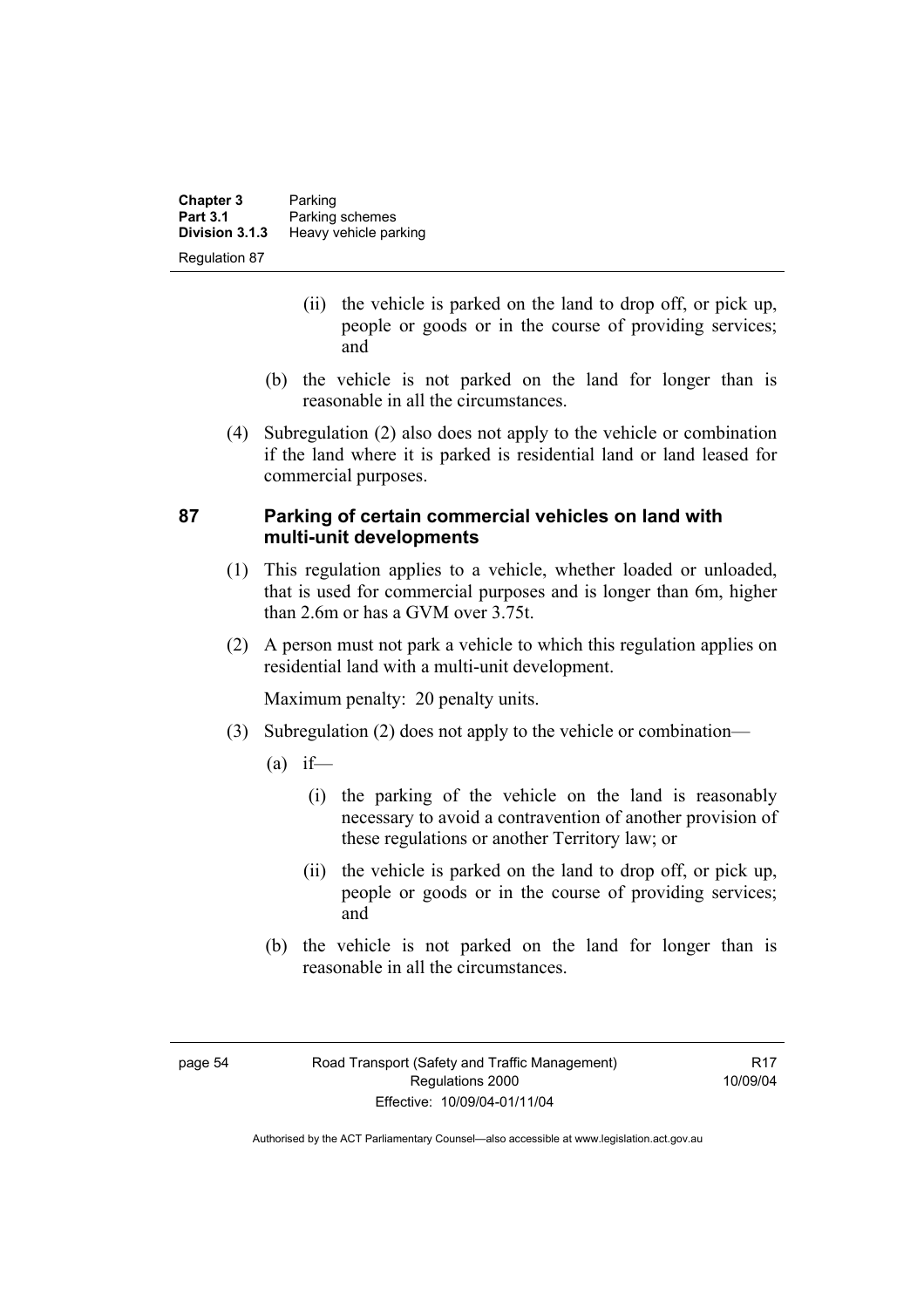(4) In this regulation:

*multi-unit development*—see the Territory plan, appendix 6 in force on 1 January 1997.

*Territory plan*—see the *Land (Planning and Environment) Act 1991*, section 13.

## **88 Daily infringement**

A person commits an offence against regulation 85 (Parking of certain vehicles on residential land prohibited), regulation 86 (Parking of certain vehicles on land adjoining residential land prohibited) or regulation 87 (Parking of certain commercial vehicles on land with multi-unit developments) in relation to each day when the person contravenes that regulation, including the day of a conviction for the contravention or any later day.

## **89 Codes of practice**

- (1) The Minister may, in writing, approve a code of practice about the parking of heavy vehicles on residential land.
- (2) Without limiting subregulation (1), a code of practice may include provisions with respect to—
	- (a) requirements for the parking of heavy vehicles by existing operators; and
	- (b) the number of heavy vehicles that may be parked on residential land at any time; and
	- (c) the operation of heavy vehicles while on residential land.
- (3) A code of practice is a disallowable instrument.
	- *Note* A disallowable instrument must be notified, and presented to the Legislative Assembly, under the *Legislation Act 2001*.

page 55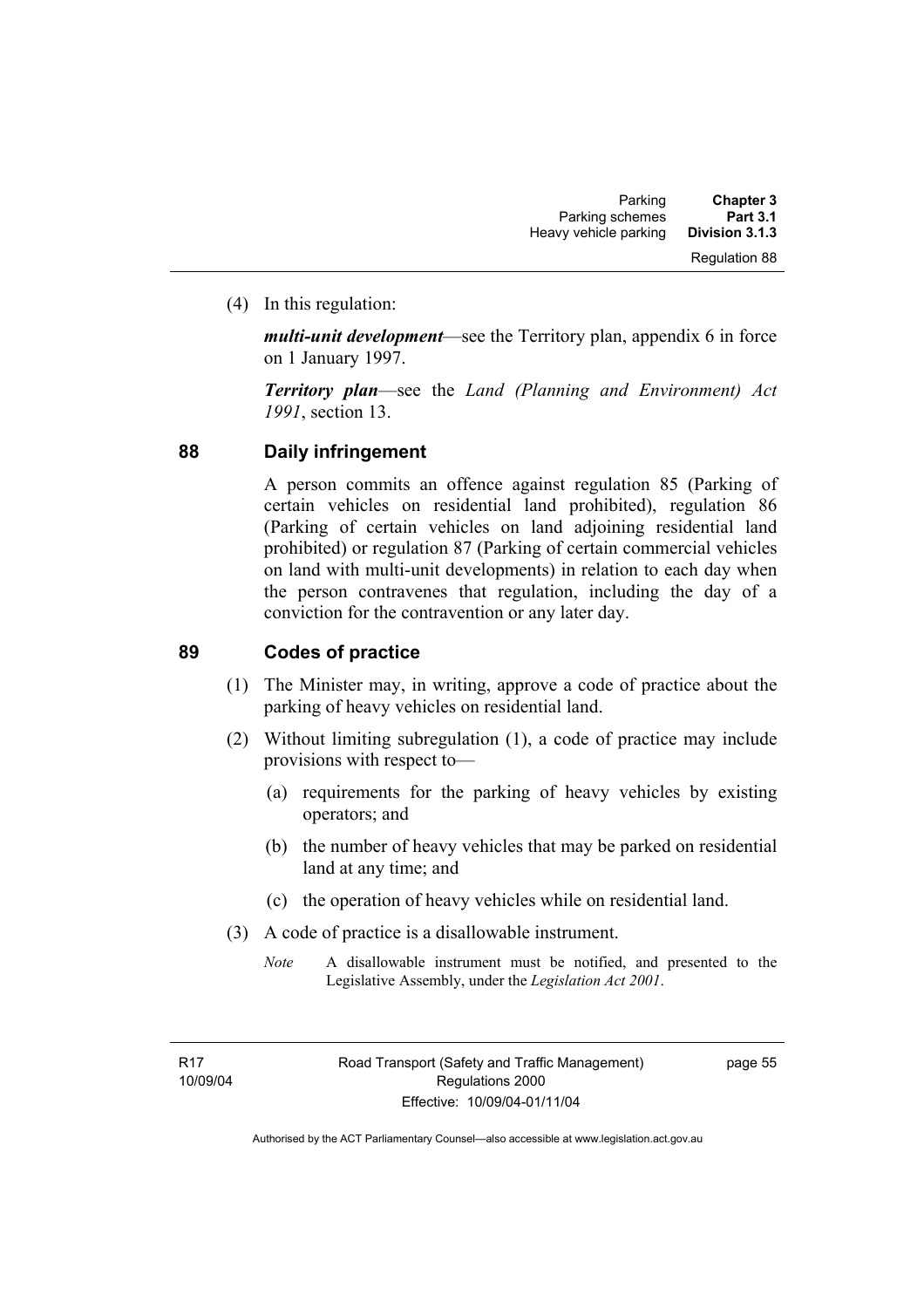**Chapter 3** Parking<br>**Part 3.1** Parking **Part 3.1 Parking schemes**<br>**Division 3.1.3 Heavy vehicle part Division 3.1.3** Heavy vehicle parking Regulation 90

## **90 Notice of codes of practice etc**

- (1) The road transport authority must publish notice of the approval of each code of practice in a newspaper published and circulating in the ACT.
- (2) The notice must—
	- (a) be published on or before the day when the code of practice commences; and
	- (b) state when the code of practice commences; and
	- (c) contain a statement to the effect that—
		- (i) the code of practice can be inspected at a stated office or offices of the road transport authority during office hours; and
		- (ii) the code of practice is subject to disallowance by the Legislative Assembly under the *Legislation Act 2001*.

## **91 Application for exemption**

- (1) A person who is the holder of an existing operator's certificate may apply to the road transport authority for an exemption from all provisions or stated provisions of the code of practice in relation to stated land of which the person is the occupier.
- (2) The applicant must give the applicant's existing operator's certificate to the road transport authority with the application.

#### **92 Decision on application for exemption**

- (1) If the road transport authority receives an application for an exemption, the authority must—
	- (a) give the exemption for the period stated in the exemption; or

**R17** 10/09/04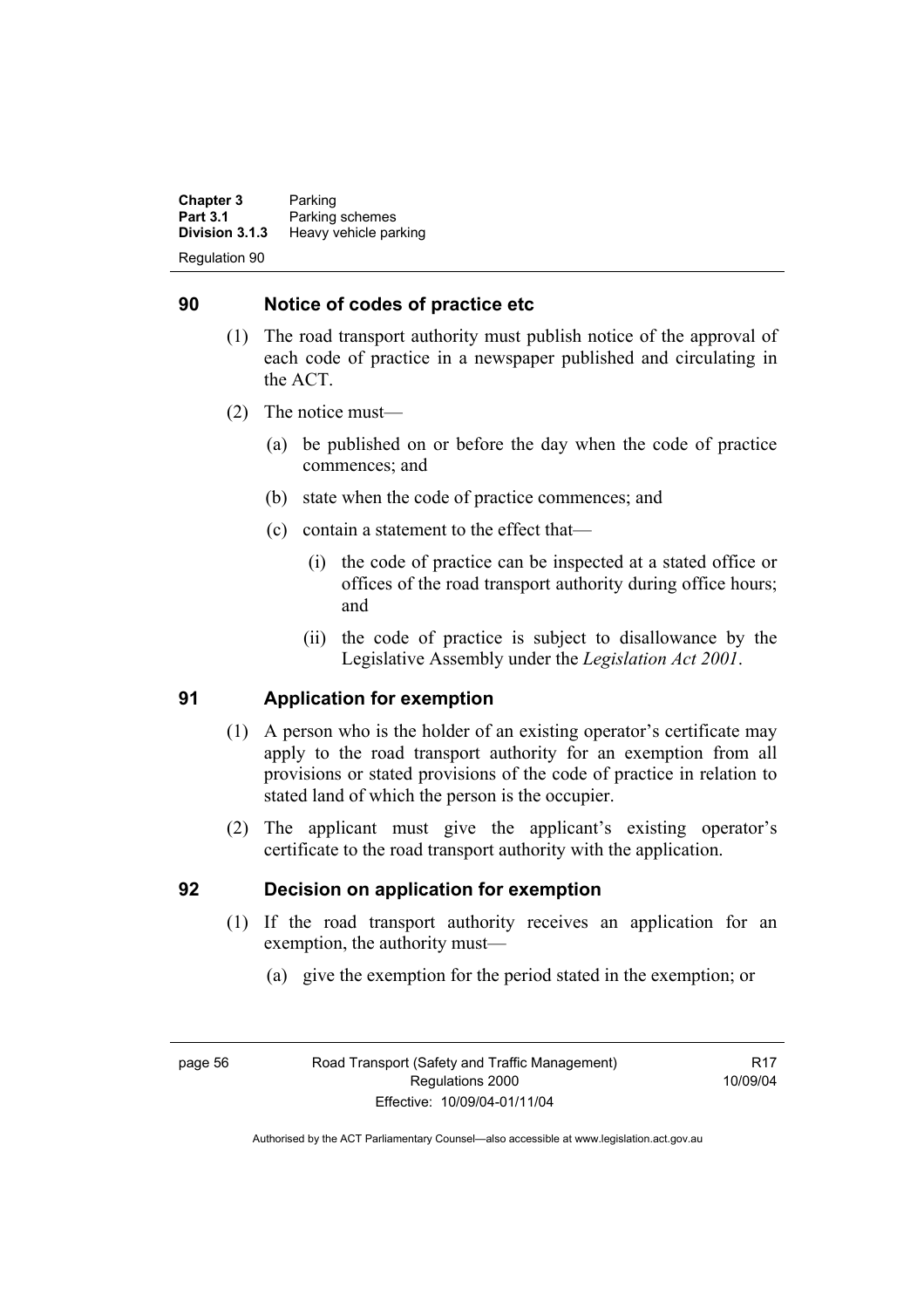| <b>Chapter 3</b><br><b>Part 3.1</b> | Parking<br>Parking schemes |
|-------------------------------------|----------------------------|
| Division 3.1.3                      | Heavy vehicle parking      |
| <b>Regulation 92</b>                |                            |

- (b) give the exemption for the period, and subject to the conditions, stated in the exemption; or
- (c) refuse to give the exemption.
- (2) Before making a decision on the application, the road transport authority must give notice of the application to—
	- (a) if land adjoining the land to which the application relates is occupied—the occupier and, if the occupier is not the lessee, the lessee of each parcel of adjoining land that is occupied; or
	- (b) if land adjoining the land to which the application relates is unoccupied—the lessee of each parcel of adjoining land that is unoccupied.
- (3) A notice under subregulation (2) must—
	- (a) contain a description of the provisions of the code of practice from which exemption is sought; and
	- (b) invite the occupier or lessee to make submissions to the road transport authority, within 28 days after receiving the notice, why the exemption sought should not be given; and
	- (c) contain a statement to the effect that, if a submission is not received by the road transport authority within that 28 days, the authority may give the exemption.
- (4) Without limiting the ways in which a notice under subregulation (2) (a) may be given to the occupier or lessee of a parcel of land, the notice may be given by letter addressed to the occupier or lessee and sent by prepaid post to the address of the parcel.
- (5) In deciding whether to give the exemption, what period the exemption should be given for and what conditions the exemption should be subject to, the road transport authority must—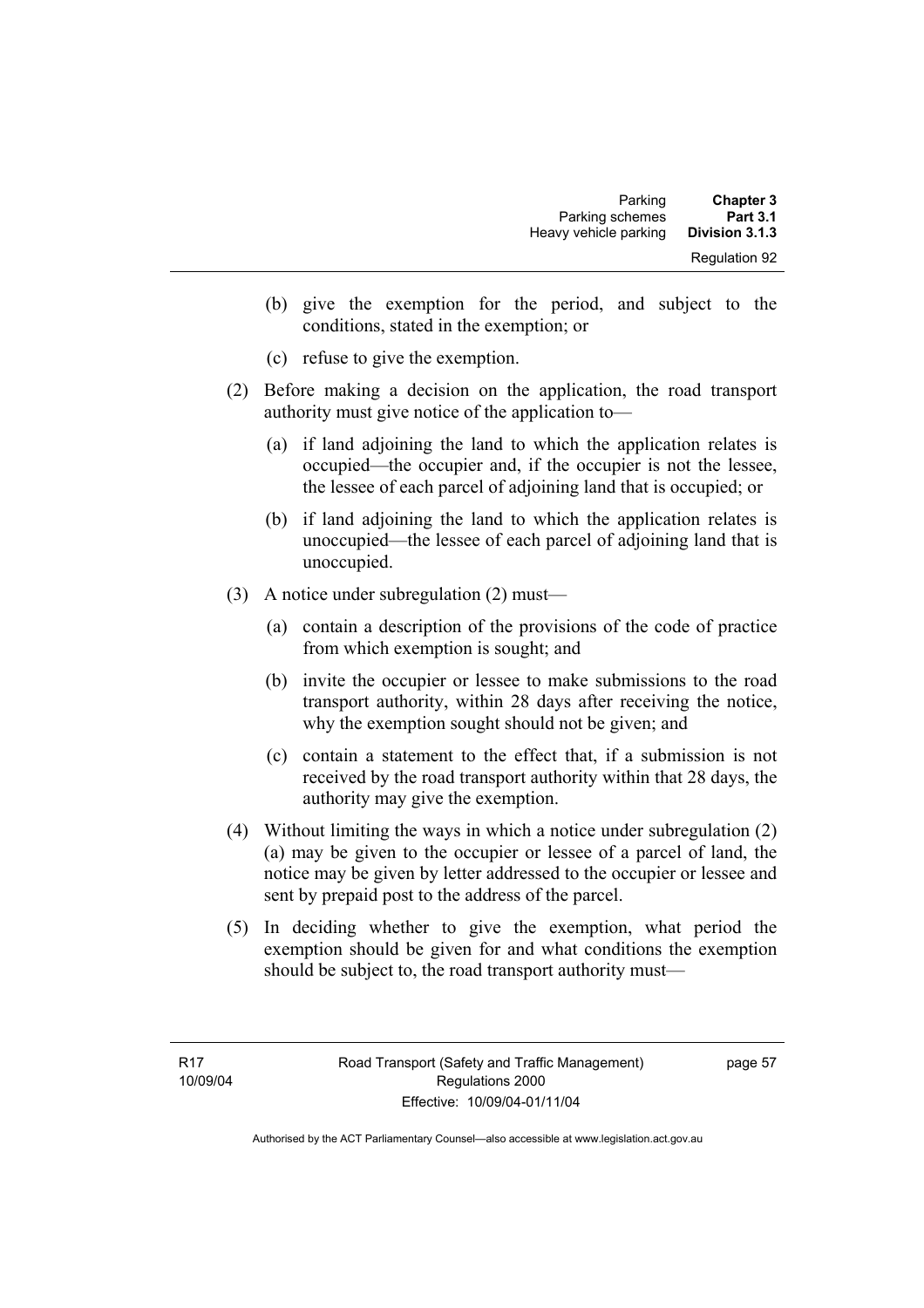| <b>Chapter 3</b><br><b>Part 3.1</b> | Parking<br>Parking schemes |
|-------------------------------------|----------------------------|
| Division 3.1.3                      | Heavy vehicle parking      |
| <b>Regulation 93</b>                |                            |

- (a) take into account any submissions made under subregulation (3); and
- (b) have regard to whether and, if so, the extent to which, an occupier or lessee of adjoining land would be adversely affected by the decision.
- (6) For subregulation (5) (b), in deciding whether an occupier or lessee of adjoining land would be adversely affected, the road transport authority must take into account—
	- (a) the period for which, and the provisions of the code of practice from which, exemption is sought; and
	- (b) the likely safety, noise and visual consequences of giving the exemption; and
	- (c) any action taken by the applicant to reduce the safety, noise or visual impact on occupiers of adjoining land, including, for example, any landscaping, parking bays, fencing, noise barriers and garaging arrangements on land occupied by the applicant.
- (7) The road transport authority must not give the exemption if the authority believes on reasonable grounds that the applicant—
	- (a) has failed to comply with regulation 95 (Additional information by applicant); or
	- (b) made a statement which was false or misleading in a material particular in or in relation to the application.
- (8) If an exemption is given subject to conditions, the exemption applies only if all the conditions of the exemption are being complied with.

#### **93 Endorsement of certificates**

 (1) If the road transport authority gives an exemption to the holder of an existing operator's certificate, the authority must endorse the certificate with the exemption.

**R17** 10/09/04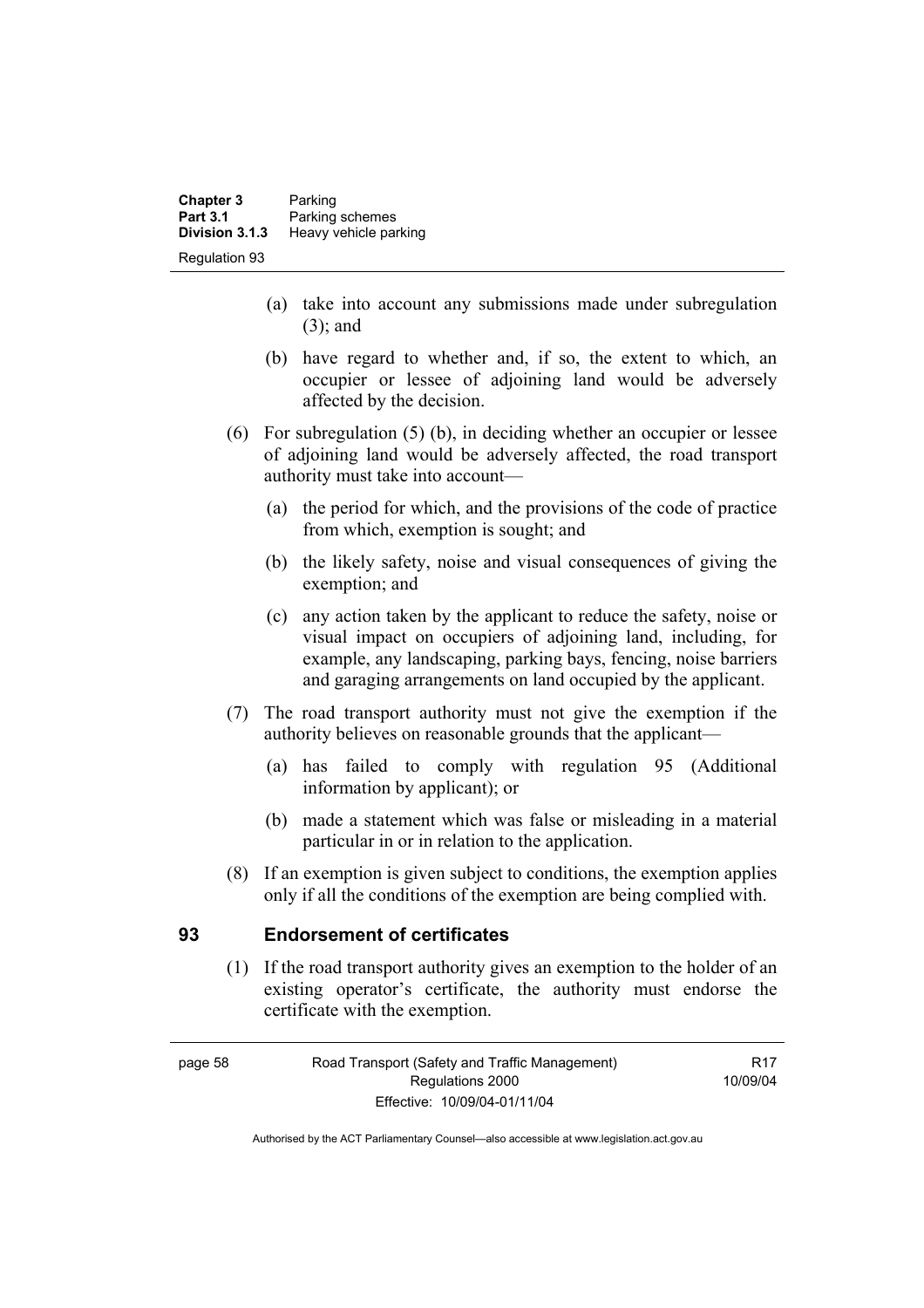- (2) The endorsement—
	- (a) must state—
		- (i) each provision of the code of practice from the holder is exempt; and
		- (ii) whether or not the exemption is subject to conditions; and
		- (iii) the vehicle or vehicles to which the exemption applies; and
		- (iv) the residential land where the vehicle or vehicles may be parked under the exemption; and
		- (v) the period for which the exemption is given; and
	- (b) may include other information about the exemption the road transport authority considers appropriate.

#### **94 Variation of conditions of exemptions**

- (1) The holder of an exemption may apply to the road transport authority for a stated variation of the conditions to which an exemption is subject.
- (2) If the road transport authority receives an application under subregulation (1), the authority must—
	- (a) vary the conditions in the way sought in the application; or
	- (b) refuse to vary the conditions.
- (3) Regulation 92 (2) to (7) (Decision on application for exemption) applies, with all necessary changes, to an application under this regulation in the same way as it applies to an application for an exemption.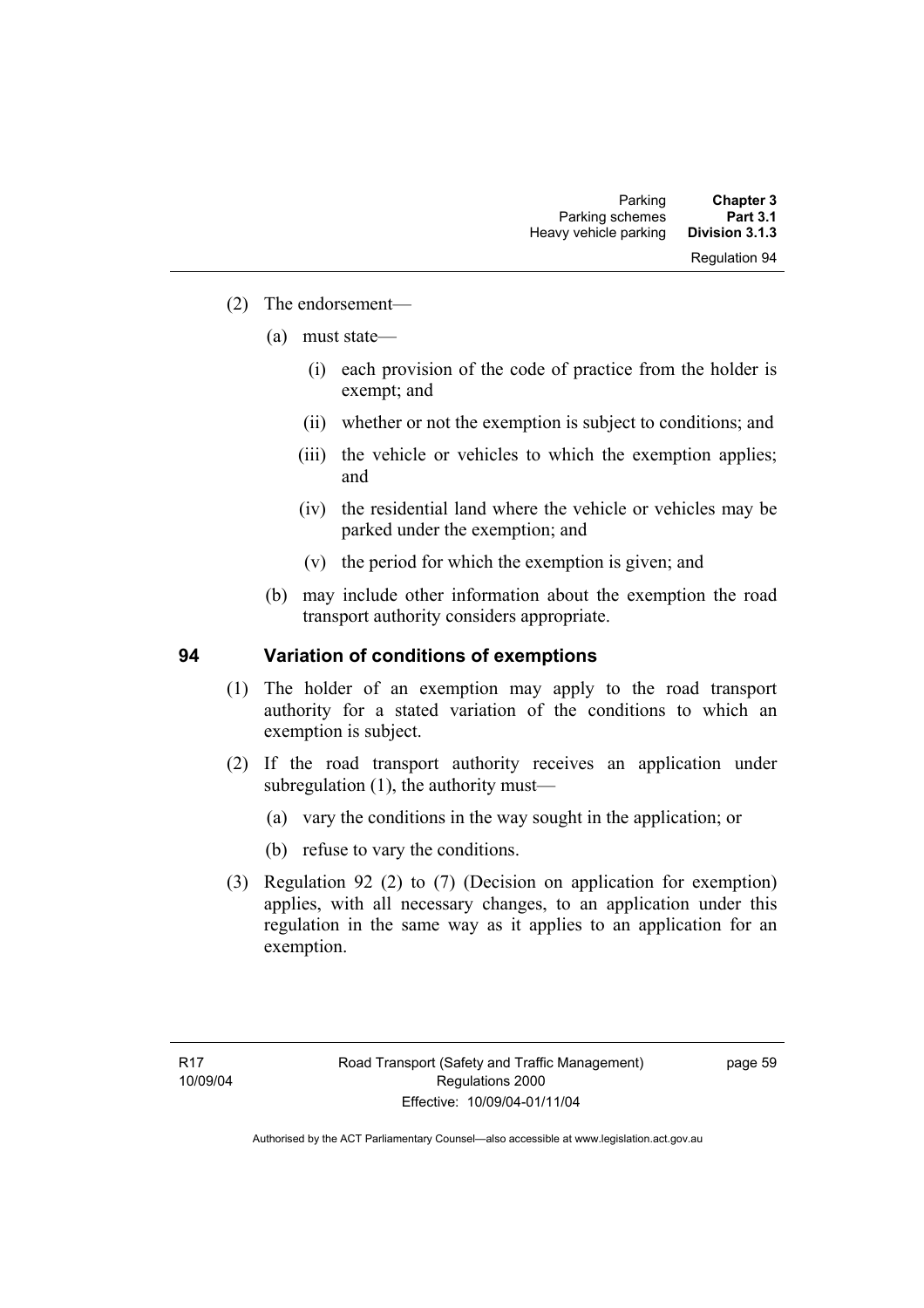**Chapter 3** Parking<br>**Part 3.1** Parking **Part 3.1 Parking schemes**<br>**Division 3.1.3 Heavy vehicle part Division 3.1.3** Heavy vehicle parking Regulation 95

## **95 Additional information by applicant**

The road transport authority may, by notice given to an applicant for an exemption or variation of conditions to which an exemption is subject, require the applicant to provide any information or documents necessary for the authority to decide the application.

#### **96 Loss etc of existing operator's certificate**

 (1) If an existing operator's certificate is lost, stolen or destroyed the holder of the certificate must tell the road transport authority, in writing, within 14 days after becoming aware of that fact.

Maximum penalty: 5 penalty units.

 (2) If the road transport authority is satisfied that an existing operator's certificate has been lost, stolen or destroyed, the road transport authority must, on application by the holder of the certificate, give the holder a replacement certificate.

#### **97 Cancellation of existing operator's certificate etc**

- (1) If the road transport authority has reasonable grounds for believing that—
	- (a) an existing operator's certificate was issued; or
	- (b) an exemption was given; or
	- (c) the conditions to which an exemption is subject were varied;

because information given by the holder of the certificate or exemption in or in relation to the application for the certificate, exemption or variation was false, misleading or incomplete in a material particular, the road transport authority must give the holder written notice under this subregulation.

*Note* For how documents may be given, see *Legislation Act 2001*, pt 19.5.

(2) The notice must—

page 60 Road Transport (Safety and Traffic Management) Regulations 2000 Effective: 10/09/04-01/11/04

**R17** 10/09/04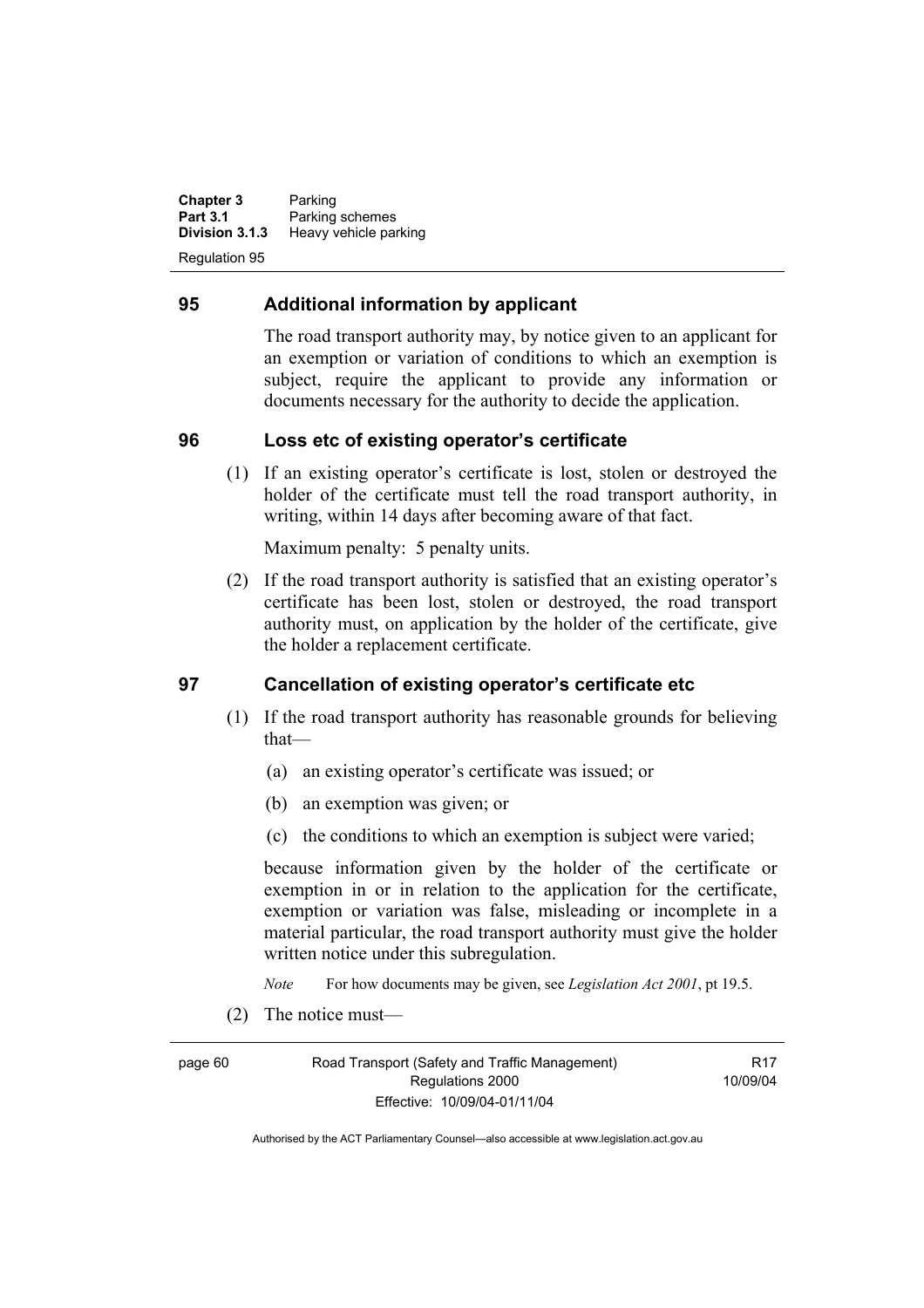| <b>Chapter 3</b>     | Parking               |
|----------------------|-----------------------|
| <b>Part 3.1</b>      | Parking schemes       |
| Division 3.1.3       | Heavy vehicle parking |
| <b>Regulation 97</b> |                       |

- (a) tell the holder of the road transport authority's belief; and
- (b) state the grounds for the belief; and
- (c) invite the holder to make representations to the authority, within 28 days after the holder receives the notice, why the certificate should not be cancelled, or the exemption or variation revoked.
- (3) If, after considering any representation made by the holder under subregulation (2) (c), the road transport authority is satisfied that the authority's belief was correct, the authority must cancel the certificate or revoke the exemption or variation.
- (4) The road transport authority must also cancel an existing operator's certificate or revoke an exemption if the holder of the certificate or exemption asks the authority, in writing, to do so and gives the existing operator's certificate held by the holder to the authority.
- (5) If the road transport authority cancels an existing operator's certificate, or revokes an exemption, under subregulation (3), the holder of the certificate or exemption must give his or her existing operator's certificate to the authority within 14 days after being told of the cancellation or revocation by the authority.

Maximum penalty: 20 penalty units.

 (6) If the road transport authority receives an existing operator's certificate under subregulation (4) or (5) because an exemption held by the holder of the certificate is to be or is revoked, the authority must return the certificate to the holder after cancelling the endorsement of the exemption on the certificate.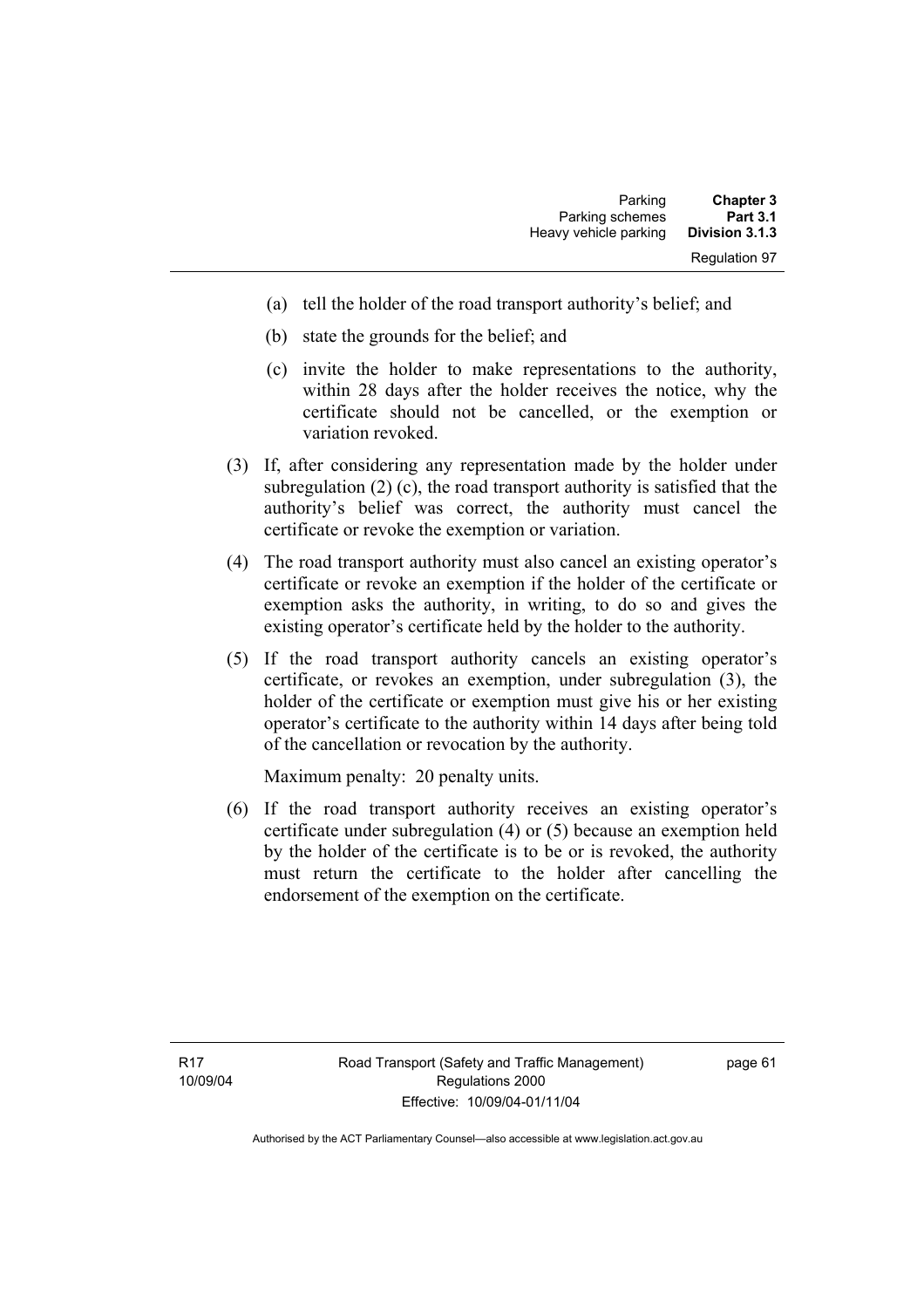**Chapter 3** Parking<br>**Part 3.1** Parking **Part 3.1** Parking schemes<br>**Division 3.1.4** Miscellaneous **Division 3.1.4** Miscellaneous Regulation 97A

# **Division 3.1.4 Miscellaneous**

## **97A Other powers to provide pay parking**

- (1) This part does not affect any other power of a parking authority to provide for parking on land within its area of operations.
- (2) A parking authority may exercise a power under this part in relation to land that it does not own only with the consent of the owner of the land.
- (3) Consent may be given subject to conditions, including conditions about the length and withdrawal of the consent.
- (4) Subject to the conditions of the consent, the consent may be withdrawn only after reasonable notice.
- (5) In this regulation:

*owner*, of land, includes lessee of land.

## **98 Overlapping schemes**

- (1) This part does not prevent the road transport authority or a parking authority from establishing and operating a pay parking scheme on the same length of road, or in the same area, where it is operating a different pay parking scheme.
- (2) The road transport authority or a parking authority may not recover the fee fixed for the parking of a vehicle in a metered space or ticket parking area if any other applicable parking fee has been paid for parking the vehicle in the space or area.

## **98A Income from ticket parking scheme**

 (1) All fees collected by a parking authority from the operation of a ticket parking scheme belong to the parking authority.

R17 10/09/04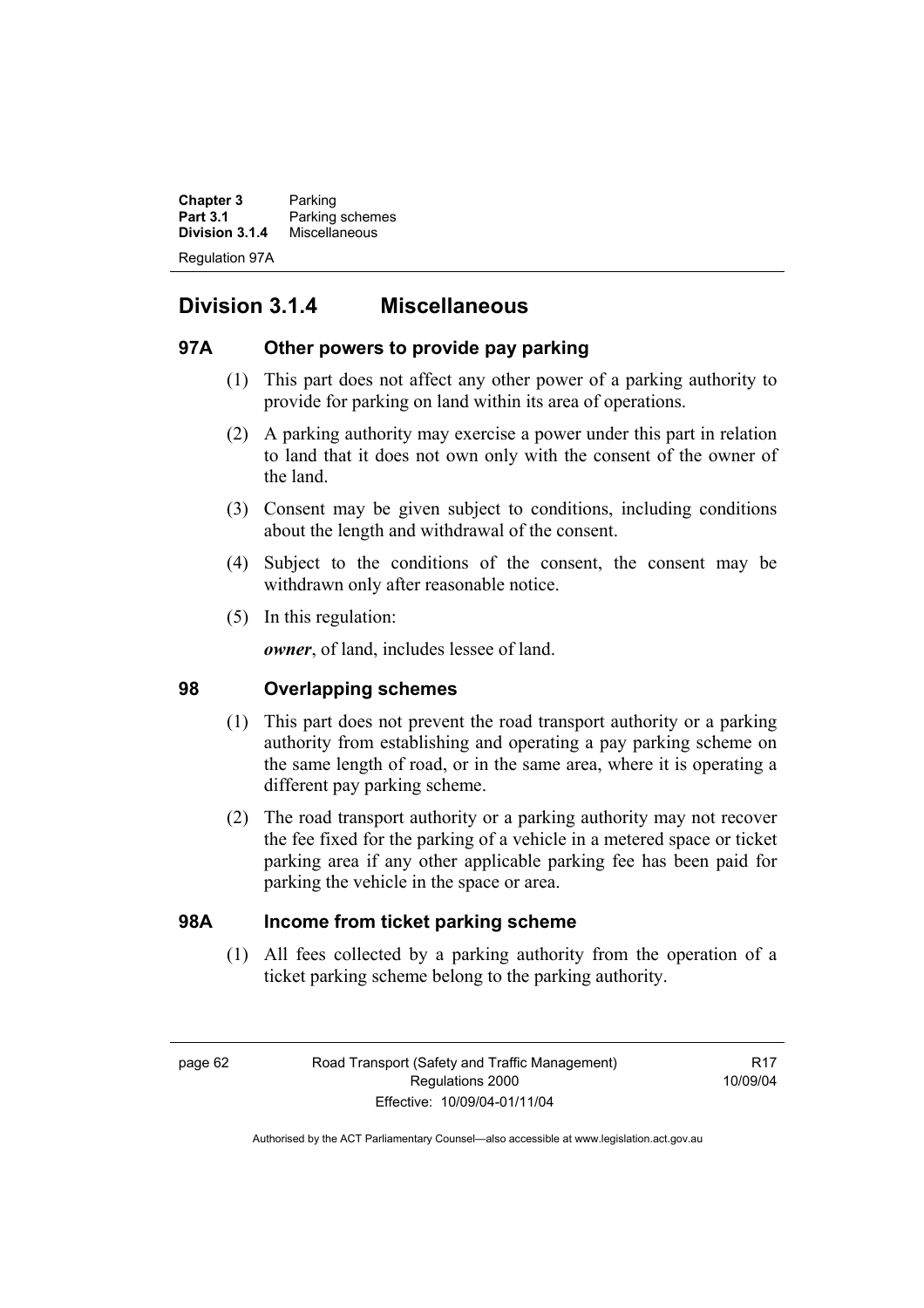| <b>Chapter 3</b>      | Parking         |
|-----------------------|-----------------|
| <b>Part 3.1</b>       | Parking schemes |
| Division 3.1.4        | Miscellaneous   |
| <b>Regulation 98B</b> |                 |

 (2) Any surplus arising from the operation of a ticket parking scheme may be applied at the discretion of the parking authority.

## **98B Costs of ticket parking scheme**

The costs of administering a ticket parking scheme operated by a parking authority under regulation 76A are to be borne by the parking authority.

## **99 Trailers not separately chargeable**

A separate parking fee is not required to be paid for a trailer towed by another vehicle.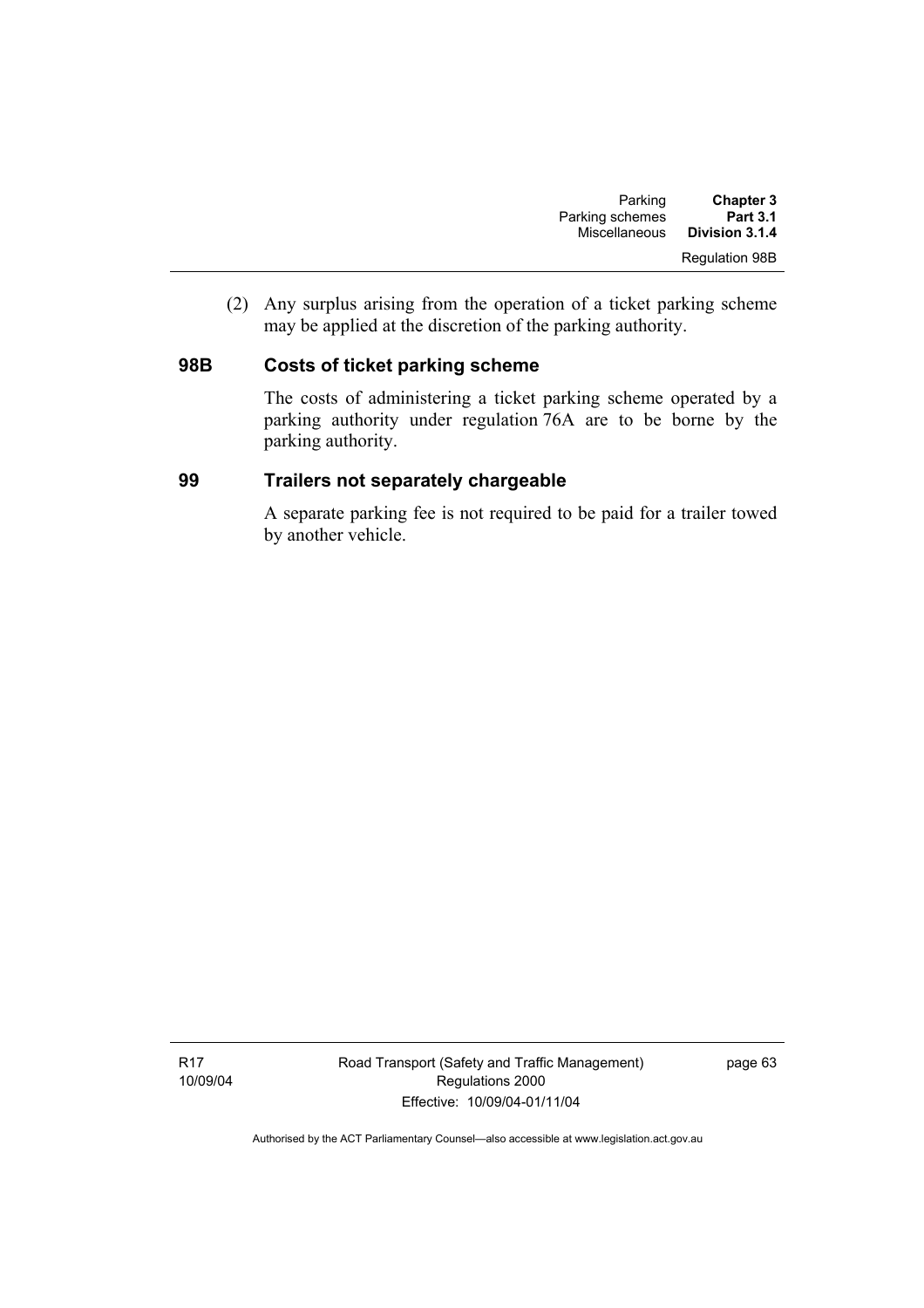Regulation 100

# **Part 3.2 Parking permits and mobility parking scheme authorities**

# **100 Parking permits**

- (1) The road transport authority may issue a permit authorising the parking of a vehicle, without charge or time restrictions, in a parking space designated for use by holders of such a permit.
- (2) The permit may be of 1 or more of the following kinds:
	- (a) a business parking permit;
	- (b) a commuter parking permit;
	- (c) a loading zone permit;
	- (d) a resident parking permit;
	- (e) a residents' visitor parking permit;
	- (f) a special event parking permit;
	- (g) any other kind declared by the road transport authority for this regulation.
- (3) A permit must state the conditions (if any) to which it is subject and, for a resident's visitor parking permit, the address of the person to whom the permit was issued.
- (4) A permit may state the length of road or area to which it applies.
- (5) The holder of a loading zone permit may surrender the permit by returning it to the road transport authority.
- (6) For these regulations, a parking space is designated for use by the holder of a permit if the following words are displayed on or with a

**R17** 10/09/04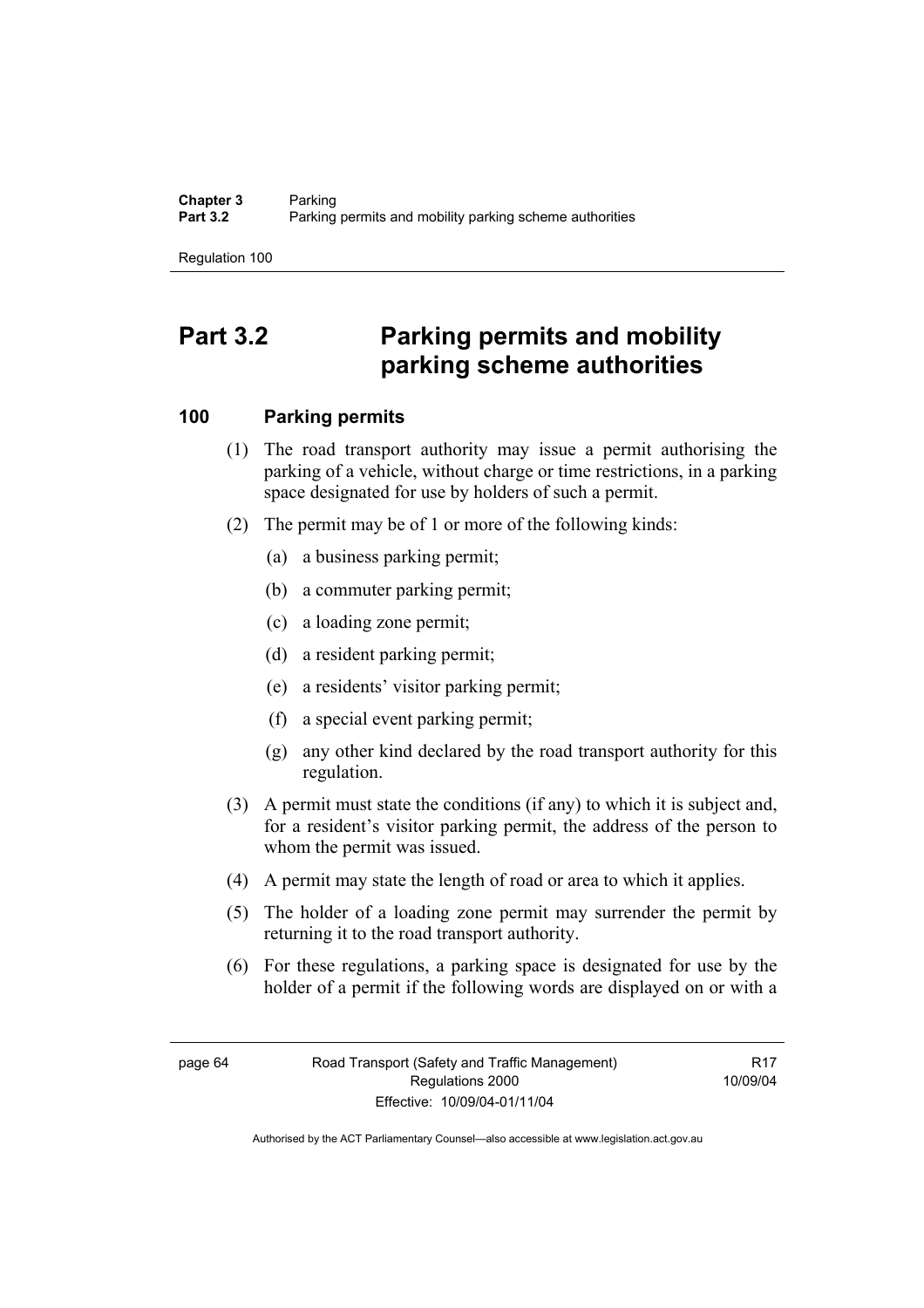traffic sign applying to the parking space under the Australian Road Rules:

- (a) for a resident or resident's visitor parking permit—'permit holders excepted' or 'authorised residents vehicles excepted';
- (b) for any other permit—'permit holders excepted'.

# **101 Mobility parking scheme authorities**

- (1) The road transport authority may issue a mobility parking scheme authority—
	- (a) for use by a person with a disability; or
	- (b) for use by an entity for the transport of people with disabilities.
- (2) A mobility parking scheme authority is subject to the conditions (if any) stated in the authority and is issued for the period stated in the authority.
- (3) A mobility parking scheme authority must include a people with disabilities symbol.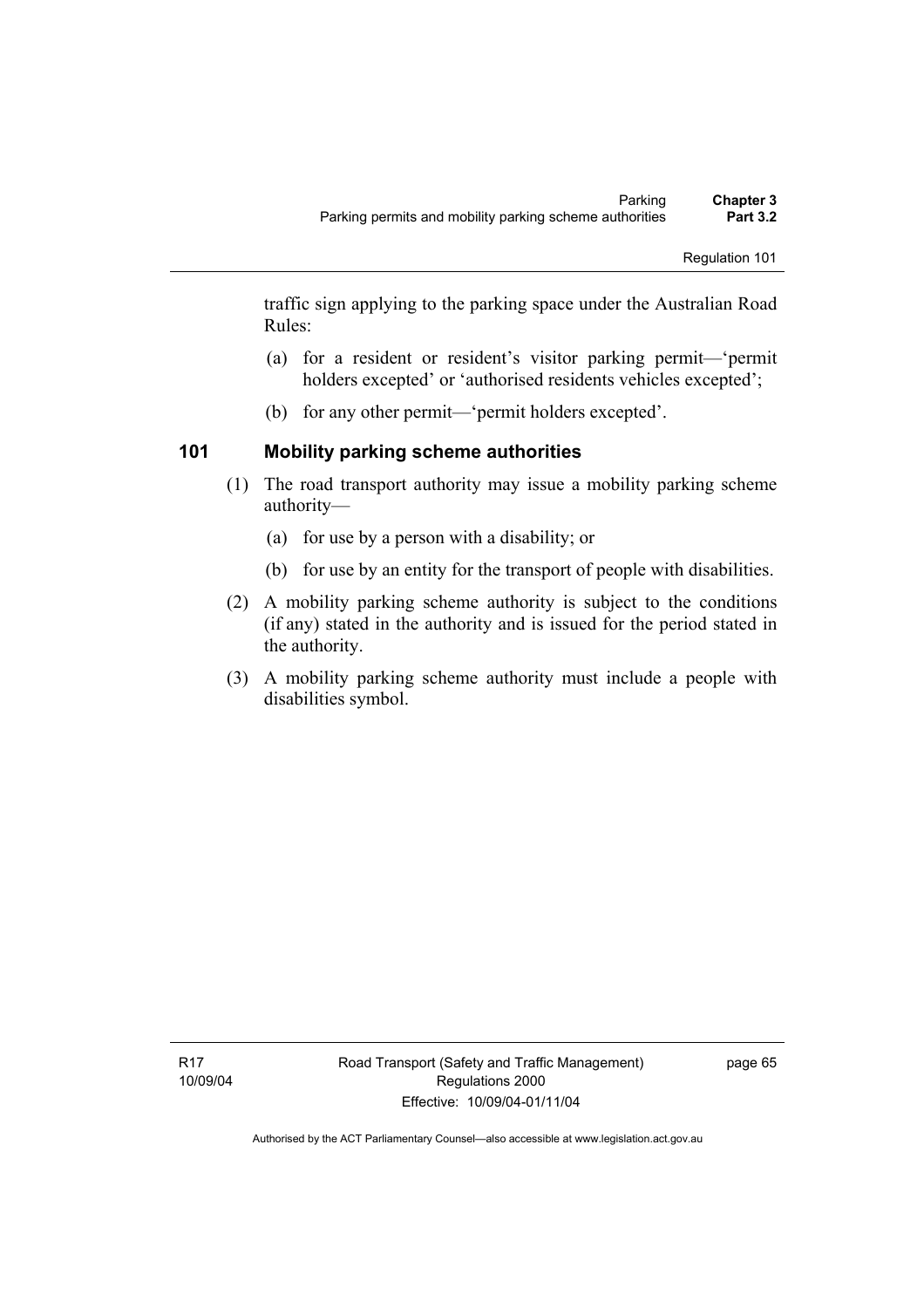### **Chapter 4** Traffic offence detection devices

Regulation 102

# **Chapter 4 Traffic offence detection devices**

## **102 Definitions for ch 4**

In this chapter:

*approved police speedometer* means a speedometer approved under regulation 103A (Approval of police vehicle speedometers).

*digital camera detection device* means a camera detection device known as—

- (a) LaserCam 2000, which includes, as a component, a laser speed measuring device; or
- (b) LaserCam NT, which includes, as a component, a laser speed measuring device.

*laser speed measuring device* means a speed measuring device known as—

- (a) Laser Technology Inc. LTI 20-20 Marksman; or
- (b) Laser Technology Inc. LTI 20-20 UltraLyte; or
- (c) Laser Technology Inc. LTI 20-20 UltraLyte LR; or
- (d) Laser Technology Inc. LTI 20-20 UltraLyte Compact.

*piezo strip speed measuring device* means a speed measuring device known as—

- (a) Redflex Smartcam SDCM; or
- (b) Truvelo M4 MPC.

page 66 Road Transport (Safety and Traffic Management) Regulations 2000 Effective: 10/09/04-01/11/04

R17 10/09/04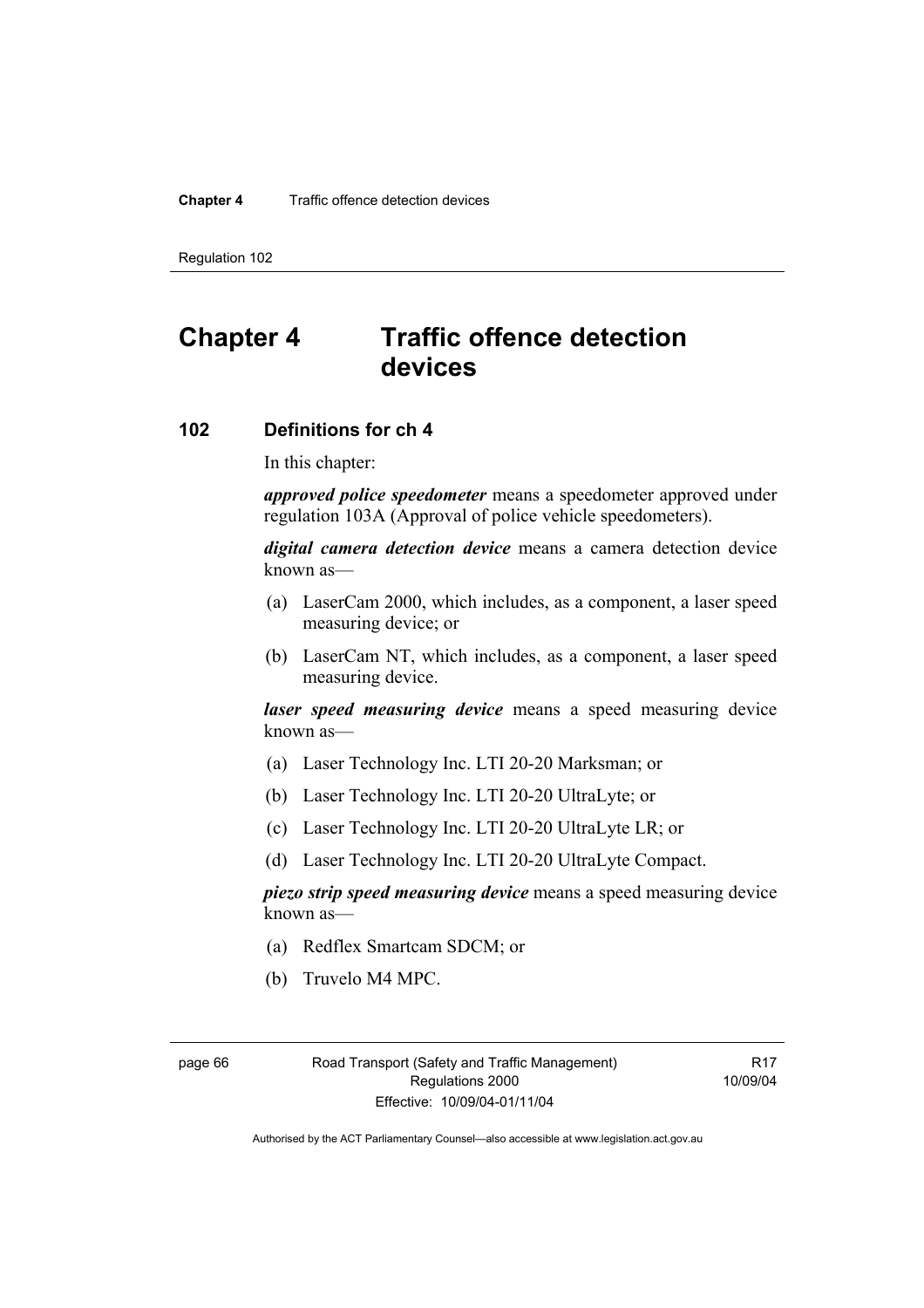*radar speed measuring device* means a speed measuring device known as—

- (a) Applied Concepts Inc. Stalker Dual; or
- (b) Kustom Signals, Inc. Silver Eagle.

*security checksum*, for an electronic file, means the number (whether numerals or numerals and letters) produced by the application of an algorithm to the contents of an electronic file or a copy of the file.

### *testing authority* means—

- (a) a department of electrical or electronic engineering at a university in Australia; or
- (b) the National Measurement Institute under the *National Measurement Act 1960* (Cwlth); or
- (c) an entity that is accredited by the National Association of Testing Authorities to test laser speed measuring devices; or
- (d) Technical Services, Australian Federal Police, Canberra; or
- (e) for an approved police speedometer—an entity approved in writing by the chief police officer to test approved police speedometers.
- *Note* An entity includes an individual, see *Legislation Act 2001*, dict, pt 1, def of *entity*.

*traffic lights camera detection device* means a camera detection device known as—

- (a) Centaur 2000, which includes, as a component, a piezo strip speed measuring device; or
- (b) Redflex SMARTCAMred, which includes, as a component, a piezo strip speed measuring device.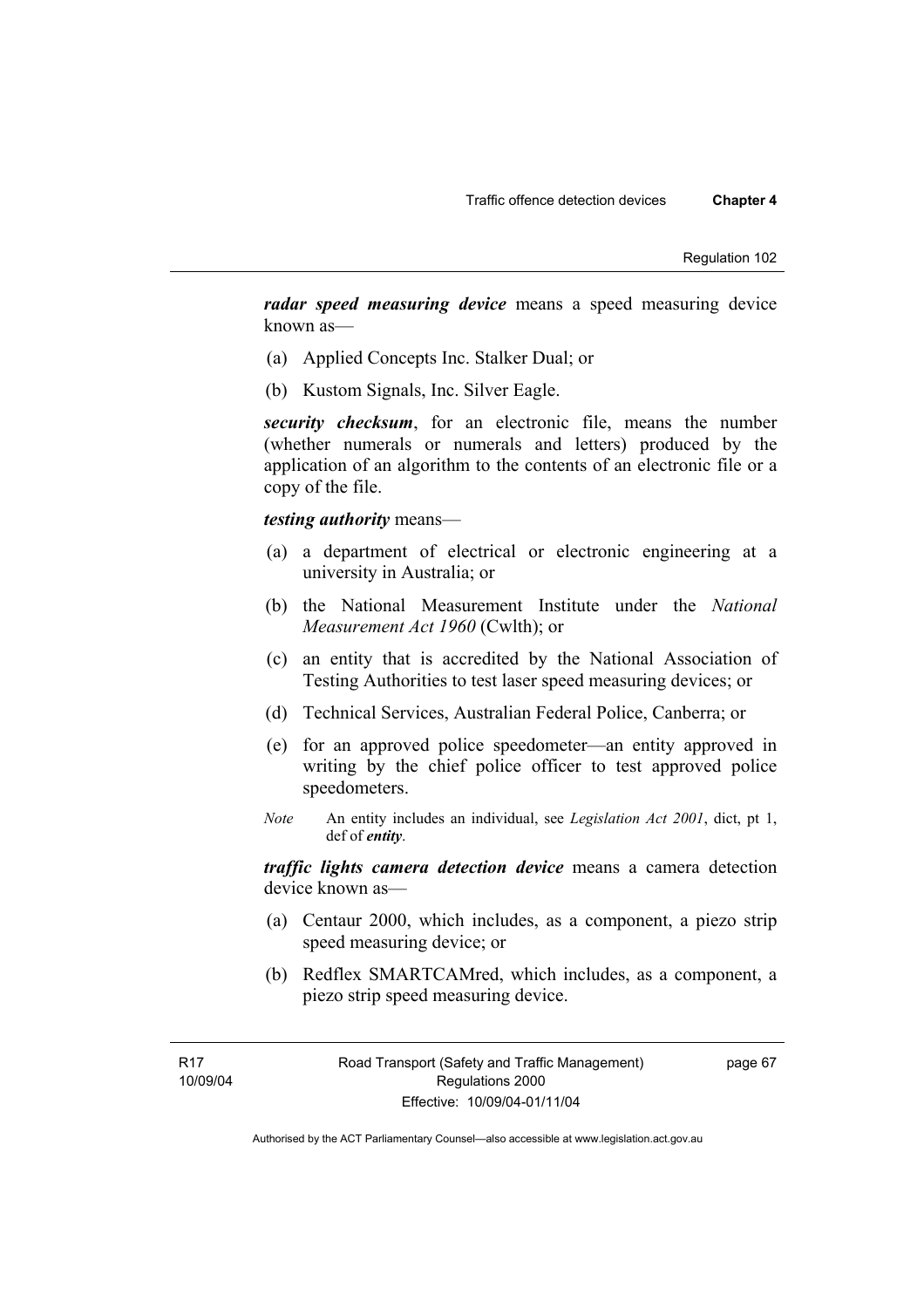#### **Chapter 4** Traffic offence detection devices

Regulation 103

*WORM disk* means a storage device for electronic data in which the data, once written, cannot be erased or overwritten.

## **103 Approved traffic offence detection devices**

- (1) For the Act, dictionary, definition of *approved camera detection device*, each digital camera detection device and traffic lights camera detection device is approved.
- (2) For the Act, dictionary, definition of *approved speed measuring device*, each laser speed measuring device, piezo strip speed measuring device, radar speed measuring device and approved police speedometer is approved.

## **103A Approval of police vehicle speedometers**

- (1) For regulation 102, definition of *approved police speedometer*, the chief police officer may, in writing, approve a kind of speedometer that is fitted to a motor vehicle driven by a police officer for measuring the speed at which vehicles are being driven.
- (2) An approval is a notifiable instrument.

*Note* A notifiable instrument must be notified under the *Legislation Act 2001*.

## **104 Major testing of laser speed measuring devices**

- (1) The following devices must be tested in accordance with this regulation at least once every 12 months:
	- (a) a laser speed measuring device;
	- (b) the laser speed measuring device component of a digital camera detection device.
- (2) The test must be carried out—
	- (a) by a person approved under regulation 106 (Approved people—testing and sealing); and

**R17** 10/09/04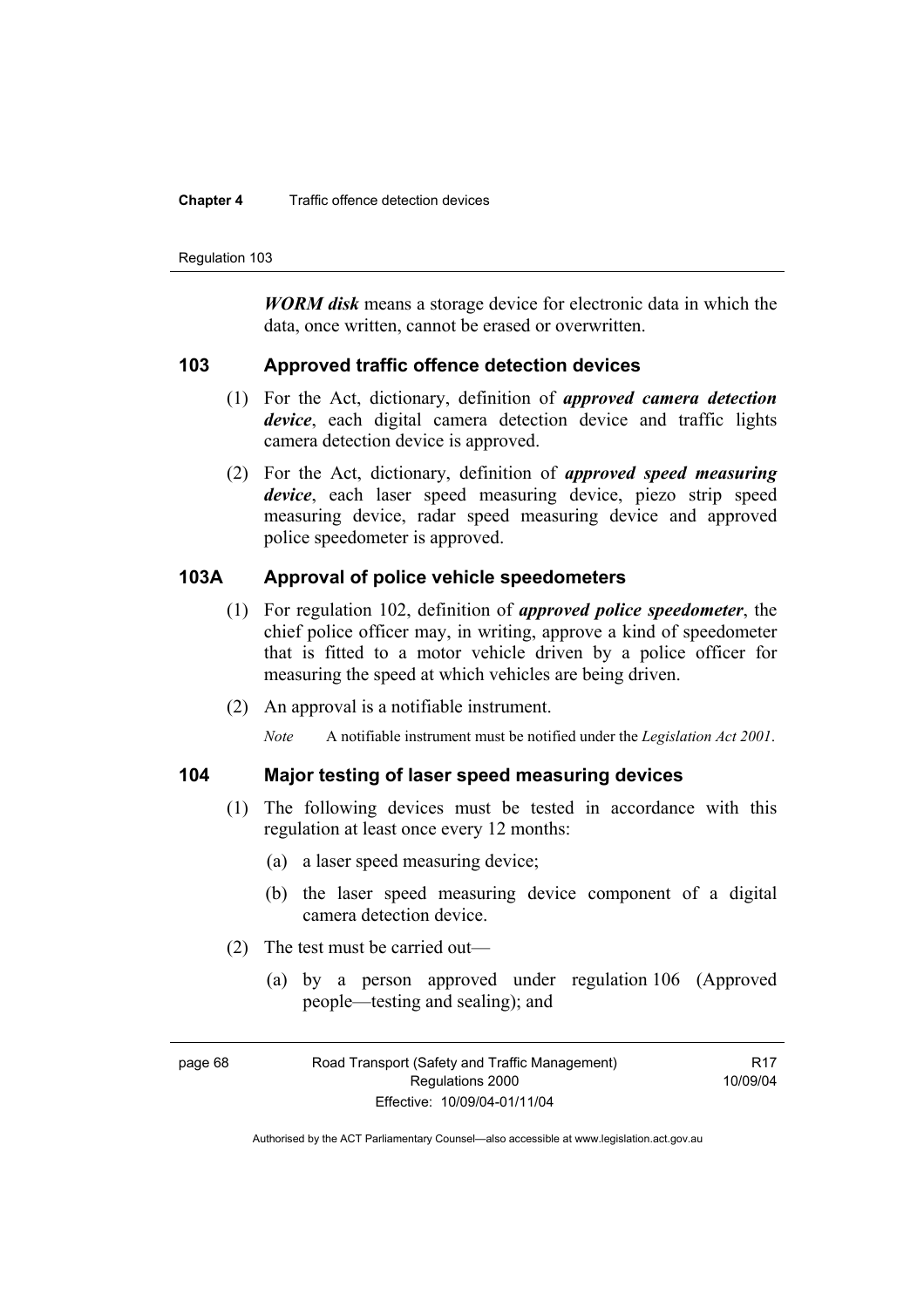- (b) in accordance with Australian Standard AS 4691.1-2, as in force on the commencement of this paragraph.
	- *Note 1* The text of an applied, adopted or incorporated law or instrument, whether applied as in force from time to time or at a particular time, is taken to be a notifiable instrument if the operation of the Legislation Act, s 47 (5) or (6) is not disapplied (see s 47 (7)).
	- *Note 2* A notifiable instrument must be notified under the Legislation Act.
- (3) The Legislation Act, section 47 (5) does not apply in relation to subsection  $(2)$  (b).
- (4) The test must show whether the device—
	- (a) is operating in accordance with the manufacturer's specifications; and
	- (b) is accurate within a tolerance of 2km/h.
- (5) For this regulation, it is sufficient for the laser speed measuring device component of a digital camera detection device to be tested separately from the other components of the device, and it is not necessary for the other components to be tested.

### **104A Major testing of other traffic offence detection devices**

- (1) The following devices must be tested in accordance with this regulation at least once every 12 months:
	- (a) the piezo strip speed measuring device component of a traffic lights camera detection device;
	- (b) a radar speed measuring device;
	- (c) an approved police speedometer.
- (2) The test must be carried out by a person approved under regulation 106 (Approved people—testing and sealing).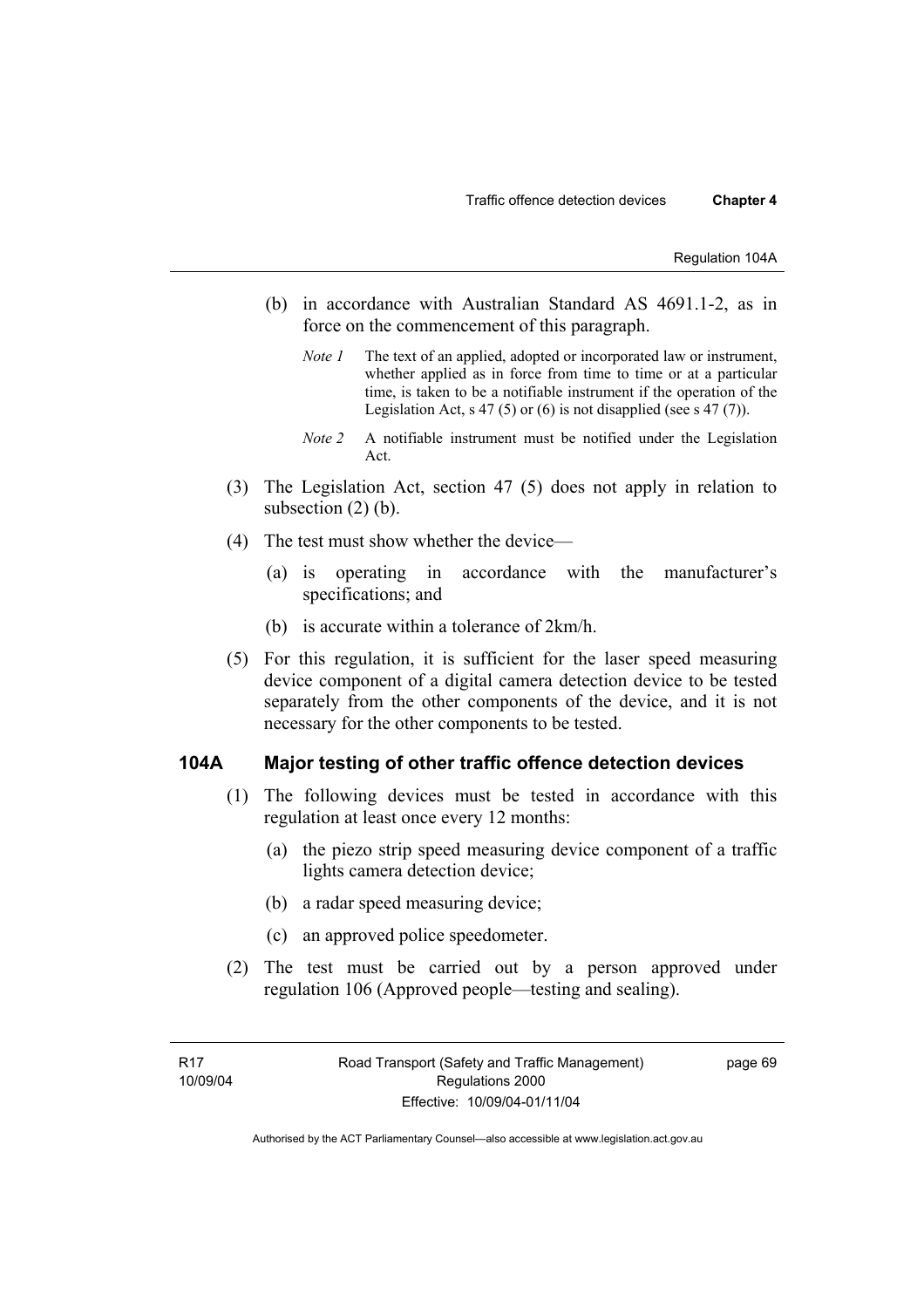#### **Chapter 4** Traffic offence detection devices

#### Regulation 104B

- (3) The test of the piezo strip speed measuring device component of a traffic lights camera detection device must show whether the device—
	- (a) is operating in accordance with the manufacturer's specifications; and
	- (b) is accurate within a tolerance of 2km/h.
- (4) The test of a radar speed measuring device must show whether the device is operating in accordance with Australian Standard AS 2898.1-2, as in force on the commencement of this subregulation.
	- *Note 1* The text of an applied, adopted or incorporated law or instrument, whether applied as in force from time to time or at a particular time, is taken to be a notifiable instrument if the operation of the Legislation Act, s 47 (5) or (6) is not disapplied (see s 47 (7)).
	- *Note 2* A notifiable instrument must be notified under the Legislation Act.
- (5) The Legislation Act, section 47 (5) does not apply in relation to subsection (4).
- (6) The test of an approved police speedometer must show whether the device is accurate within a tolerance of 2%.
- (7) For this regulation, it is sufficient for the piezo strip speed measuring device component of a traffic lights camera detection device to be tested separately from the other components of the device, and it is not necessary for the other components to be tested.

## **104B Certification and sealing of traffic offence detection devices**

- (1) This regulation applies if a test of a traffic offence detection device under regulation 104 or regulation 104A establishes—
	- (a) a matter mentioned in regulation 104A (4) or (6) in relation to the device; or

| page 70 | Road Transport (Safety and Traffic Management) |          |
|---------|------------------------------------------------|----------|
|         | Regulations 2000                               | 10/09/04 |
|         | Effective: 10/09/04-01/11/04                   |          |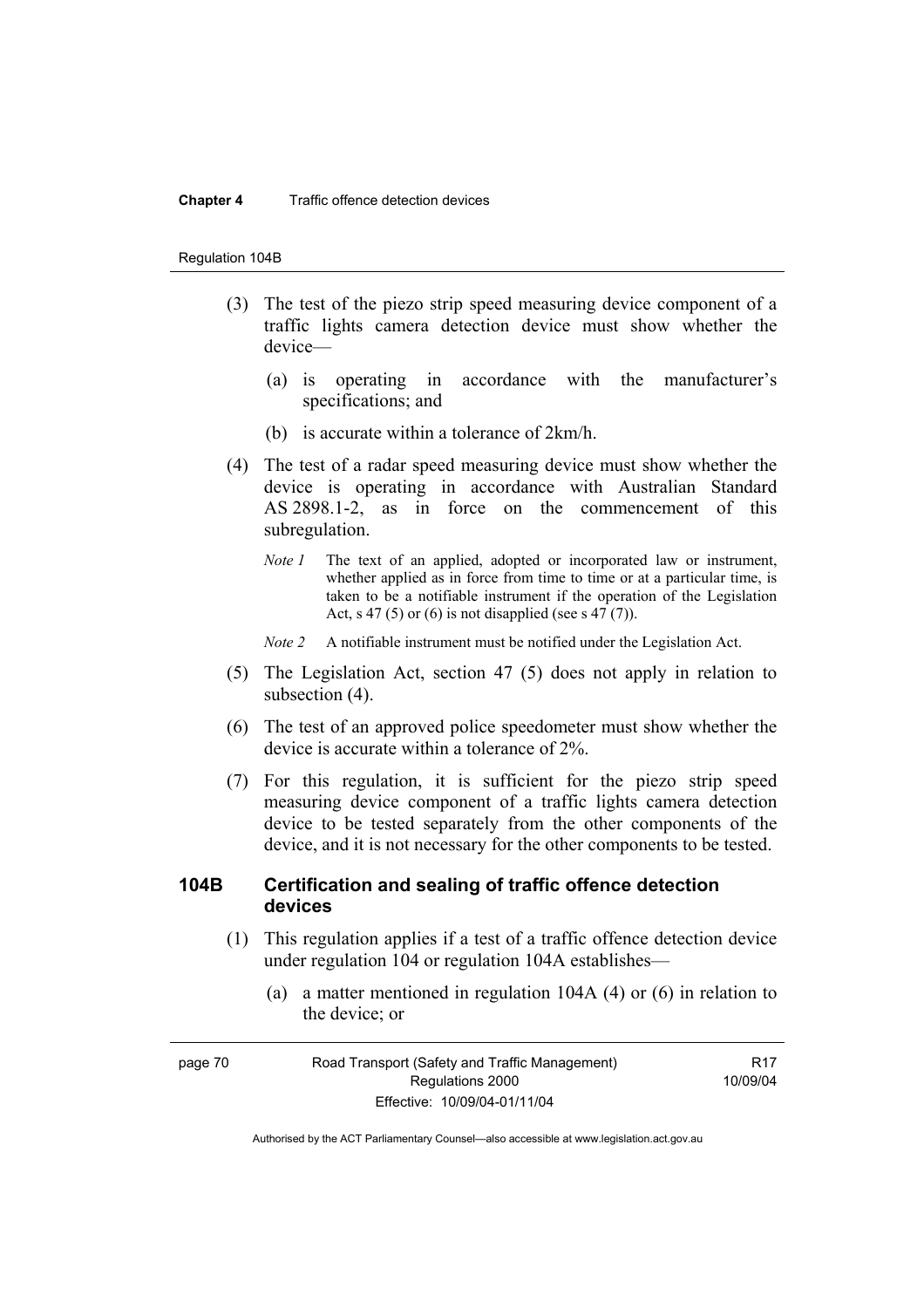- (b) the matters mentioned in regulation 104 (4) or regulation 104A (3) in relation to the device.
- (2) The person who carried out the test must—
	- (a) sign a certificate to that effect; and
	- (b) if a seal on the device has been damaged or removed—seal the device.

## **105 Use of digital camera detection devices**

- (1) A digital camera detection device must be used by an operator by doing the following operations in accordance with the manufacturer's instructions for the device:
	- (a) testing the laser speed measuring component of the device at the beginning of each shift of the operator by carrying out the following checks:
		- (i) an instrument confidence check;
		- (ii) a calibration verification check;
		- (iii) a scope alignment check;
	- (b) activating the device;
	- (c) operating the device;
	- (d) testing the laser speed measuring component of the device at the end of each shift of the operator by carrying out the checks mentioned in paragraph (a).
- (2) However, after the operator of the device has carried out the operations mentioned in subregulation (1) (a) and (b), the device may operate unattended.
- (3) To remove any doubt, if the device is used at more than 1 place during a shift of the operator, the operator is not required to carry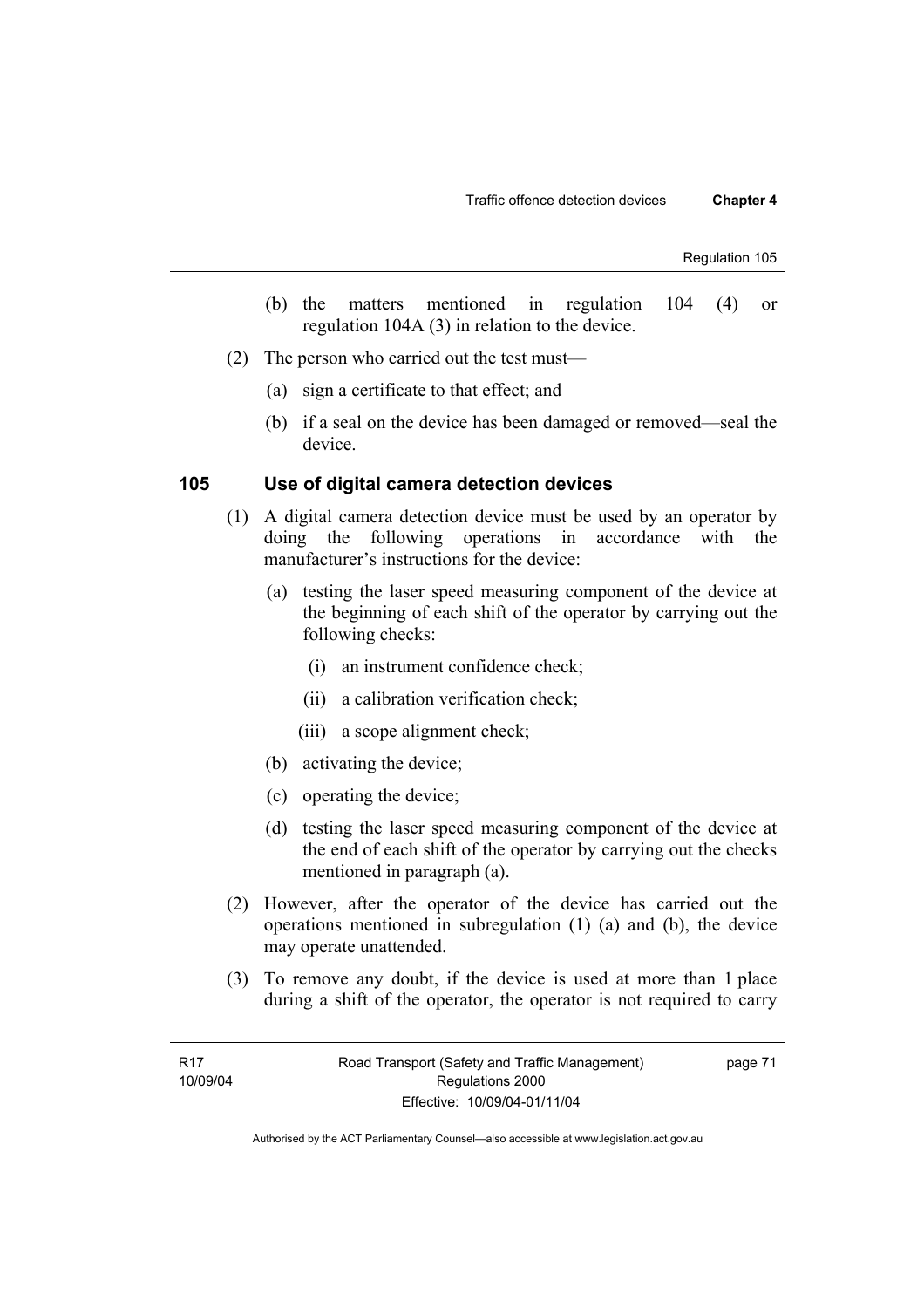#### **Chapter 4** Traffic offence detection devices

#### Regulation 105A

out the checks mentioned in subregulation (1) (a) each time the device is activated at a different place.

- (4) If the device is used by 2 or more operators who are working together during the shift, the tests mentioned in subregulation (1) (a) and (d) may be carried out by different operators.
- (5) In this regulation:

*operator* means a person approved to use a traffic offence detection device under regulation 107 (Approved people—use).

## **105A Use of laser speed measuring devices**

- (1) A laser speed measuring device must be used by an operator by doing the following operations in accordance with the manufacturer's instructions for the device:
	- (a) testing the device at the beginning of each shift of the operator by carrying out the following checks:
		- (i) an instrument confidence check;
		- (ii) a calibration verification check;
		- (iii) a scope alignment check;
	- (b) activating the device;
	- (c) operating the device;
	- (d) testing the device at the end of each shift of the operator by carrying out the checks mentioned in paragraph (a).
- (2) To remove any doubt, if the device is used at more than 1 place during a shift of the operator, the operator is not required to carry out the checks mentioned in subregulation (1) (a) each time the device is activated at a different place.

**R17** 10/09/04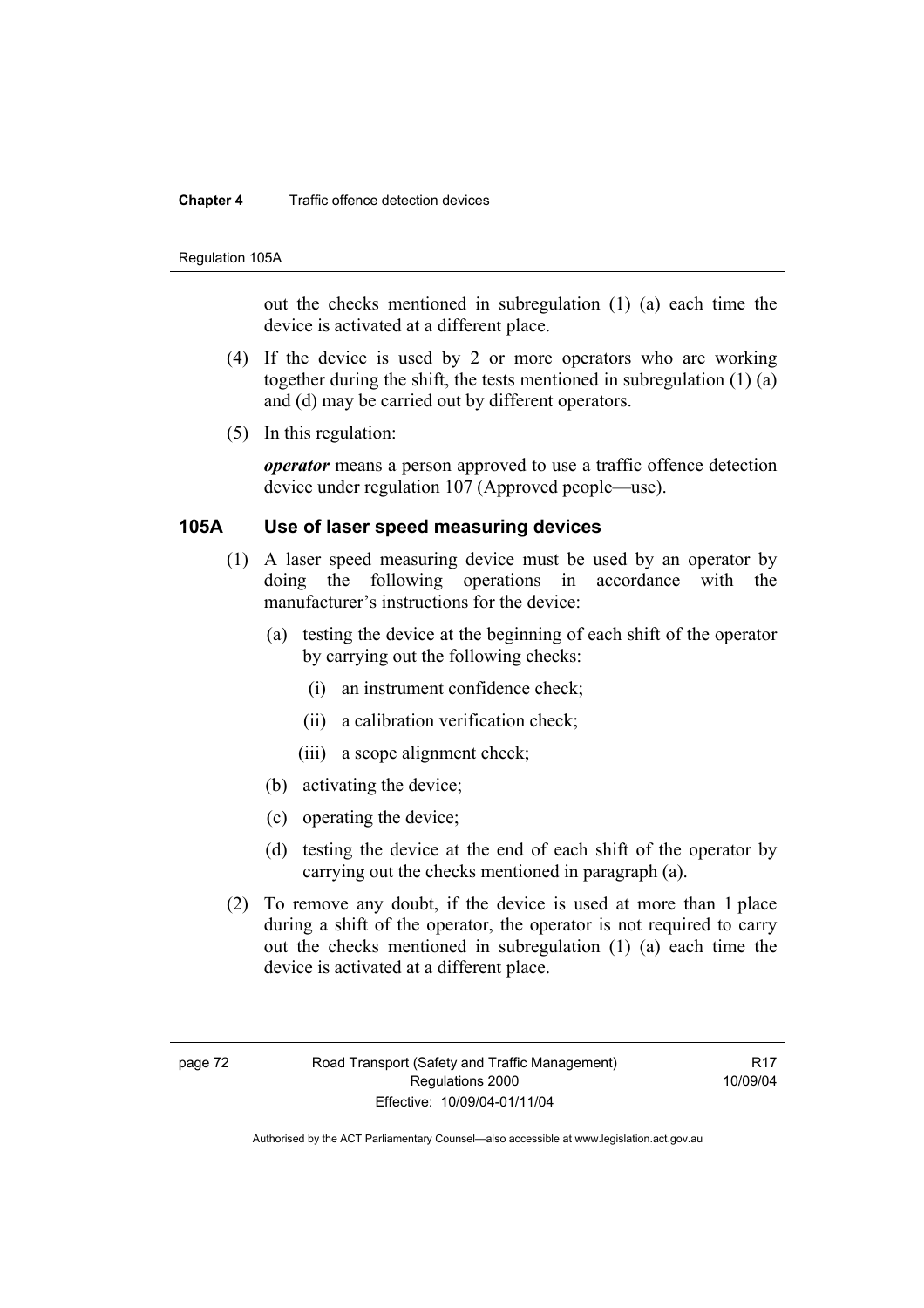Regulation 105B

- (3) If the device is used by 2 or more operators who are working together during the shift, the tests mentioned in subregulation (1) (a) and (d) may be carried out by different operators.
- (4) In this regulation:

*operator* means a person approved to use a traffic offence detection device under regulation 107 (Approved people—use).

## **105B Use of radar speed measuring devices**

- (1) A radar speed measuring device must be used by an operator in accordance with the manufacturer's instructions for the device.
- (2) The operator must test the device—
	- (a) at the beginning of each shift of the operator against an approved police speedometer; and
	- (b) at the end of each shift of the operator against the speedometer mentioned in paragraph (a); and
	- (c) if the operator's shift is longer than 9 hours—9 hours after the beginning of the shift against the speedometer mentioned in paragraph (a).
- (3) After each test, the device must be found to be accurate within a tolerance of 2 km/h.
- (4) To remove any doubt, if the device is used at more than 1 place during a shift of the operator, the operator is not required to carry out the checks mentioned in subregulation (2) (a) each time the device is activated at a different place.
- (5) If the device is used by 2 or more operators who are working together during the shift, the tests mentioned in subregulation (2) may be carried out by different operators.
- (6) In this regulation: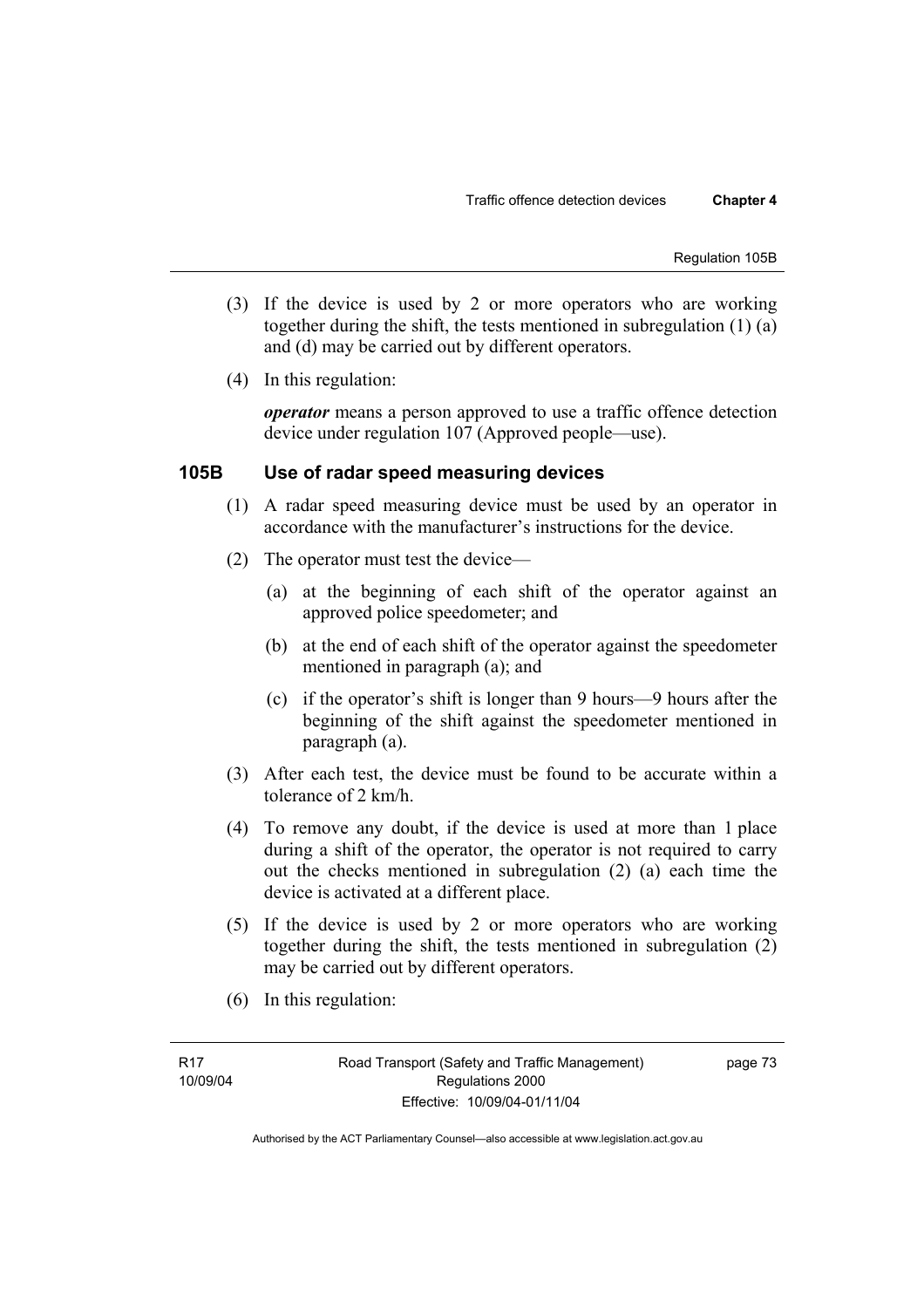#### **Chapter 4** Traffic offence detection devices

Regulation 106

*operator* means a person approved to use a traffic offence detection device under regulation 107 (Approved people—use).

## **106 Approved people—testing and sealing**

Each person employed by a testing authority to test and seal traffic offence detection devices is approved to test and seal traffic offence detection devices.

## **107 Approved people—use**

- (1) Each police officer is approved to use any traffic offence detection device (other than a traffic lights camera detection device).
- (2) The road transport authority may approve a person who is not a police officer to use digital camera detection devices.
- (3) The road transport authority may only approve a person under subregulation (2) if the authority is satisfied that the person has appropriate qualifications to operate, or experience in the operation of, digital camera detection devices.

# **107A Recording of digital camera detection device image files—Act, s 23 (2) (c) (ii)**

An electronic file created by a digital camera detection device must be recorded on a WORM disk attached directly to, or located with, the device.

# **107B Recording of traffic lights camera detection device image files—Act, s 23 (2) (c) (ii)**

- (1) An electronic file created by a traffic lights camera detection device must be recorded on a WORM disk or another storage medium for electronic data (a *recording medium*).
- (2) The recording medium for a traffic lights camera detection device may be—

R17 10/09/04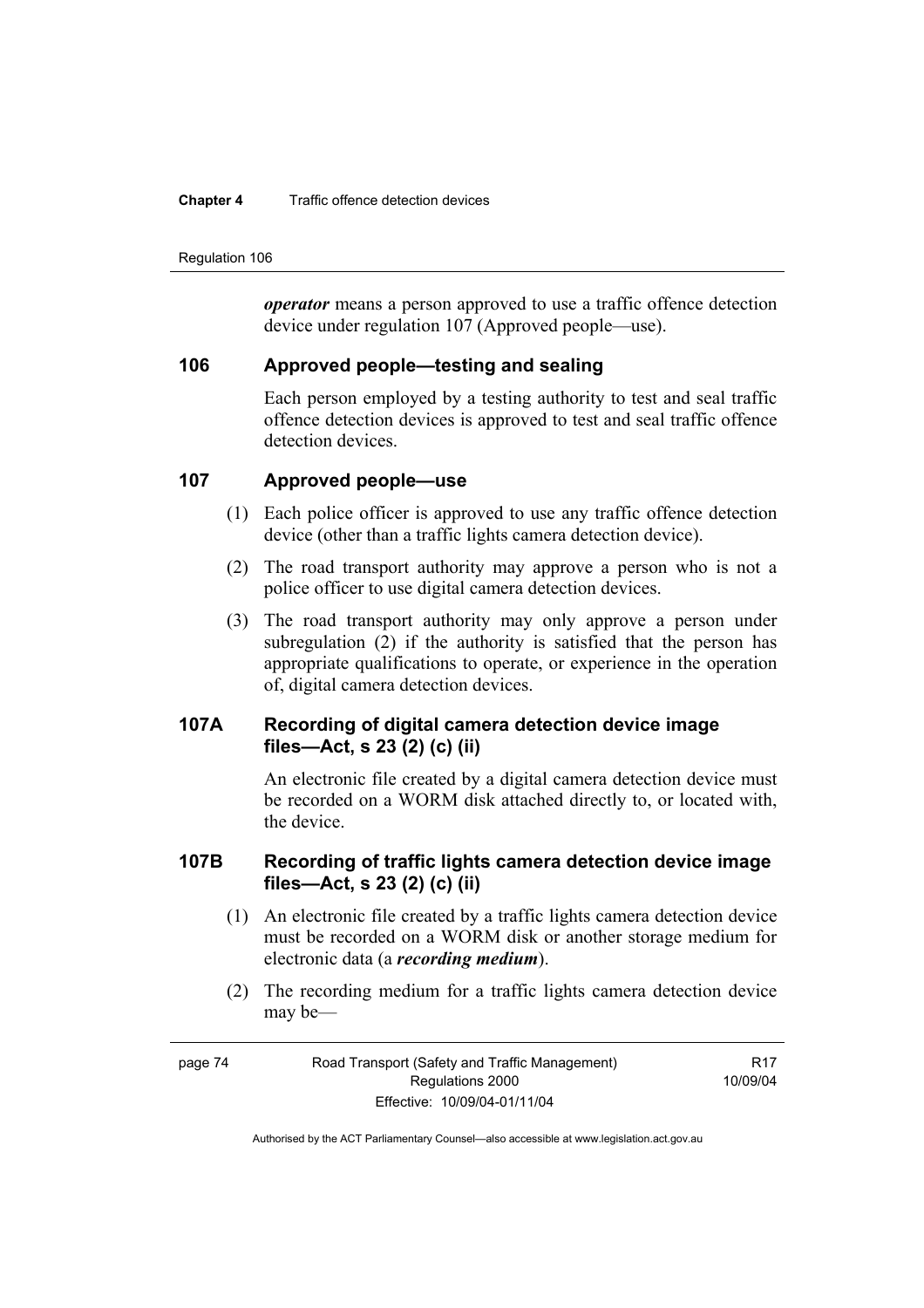Regulation 107C

- (a) attached directly to, or located with, the device; or
- (b) at a place other than the place where the device is located.

### **Example for par (b)**

If a motor vehicle goes through a red traffic light and an image of the vehicle is taken by a traffic lights camera detection device, the electronic file created by the device in relation to the offence is sent along a wire or optical fibre to a recording device in a building in another suburb and is stored at that building on a recording medium.

- (3) If the recording medium for a traffic lights camera detection device is at a place other than the place where the device is located—
	- (a) the device must produce a security checksum for each electronic file created by the device; and
	- (b) the device must encrypt the security checksum and the file; and
	- (c) the security checksum and the encrypted file must be recorded as soon as practicable on a recording medium.
- (4) However, subregulation (3) does not prevent other security measures being taken in relation to a security checksum or an electronic file before it is recorded on the recording medium.

# **107C Verification of traffic lights camera detection device image files—Act, s 23 (2) (c) (iii)**

- (1) This regulation applies if an electronic file that contains an image of a vehicle taken by a traffic lights camera detection device is recorded on a recording medium that is at a place other than the place where the device is located.
- (2) Before the image of the vehicle is produced from the file, the accuracy of the file must be verified by using a computer to—
	- (a) recalculate the security checksum for the file; and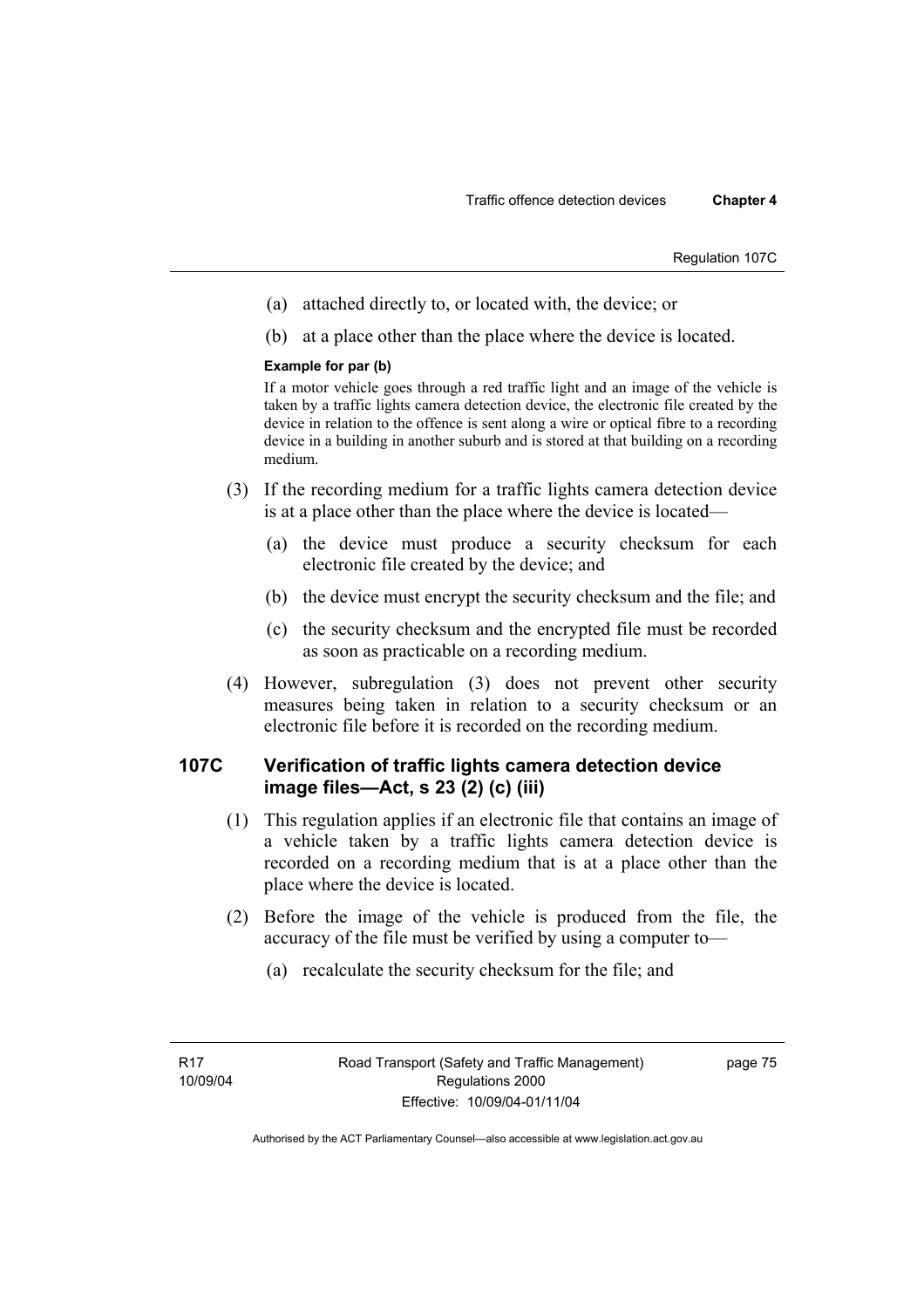#### **Chapter 4** Traffic offence detection devices

Regulation 108

 (b) confirm that the security checksum produced by the recalculation is identical to the checksum produced by the device for the file.

## **108 Meaning of vehicle image codes**

- (1) This regulation defines the meaning of codes and other information indicated on an image of a vehicle taken by an approved camera detection device.
	- *Note* Information etc that is indicated on an image includes information etc accompanying or reasonably associated with the image (see the Act, dict, def of *indicated on*).
- (2) It is not necessary that all the codes and other information mentioned in this regulation be indicated on an image but if they do appear they have the meaning given in this regulation.
- (3) The characters (whether numbers, letters or both) in the field immediately after 'Device' is the code for—
	- (a) the laser speed measuring device component of the digital camera detection device that took the image; or
	- (b) the piezo strip speed measuring device component of the traffic lights camera detection device that took the image.

#### **Example**

'Device: 012409' indicates that the code for the laser speed measuring device component of the digital camera detection device, or piezo strip speed measuring device component of the traffic lights camera detection device, that took the image is 012409.

 (4) The characters (whether numbers, letters or both) in the field immediately after 'Location' or 'Loc' is the code for the place where the image was taken (the *location code*).

#### **Example**

'Location: sls0015' indicates that the code for the place where the image was taken is 0015 (see sch 1, item 15).

page 76 Road Transport (Safety and Traffic Management) Regulations 2000 Effective: 10/09/04-01/11/04

**R17** 10/09/04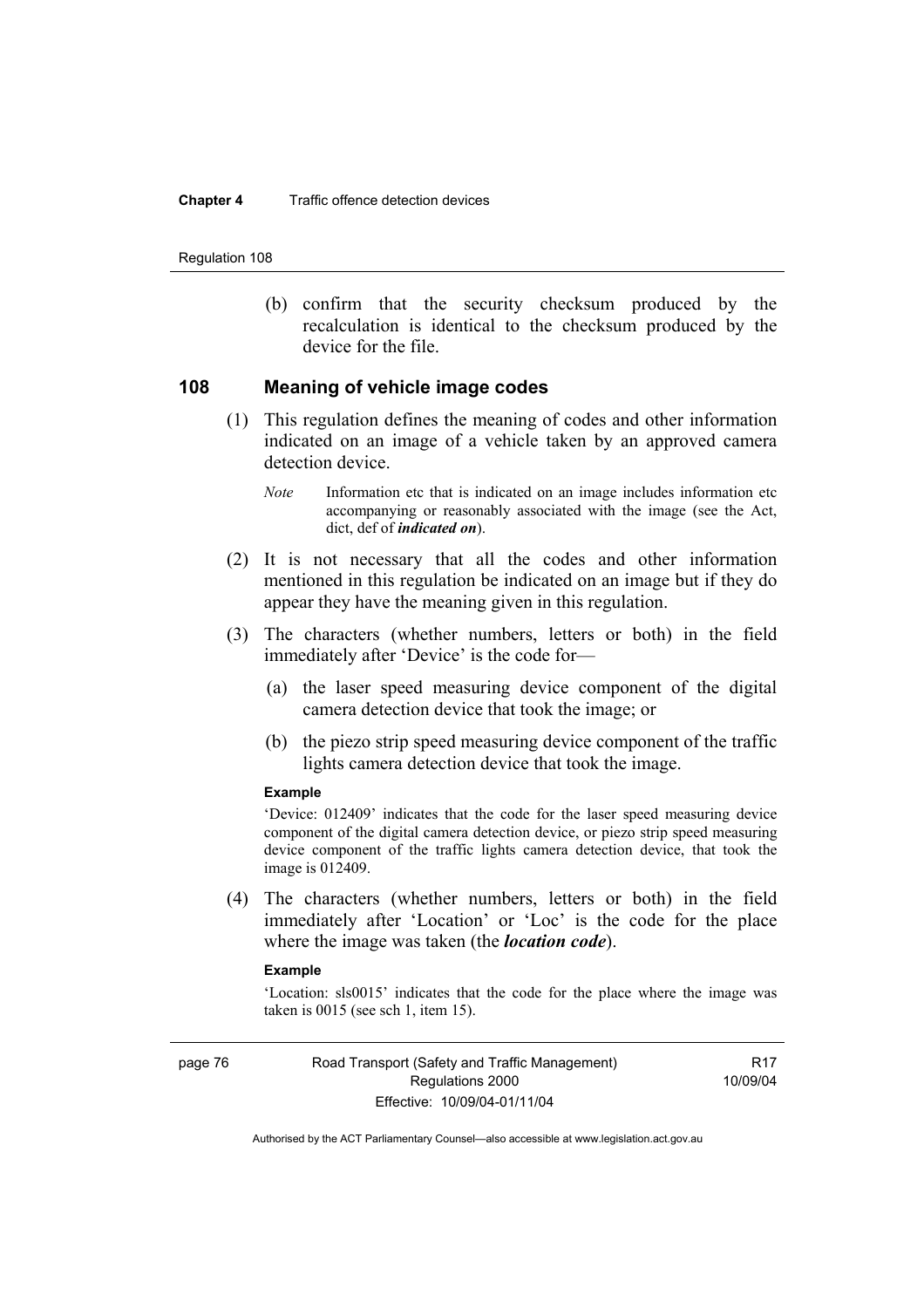#### Regulation 108

(5) A location code has the meaning given by schedule 1.

#### **Example**

The location code '0015' indicates that the image was taken at Kingsford Smith Drive between Kuringa Drive and Spalding Street (see sch 1, item 15).

 (6) For subregulation (5) and schedule 1, if a road (however described) mentioned in an item of schedule 1 intersects with another road (however described) more than once, the word '(north)' or '(south)' is included after the name of the road to indicate the intersection relevant to the meaning of the location code.

#### **Example**

The location code '0003' means that the image was taken on Athllon Drive between Beasley Street '(south)' and Sulwood Drive (see sch 1, item 3). As Beasley Street intersects Athllon Drive more than once, the word 'south' indicates that the southern intersection is the relevant intersection.

 (7) The characters in the field immediately after 'Date' is the date when the image was taken, with the first 2 numbers indicating the day of the month, followed by an abbreviation for the month and the year.

#### **Example**

'Date: 15/11/00' indicates that the image was taken on 15 November 2000.

 (8) The numbers in the field immediately after 'Time' is the time when the image was taken, stated in the 24-hour clock system.

#### **Examples**

- 1 'Time: 11.07.00.23' indicates that the image was taken at 0.23 seconds after 11.07 am.
- 2 'Time: 13:53:10:07' indicates that the image was taken at 10.07 seconds after 1.53 pm.
- (9) The letter in the field immediately after 'Direction' or 'Dir' indicates—
	- (a) for an image taken by a digital camera detection device whether the general direction in which the vehicle was travelling was away from or towards the device, with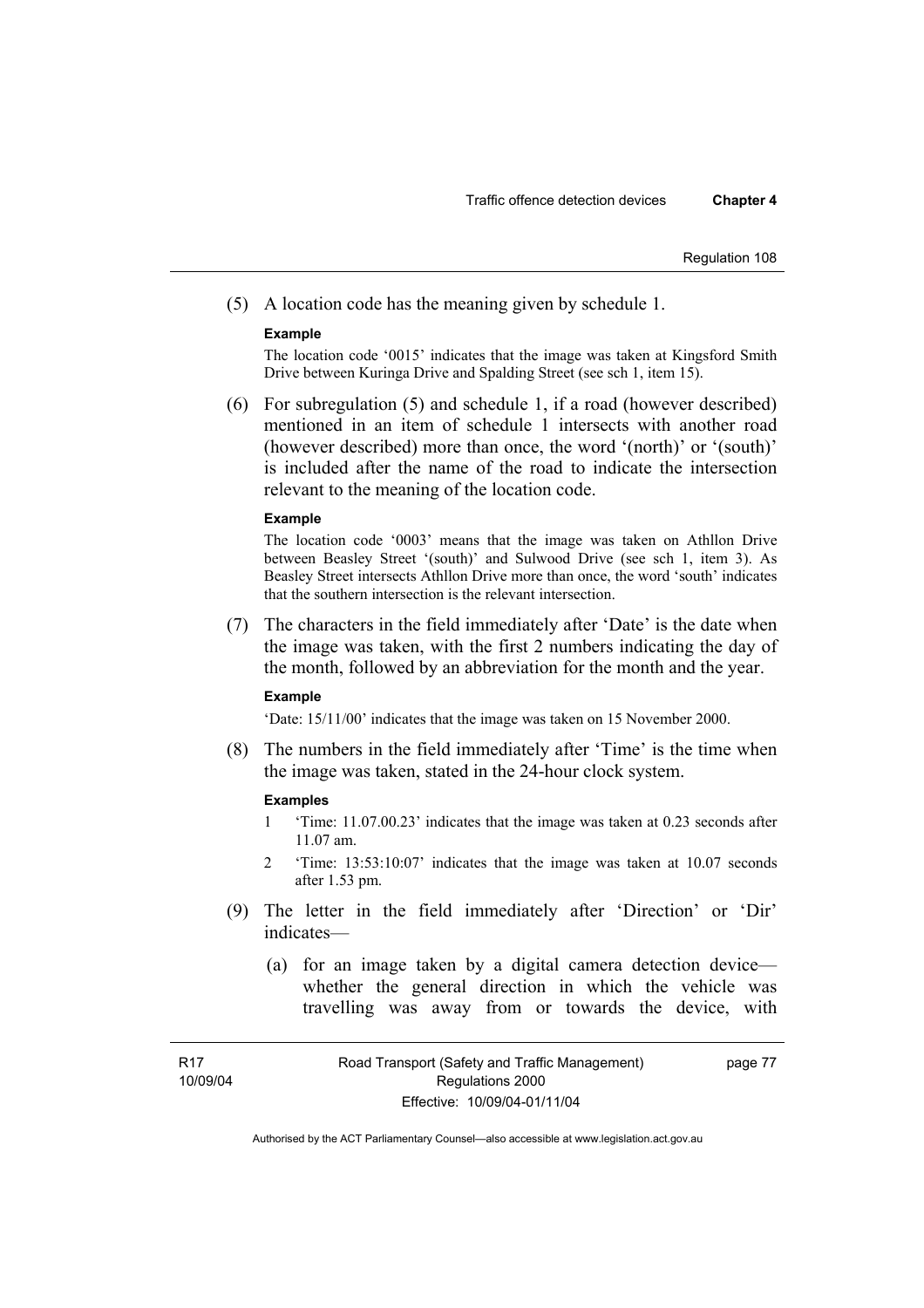#### **Chapter 4** Traffic offence detection devices

#### Regulation 108

'A' indicating away from the device and 'T' indicating towards the device; or

 (b) for an image taken by a traffic lights camera detection device—the general direction in which the vehicle was travelling when the image was taken, with 'N' indicating north, 's' indicating south, 'E' indicating east and 'W' indicating west.

### **Example for par (a)**

'Direction: A' indicates that when the image was taken the vehicle was generally travelling away from the digital camera detection device that took the image.

#### **Example for par (b)**

'Direction: N' indicates that when the image was taken the vehicle was travelling in the general direction of north.

 (10) The characters in the field immediately after 'Lane' is the code for the lane in which the vehicle was travelling when the image was taken, with the following codes having the stated meaning:

'L1' means the lane next to the centre of the road

'L2' means the lane immediately to the left of L1

'L3' means the lane immediately to the left of L2

'L4' means the lane immediately to the left of L3.

### **Example**

'Lane: L1' indicates that the vehicle was travelling in the lane next to the centre of the road when the image was taken.

 (11) The number in the field immediately after 'Red time' is the time in seconds and part seconds (stated as a fraction) that a red traffic light or red traffic arrow facing the driver of the vehicle had been showing before the driver entered the intersection concerned.

R17 10/09/04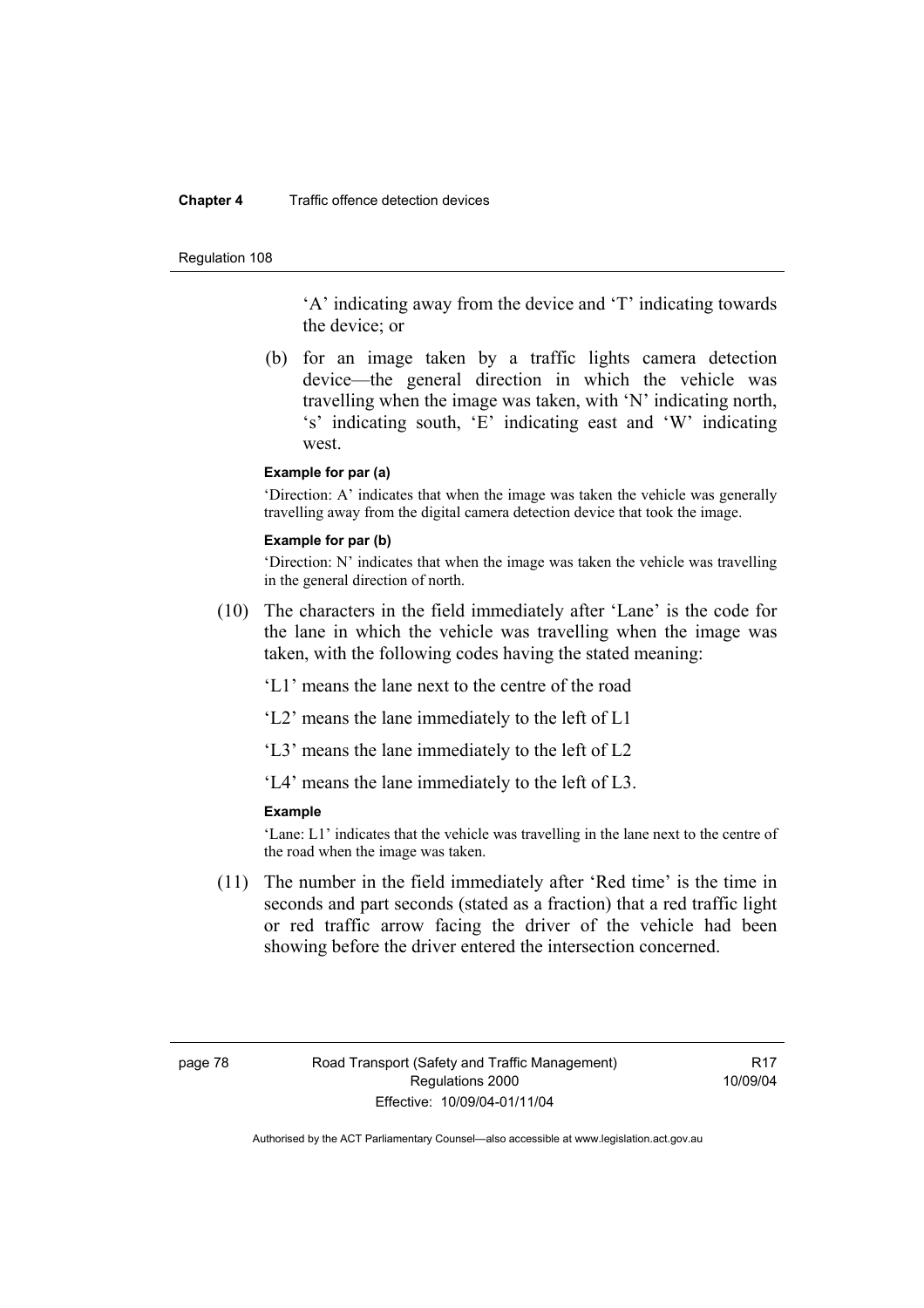#### Regulation 108

#### **Example**

'Red time: 1.50' indicates that the red traffic light or red traffic arrow facing the driver of the vehicle had been showing for 1.5 seconds before the driver entered the intersection concerned.

 (12) The number in the field immediately after 'Speed li' is the speed limit applying to the driver of the vehicle for the length of road where the driver was driving when the image was taken.

#### **Example**

'Speed li: 60' indicates that the speed limit applying to the driver of the vehicle for the length of road where the driver was driving when the image was taken is 60 km/h.

 (13) The number in the field immediately after 'Speed' is the speed in kilometres per hour at which the driver of the vehicle was driving when the image was taken.

### **Example**

'Speed: 82' indicates that the driver of the vehicle was driving at 82 km/h when the image was taken.

 (14) The characters (whether numbers, letters or both) in the field immediately after 'Operator' is the code for the person responsible for the use of the device when the image was taken.

#### **Example**

'Operator: op002' indicates that the code for the person responsible for the device when the image was taken is operator 002.

 (15) The characters (whether numbers, letters or both) in the field immediately after 'Disk' is the code for the recording medium used to record the image of the vehicle.

#### **Example**

'Disk: WD0022' indicates that the code for the WORM disk used to record the image was WD0022.

*Note* An example is part of the Act, is not exhaustive and may extend, but does not limit, the meaning of the provision in which it appears (see *Legislation Act 2001*, s 126 and s 132).

R17 10/09/04 Road Transport (Safety and Traffic Management) Regulations 2000 Effective: 10/09/04-01/11/04

page 79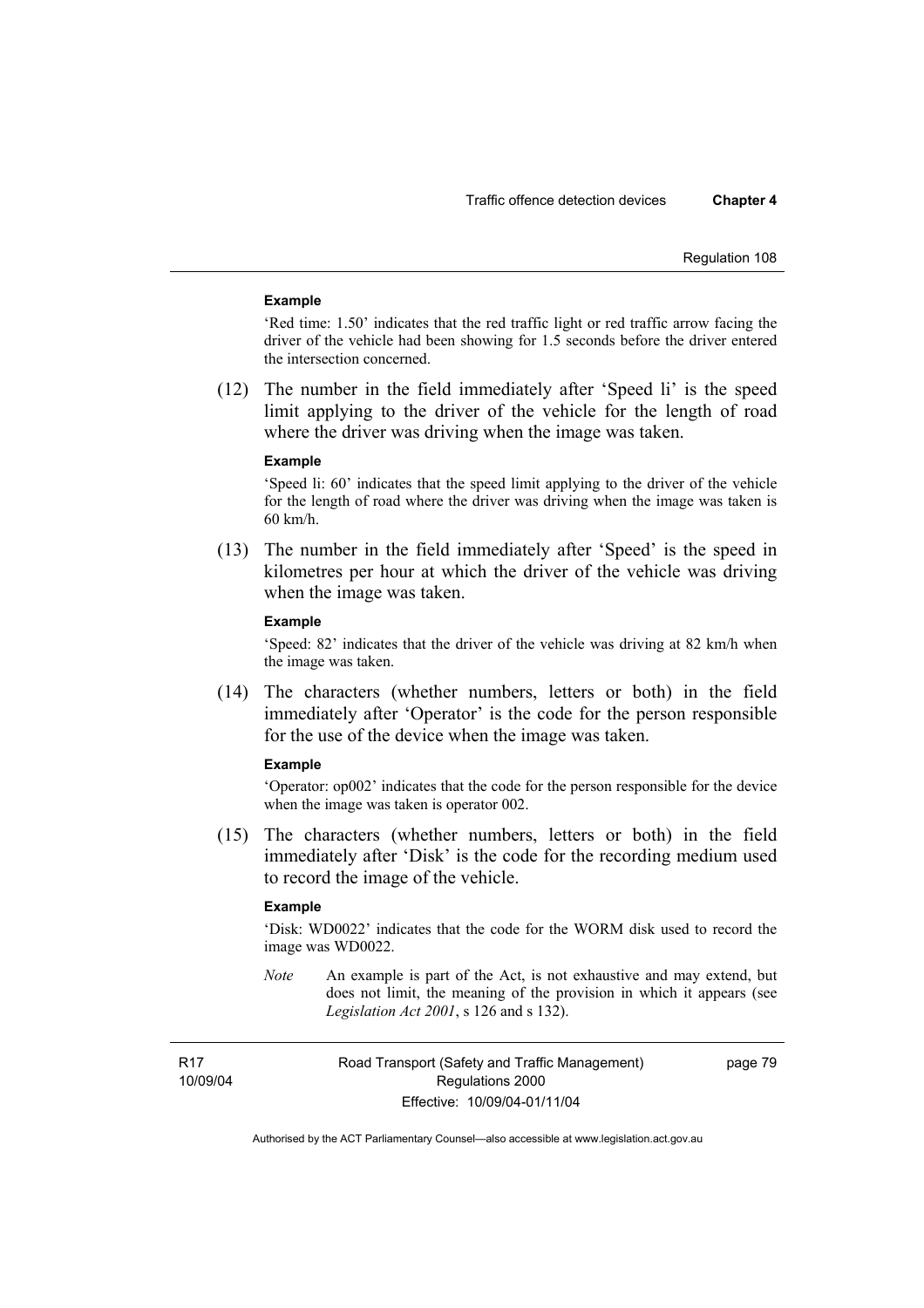#### **Chapter 5** Miscellaneous

Regulation 109

# **Chapter 5 Miscellaneous**

## **109 Additional powers of police**

- (1) A police officer may request or signal the driver of a vehicle to stop the vehicle.
- (2) A person must not, without reasonable excuse, fail to comply with a request or signal made or given by a police officer under subregulation  $(1)$ .

Maximum penalty: 20 penalty units.

 (3) A police officer may, during a temporary obstruction or danger to traffic or in an emergency direct the responsible person for or driver of a vehicle parked in any part of a pay parking area to remove the vehicle or, if no one appears to be in charge of the vehicle, remove the vehicle.

## **110 Prohibition on car minding**

- (1) The chief police officer may, by written notice given to a person, prohibit the person from—
	- (a) parking, minding, caring for, or taking charge of any motor vehicle or trailer (other than a motor vehicle or trailer of which the person is the driver) on a road; or
	- (b) offering his or her services for any such purpose.
- (2) A person who is given a notice under subregulation (1) must comply with the notice.

Maximum penalty: 20 penalty units.

R17 10/09/04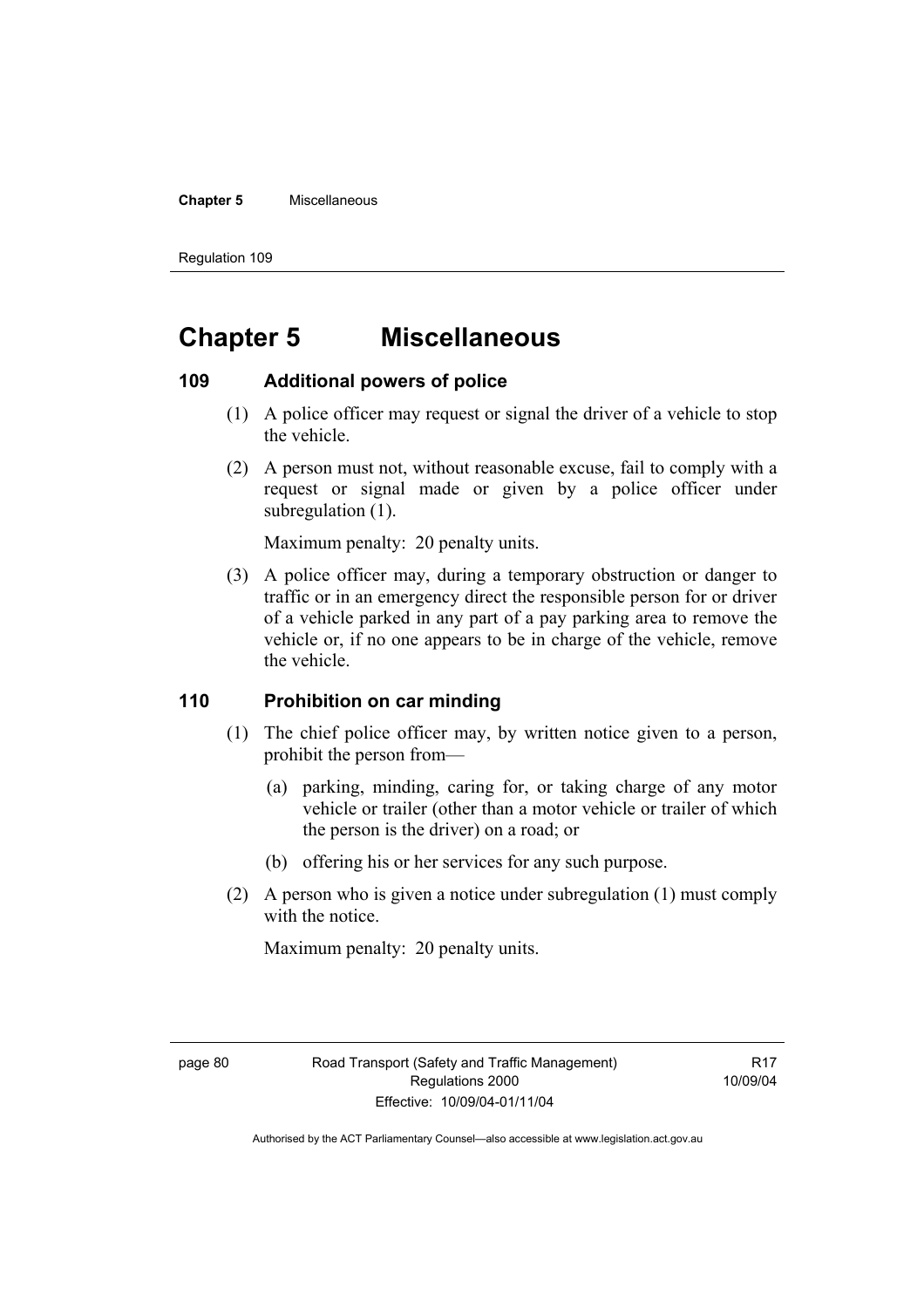- (3) This regulation does not authorise the chief police officer to prohibit the proprietor of a parking station or parking area—
	- (a) from parking, minding, caring for, or taking charge of a motor vehicle or trailer in or on the parking station or parking area; or
	- (b) from offering the proprietor's services for that purpose—
		- (i) whether by the display or publication of an advertisement in relation to the parking station or parking area or otherwise; and
		- (ii) whether the services are performed or offered to be performed by the proprietor or by an employee or agent of the proprietor.

## **111 Removal of unattended vehicles from certain places**

For the Act, section 32 (1) (c), a police officer or authorised person may move an unattended vehicle from a road or road related area to a retention area if the vehicle is in—

- (a) a bus lane; or
- (b) a length of road to which a *clearway sign* applies; or
- (c) a transit lane.

# **112 Disposal of impounded vehicles—Act, s 10J**

- (1) This regulation applies to a vehicle impounded under the following provisions of the Act:
	- (a) section 10AA (Impounding of vehicles used for menacing driving on court order before conviction etc);
	- (b) section 10A (Impounding or forfeiture of vehicles on conviction etc for certain offences);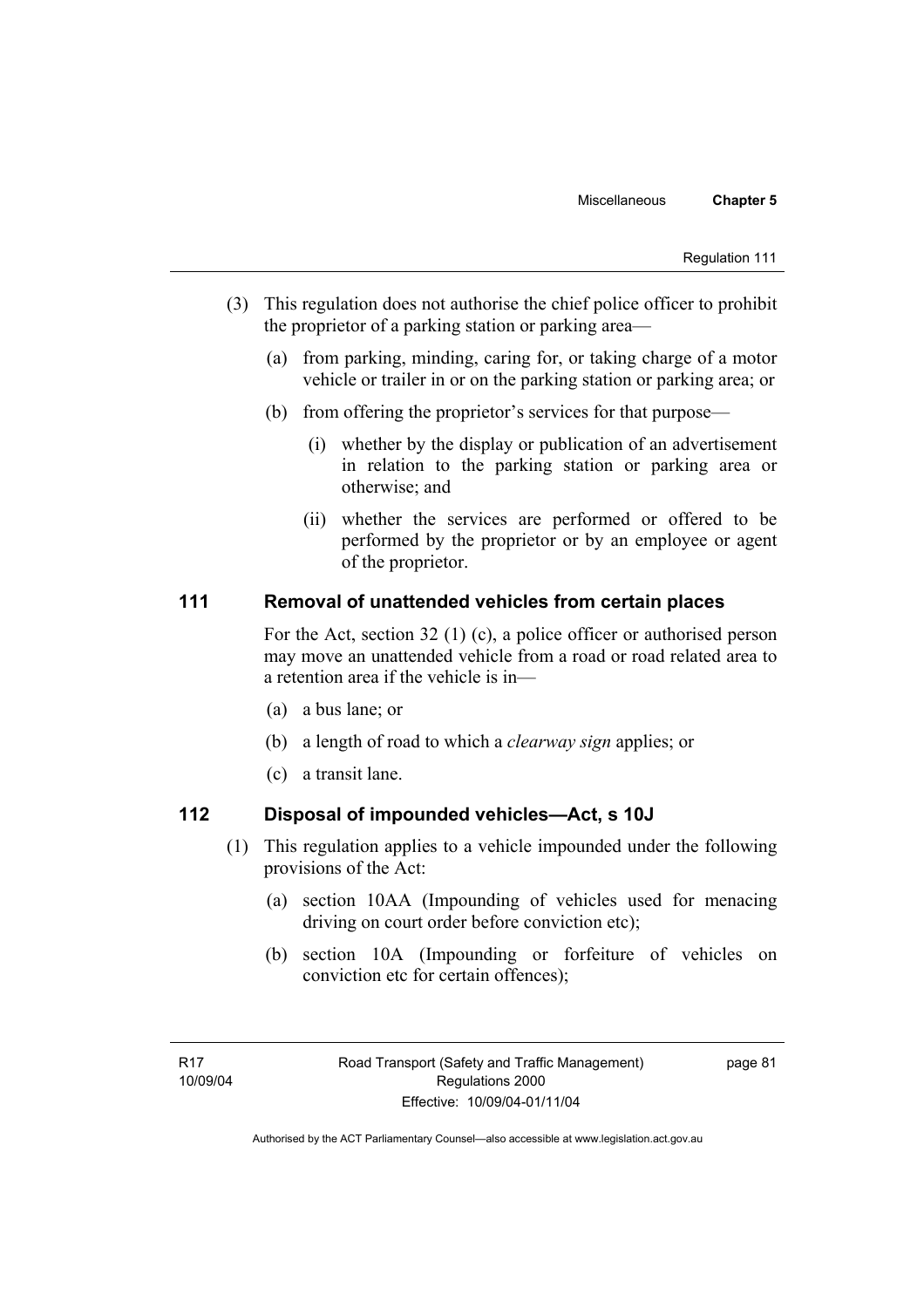#### **Chapter 5** Miscellaneous

#### Regulation 112

- (c) section 10B (Powers of police officers to seize and impound vehicles used in committing certain offences).
- (2) If a person has not applied to the chief police officer for the release of the vehicle at the end of the period of impoundment, the chief police officer must, by notice served on the registered operator of the vehicle and every person who has a registered interest in the vehicle, warn them that the vehicle may be offered for sale if the vehicle is not removed from the place of impoundment within 28 days after the day of service of the notice.
- (3) The vehicle may be offered for sale, by public auction or public tender, if the vehicle is not removed within 28 days after service of the notice or, if more than 1 notice is served under subregulation (2), the later of the notices.
- (4) A person may apply to the chief police officer for payment to the person of the balance of the proceeds of sale of a vehicle within 1 year after the vehicle is sold in accordance with subregulation (3).
- (5) The balance of the proceeds of sale may be paid to the person if the person satisfies the chief police officer that—
	- (a) the person was lawfully entitled to possession of the vehicle immediately before its sale; and
	- (b) there was a reasonable excuse for the person's failure to obtain release of the vehicle before it was sold.
- (6) In this regulation:

*balance of the proceeds of sale*, of a vehicle, means the proceeds of the sale of the vehicle less—

- (a) any fee or other amount payable under the *Road Transport (General) Act 1999* for the seizure, impounding and storage of the vehicle; and
- (b) the reasonable costs of or incidental to the sale.

| page 82 | Road Transport (Safety and Traffic Management) |          |
|---------|------------------------------------------------|----------|
|         | Regulations 2000                               | 10/09/04 |
|         | Effective: 10/09/04-01/11/04                   |          |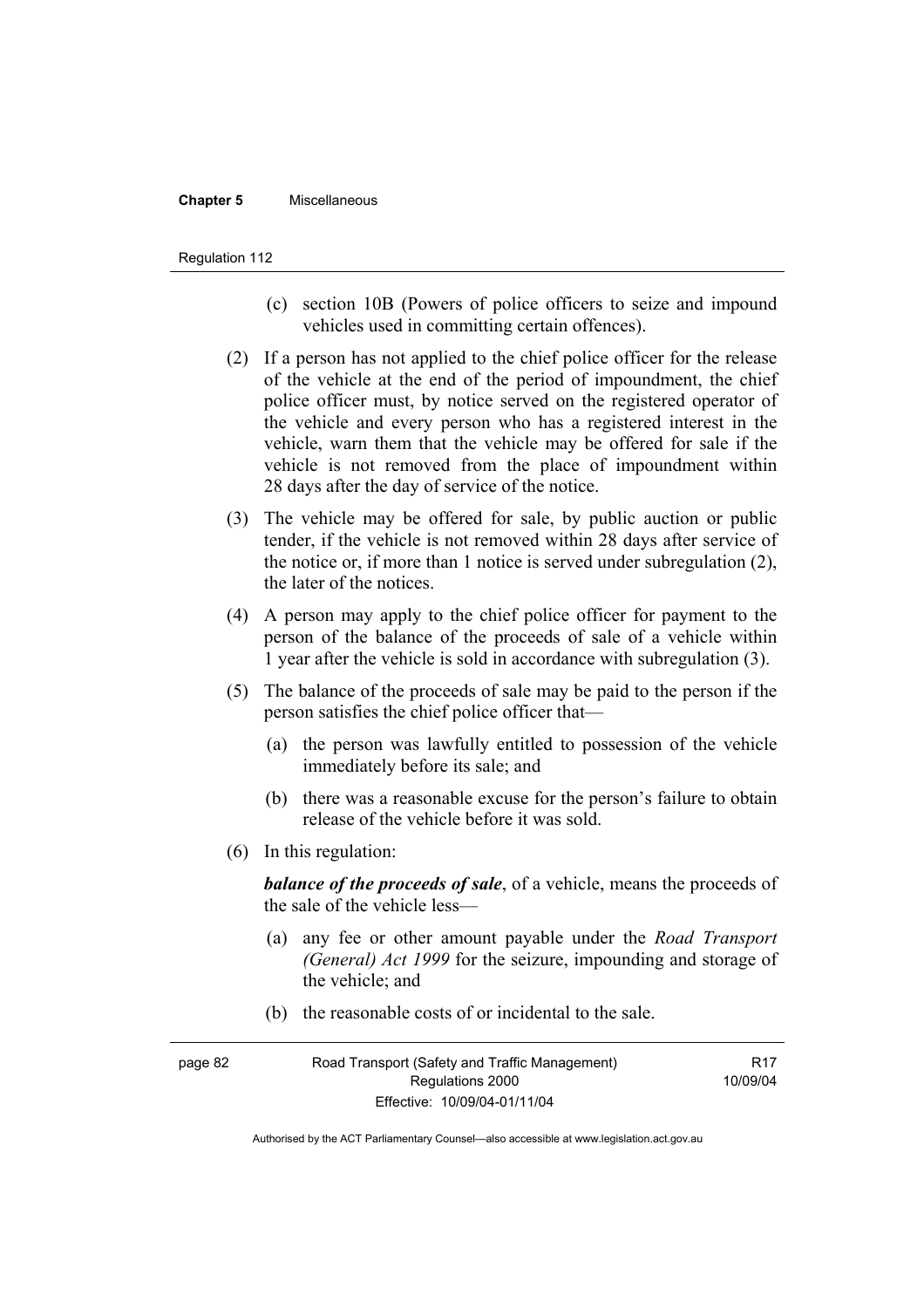# **112A Disposal of forfeited vehicles—Act, s 10J**

A vehicle that has been forfeited to the Territory under the Act, section 10A (Impounding or forfeiture of vehicles on conviction etc for certain offences) may be offered for sale by public auction or public tender.

## **113 Responsible person to inspect driver licence**

 (1) Before permitting someone else to drive a motor vehicle, the responsible person for, or the person in charge of, the vehicle must require the person to produce his or her Australian driver licence or external driver licence and must inspect the licence.

Maximum penalty: 20 penalty units.

 (2) It is a defence to a prosecution of a person for an offence against subregulation (1) if the person proves that the person had taken reasonable steps (other than those mentioned in the subregulation) to ensure the person permitted to drive the motor vehicle was the holder of a current Australian driver licence or external driver licence.

## **114 Responsible person's consent**

The person in charge of a motor vehicle or trailer on a road must not, without reasonable excuse, permit anyone to use the vehicle without the consent of the responsible person for the vehicle.

Maximum penalty: 20 penalty units.

page 83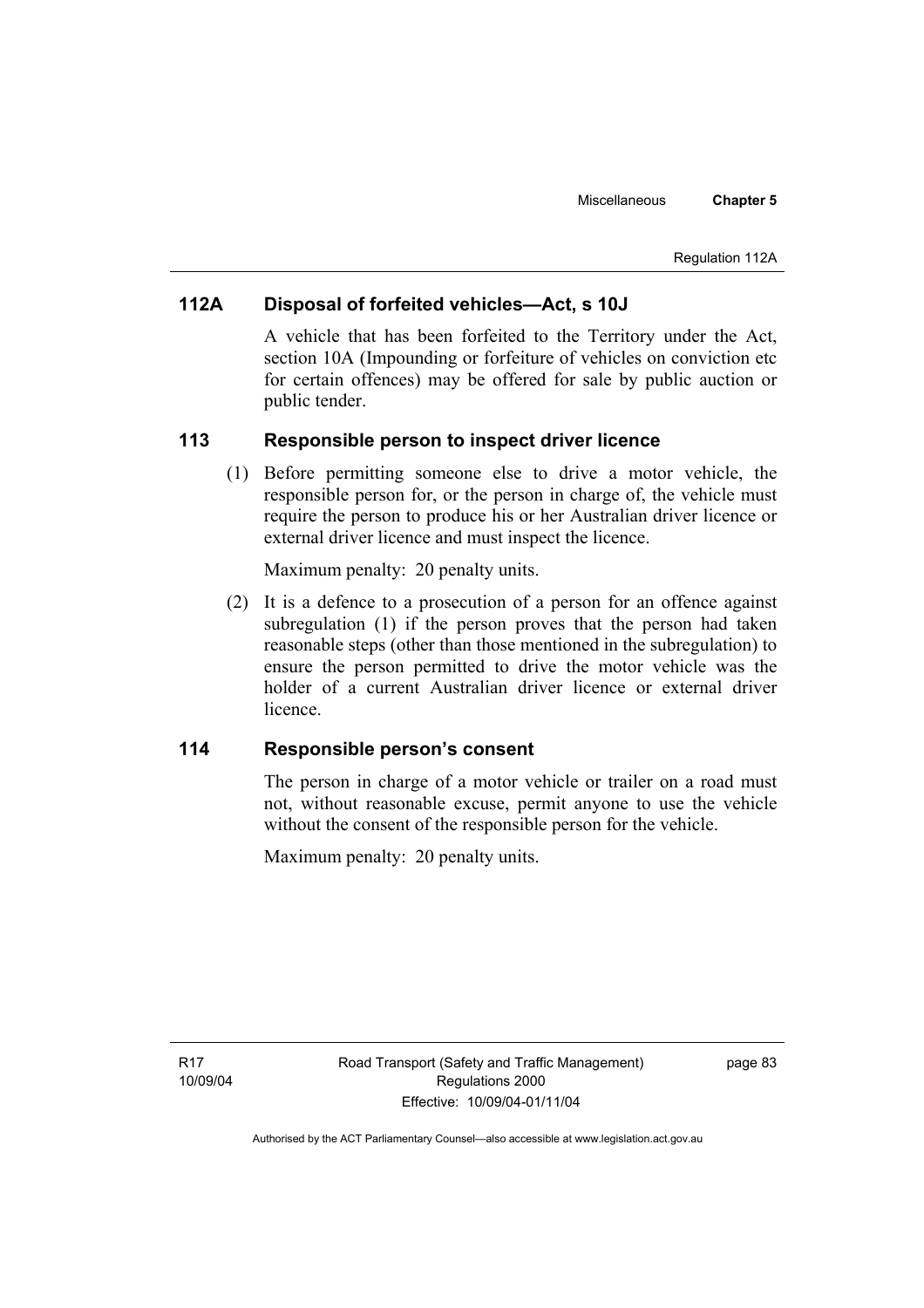# **Schedule 1 Meaning of location codes on images**

(see reg 108)

# **Part 1.1 Digital camera detection devices**

| item           | location<br>code | place where image was taken                                         |
|----------------|------------------|---------------------------------------------------------------------|
| $\mathbf{1}$   | 0001             | Adelaide Avenue between Hopetoun Circuit and Kent Street            |
| $\overline{2}$ | 0002             | <b>Antill Street</b>                                                |
| 3              | 0003             | Athllon Drive between Beasley Street (south) and Sulwood Drive      |
| $\overline{4}$ | 0004             | Belconnen Way between Barry Drive and Coulter Drive                 |
| 5              | 0005             | Bowen Drive between Brisbane Avenue and Kings Avenue                |
| 6              | 0006             | Coppins Crossing Road between Uriarra Road and William Hovell Drive |
| 7              | 0007             | Drakeford Drive between Sulwood Drive and Athllon Drive             |
| 8              | 0008             | Erindale Drive between Sulwood Drive and Sternberg Crescent         |
| 9              | 0009             | Florey Drive between Southern Cross Drive and Ginninderra Drive     |
| 10             | 0010             | Ginninderra Drive between Tillyard Drive and Kingsford Smith Drive  |
| 11             | 0011             | Ginninderra Drive between Ellenborough Street and Tucker Street     |
| 12             | 0012             | Gungahlin Drive between Wells Station Drive and Gundaroo Drive      |
| 13             | 0013             | Hindmarsh Drive between Dalrymple Street and Jerrabomberra Avenue   |
| 14             | 0014             | Hindmarsh Drive between Athllon Drive and Melrose Drive             |
| 15             | 0015             | Kingsford Smith Drive between Kuringa Drive and Spalding Street     |
| 16             | 0016             | Lady Denman Drive between Cotter Road and Barrenjoey Drive          |
| 17             | 0017             | Long Gully Road                                                     |
| 18             | 0018             | Melrose Drive between Athllon Drive and Hindmarsh Drive             |
| 19             | 0019             | Monaro Highway between Canberra Avenue and Hindmarsh Drive          |

page 84 Road Transport (Safety and Traffic Management) Regulations 2000 Effective: 10/09/04-01/11/04

R17 10/09/04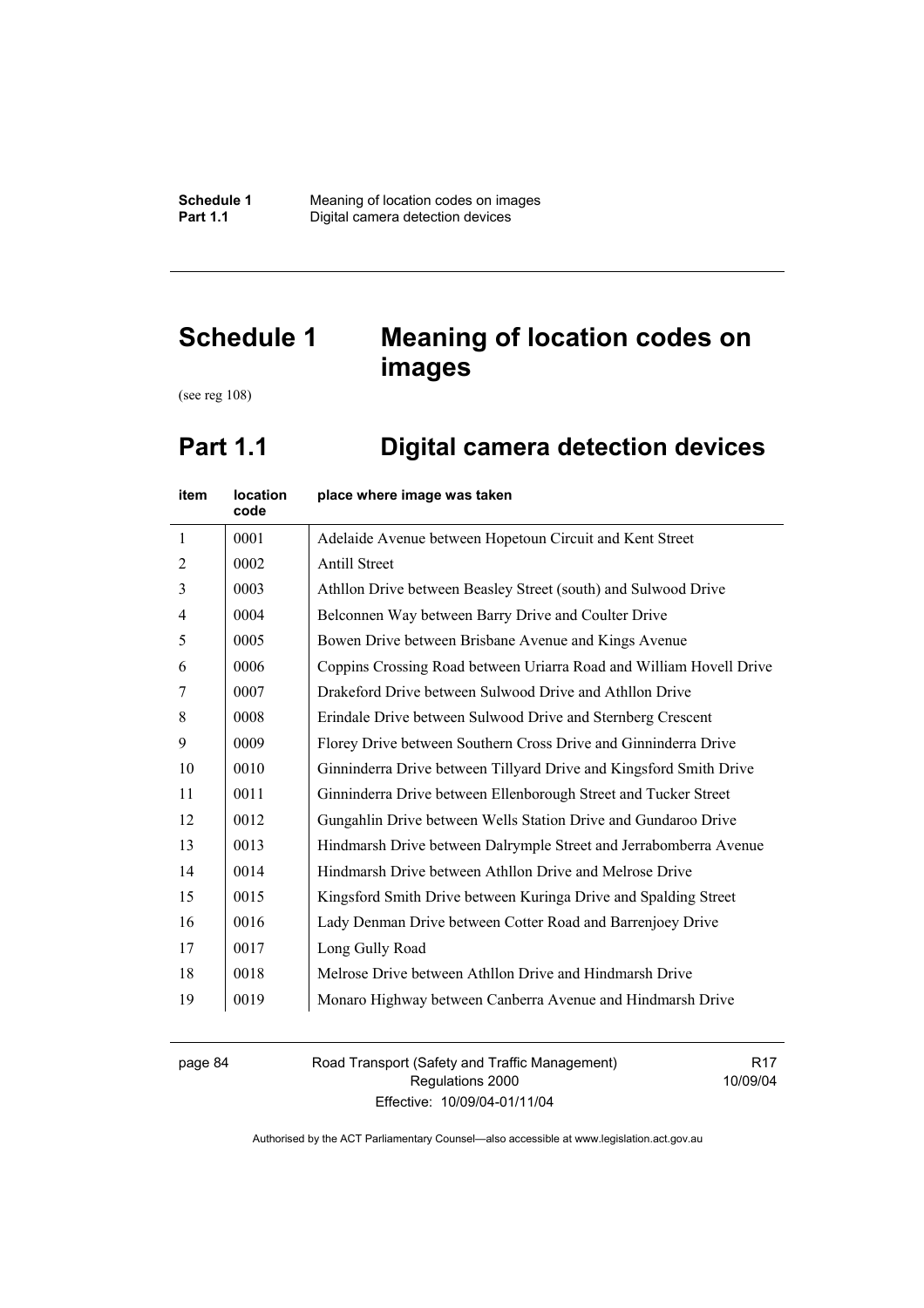Meaning of location codes on images **Schedule 1 Digital camera detection devices** 

# **item location code place where image was taken**  20 | 0020 | Monaro Highway between Hindmarsh Drive and Isabella Drive 21 | 0021 | Mugga Lane between Narrabundah Lane and Long Gully Road 22 | 0022 | Northbourne Avenue between Macarthur Avenue and Antill Street 23 0023 Parkes Way between Clunies Ross Street and Glenloch Interchange 24 | 0024 | Tuggeranong Parkway between Lakeside Interchange and Cotter Road 25 0025 Tuggeranong Parkway between Hindmarsh Drive and Cotter Road 26 | 0026 | Tuggeranong Parkway between Hindmarsh Drive and Sulwood Drive 27 0027 Yamba Drive between Mawson Drive and Beasley Street 28 0028 Pocket Avenue 29 | 0029 | Owen Dixon Drive (excluding residential service road of same name) 30 0030 Taverner Street 31 0031 Springvale Drive 32 0032 Kerrigan Street 33 0033 Gladstone Street, Hall 34 0034 Heysen Street 35 0035 Mugga Way 36 0036 Badimara Street 37 0037 Namatjira Drive 38 0038 Empire Circuit between Grey Street and Canberra Avenue 39 0039 Longmore Crescent 40 0040 Maribyrnong Avenue 41 0041 Learmonth Drive 42 0042 Petterd Street 43 0043 Williamson Street 44 0044 Tillyard Drive 45 0045 Dryandra Street between Fairfax Street and Archibald Street 46 0046 Newman Morris Circuit

R17 10/09/04 Road Transport (Safety and Traffic Management) Regulations 2000 Effective: 10/09/04-01/11/04

page 85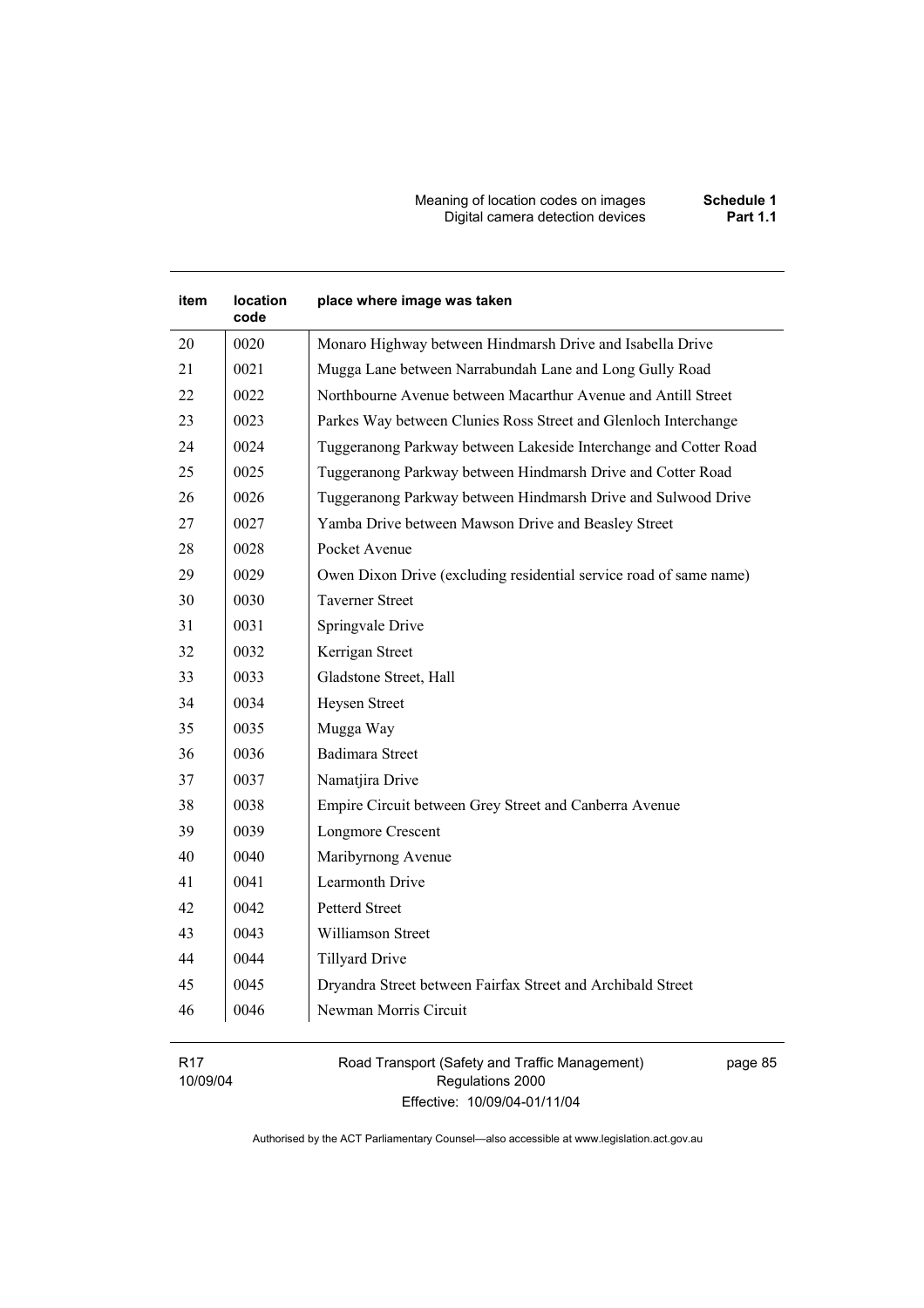| <b>Schedule 1</b> | Meaning of location codes on images |
|-------------------|-------------------------------------|
| <b>Part 1.1</b>   | Digital camera detection devices    |

| <b>item</b> | <b>location</b><br>code | place where image was taken                                       |
|-------------|-------------------------|-------------------------------------------------------------------|
| 47          | 0047                    | Chuculba Crescent                                                 |
| 48          | 0048                    | Livingston Avenue                                                 |
| 49          | 0049                    | Clive Steele Avenue                                               |
| 50          | 0050                    | Darwinia Terrace                                                  |
| 51          | 0051                    | La Perouse Street                                                 |
| 52          | 0052                    | Novar Street                                                      |
| 53          | 0053                    | Goyder Street between Dalrymple Street and Jerrabomberra Avenue   |
| 54          | 0054                    | Launceston Street between Hindmarsh Drive and Melrose Drive       |
| 55          | 0055                    | Athllon Drive between Hindmarsh Drive and Beasley Street (south)  |
| 56          | 0056                    | Athllon Drive between Sulwood Drive and Anketell Street (north)   |
| 57          | 0057                    | Northbourne Avenue between Barry Drive and Macarthur Avenue       |
| 58          | 0058                    | Northbourne Avenue between Antill Street and Barton Highway       |
| 59          | 0059                    | Belconnen Way between Coulter Drive and Kingsford Smith Drive     |
| 60          | 0060                    | Phillip Avenue between Majura Avenue and Federal Highway          |
| 61          | 0061                    | Barton Highway between Federal Highway and Kuringa Drive          |
| 62          | 0062                    | Drakeford Drive between Athllon Drive and Isabella Drive          |
| 63          | 0063                    | Hindmarsh Drive between Athllon Drive and Dalrymple Street        |
| 64          | 0064                    | Hindmarsh Drive between Jerrabomberra Avenue and Canberra Avenue  |
| 65          | 0065                    | <b>Barry Drive</b>                                                |
| 66          | 0066                    | Ginninderra Drive between Tucker Street and Kingsford Smith Drive |
| 67          | 0067                    | Ginninderra Drive between Tillyard Drive and Florey Drive         |

page 86 Road Transport (Safety and Traffic Management) Regulations 2000 Effective: 10/09/04-01/11/04

R17 10/09/04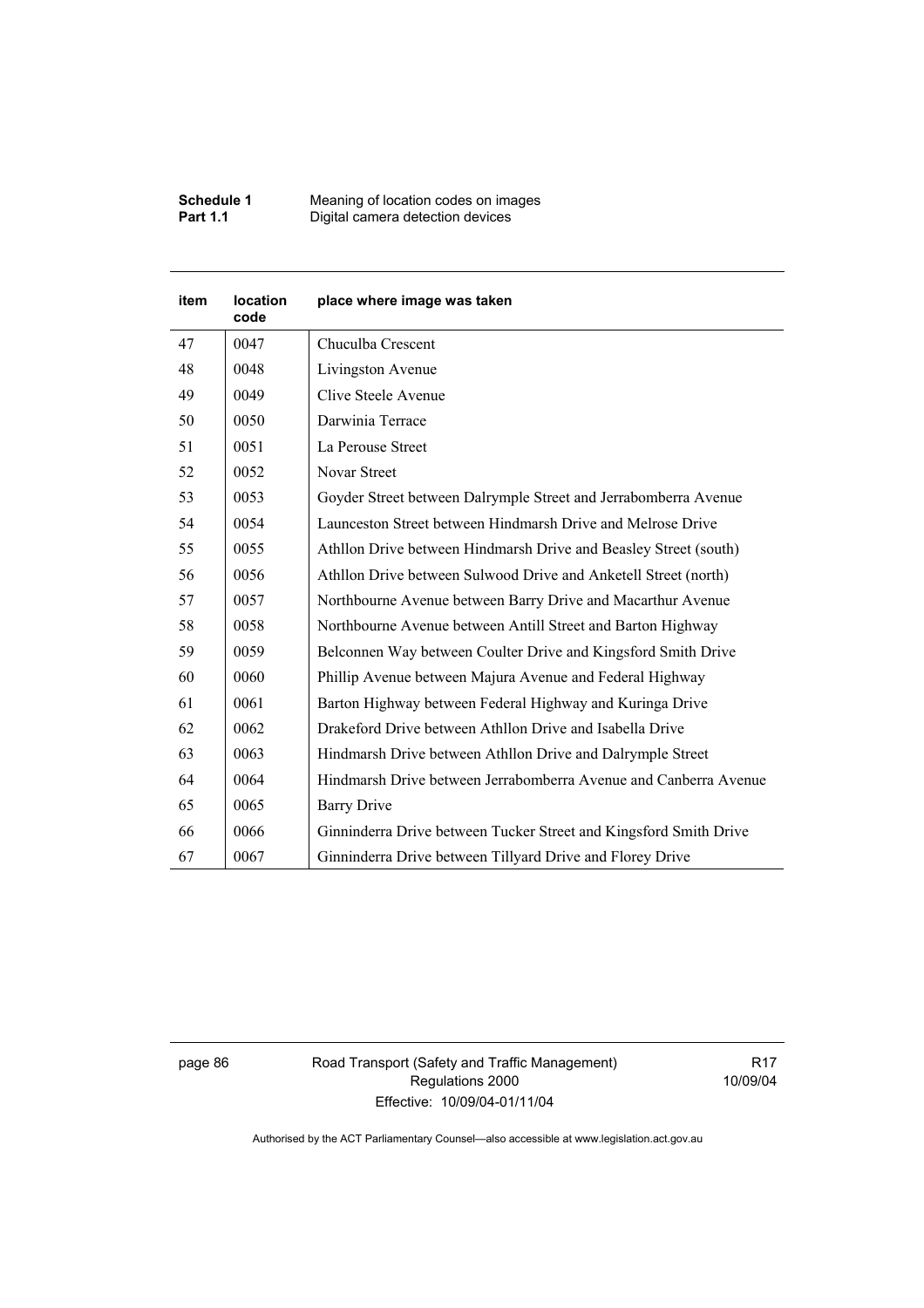# **Part 1.2 Traffic lights camera detection devices**

| item | <b>location</b><br>code | place where image was taken                           |
|------|-------------------------|-------------------------------------------------------|
| 68   | 1001                    | Northbourne Avenue/London Circuit                     |
| 69   | 1002                    | Northbourne Avenue/Barry Drive/Cooyong Street         |
| 70   | 1003                    | Coulter Drive/Southern Cross Drive/Luxton Street      |
| 71   | 1004                    | Drakeford Drive/Boddington Crescent/Marconi Crescent  |
| 72   | 1005                    | Benjamin Way/Chan Street/Cameron Avenue               |
| 73   | 1006                    | Northbourne Avenue/Antill Street/Mouat Street         |
| 74   | 1007                    | Ginninderra Drive/Aikman Drive                        |
| 75   | 1008                    | Hindmarsh Drive/Tuggeranong Parkway                   |
| 76   | 1009                    | Kingsford Smith Drive/Southern Cross Drive            |
| 77   | 1010                    | Belconnen Way/Bindubi Street/Eastern Valley Way       |
| 78   | 1011                    | Ginninderra Drive/Coulter Drive                       |
| 79   | 1012                    | Ginninderra Drive/Baldwin Drive/Haydon Drive          |
| 80   | 1013                    | Macarthur Avenue/David Street/Wattle Street           |
| 81   | 1014                    | Benjamin Way/College Street                           |
| 82   | 1015                    | Barry Drive/North Road/McCaughey Street               |
| 83   | 1016                    | Ginninderra Drive/Copland Drive/John Cleland Crescent |
| 84   | 1017                    | Hindmarsh Drive/Ainsworth Street                      |
| 85   | 1018                    | Monaro Highway/Newcastle Street/Dairy Road            |
| 86   | 1019                    | Belconnen Way/Caswell Drive                           |
| 87   | 1020                    | Barry Drive/Marcus Clarke Street                      |
| 88   | 1021                    | Hindmarsh Drive/Yamba Drive                           |

R17 10/09/04 Road Transport (Safety and Traffic Management) Regulations 2000 Effective: 10/09/04-01/11/04

page 87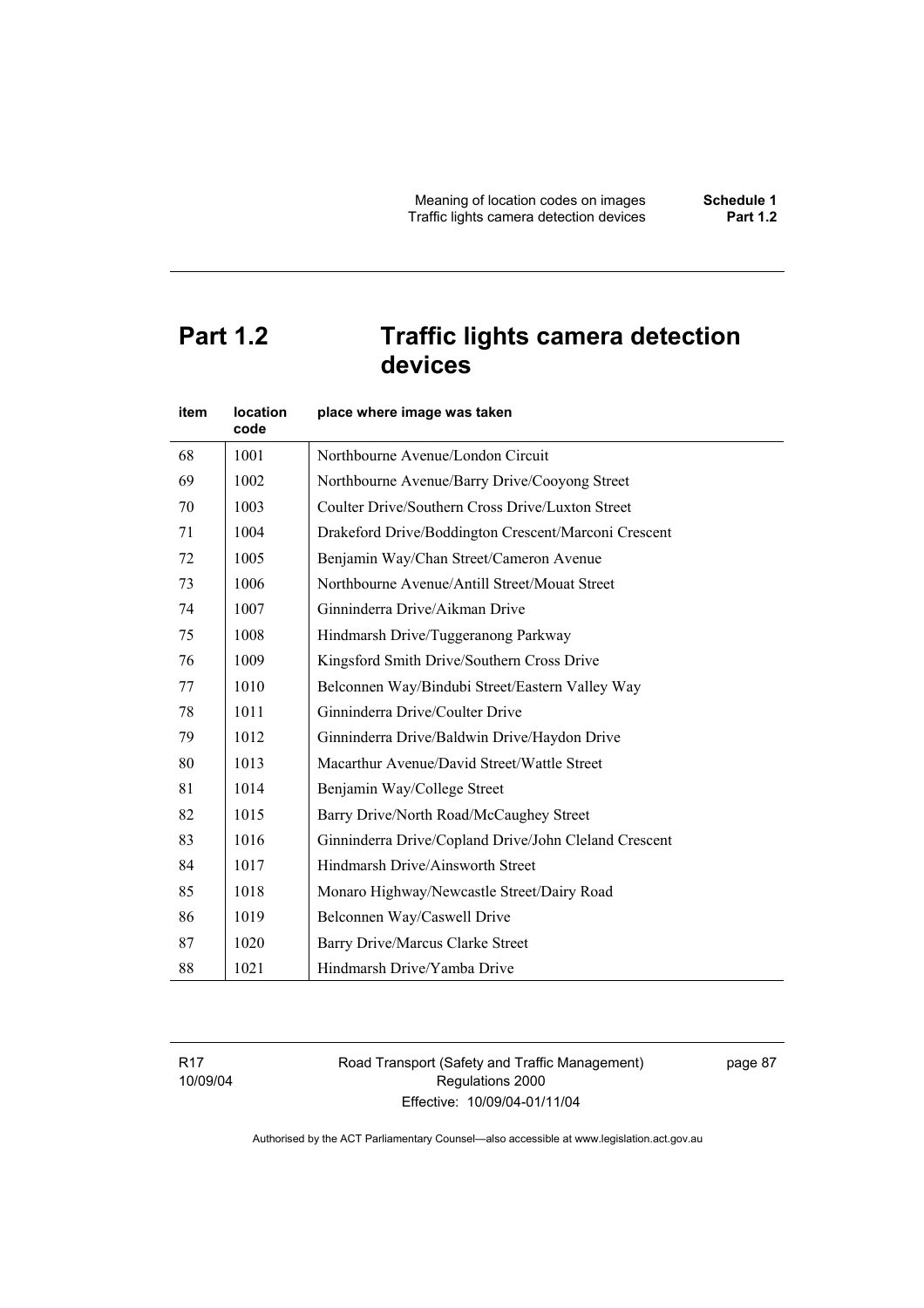# **Dictionary**

(see reg 3)

*Note 1* The Legislation Act contains definitions and other provisions relevant to these regulations.

*Note 2* In particular, the Legislation Act, dict, pt 1, defines the following terms:

- ambulance service
- chief police officer
- contravene
- exercise
- fire brigade
- rural fire service
- SES
- the Territory.

*approved child restraint* means a child restraint approved by the road transport authority under regulation 66 (1) (b) (Approvals etc by road transport authority).

*approved police speedometer*, for chapter 4 (Traffic offence detection devices)—see regulation 102 (Definitions for ch 4).

*area*—see the Australian Road Rules, dictionary.

*area of operations*, for a parking authority, means the area of operations declared for the parking authority under regulation 75A (Parking authorities).

*ARR* means Australian Road Rules.

*articulated vehicle* means a motor vehicle with—

- (a) 2 rigid sections, each of which has wheels; and
- (b) the rear section pivoted on, and part of the rear section (other than a pole, drawbar or similar device, or an accessory of the motor vehicle) superimposed on, the front section.

page 88 Road Transport (Safety and Traffic Management) Regulations 2000 Effective: 10/09/04-01/11/04

R17 10/09/04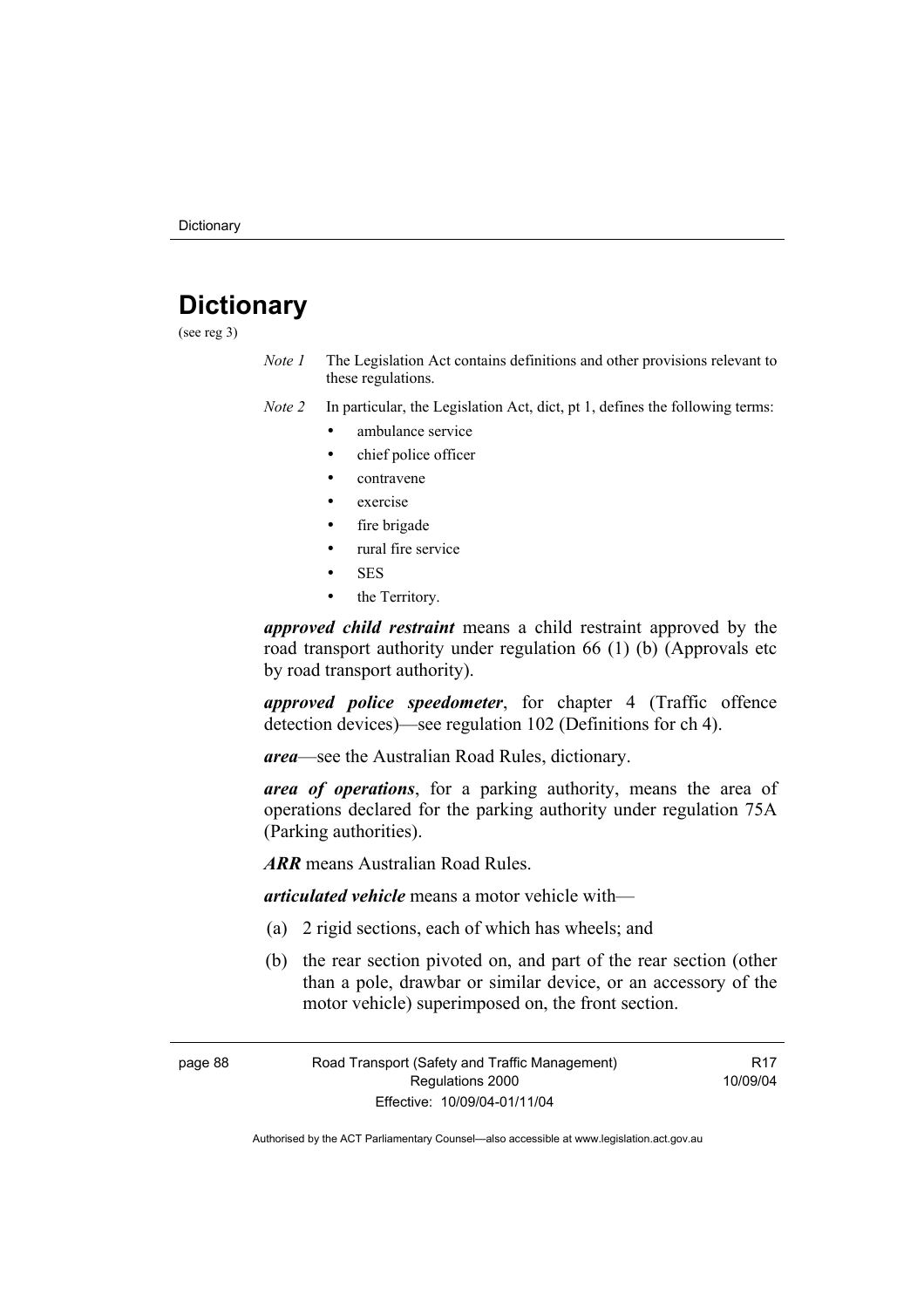*Australian driver licence*—see the *Road Transport (Driver Licensing) Act 1999*, dictionary.

*Australian Road Rules*—see regulation 5.

*axle group*—see the *Road Transport (Vehicle Registration) Regulations 2000*, dictionary.

*B-double*—see the *Road Transport (Vehicle Registration) Regulations 2000*, dictionary.

*bicycle*—see the Australian Road Rules, dictionary.

**built-up area**, in relation to a length of road—see the Australian Road Rules, dictionary.

*bus*—see the Australian Road Rules, dictionary.

*bus lane*—see the Australian Road Rules, rule 154.

*camera detection device*—see the Act, section 23 (1) (Use of camera detection devices).

*centre of the road*—see the Australian Road Rules, dictionary.

*clearway sign*—see the Australian Road Rules, schedule 2 and rules 314 to 316.

*code of practice*, for division 3.1.3 (Heavy vehicle parking)—see regulation 82.

*combination*—see the *Road Transport (Vehicle Registration) Regulations 2000*, dictionary.

*controlled parking hours*, in relation to a pay parking space, means the periods (as indicated by information on or with traffic signs applying to the space) when a vehicle may not be parked in the space unless the relevant parking fee has been paid.

*converter dolly*—see the *Road Transport (Vehicle Registration) Regulations 2000*, dictionary.

*crash*—see the Australian Road Rules, dictionary.

R17 10/09/04 Road Transport (Safety and Traffic Management) Regulations 2000 Effective: 10/09/04-01/11/04

page 89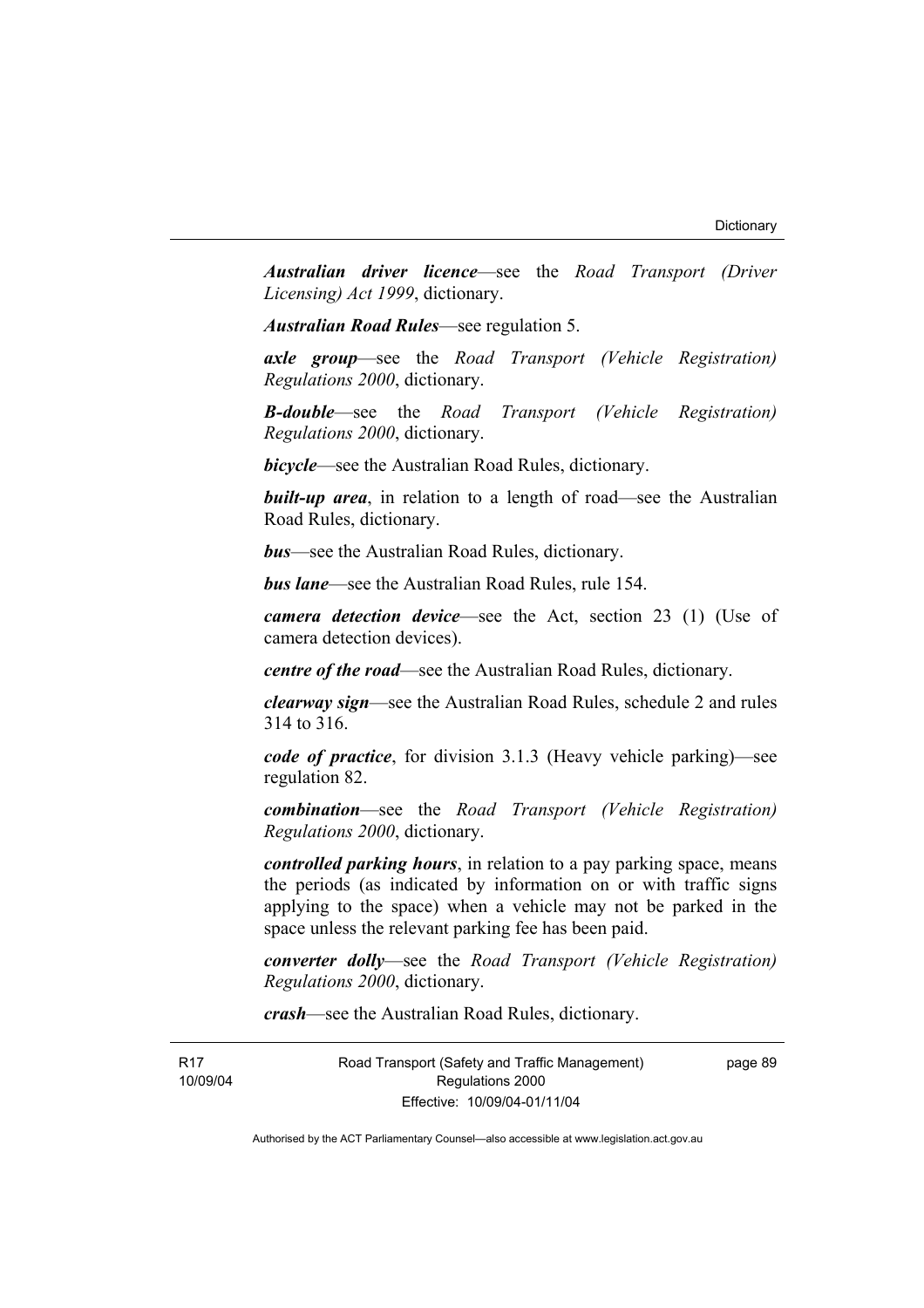*digital camera detection device*, for chapter 4 (Traffic offence detection devices)—see regulation 102 (Definitions for ch 4).

*dog trailer*—see the *Road Transport (Vehicle Registration) Regulations 2000*, dictionary.

*do not overtake turning vehicle sign*—see the Australian Road Rules, schedule 4 and rules 319 to 320.

*drawbar*—see the *Road Transport (Vehicle Registration) Regulations 2000*, dictionary.

*driver's vehicle*, for a driver*—*see the Australian Road Rules, dictionary.

*emergency stopping lane*—see the Australian Road Rules, rule 95.

*emergency vehicle* means any vehicle driven by a person who is—

- (a) an emergency worker; and
- (b) driving the vehicle in the course of his or her duties as an emergency worker.

*exemption*, for division 3.1.3 (Heavy vehicle parking)—see regulation 82.

*existing operator's certificate*, for division 3.1.3 (Heavy vehicle parking)—see regulation 82.

*external driver licence*—see the *Road Transport (Driver Licensing) Act 1999*, dictionary.

*footpath*—see the Australian Road Rules, dictionary.

*give way*—see the Australian Road Rules, dictionary.

*GVM*—see the *Road Transport (Vehicle Registration) Act 1999*, dictionary.

*heavy vehicle*, for division 3.1.3 (Heavy vehicle parking)—see regulation 82.

R17 10/09/04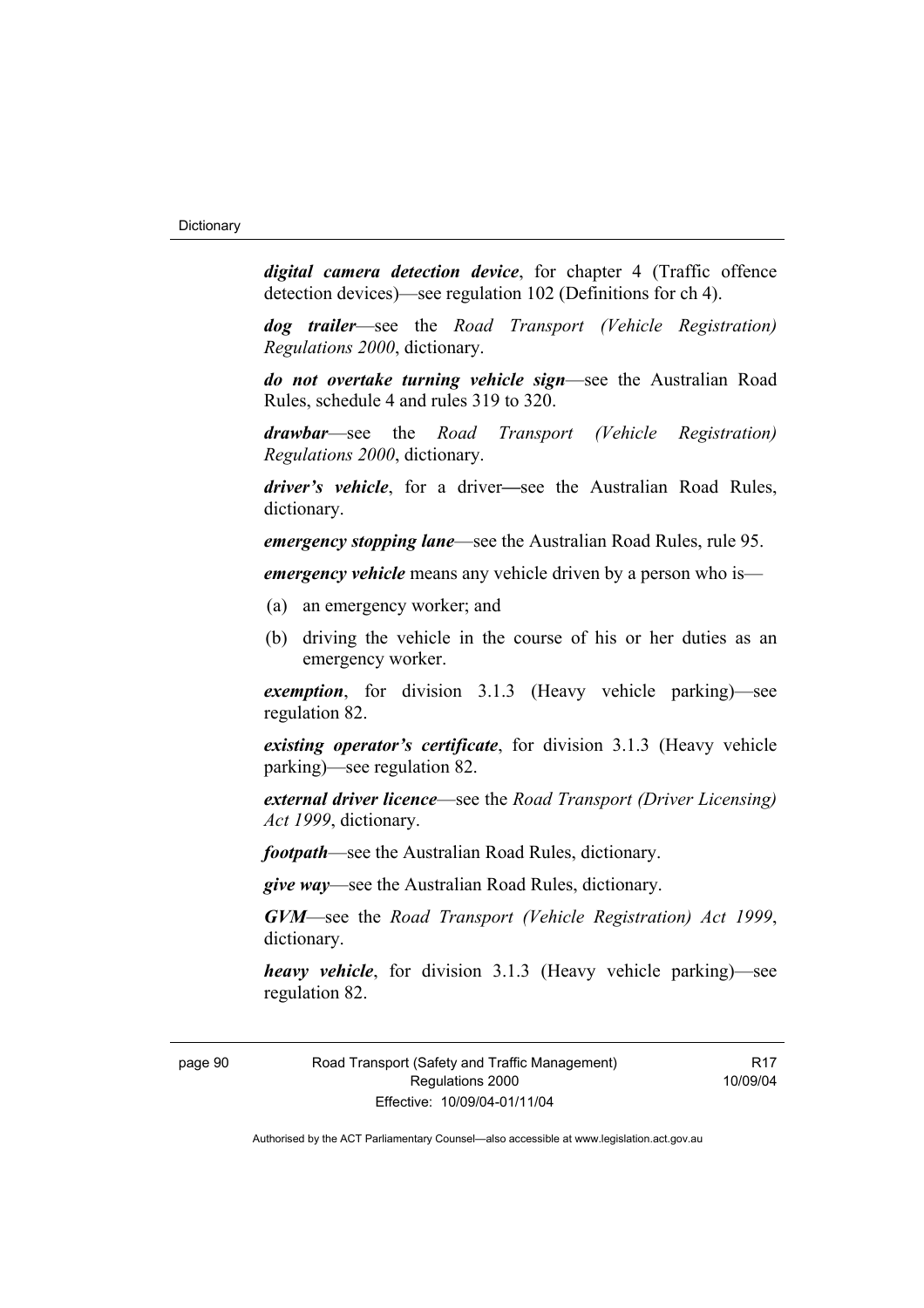*implement*—see the *Road Transport (Vehicle Registration) Regulations 2000*, dictionary.

*indicated on*, an image of a vehicle taken by an approved camera detection device—see the Act, dictionary.

*land adjoining residential land*, for division 3.1.3 (Heavy vehicle parking)—see regulation 82.

*laser speed measuring device*, for chapter 4 (Traffic offence detection devices)—see regulation 102 (Definitions for ch 4).

*length*, of road—see the Australian Road Rules, dictionary.

*lift and tow trailer* means a trailer consisting of an axle group and a drawbar designed to support 1 axle group of a vehicle under tow.

*loading zone*—see the Australian Road Rules, rule 179.

*loading zone permit* means a loading zone permit issued under regulation 100 (Parking permits).

*marked foot crossing*—see the Australian Road Rules, dictionary.

*metered parking area* means a length of road or area that is set aside as a metered parking area in accordance with regulation 73 (Metered parking areas).

*metered parking scheme* means a metered parking scheme under division 3.1.1.

*metered parking sign* means a *permissive parking sign* with the word 'meter' on or with the sign.

*metered parking space* means an area that is a metered parking space mentioned in regulation 75.

*mobility parking scheme authority* means an authority issued under regulation 101 (Mobility parking schemes and authorities).

*motorbike*—see the Australian Road Rules, dictionary, definition of *motor bike*.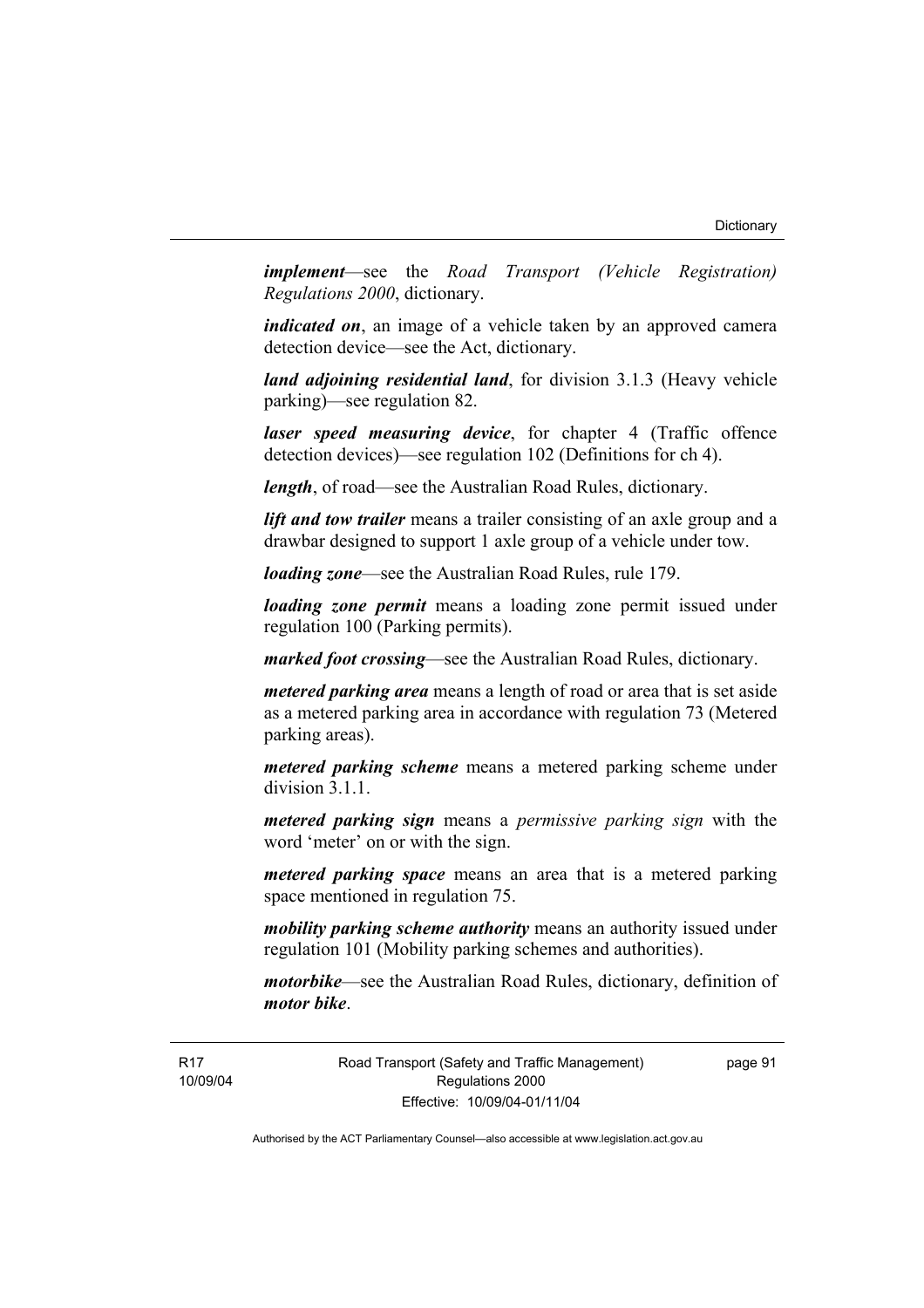*motor vehicle*—see the Act, dictionary.

*Note Motor vehicle* is defined in identical terms in the Australian Road Rules, dict.

*multi-space parking meter* means a parking meter that applies to 2 or more metered parking spaces.

*nature strip*—see the Australian Road Rules, dictionary.

*night*—see the Australian Road Rules, dictionary.

*no parking sign*—see the Australian Road Rules, schedules 2 and 3 and rules 314 to 316.

*no trucks sign*—see the Australian Road Rules, schedule 2 and rules 314 to 316.

*oncoming vehicle*, for a driver—see the Australian Road Rules, dictionary.

*park*, in relation to a driver, includes stop and allow the driver's vehicle to stay (whether or not the driver leaves the vehicle).

*parking authority* means a person declared to be a parking authority under regulation 75A (Parking authorities).

*parking authority guidelines*—see regulation 75B (1) (Parking authority guidelines).

*parking bay*—see the Australian Road Rules, dictionary.

*parking control sign*—see the Australian Road Rules, dictionary.

*parking meter* means a device designed to indicate, or capable of indicating, whether the fee fixed by the road transport authority for the parking of a vehicle in a metered parking space has been paid, and includes the stand on which such a device is erected.

*parking meter hood* means a hood or other cover designed to be fitted to a parking meter and to cover the part of the meter that would normally display a sign with the word 'expired' when the meter is not in operation.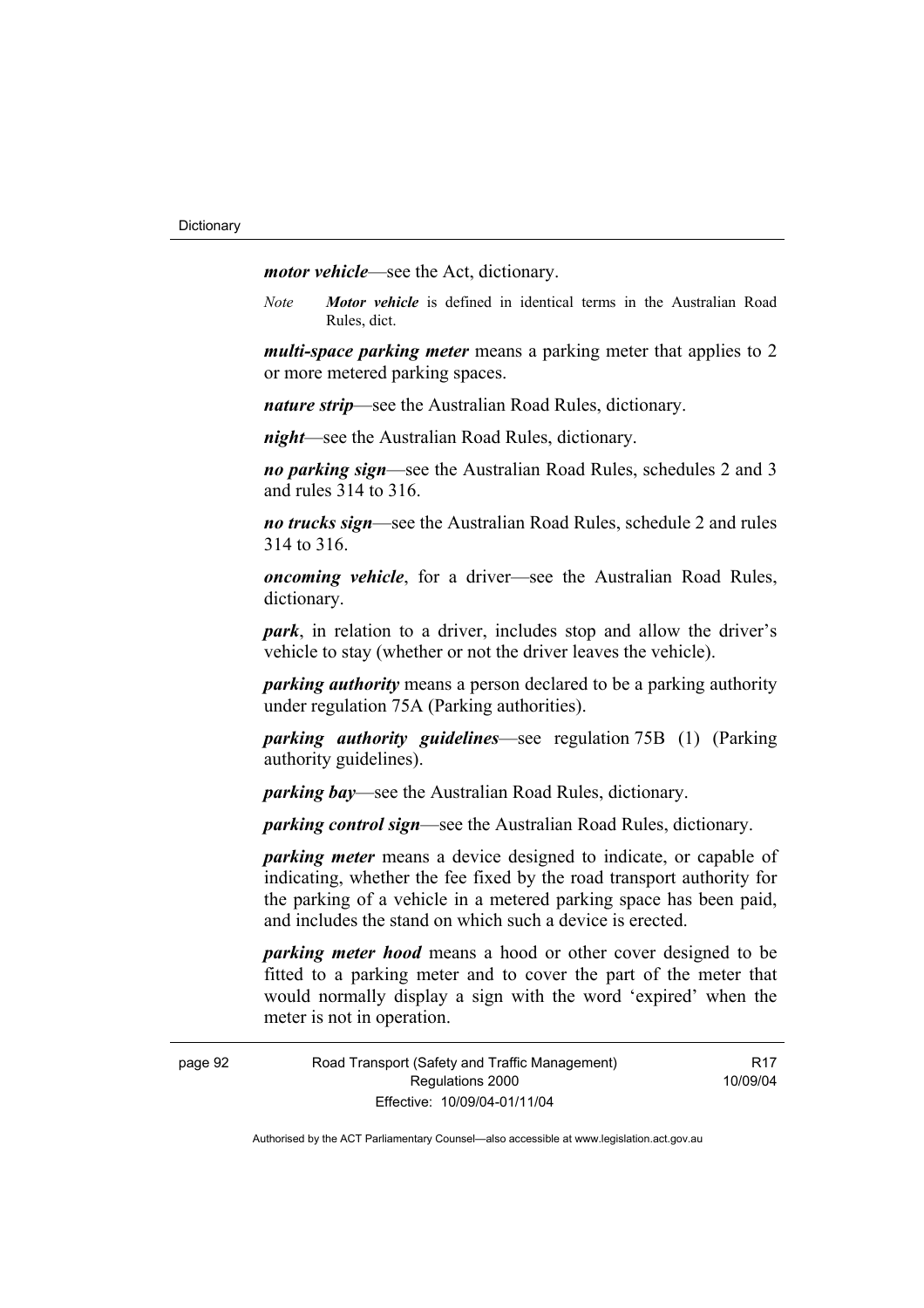*parking permit* means a permit issued under regulation 100 (Parking permits).

*parking ticket* means a ticket issued by the road transport authority or a parking authority (by means of a parking ticket machine) for display in or on a vehicle as evidence of the prepayment of a parking fee.

*parking ticket machine* means a device designed to issue parking tickets, and includes the stand on which such a device is erected.

*pay parking area* means a metered parking area or ticket parking area.

*pay parking device*—see regulation 76 (2) (Ticket parking schemes).

*pay parking scheme* means a metered parking scheme or ticket parking scheme.

*pay parking space* means a metered parking space or ticket parking space.

*pedestrian*—see the Australian Road Rules, rule 18.

*permissive parking sign*—the Australian Road Rules, schedules 2 and 3 and rules 314 to 316.

*person with a disability* means a person—

- (a) who cannot walk because of permanent or temporary loss of the use of 1 or both legs or another permanent medical or physical condition; or
- (b) whose physical condition is detrimentally affected by walking 100m; or
- (c) who needs to use a walking frame, crutches, callipers, a scooter, a wheelchair or a similar mobility aid.

*piezo strip speed measuring device*, for chapter 4 (Traffic offence detection devices)—see regulation 102 (Definitions for ch 4).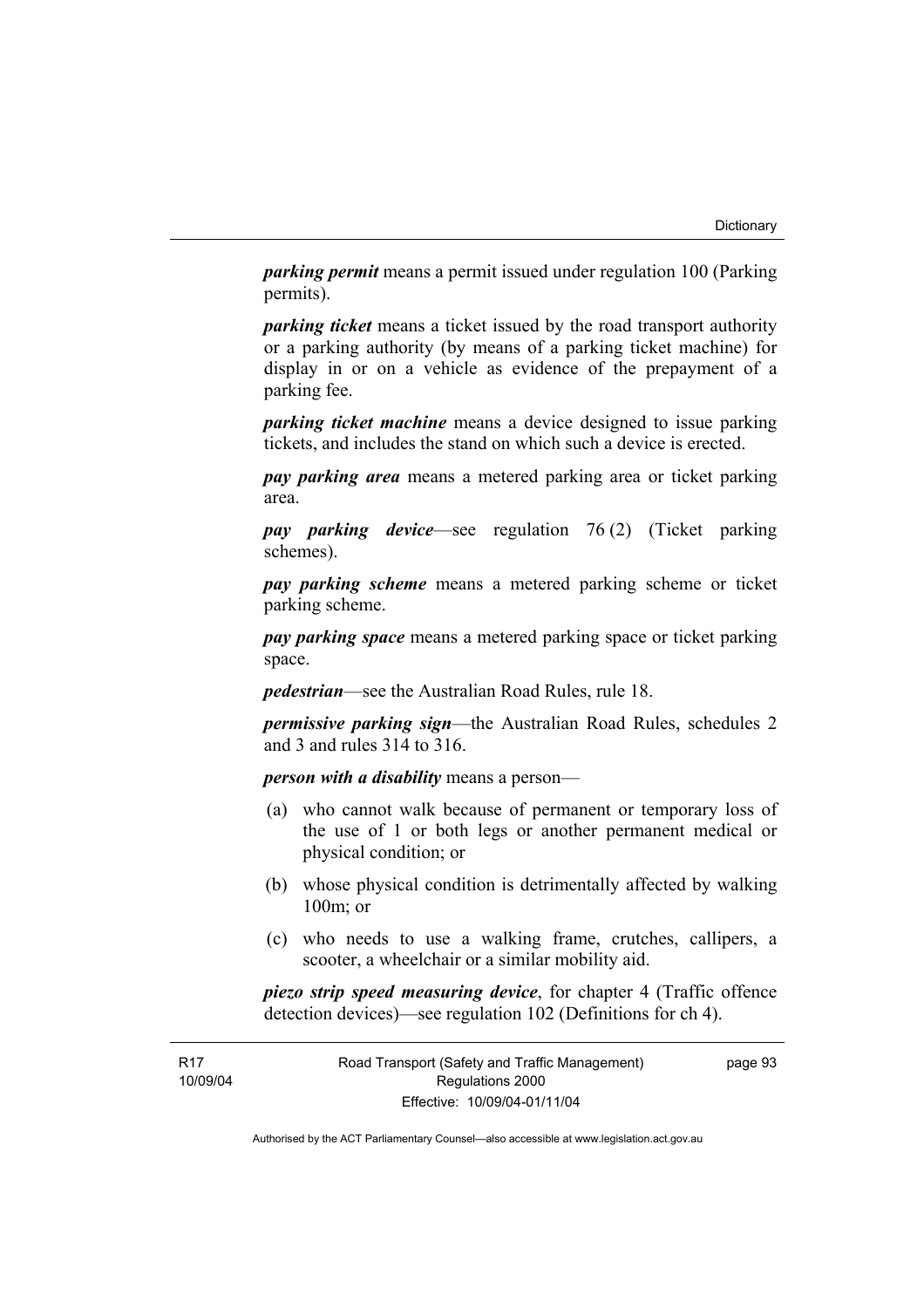*police vehicle* means any vehicle driven by a person who is—

- (a) a police officer; and
- (b) driving the vehicle in the course of his or her duties as a police officer.

*postal vehicle*—see the Australian Road Rules, dictionary.

*prime mover*—see the *Road Transport (Vehicle Registration) Regulations 2000*, dictionary.

*private hire car*—see the *Road Transport (General) Act 1999*, section 100.

*public bus*—see the *Road Transport (Public Passenger Services) Act 2001*, dictionary.

*radar speed measuring device*, for chapter 4 (Traffic offence detection devices)—see regulation 102 (Definitions for ch 4).

*recording medium*, for chapter 4 (Traffic offence detection devices)—see regulation 107B (1) (Recording of traffic lights camera detection device image files—Act, s 23 (2) (c) (ii)).

*red traffic arrow*—see the Australian Road Rules, dictionary.

*red traffic light*—see the Australian Road Rules, dictionary.

*registered interest*—see the Act, dictionary.

*registered operator*—see the *Road Transport (Vehicle Registration) Act 1999*, dictionary.

*relevant parking fee*, for the parking of a vehicle in a pay parking space, means the fee for parking a vehicle in the space, for the day and time when the vehicle is parked in the space, as indicated on the parking meter or ticket machine applying to the space.

*residential land*, for division 3.1.3 (Heavy vehicle parking)—see regulation 82.

**R17** 10/09/04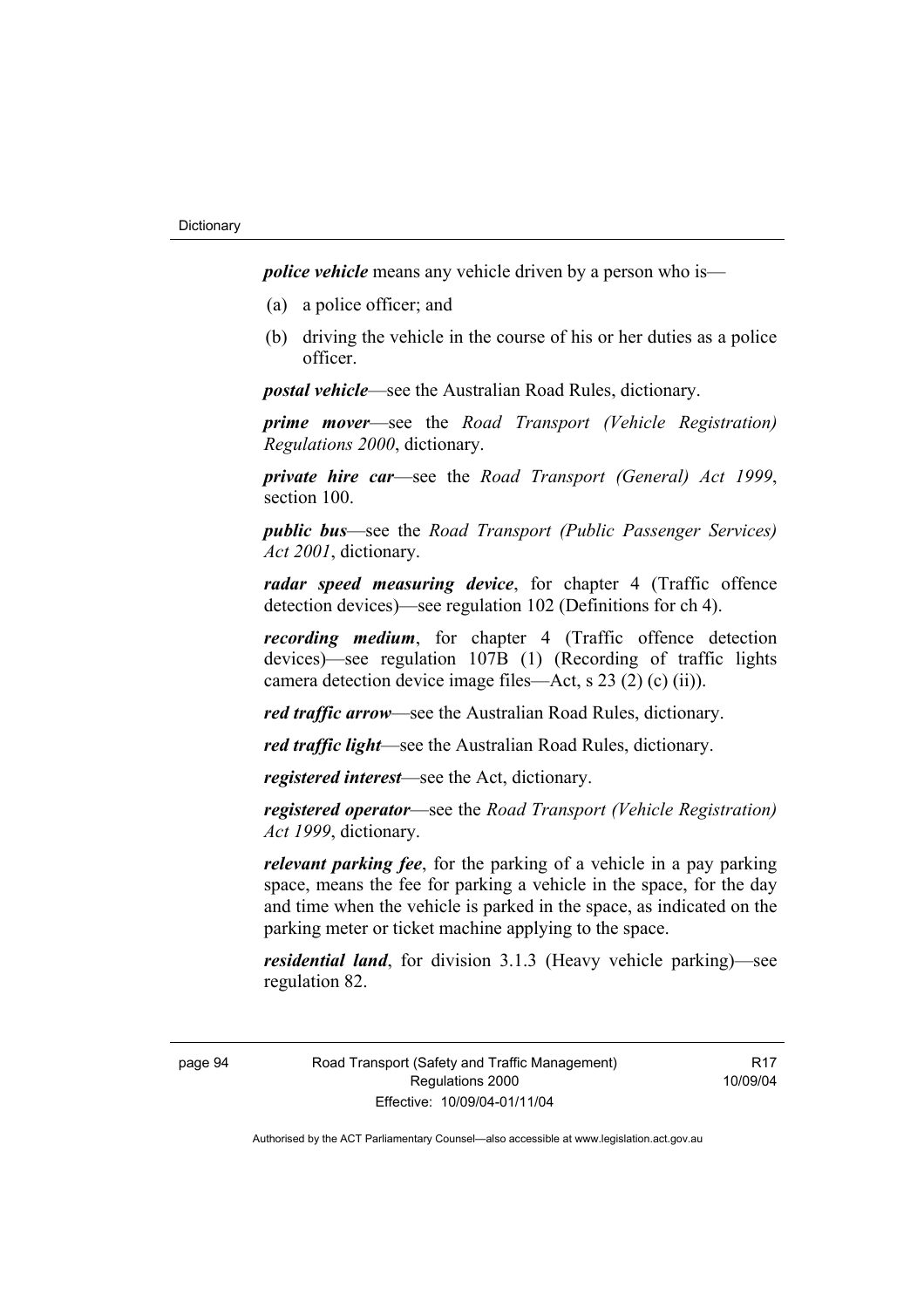*restricted hire vehicle*—see the *Road Transport (General) Act 1999*, section 100.

*ride*—see the Australian Road Rules, dictionary.

*rider*—see the Australian Road Rules, rule 17.

*road*—see the Act, dictionary, and includes a road related area.

*road marking*—see the Australian Road Rules, dictionary.

*road related area*—see the Act, dictionary.

*road train*—see the *Road Transport (Vehicle Registration) Regulations 2000*, dictionary.

*road user*—see the Australian Road Rules, rule 14.

*security checksum*, for chapter 4 (Traffic offence detection devices)—see regulation 102 (Definitions for ch 4).

*semitrailer*—see the *Road Transport (Vehicle Registration) Regulations 2000*, dictionary.

*speed measuring device*—see the Act, dictionary.

*stock truck*, for division 3.1.3 (Heavy vehicle parking)—see regulation 82.

*stop*, for a driver, includes park, but does not include stop to reverse the driver's vehicle into a parking bay or other parking space.

*taxi*—see the *Road Transport (Public Passenger Services) Act 2001*, section 45 (Meaning of *taxi*).

*testing authority*, for chapter 4 (Traffic offence detection devices) see regulation 102 (Definitions for ch 4).

*ticket parking area* means a length of road or area that is set aside as a ticket parking area in accordance with regulation 77 (Ticket parking areas).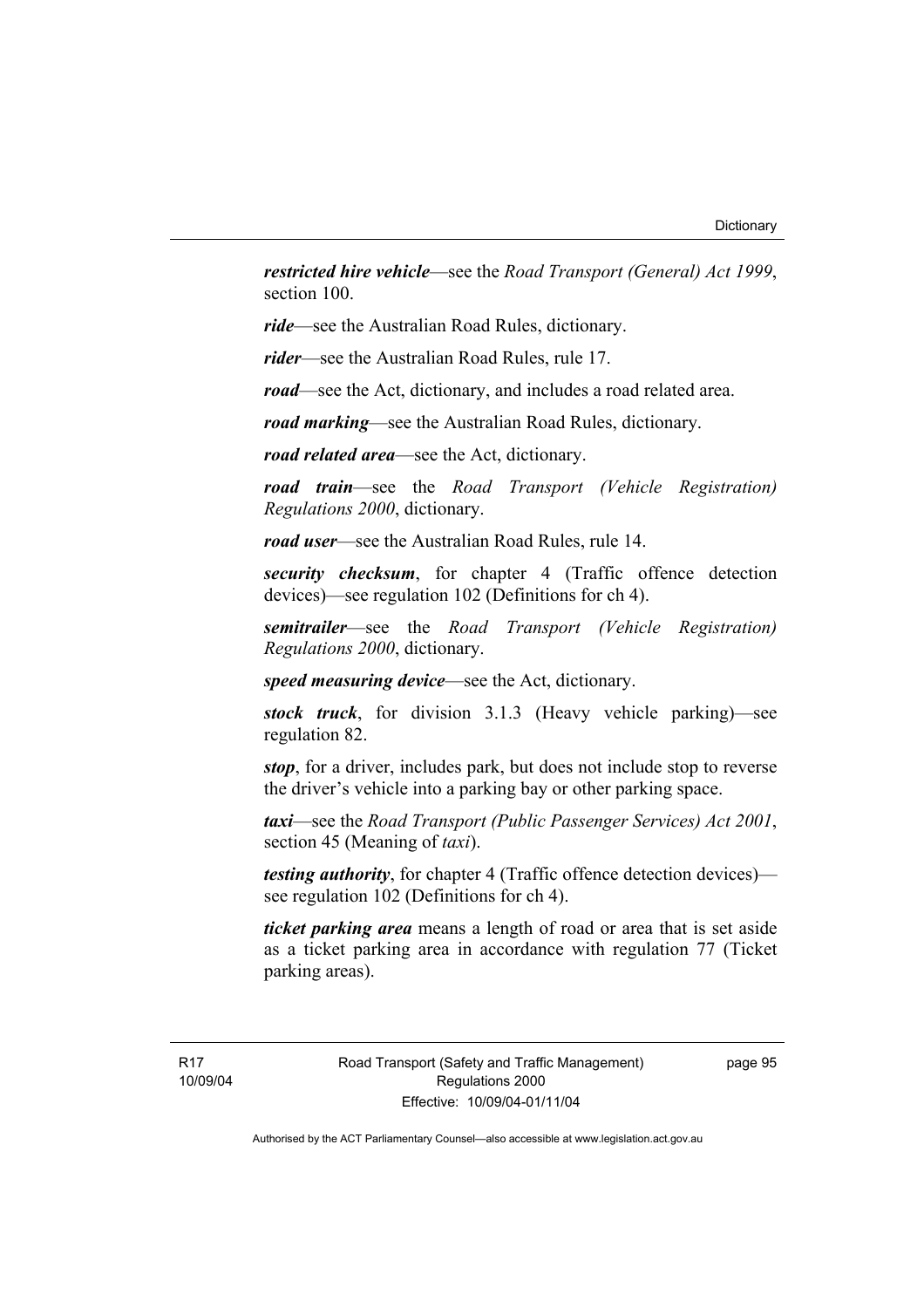*ticket parking scheme* means a ticket parking scheme under division 3.1.2.

*ticket parking sign* means a *permissive parking sign* with the word 'ticket' on or with the sign.

*ticket parking space* means an area that is a ticket parking space mentioned in regulation 78 (Ticket parking spaces).

*tow truck*—see the *Road Transport (Vehicle Registration) Regulations 2000*, dictionary.

*towing attachment* means a device fitted to a vehicle to which the drawbar of a trailer may be attached.

*tractor*—see the *Road Transport (Vehicle Registration) Regulations 2000*, dictionary.

*traffic control device*—see the Australian Road Rules, dictionary.

*traffic lights camera detection device*, for chapter 4 (Traffic offence detection devices)—see regulation 102 (Definitions for ch 4).

*traffic-related item*—see the Australian Road Rules, dictionary.

*traffic sign*—see the Australian Road Rules, dictionary.

*traffic signals*—see the Australian Road Rules, dictionary.

*trailer*—see the Act, dict.

*Note Trailer* is defined in identical terms in the Australian Road Rules, dict.

*transit lane*—see the Australian Road Rules, rule 156.

*truck lane*—see the Australian Road Rules, rule 157.

*use* a vehicle includes drive, park or stop the vehicle.

*vehicle*—see the Australian Road Rules, rule 15.

*with*, for information about the application of a traffic control device—see the Australian Road Rules, dictionary.

page 96 Road Transport (Safety and Traffic Management) Regulations 2000 Effective: 10/09/04-01/11/04

**R17** 10/09/04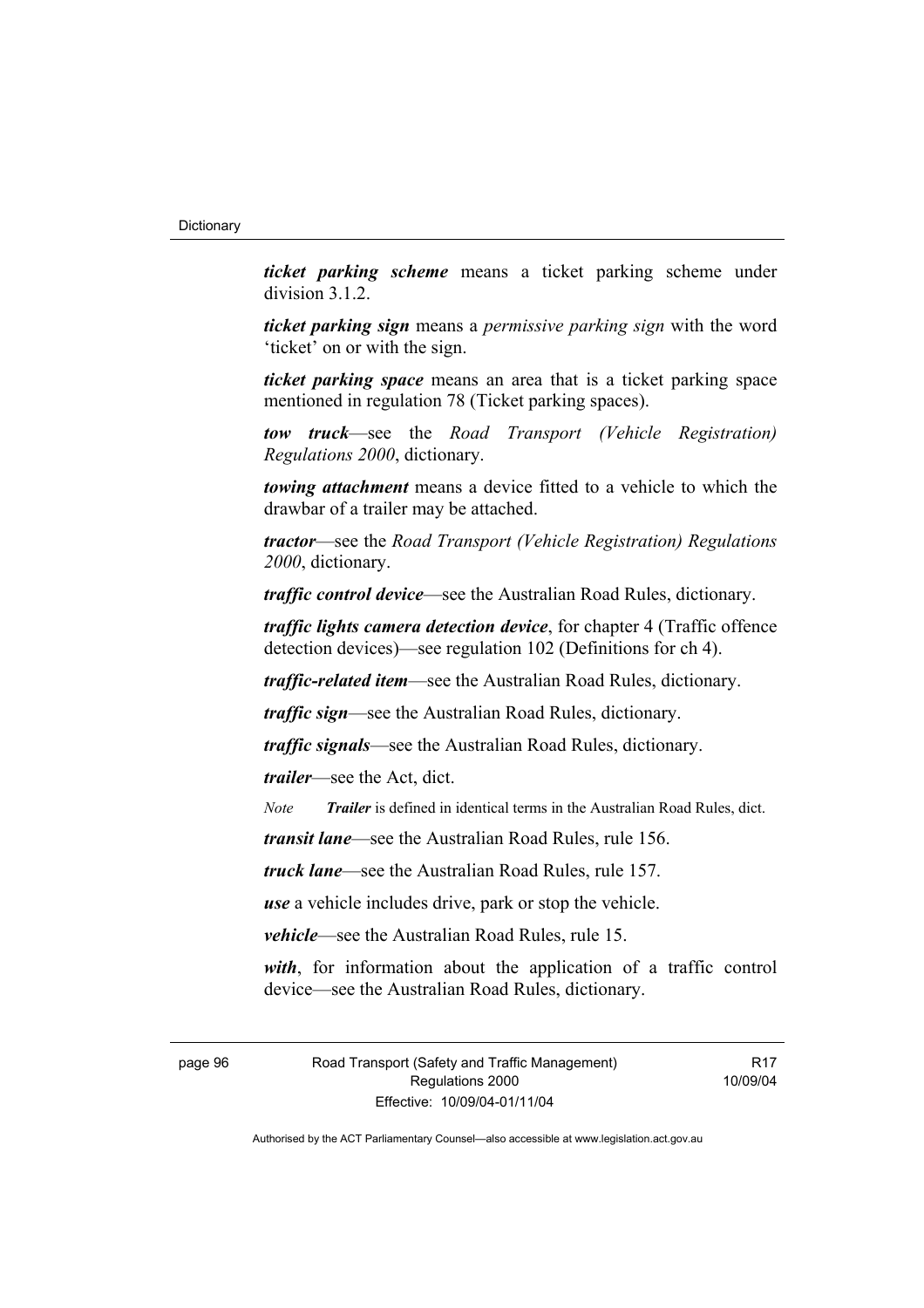*wheeled recreational device*—see the Australian Road Rules, dictionary.

*wheeled toy*—see the Australian Road Rules, dictionary.

*WORM disk*, for chapter 4 (Traffic offence detection devices)—see regulation 102.

Road Transport (Safety and Traffic Management) Regulations 2000 Effective: 10/09/04-01/11/04

page 97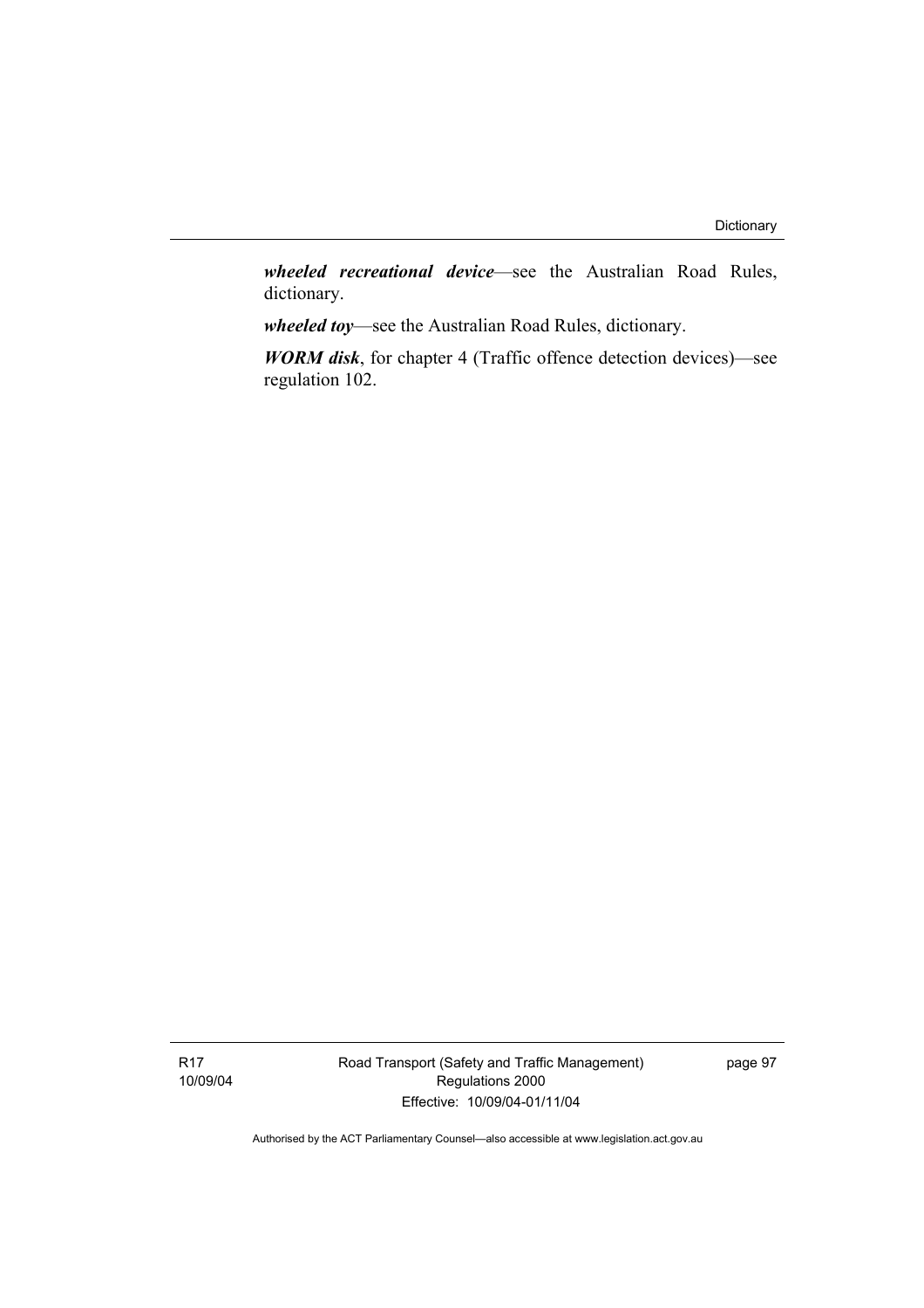#### **Endnotes**

1 About the endnotes

# **Endnotes**

# **1 About the endnotes**

Amending and modifying laws are annotated in the legislation history and the amendment history. Current modifications are not included in the republished law but are set out in the endnotes.

Not all editorial amendments made under the *Legislation Act 2001*, part 11.3 are annotated in the amendment history. Full details of any amendments can be obtained from the Parliamentary Counsel's Office.

Uncommenced amending laws and expiries are listed in the legislation history and the amendment history. These details are underlined. Uncommenced provisions and amendments are not included in the republished law but are set out in the last endnote.

If all the provisions of the law have been renumbered, a table of renumbered provisions gives details of previous and current numbering.

The endnotes also include a table of earlier republications.

| $am = amended$<br>$amdt = amendment$<br>$ch = chapter$<br>$cl = clause$<br>$def = definition$<br>$dict = dictionary$<br>disallowed = disallowed by the Legislative<br>Assembly<br>$div =$ division<br>$exp = expires/expired$<br>$Gaz = Gazette$<br>$hda =$ heading<br>IA = Interpretation Act 1967<br>ins = inserted/added<br>$LA =$ Legislation Act 2001<br>$LR =$ legislation register<br>LRA = Legislation (Republication) Act 1996<br>$mod = modified/modification$ | $ord = ordinance$<br>orig = original<br>par = paragraph/subparagraph<br>$pres = present$<br>$prev = previous$<br>$(\text{prev})$ = previously<br>$pt = part$<br>$r = rule/subrule$<br>reg = regulation/subregulation<br>$renum = renumbered$<br>$reloc = relocated$<br>$R[X]$ = Republication No<br>$RI = reissue$<br>$s = section/subsection$<br>$sch = schedule$<br>$sdiv = subdivision$<br>$sub =$ substituted<br>SL = Subordinate Law |
|--------------------------------------------------------------------------------------------------------------------------------------------------------------------------------------------------------------------------------------------------------------------------------------------------------------------------------------------------------------------------------------------------------------------------------------------------------------------------|-------------------------------------------------------------------------------------------------------------------------------------------------------------------------------------------------------------------------------------------------------------------------------------------------------------------------------------------------------------------------------------------------------------------------------------------|
| $o = order$<br>om = omitted/repealed                                                                                                                                                                                                                                                                                                                                                                                                                                     | underlining = whole or part not commenced<br>or to be expired                                                                                                                                                                                                                                                                                                                                                                             |
|                                                                                                                                                                                                                                                                                                                                                                                                                                                                          |                                                                                                                                                                                                                                                                                                                                                                                                                                           |

## **2 Abbreviation key**

page 98 Road Transport (Safety and Traffic Management) Regulations 2000 Effective: 10/09/04-01/11/04

R17 10/09/04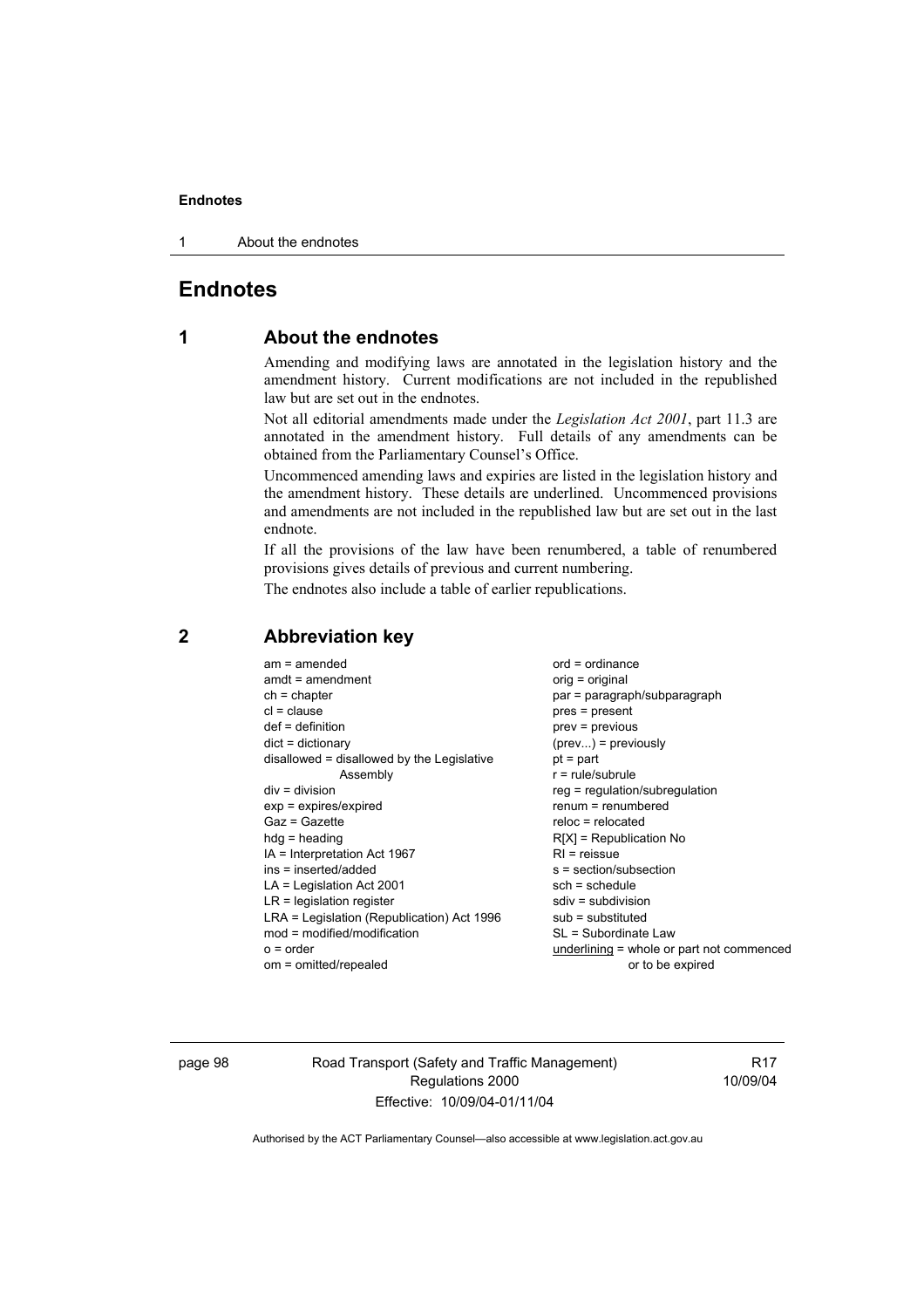# **3 Legislation history**

#### **Road Transport (Safety and Traffic Management) Regulations SL 2000 No 10**

notified 29 February 2000 (Gaz 2000 No S6) reg 1, reg 2 commenced 29 February 2000 (IA 10B) remainder commenced 1 March 2000 (reg 2 and Gaz 2000 No S5)

as amended by

#### **Legislative Assembly**

notified 18 May 2000 (Gaz 2000 No 20 p 505) commenced 18 May 2000 (SLA s 6 (13))

# **Road Transport (Safety and Traffic Management) Regulations**

**Amendment SL 2000 No 21 pt 2** 

notified 18 May 2000 (Gaz 2000 No 20) commenced 18 May 2000 (reg 1)

#### **Road Transport Legislation Regulations Amendment SL 2000 No 33 pt 2**

notified 2 August 2000 (Gaz 2000 No S41) commenced 2 August 2000 (reg 1)

### **Road Transport Legislation Regulations Amendment SL 2000 No 52 pt 2**

notified 14 December 2000 (Gaz 2000 No 50) commenced 14 December 2000 (reg 1)

# **Road Transport Legislation Amendment Act 2001 No 27 sch 4**

notified 24 May 2001 (Gaz 2001 No 21) s 1, s 2 commenced 24 May 2001 (IA s 10B) sch 4 commenced 24 May 2001 (s 2)

### **Road Transport (Safety and Traffic Management) Amendment Act 2001 No 29 pt 3**

notified 24 May 2001 (Gaz 2001 No 21) commenced 24 May 2001 (s 2)

R17 10/09/04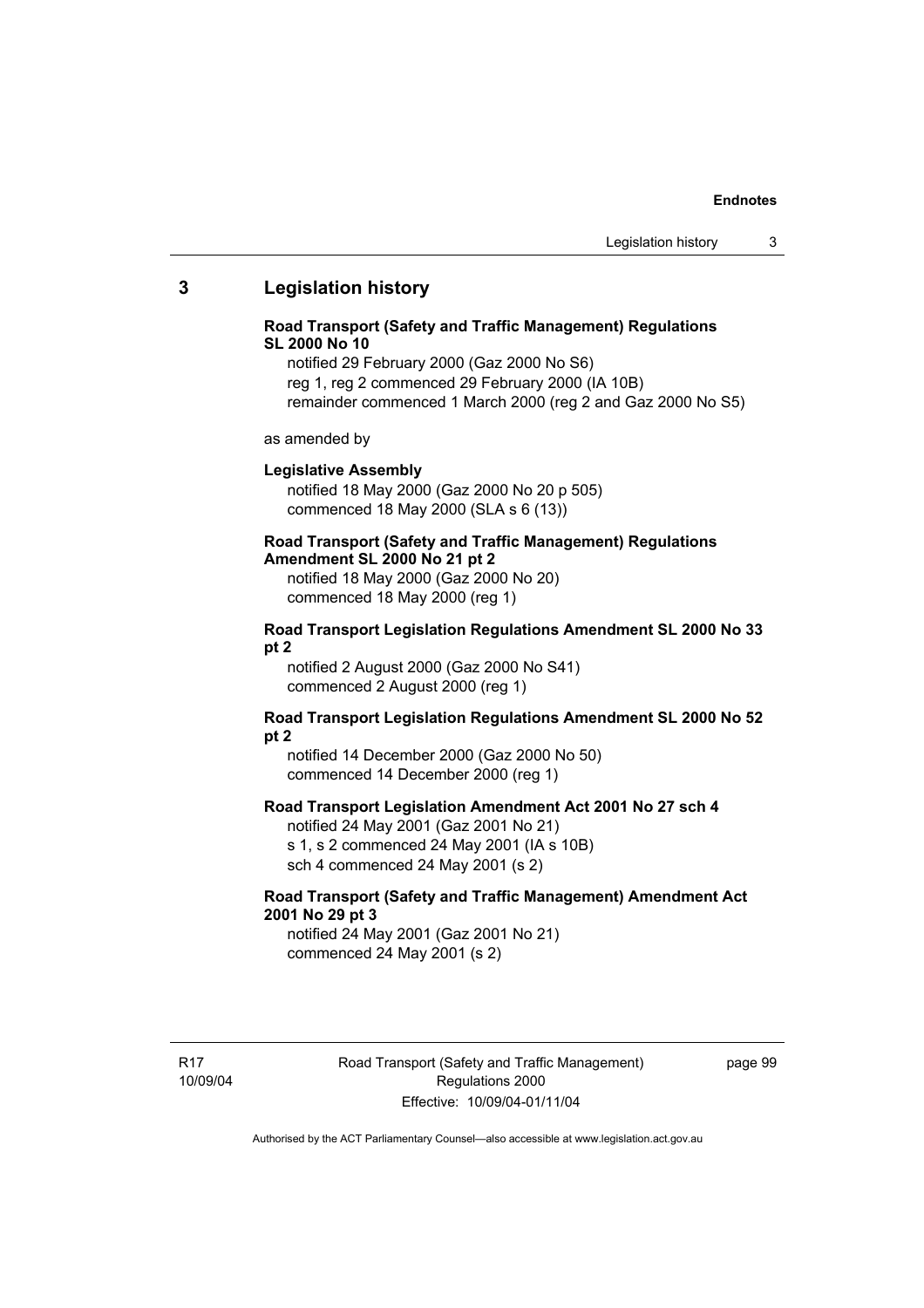3 Legislation history

# **Legislation (Consequential Amendments) Act 2001 No 44 pt 348**

notified 26 July 2001 (Gaz 2001 No 30) s 1, s 2 commenced 26 July 2001 (IA s 10B) pt 348 commenced 12 September 2001 (s 2 and see Gaz 2001 No S65)

**Statute Law Amendment Act 2001 No 56 pt 3.46** 

notified 5 September 2001 (Gaz 2001 No S 65) s 1, s 2 commenced 5 September 2001 (IA s 10B)

pt 3.46 commenced 12 September 2001 (amdt 3.475)

### **Road Transport (Safety and Traffic Management) Regulations Amendment 2001 SL 2001 No 32**

notified 11 September 2001 (Gaz 2001 No S69) commenced 11 September 2001 (reg 1)

# **Road Transport (Public Passenger Services) Act 2001 No 62 pt 1.12**

notified 10 September 2001 (Gaz 2001 No S66) s 1, s 2 commenced 10 September 2001 (IA s 10B)

pt 1.12 commenced 1 December 2001 (s 2 and CN 2001 No 2)

#### **Road Transport Legislation Amendment Regulations 2002 SL No 2 pt 5**

notified LR 27 February 2002 reg 1, reg 2 commenced 27 February 2002 (LA s 75) pt 5 commenced 1 March 2002 (reg 2 and see CN 2002 No 2)

# **Road Transport (Safety and Traffic Management) Amendment Regulations 2002 SL No 7**

notified LR 15 April 2002 commenced 16 April 2002 (reg 2)

### **Statute Law Amendment Act 2002 No 30 pt 3.73**

notified LR 16 September 2002

s 1, s 2 taken to have commenced 19 May 1997 (LA s 75 (2)) pt 3.73 commenced 17 September 2002 (s 2 (1))

page 100 Road Transport (Safety and Traffic Management) Regulations 2000 Effective: 10/09/04-01/11/04

**R17** 10/09/04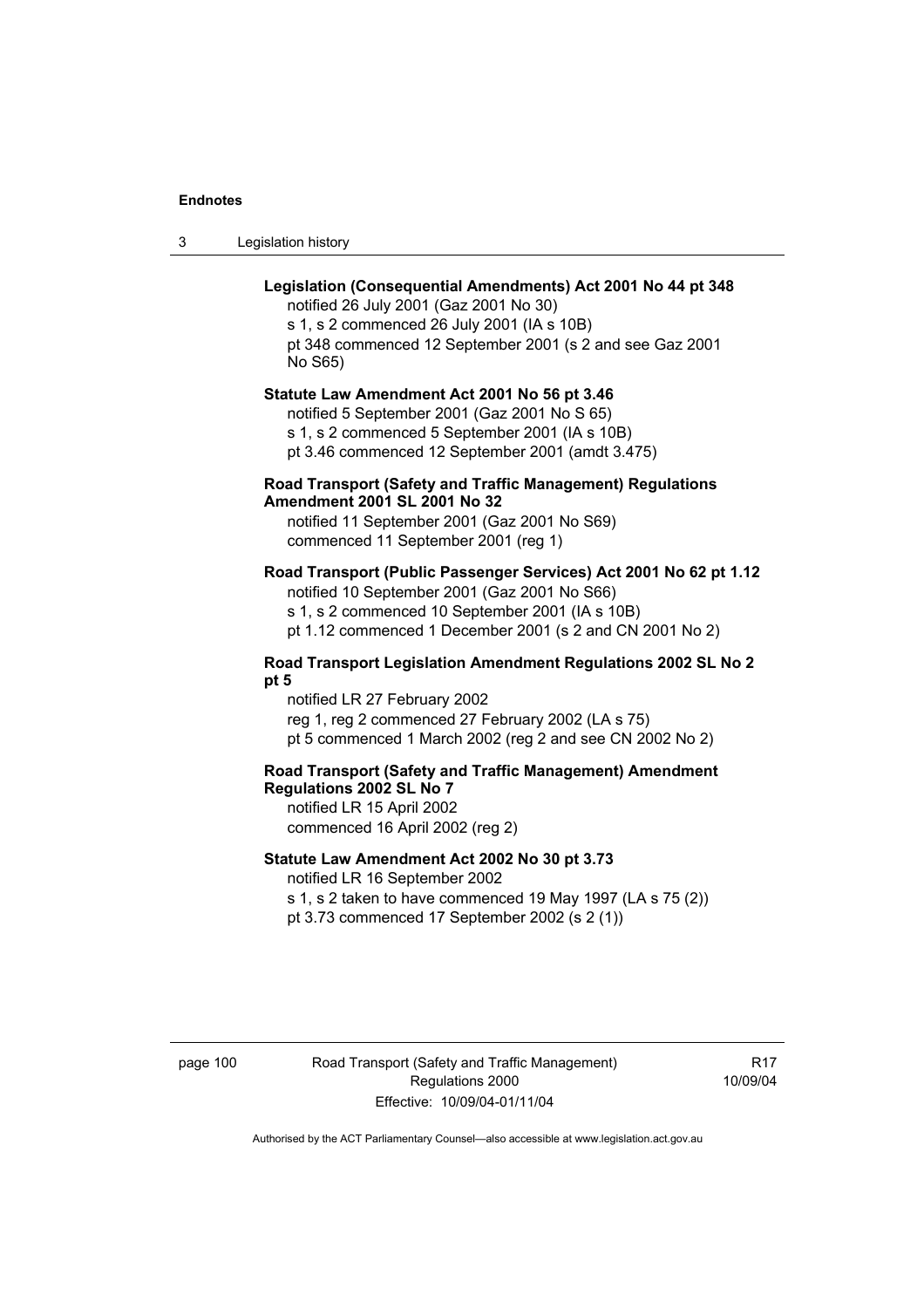# **Road Transport Legislation Amendment Regulations 2002 (No 2) SL2002-31 pt 5**

notified LR 31 October 2002 reg 1, reg 2 commenced 31 October 2002 (LA s 75 (1)) pt 5 commenced 1 November 2002 (reg 2 (1))

#### **Criminal Code 2002 No 51 pt 1.20**

notified LR 20 December 2002 s 1, s 2 commenced 20 December 2002 (LA s 75)

pt 1.20 commenced 1 January 2003 (s 2 (1))

# **Urban Services (Application of Criminal Code) Amendment**

**Regulations 2002 SL2003-1 pt 4**  notified LR 9 January 2003

reg 1, reg 2 commenced 9 January 2003 (LA s 75 (1)) pt 4 commenced 10 January 2003 (reg 2 (3) and see LA s 73 (3) (b))

#### **Road Transport (Safety and Traffic Management) Amendment Regulations 2003 (No 1) SL2003-12**

notified LR 22 May 2003 reg 1, reg 2 commenced 22 May 2003 (LA s 75 (1)) remainder commenced 1 June 2003 (reg 2 and CN2003-3)

### **Road Transport (Safety and Traffic Management) Amendment Regulations 2003 (No 2) SL2003-14**

notified LR 10 June 2003 reg 1, reg 2 commenced 10 June 2003 (LA s 75 (1)) remainder commenced 11 June 2003 (reg 2)

#### **Dangerous Substances Act 2004 A2004-7 sch 1 pt 1.8**

notified LR 19 March 2004 s 1, s 2 commenced 19 March 2004 (LA s 75 (1)) sch 1 pt 1.8 commenced 5 April 2004 (s 2 and CN2004-6)

# **Road Transport Legislation (Australian Road Rules) Amendment Regulations 2004 (No 1) SL2004-16 pt 3**

notified LR 24 May 2004 reg 1, reg 2 commenced 24 May 2004 (LA s 75 (1)) pt 3 commenced 19 July 2004 (reg 2 and CN2004-10)

R17 10/09/04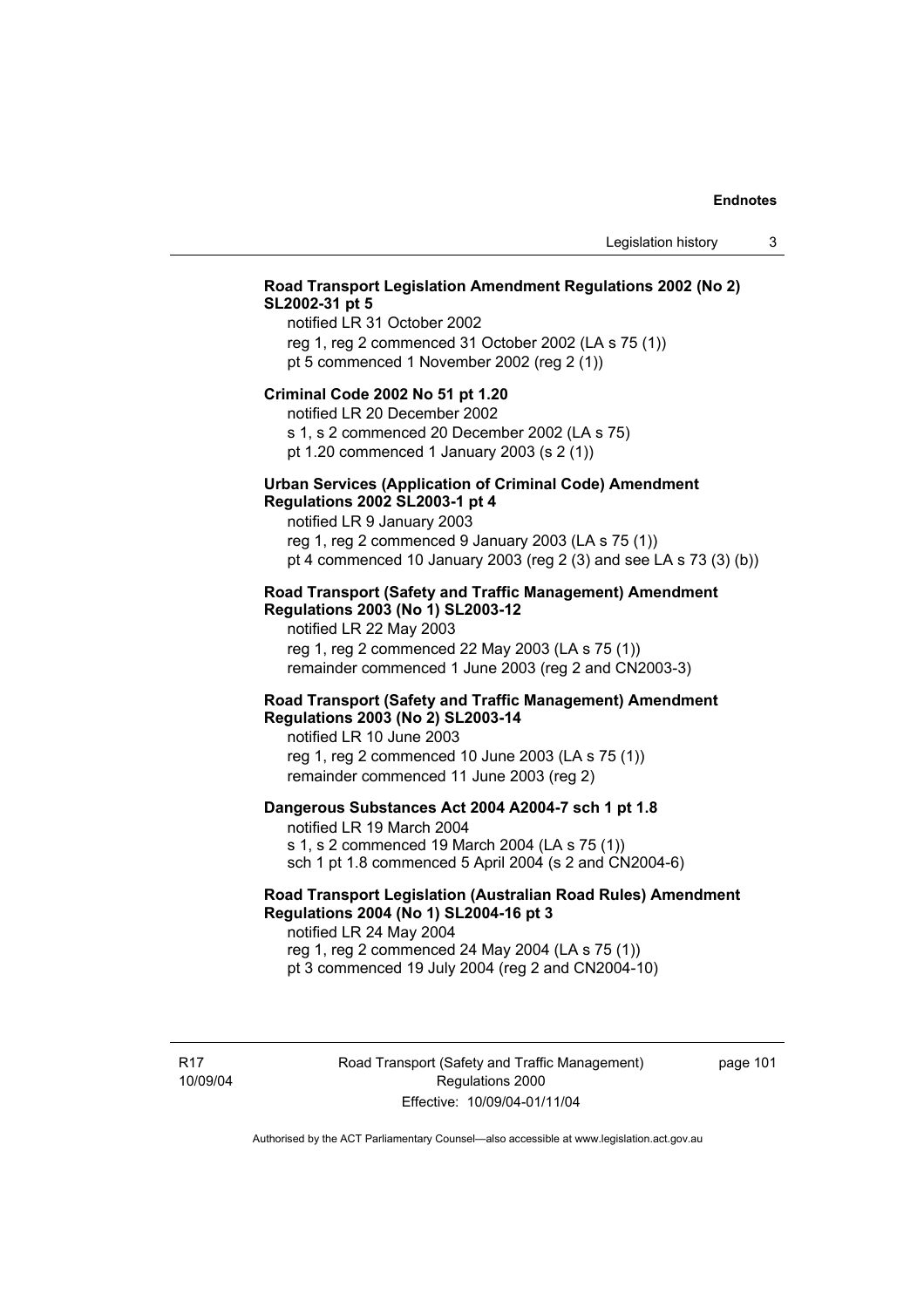| 4 | Amendment history |
|---|-------------------|
|---|-------------------|

# **Emergencies Act 2004 A2004-28 sch 3 pt 3.20**

notified LR 29 June 2004 s 1, s 2 commenced 29 June 2004 (LA s 75 (1)) sch 3 pt 3.20 commenced 1 July 2004 (s 2 (1) and CN2004-11)

### **Road Transport Legislation Amendment Regulations 2004 (No 1) SL2004-47 pt 5**

notified LR 9 September 2004 reg 1, reg 2 commenced 9 September 2004 (LA s 75 (1)) pt 5 commenced 10 September 2004 (reg 2)

# **4 Amendment history**

|          | Commencement<br>reg 2                                    | om Act 2001 No 27 amdt 4.24                                                                                                                                 |                             |
|----------|----------------------------------------------------------|-------------------------------------------------------------------------------------------------------------------------------------------------------------|-----------------------------|
|          | Definitions-the dictionary<br>reg 3 hdg<br>reg 3         | bracketed note exp 17 September 2002 (reg 4 (3))<br>am Act 2001 No 44 amdt 1.3793                                                                           |                             |
|          | <b>Notes</b><br>reg 4 hdg<br>reg 4                       | bracketed note exp 17 September 2002 (reg 4 (3))<br>am Act 2001 No 44 amdt 1.3794; Act 2002 No 30 amdt 3.769<br>(2), (3) exp 17 September 2002 (reg (4 (3)) |                             |
|          | reg 4A                                                   | Offences against regulations-application of Criminal Code etc<br>ins SL2003-1 reg 16                                                                        |                             |
|          | reg 4B                                                   | Offences against regulations are strict liability offences<br>ins SL2003-1 reg 16                                                                           |                             |
|          | reg 4C                                                   | General defence of accident or reasonable effort<br>ins SL2003-1 reg 16                                                                                     |                             |
|          | What are the Australian Road Rules<br>reg 5 hdg<br>reg 5 | bracketed note exp 17 September 2002 (reg 4 (3))<br>sub SL2004-16 reg 25                                                                                    |                             |
|          | reg 6 hdg                                                | Incorporation of Australian Road Rules into ACT law<br>bracketed note exp 17 September 2002 (reg 4 (3))                                                     |                             |
|          | General<br>div 2.2.1 note 2                              | am 2000 No 52 reg 3; 2001 No 32 reg 3; 2002 No 31 reg 22;<br>SL2003-12 reg 4; SL2004-16 regs 26-30                                                          |                             |
|          | reg 7 hdg<br>reg 7                                       | References to another law of this jurisdiction etc<br>bracketed note exp 17 September 2002 (reg 4 (3))<br>am Act 2001 No 44 amdt 1.3795, amdt 1.3796        |                             |
| page 102 |                                                          | Road Transport (Safety and Traffic Management)<br>Regulations 2000                                                                                          | R <sub>17</sub><br>10/09/04 |

Effective: 10/09/04-01/11/04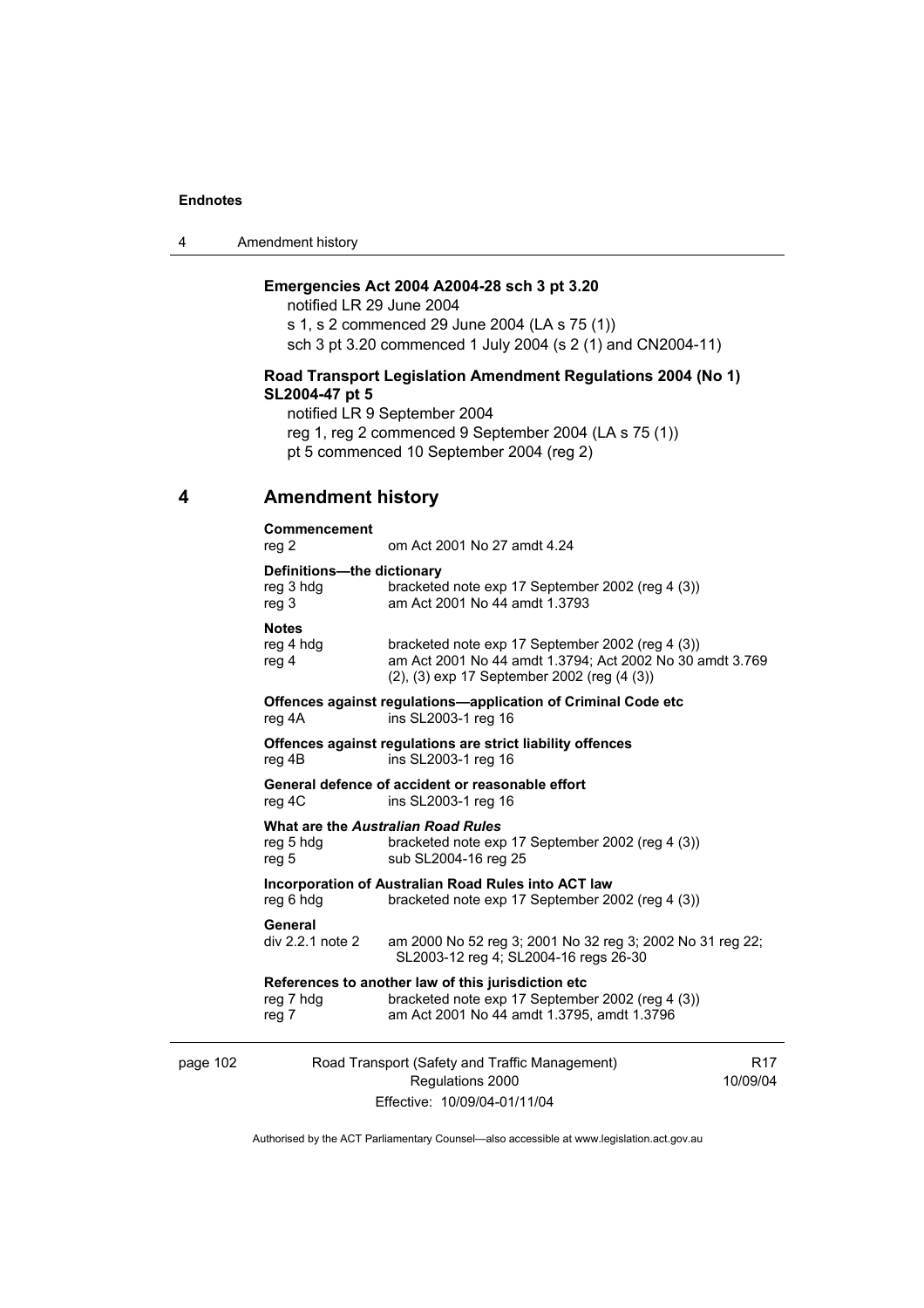```
ARR r 10 (2)—penalties for offences 
reg 8 hdg bracketed note exp 17 September 2002 (reg 4 (3))
ARR r 25 (2)—default speed-limit in built-up area 
reg 8A ins SL2003-12 reg 5 
                  om SL2004-16 reg 31 
ARR r 95—emergency stopping lane only signs 
reg 9 hdg bracketed note exp 17 September 2002 (reg 4 (3)) 
ARR r 104—no truck signs 
reg 10 hdg bracketed note exp 17 September 2002 (reg 4 (3)) 
ARR r 158 (2) (c)—other vehicles permitted to travel in bus lanes 
reg 12 hdg bracketed note exp 17 September 2002 (reg 4 (3)) 
reg 12 sub 2002 No 31 reg 23 
ARR r 170 (1)—driver not to stop in intersection unless permitted 
reg 12A ins SL2004-16 reg 32 
ARR r 179 (1) (c)—stopping in a loading zone 
reg 13 hdg bracketed note exp 17 September 2002 (reg 4 (3)) 
ARR r 199 (2)—stopping near a postbox 
reg 14 hdg bracketed note exp 17 September 2002 (reg 4 (3)) 
ARR r 206 (2) (b), (c)—parking by people with disabilities permit holders 
reg 15 hdg bracketed note exp 17 September 2002 (reg 4 (3)) 
ARR r 207 (2) (a)—fees for parking in pay parking spaces 
reg 16 hdg bracketed note exp 17 September 2002 (reg 4 (3)) 
ARR r 213—non-application in ACT 
reg 16A ins Legislative Assembly (see Gaz 2000 No 20) 
                  am SL2004-16 reg 33 
ARR r 216 (3)—towing a vehicle at night or in hazardous weather conditions 
reg 18 hdg bracketed note exp 17 September 2002 (reg 4 (3)) 
ARR r 225—use of radar detectors 
reg 22 hdg bracketed note exp 17 September 2002 (reg 4 (3)) 
ARR r 236 (6)—hitchhiking, roadside commerce etc permitted 
reg 22A ins SL2004-16 reg 34 
ARR r 240 (2)—wheeled recreational devices and toys not to be used on 
certain roads 
reg 23 hdg bracketed note exp 17 September 2002 (reg 4 (3)) 
ARR r 248—bicycle rider may ride across marked foot crossing if authorised 
reg 23A ins 2000 No 21 reg 3 
                  om SL2004-16 reg 35
```
R17 10/09/04 Road Transport (Safety and Traffic Management) Regulations 2000 Effective: 10/09/04-01/11/04

page 103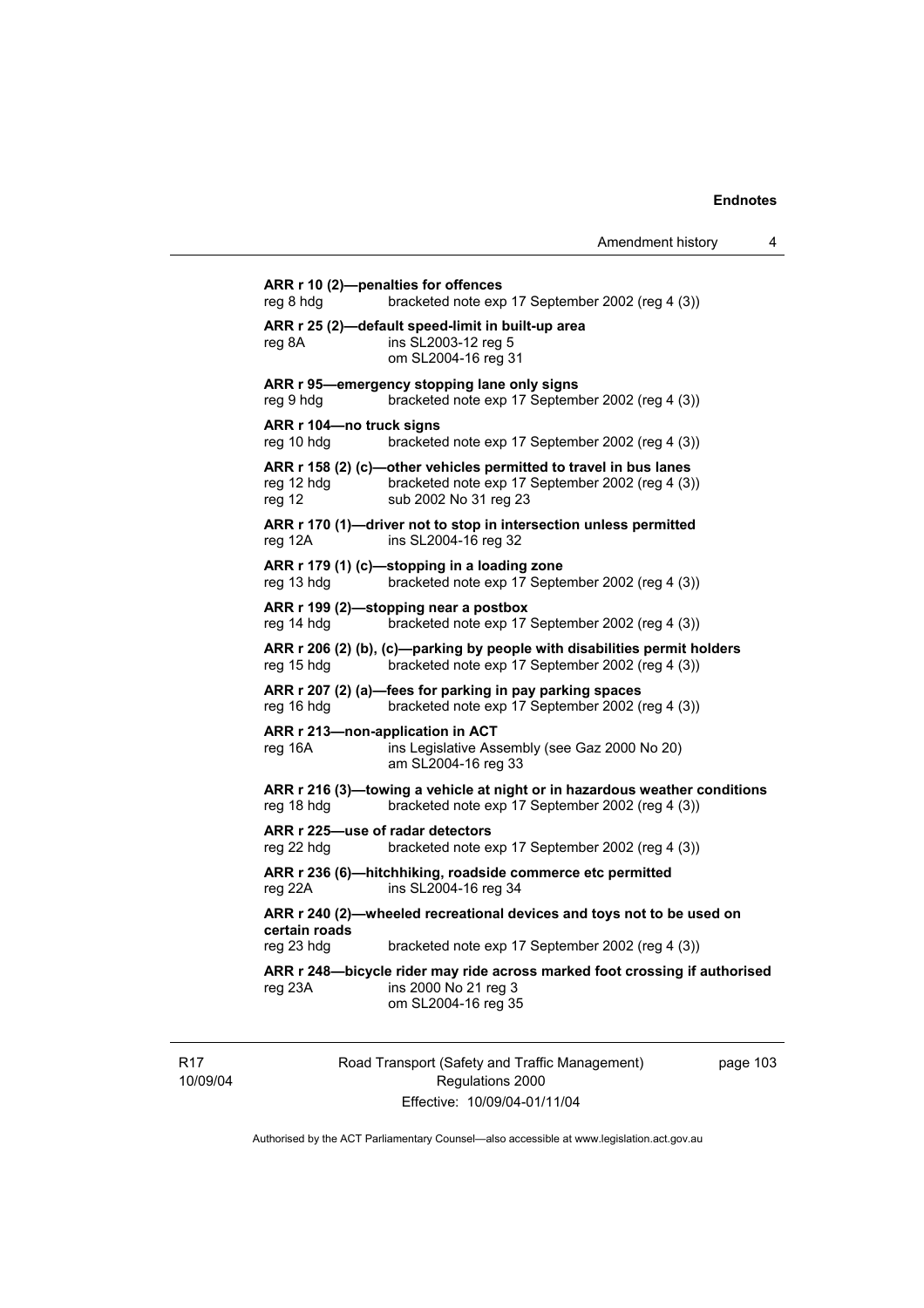| 4        | Amendment history                                           |                                                                                                                                                                                                                                                                                         |                 |
|----------|-------------------------------------------------------------|-----------------------------------------------------------------------------------------------------------------------------------------------------------------------------------------------------------------------------------------------------------------------------------------|-----------------|
|          | reg 23B                                                     | ARR r 266 (3) (b)-wearing of seatbelts by passengers under 16 years old<br>ins 2001 No 32 reg 4<br>am 2002 No 2 reg 28; Act 2002 No 51 amdt 1.38                                                                                                                                        |                 |
|          | reg 24 hdg                                                  | ARR r 266 (7)-wearing of seatbelts by passengers under 16 years old<br>bracketed note exp 17 September 2002 (reg 4 (3))                                                                                                                                                                 |                 |
|          | reg 25 hdg                                                  | ARR r 267 (3)-certificates of exemption from wearing seatbelts<br>bracketed note exp 17 September 2002 (reg 4 (3))                                                                                                                                                                      |                 |
|          | reg 26 hdg                                                  | ARR r 270 (3)-wearing motorbike helmets<br>bracketed note exp 17 September 2002 (reg 4 (3))                                                                                                                                                                                             |                 |
|          | reg 27 hdg                                                  | ARR r 271 (6)-riding on motorbikes<br>bracketed note exp 17 September 2002 (reg 4 (3))                                                                                                                                                                                                  |                 |
|          | reg 27A                                                     | ARR r 280 (2) (a)-other vehicles to which B light rules apply<br>ins 2002 No 31 reg 24                                                                                                                                                                                                  |                 |
|          | reg 28 hdg                                                  | ARR r 287 (3) (e), (4)-duties of participants in crashes<br>bracketed note exp 17 September 2002 (reg 4 (3))                                                                                                                                                                            |                 |
|          | reg 29 hdg<br>reg 29                                        | ARR r 289 (1) (g)—driving on a nature strip<br>bracketed note exp 17 September 2002 (reg 4 (3))<br>am SL2004-16 reg 36; pars renum R16 LA (see<br>SL2004-16 reg 37)                                                                                                                     |                 |
|          | ARR r 313-postal workers<br>reg 32 hdg                      | bracketed note exp 17 September 2002 (reg 4 (3))                                                                                                                                                                                                                                        |                 |
|          | reg 33 hdg<br>reg 33                                        | ARR dict-definitions for dictionary<br>bracketed note exp 17 September 2002 (reg 4 (3))<br>def emergency worker am A2004-28 amdt 3.61<br>def <i>police officer</i> sub Act 2001 No 56 amdt 3.475<br>def <i>public bus</i> sub Act 2001 No 62 amdt 1.38<br>def taxi sub 2002 No 2 reg 29 |                 |
|          | div 2.2.3 hdg                                               | <b>Offences against the Australian Road Rules</b><br>om SL2003-1 reg 17                                                                                                                                                                                                                 |                 |
|          | <b>Application of Criminal Code</b><br>reg 34 hdg<br>reg 34 | bracketed note exp 17 September 2002 (reg 4 (3))<br>sub Act 2002 No 51 amdt 1.39<br>om SL2003-1 reg 17                                                                                                                                                                                  |                 |
|          | reg 35 hdg<br>reg 35                                        | Offences are strict liability offences<br>bracketed note exp 17 September 2002 (reg 4 (3))<br>am Act 2002 No 51 amdt 1.40<br>om SL2003-1 reg 17                                                                                                                                         |                 |
|          | reg 36 hdg                                                  | General defence of accident or reasonable effort<br>bracketed note exp 17 September 2002 (reg 4 (3))                                                                                                                                                                                    |                 |
| page 104 |                                                             | Road Transport (Safety and Traffic Management)<br>Regulations 2000<br>Effective: 10/09/04-01/11/04                                                                                                                                                                                      | R17<br>10/09/04 |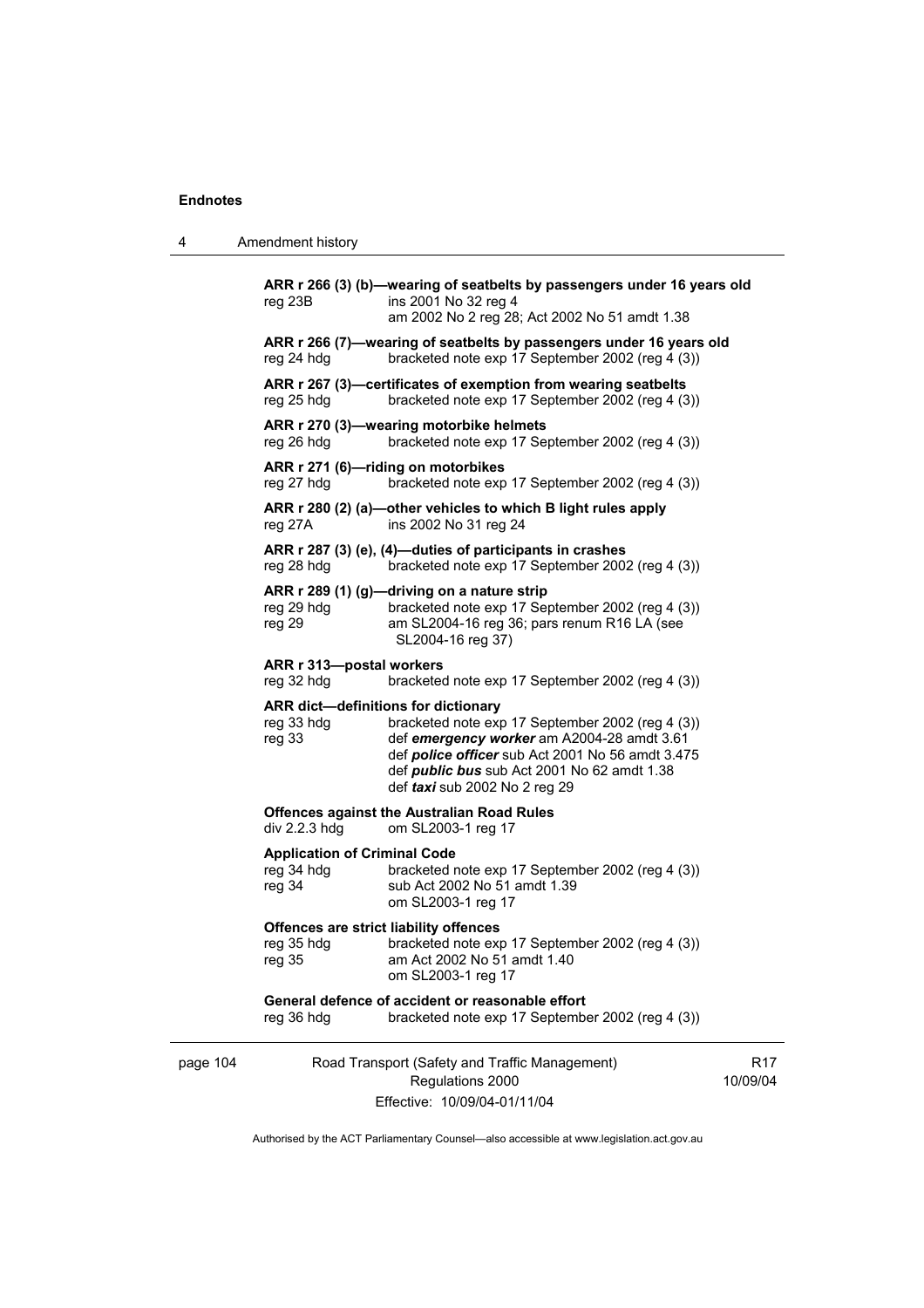Amendment history 4

| reg 36                                               | am Act 2002 No 51 amdt 1.41<br>om SL2003-1 reg 17                                        |
|------------------------------------------------------|------------------------------------------------------------------------------------------|
| Making unnecessary engine noise<br>reg 37 hdg        | bracketed note exp 17 September 2002 (reg 4 (3))                                         |
| <b>Emission of waste oil or grease</b><br>reg 38 hdg | bracketed note exp 17 September 2002 (reg 4 (3))                                         |
| Safety of persons on trailers<br>reg 39 hdg          | bracketed note exp 17 September 2002 (reg 4 (3))                                         |
| reg 40 hdg                                           | Passengers in sidecars to be seated<br>bracketed note exp 17 September 2002 (reg 4 (3))  |
| reg 41 hdg                                           | Number of vehicles that may be drawn<br>bracketed note exp 17 September 2002 (reg 4 (3)) |
| Towing by vehicles under 4.5t<br>reg 42 hdg          | bracketed note exp 17 September 2002 (reg 4 (3))                                         |
| Lights on motor vehicles generally<br>reg 43 hdg     | bracketed note exp 17 September 2002 (reg 4 (3))                                         |

reg 43 hdg bracketed note **Use of meters in metered parking areas**  reg 44 hdg bracketed note exp 17 September 2002 (reg 4 (3)) **Parking in metered parking spaces**  reg 45 hdg bracketed note exp 17 September 2002 (reg 4 (3)) **Temporary closure of metered parking spaces**  reg 46 hdg bracketed note exp 17 September 2002 (reg 4 (3)) **Misuse of parking meters**  reg 47 hdg bracketed note exp 17 September 2002 (reg 4 (3)) **Interfering with parking meters etc**  reg 48 hdg bracketed note exp 17 September 2002 (reg 4 (3)) **Use of tickets in ticket parking areas** 

reg 49 hdg bracketed note exp 17 September 2002 (reg 4 (3))

#### **Parking in ticket parking spaces**  reg 50 hdg bracketed note exp 17 September 2002 (reg 4 (3))

#### **Temporary closure of ticket parking spaces**

reg 51 hdg bracketed note exp 17 September 2002 (reg 4 (3)) reg 51 am 2002 No 7 reg 4, reg 5; regs renum R6 LA (see 2002 No 7 reg 6)

**Use of false or damaged parking tickets etc**  reg 52 hdg bracketed note exp 17 September 2002 (reg 4 (3))

R17 10/09/04 Road Transport (Safety and Traffic Management) Regulations 2000 Effective: 10/09/04-01/11/04

page 105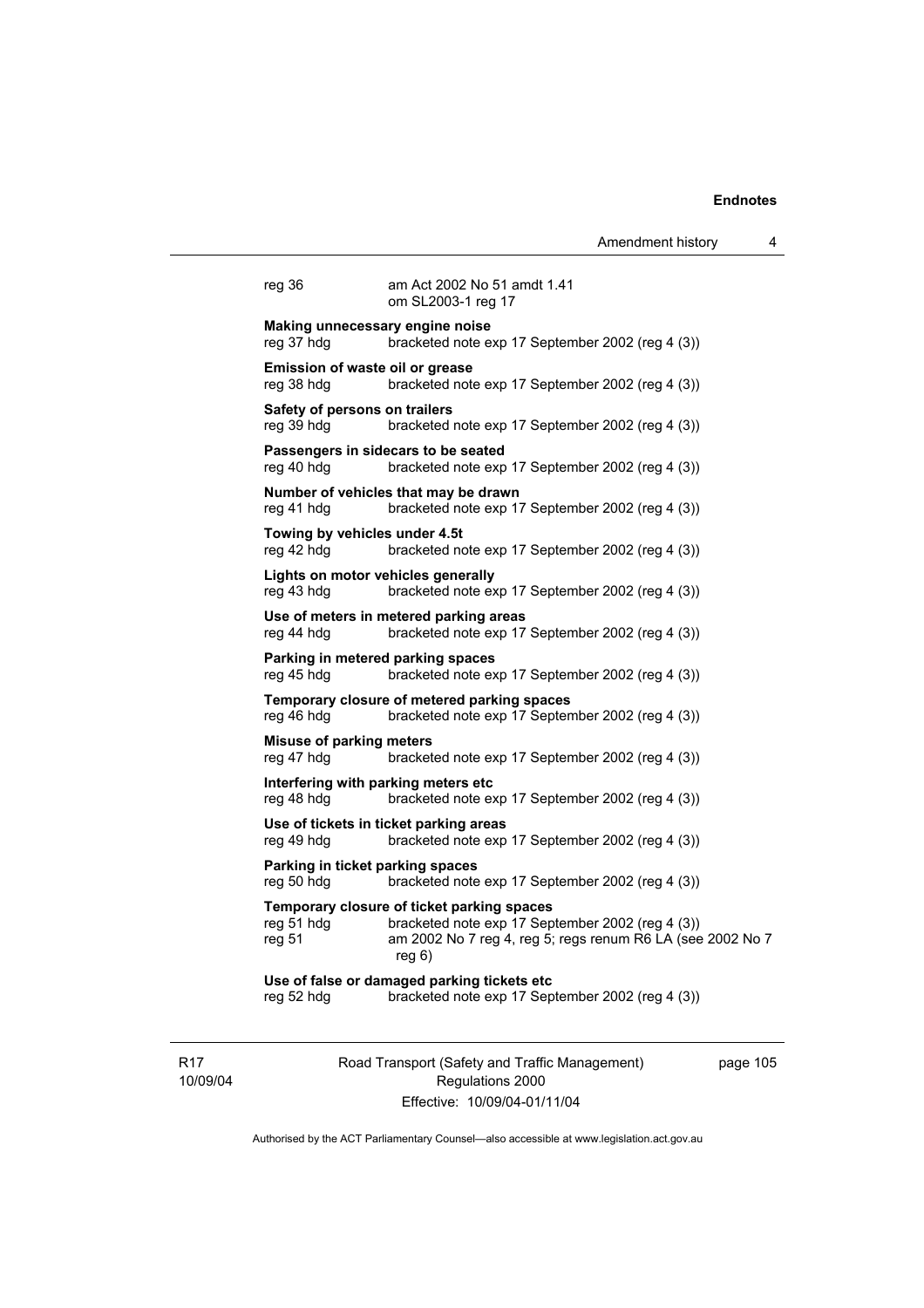| 4        | Amendment history                                                                                                                                                                              |            |
|----------|------------------------------------------------------------------------------------------------------------------------------------------------------------------------------------------------|------------|
|          | Misuse of ticket machines<br>reg 53 hdg<br>bracketed note exp 17 September 2002 (reg 4 (3))                                                                                                    |            |
|          | Interfering with parking ticket machines etc<br>reg 54 hdg<br>bracketed note exp 17 September 2002 (reg 4 (3))                                                                                 |            |
|          | Removing parking tickets etc<br>reg 55 hdg<br>bracketed note exp 17 September 2002 (reg 4 (3))                                                                                                 |            |
|          | Unauthorised use and revocation of mobility parking scheme authorities<br>bracketed note exp 17 September 2002 (reg 4 (3))<br>reg 56 hdg<br>am Act 2002 No 30 amdt 3.770<br>reg 56             |            |
|          | No stopping on a road with a red kerb<br>am 2001 No 32 reg 5<br>reg 57<br>exp 1 December 2002 (reg 57 (2))                                                                                     |            |
|          | Stopping public buses in bus zones and at bus stops<br>reg 57A hdg<br>bracketed note exp 17 September 2002 (reg 4 (3))<br>ins 2000 No 33 reg 3<br>reg 57A<br>am 2001 Act No 62 amdts 1.39-1.41 |            |
|          | Stopping in an emergency etc or to comply with another law<br>reg 58 hdg<br>bracketed note exp 17 September 2002 (reg 4 (3))                                                                   |            |
|          | <b>Carrying dangerous substances</b><br>bracketed note exp 17 September 2002 (reg 4 (3))<br>reg 59 hdg<br>sub A2004-7 amdt 1.14<br>am A2004-7 amdt 1.15, amdt 1.16<br>reg 59                   |            |
|          | Interrupting funeral processions etc<br>reg 60 hdg<br>bracketed note exp 17 September 2002 (reg 4 (3))                                                                                         |            |
|          | Driving on roads closed to traffic<br>reg 61 hdg<br>bracketed note exp 17 September 2002 (reg 4 (3))                                                                                           |            |
|          | Use of wheeled recreational devices and wheeled toys on roads<br>bracketed note exp 17 September 2002 (reg 4 (3))<br>reg 62 hdg                                                                |            |
|          | Devices that are prescribed traffic control devices<br>reg 63 hdg<br>bracketed note exp 17 September 2002 (reg 4 (3))                                                                          |            |
|          | Preventing prescribed traffic control devices being clearly visible<br>bracketed note exp 17 September 2002 (reg 4 (3))<br>reg 64 hdg                                                          |            |
|          | Use of do not overtake turning vehicle sign<br>reg 65 hdg<br>bracketed note exp 17 September 2002 (reg 4 (3))                                                                                  |            |
|          | Approvals etc by road transport authority<br>am Act 2001 No 44 amdt 1.3797, amdt 1.3798<br>reg 66                                                                                              |            |
|          | Defence of complying with direction of police officer or authorised person<br>bracketed note exp 17 September 2002 (reg 4 (3))<br>reg 68 hdg                                                   |            |
| page 106 | Road Transport (Safety and Traffic Management)<br>Regulations 2000<br>Effective: 10/09/04-01/11/04                                                                                             | R<br>10/09 |

Authorised by the ACT Parliamentary Counsel—also accessible at www.legislation.act.gov.au

R17 10/09/04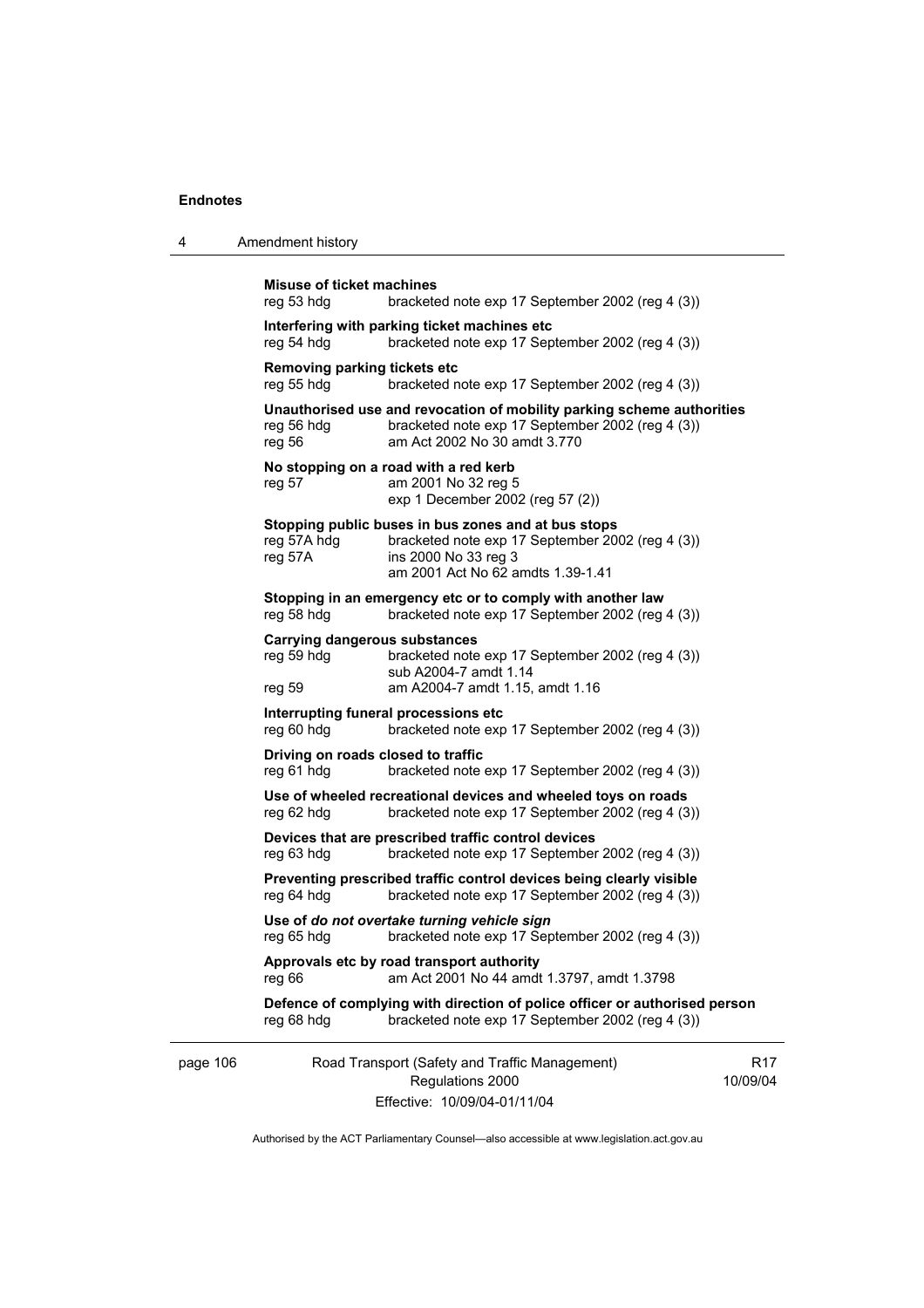|                                                               | Amendment history                                                                                                          | 4        |
|---------------------------------------------------------------|----------------------------------------------------------------------------------------------------------------------------|----------|
| reg 69 hdg                                                    | <b>Exemption for driver of police vehicles</b><br>bracketed note exp 17 September 2002 (reg 4 (3))                         |          |
| reg 70 hdg                                                    | <b>Exemption for driver of emergency vehicles</b><br>bracketed note exp 17 September 2002 (reg 4 (3))                      |          |
|                                                               | Stopping and parking exemption for police and emergency vehicles and                                                       |          |
| authorised people<br>reg 71 hdg<br>reg 71                     | bracketed note exp 17 September 2002 (reg 4 (3))<br>sub 2002 No 7 reg 7                                                    |          |
| <b>Parking</b><br>ch 3 hda                                    | ins 2001 No 32 reg 6                                                                                                       |          |
| <b>Metered parking schemes</b><br>reg 72 hdg                  | bracketed note exp 17 September 2002 (reg 4 (3))                                                                           |          |
| <b>Metered parking areas</b><br>reg 73 hdg                    | bracketed note exp 17 September 2002 (reg 4 (3))                                                                           |          |
| <b>Parking meters</b><br>reg 74 hdg                           | bracketed note exp 17 September 2002 (reg 4 (3))                                                                           |          |
| <b>Metered parking spaces</b><br>reg 75 hdg                   | bracketed note exp 17 September 2002 (reg 4 (3))                                                                           |          |
| <b>Parking authorities</b><br>reg 75A                         | ins 2002 No 7 reg 8                                                                                                        |          |
| <b>Parking authority guidelines</b><br>reg 75B hdg<br>reg 75B | bracketed note exp 17 September 2002 (reg 4 (3))<br>ins 2002 No 7 reg 8                                                    |          |
| reg 76 hdg                                                    | Ticket parking schemes—road transport authority<br>sub 2002 No 7 reg 9<br>bracketed note exp 17 September 2002 (reg 4 (3)) |          |
| reg 76A hdg<br>reg 76A                                        | Ticket parking schemes—parking authority<br>bracketed note exp 17 September 2002 (reg 4 (3))<br>ins 2002 No 7 reg 10       |          |
| <b>Ticket parking areas</b><br>reg 77 hdg<br>reg 77           | bracketed note exp 17 September 2002 (reg 4 (3))<br>$(3)$ , $(4)$ exp 1 December 2006 (reg 77 $(4)$ )                      |          |
| <b>Ticket parking spaces</b><br>reg 78 hdg                    | bracketed note exp 17 September 2002 (reg 4 (3))                                                                           |          |
| <b>Ticket machines</b><br>reg 79 hdg                          | bracketed note exp 17 September 2002 (reg 4 (3))                                                                           |          |
| <b>Parking tickets</b><br>reg 80 hdg                          | bracketed note exp 17 September 2002 (reg 4 (3))                                                                           |          |
|                                                               | Road Transport (Safety and Traffic Management)<br>Regulations 2000                                                         | page 107 |

Effective: 10/09/04-01/11/04

 $\overline{7}$ 

Authorised by the ACT Parliamentary Counsel—also accessible at www.legislation.act.gov.au

R17 10/09/04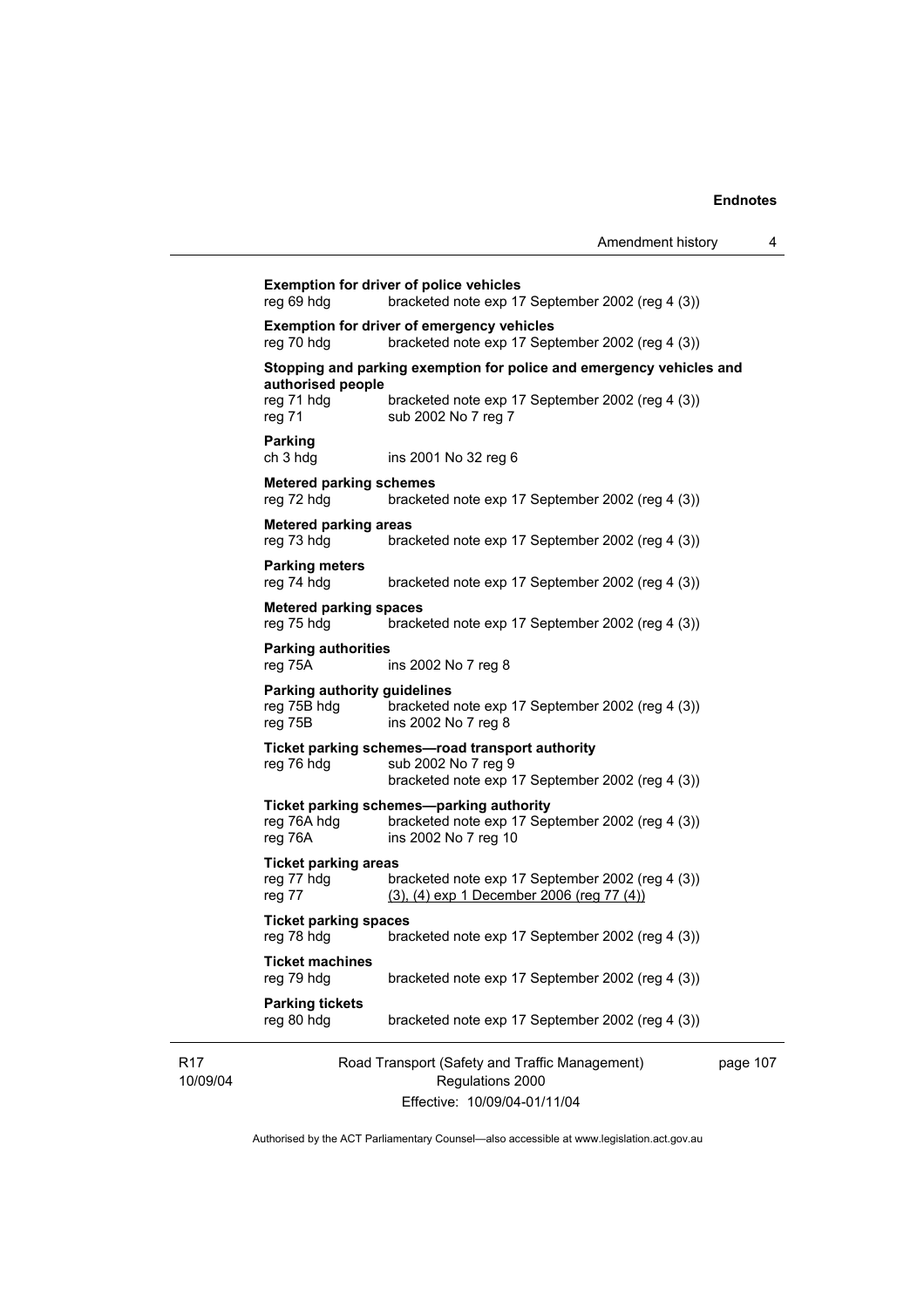| 4        | Amendment history                                       |                                                                                                                                                                 |                             |
|----------|---------------------------------------------------------|-----------------------------------------------------------------------------------------------------------------------------------------------------------------|-----------------------------|
|          | reg 80<br><b>Duration of parking tickets</b>            | am 2002 No 7 reg 11                                                                                                                                             |                             |
|          | reg 81 hdg                                              | bracketed note exp 17 September 2002 (reg 4 (3))                                                                                                                |                             |
|          | Definitions for div 3.1.3<br>reg 82 hdg                 | bracketed note exp 17 September 2002 (reg 4 (3))                                                                                                                |                             |
|          | reg 83 hdg                                              | References in div to land adjoining residential land<br>bracketed note exp 17 September 2002 (reg 4 (3))                                                        |                             |
|          | reg 84 hdg                                              | Vehicle parked partly on residential land<br>bracketed note exp 17 September 2002 (reg 4 (3))                                                                   |                             |
|          | reg 85 hdg                                              | Parking of certain vehicles on residential land prohibited<br>bracketed note exp 17 September 2002 (reg 4 (3))                                                  |                             |
|          | reg 86 hdg                                              | Parking of certain vehicles on land adjoining residential land prohibited<br>bracketed note exp 17 September 2002 (reg 4 (3))                                   |                             |
|          | reg 87 hdg<br>reg 87                                    | Parking of certain commercial vehicles on land with multi-unit developments<br>bracketed note exp 17 September 2002 (reg 4 (3))<br>am Act 2002 No 30 amdt 3.771 |                             |
|          | Daily infringement<br>reg 88 hdg                        | bracketed note exp 17 September 2002 (reg 4 (3))                                                                                                                |                             |
|          | <b>Codes of practice</b><br>reg 89 hdg<br>reg 89        | bracketed note exp 17 September 2002 (reg 4 (3))<br>am Act 2001 No 44 amdt 1.3799, amdt 1.3800                                                                  |                             |
|          | Notice of codes of practice etc<br>reg 90 hdg<br>reg 90 | bracketed note exp 17 September 2002 (reg 4 (3))<br>am Act 2001 No 44 amdts 1.3801-1.3803<br>def the code of practice om Act 2001 No 44 amdt 1.3803             |                             |
|          | <b>Application for exemption</b><br>reg 91 hdg          | bracketed note exp 17 September 2002 (reg 4 (3))                                                                                                                |                             |
|          | reg 92 hdg                                              | Decision on application for exemption<br>bracketed note exp 17 September 2002 (reg 4 (3))                                                                       |                             |
|          | <b>Endorsement of certificates</b><br>reg 93 hdg        | bracketed note exp 17 September 2002 (reg 4 (3))                                                                                                                |                             |
|          |                                                         | Variation of conditions of exemptions<br>reg 94 hdg bracketed note exp 17 September 2002 (reg 4 (3))                                                            |                             |
|          | Additional information by applicant<br>reg 95 hdg       | bracketed note exp 17 September 2002 (reg 4 (3))                                                                                                                |                             |
|          | reg 96 hdg                                              | Loss etc of existing operator's certificate<br>bracketed note exp 17 September 2002 (reg 4 (3))                                                                 |                             |
| page 108 |                                                         | Road Transport (Safety and Traffic Management)<br>Regulations 2000                                                                                              | R <sub>17</sub><br>10/09/04 |

Effective: 10/09/04-01/11/04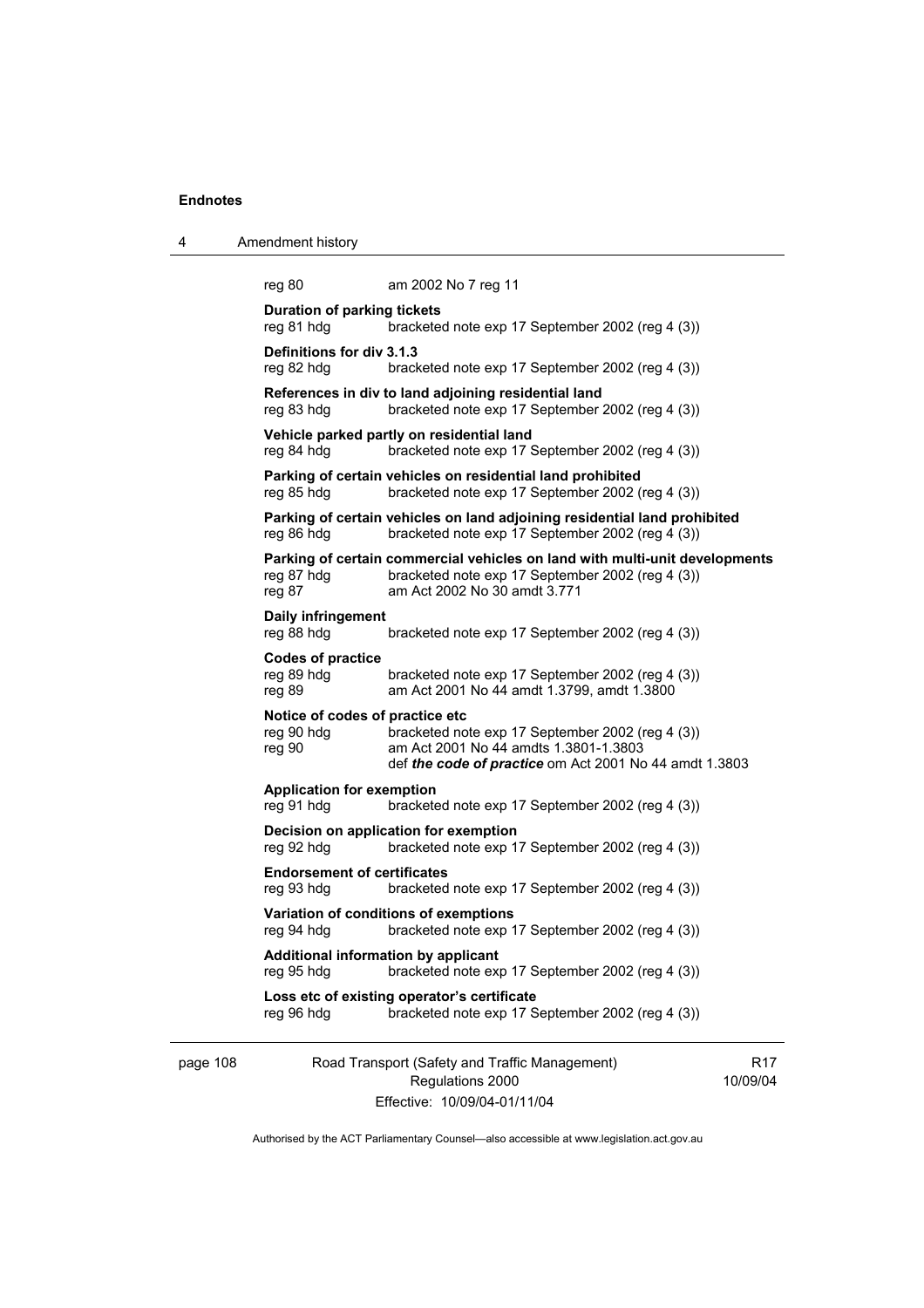| reg 97 hdg<br>reg 97                               | Cancellation of existing operator's certificate etc<br>bracketed note exp 17 September 2002 (reg 4 (3))<br>am Act 2002 No 30 amdt 3.772                                                                                                                                                                                                                                                                                                                                                |
|----------------------------------------------------|----------------------------------------------------------------------------------------------------------------------------------------------------------------------------------------------------------------------------------------------------------------------------------------------------------------------------------------------------------------------------------------------------------------------------------------------------------------------------------------|
| reg 97A hdg<br>reg 97A                             | Other powers to provide pay parking<br>bracketed note exp 17 September 2002 (reg 4 (3))<br>ins 2002 No 7 reg 12                                                                                                                                                                                                                                                                                                                                                                        |
| <b>Overlapping schemes</b><br>reg 98 hdg<br>reg 98 | bracketed note exp 17 September 2002 (reg 4 (3))<br>am 2002 No 7 reg 13                                                                                                                                                                                                                                                                                                                                                                                                                |
| Income from ticket parking scheme<br>reg 98A       | reg 98A hdg bracketed note exp 17 September 2002 (reg 4 (3))<br>ins 2002 No 7 reg 14                                                                                                                                                                                                                                                                                                                                                                                                   |
| Costs of ticket parking scheme<br>reg 98B          | reg 98B hdg bracketed note exp 17 September 2002 (reg 4 (3))<br>ins 2002 No 7 reg 14                                                                                                                                                                                                                                                                                                                                                                                                   |
| Trailers not separately chargeable<br>reg 99 hdg   | bracketed note exp 17 September 2002 (reg 4 (3))                                                                                                                                                                                                                                                                                                                                                                                                                                       |
| <b>Parking permits</b><br>reg 100 hdg              | bracketed note exp 17 September 2002 (reg 4 (3))                                                                                                                                                                                                                                                                                                                                                                                                                                       |
| reg 101 hdg                                        | <b>Mobility parking scheme authorities</b><br>bracketed note exp 17 September 2002 (reg 4 (3))                                                                                                                                                                                                                                                                                                                                                                                         |
| Definitions for ch 4<br>reg 102 hdg<br>reg 102     | bracketed note exp 17 September 2002 (reg 4 (3))<br>am 2000 No 33 reg 4; 2000 No 52 reg 4<br>def approved police speedometer ins 2001 No 32 reg 7<br>def digital camera detection device sub 2001 No 32 reg 8<br>def laser speed measuring device sub SL2004-47 reg 40<br>def radar speed measuring device sub SL2004-47 reg 41<br>def security checksum ins 2001 No 32 reg 9<br>def testing authority am 2001 No 32 reg 10; SL2004-47<br>reg 42<br>def WORM disk ins SL2004-47 reg 43 |
| reg 103 hdg<br>reg 103                             | Approved traffic offence detection devices<br>bracketed note exp 17 September 2002 (reg 4 (3))<br>sub 2000 No 52 reg 5<br>am 2001 No 32 reg 11                                                                                                                                                                                                                                                                                                                                         |
| reg 103A                                           | Approval of police vehicle speedometers<br>ins 2001 No 32 reg 12                                                                                                                                                                                                                                                                                                                                                                                                                       |
|                                                    |                                                                                                                                                                                                                                                                                                                                                                                                                                                                                        |

R17 10/09/04 Road Transport (Safety and Traffic Management) Regulations 2000 Effective: 10/09/04-01/11/04

page 109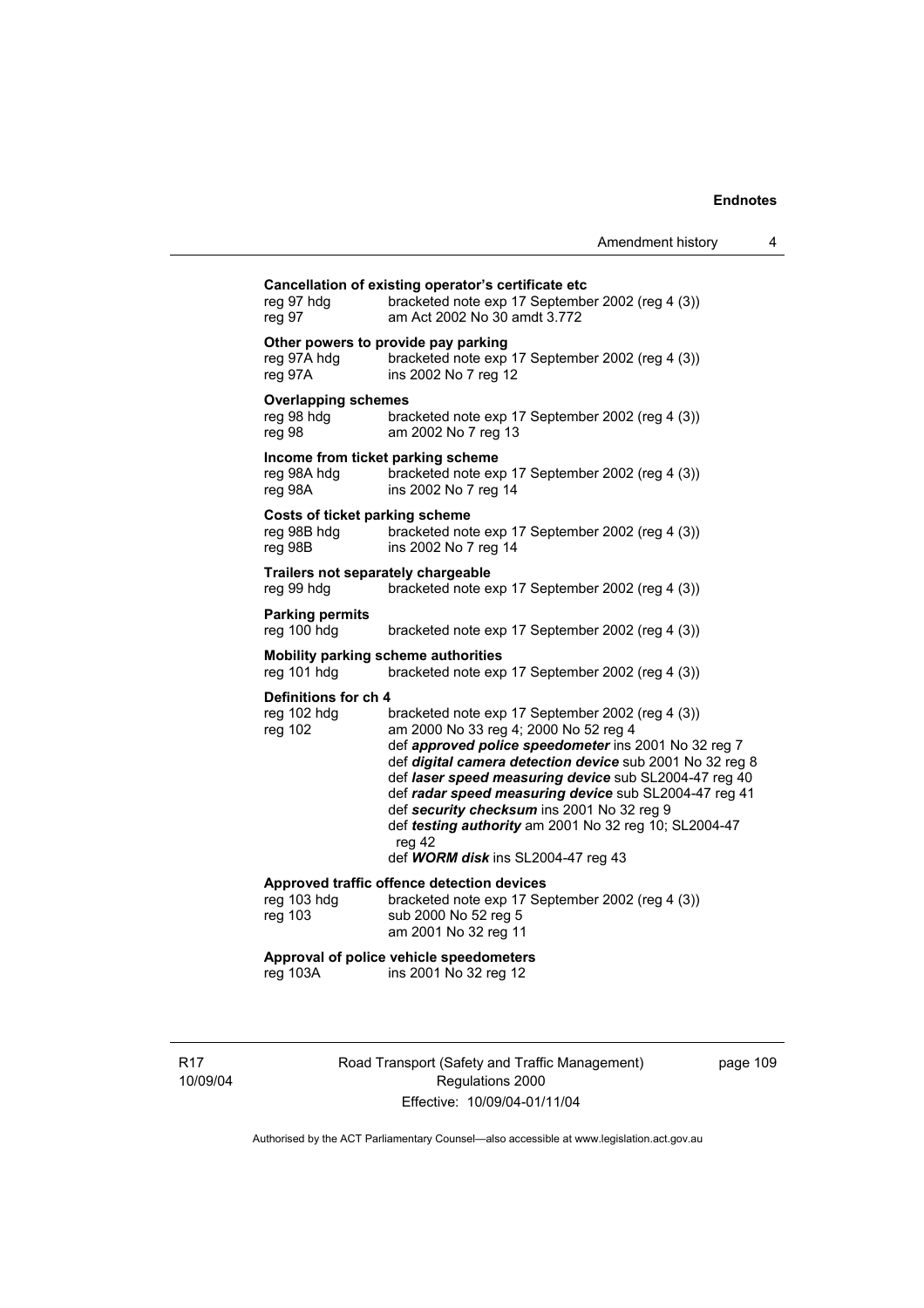4 Amendment history

|          | reg 104 hdg                                                                                            | Major testing of laser speed measuring devices<br>bracketed note exp 17 September 2002 (reg 4 (3))                              |                             |  |
|----------|--------------------------------------------------------------------------------------------------------|---------------------------------------------------------------------------------------------------------------------------------|-----------------------------|--|
|          | reg 104                                                                                                | am 2000 No 33 reg 5<br>sub 2000 No 52 reg 5<br>am 2001 No 32 regs 13-17<br>sub SL2004-47 reg 44                                 |                             |  |
|          | reg 104A                                                                                               | Major testing of other traffic offence detection devices<br>ins SL2004-47 reg 44                                                |                             |  |
|          | rea 104B                                                                                               | Certification and sealing of traffic offence detection devices<br>ins SL2004-47 reg 44                                          |                             |  |
|          | reg 105 hdg<br>reg 105                                                                                 | Use of digital camera detection devices<br>bracketed note exp 17 September 2002 (reg 4 (3))<br>sub 2001 No 32 reg 18            |                             |  |
|          | reg 105A                                                                                               | Use of laser speed measuring devices<br>reg 105A hdg bracketed note exp 17 September 2002 (reg 4 (3))<br>ins 2001 No 32 reg 18  |                             |  |
|          | reg 105B hdg<br>reg 105B                                                                               | Use of radar speed measuring devices<br>bracketed note exp 17 September 2002 (reg 4 (3))<br>ins 2001 No 32 reg 18               |                             |  |
|          | Approved people-testing and sealing<br>reg 106 hdg<br>bracketed note exp 17 September 2002 (reg 4 (3)) |                                                                                                                                 |                             |  |
|          | Approved people-use<br>reg 107 hdg<br>reg 107                                                          | bracketed note exp 17 September 2002 (reg 4 (3))<br>am 2000 No 52 reg 6                                                         |                             |  |
|          | reg 107A                                                                                               | Recording of digital camera detection device image files—Act, s 23 (2) (c) (ii)<br>ins 2001 No 32 reg 19<br>am SL2004-47 reg 45 |                             |  |
|          | s 23 (2) (c) (ii)                                                                                      | Recording of traffic lights camera detection device image files-Act,                                                            |                             |  |
|          | $reg$ 107B                                                                                             | ins 2001 No 32 reg 19                                                                                                           |                             |  |
|          | s 23 (2) (c) (iii)<br>reg 107C                                                                         | Verification of traffic lights camera detection device image files—Act,<br>ins 2001 No 32 reg 19                                |                             |  |
|          | Meaning of vehicle image codes<br>reg 108 hdg<br>reg 108                                               | bracketed note exp 17 September 2002 (reg 4 (3))<br>sub 2000 No 33 reg 6; 2000 No 52 reg 7<br>am 2001 No 32 regs 20-22          |                             |  |
|          | <b>Additional powers of police</b><br>reg 109 hdg                                                      | bracketed note exp 17 September 2002 (reg 4 (3))                                                                                |                             |  |
| page 110 |                                                                                                        | Road Transport (Safety and Traffic Management)<br>Regulations 2000                                                              | R <sub>17</sub><br>10/09/04 |  |

Effective: 10/09/04-01/11/04

17 10/09/04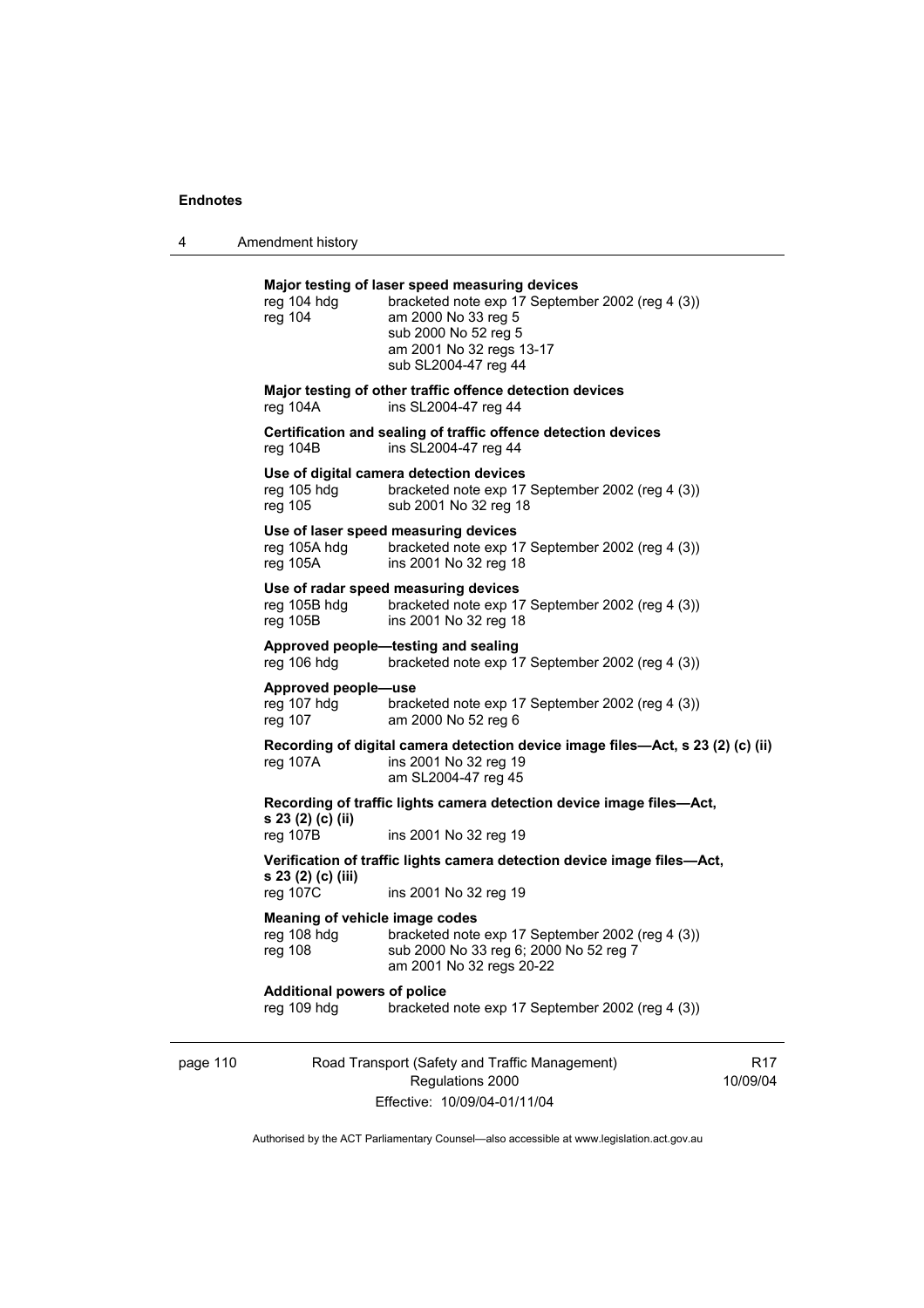# **Prohibition on car minding**<br>reg 110 hdg brackete

bracketed note exp 17 September 2002 (reg 4 (3)) **Removal of unattended vehicles from certain places**  reg 111 hdg bracketed note exp 17 September 2002 (reg 4 (3))

#### **Disposal of impounded or forfeited vehicles**

| reg 112 hdg | bracketed note exp 17 September 2002 (reg 4 (3)) |
|-------------|--------------------------------------------------|
| reg 112     | am Act 2001 No 29 s 14                           |
|             | sub 2001 No 32 reg 23                            |

#### **Disposal of forfeited vehicles—Act, s 10J**

| reg 112A hdg | bracketed note exp 17 September 2002 (reg 4 (3)) |
|--------------|--------------------------------------------------|
| reg 112A     | ins 2001 No 32 reg 23                            |

#### **Responsible person to inspect driver licence**

reg 113 hdg bracketed note exp 17 September 2002 (reg 4 (3))

#### **Responsible person's consent**

reg 114 hdg bracketed note exp 17 September 2002 (reg 4 (3))

#### **Application of Criminal Code to regulations**

| reg 115 hdg | bracketed note exp 17 September 2002 (reg 4 (3)) |
|-------------|--------------------------------------------------|
| reg 115     | sub Act 2002 No 51 amdt 1.42                     |
|             | om SL2003-1 reg 18                               |

#### **Offences against regulations are strict liability offences**

| reg 116 hdg | bracketed note exp 17 September 2002 (reg 4 (3)) |
|-------------|--------------------------------------------------|
| reg 116     | am Act 2002 No 51 amdt 1.43                      |
|             | om SL2003-1 reg 18                               |

#### **General defence of accident or reasonable effort**

| reg 117 hdg | bracketed note exp 17 September 2002 (reg 4 (3)) |
|-------------|--------------------------------------------------|
| reg 117     | am Act 2002 No 51 amdt 1.44                      |
|             | om SL2003-1 reg 18                               |

# **Transitional**

ch 6 hdg exp 1 March 2002 (reg 128)

# **Parking**<br>pt 6.1 hdq

exp 1 March 2002 (reg 128)

# **Existing Class A and Class B parking spaces**  reg 118 exp 1 March 2002 (reg 128)

**Existing parking labels**  reg 119 exp 1 March 2002 (reg 128)

### **Existing disability labels**

reg 120 exp 1 June 2000 (reg 120)

R17 10/09/04 Road Transport (Safety and Traffic Management) Regulations 2000 Effective: 10/09/04-01/11/04

page 111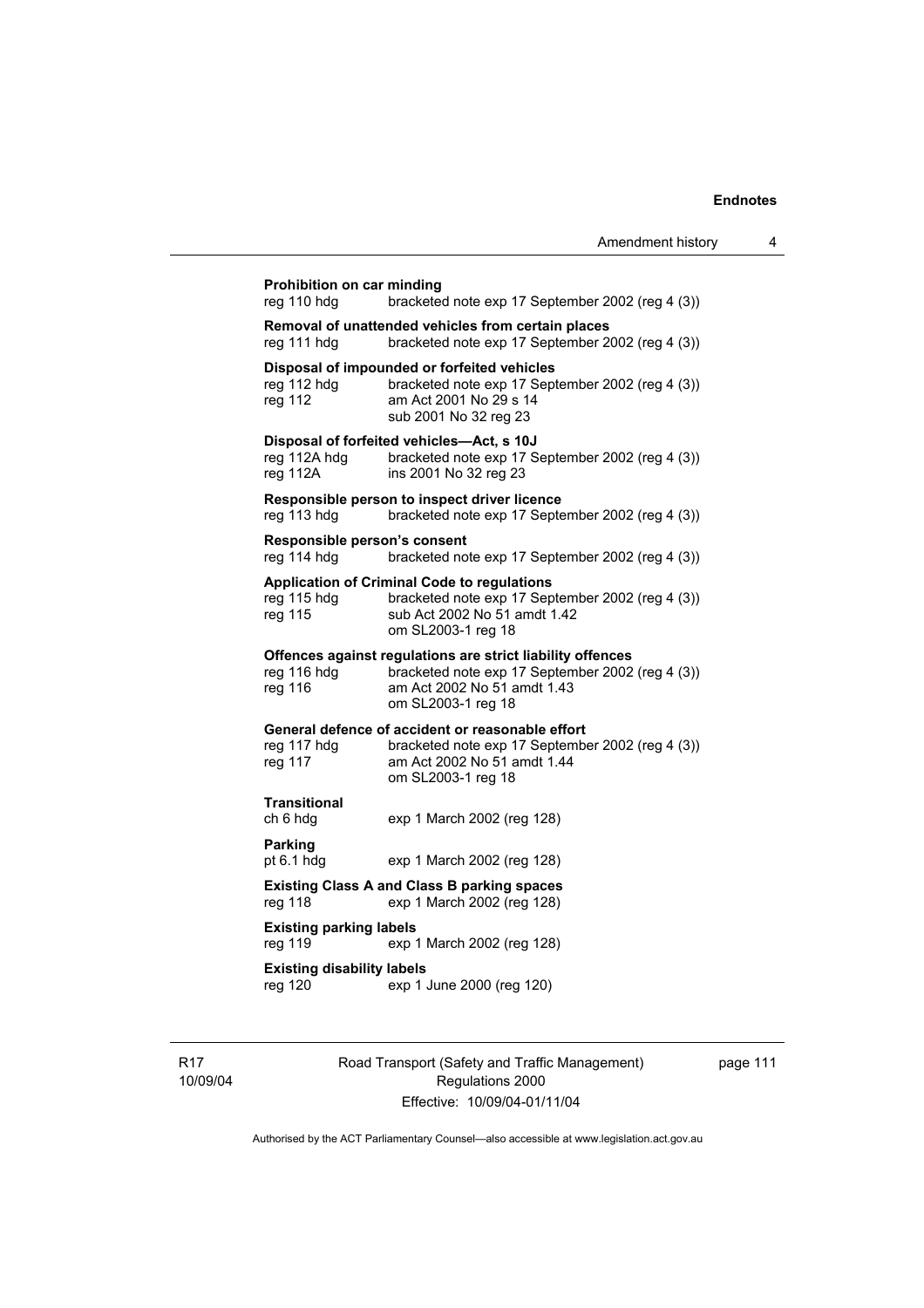| 4                                                                                            | Amendment history                                                                    |                                                                                                                                                                                                                                                                                                                                                                                                                                                                                                                                                                             |  |
|----------------------------------------------------------------------------------------------|--------------------------------------------------------------------------------------|-----------------------------------------------------------------------------------------------------------------------------------------------------------------------------------------------------------------------------------------------------------------------------------------------------------------------------------------------------------------------------------------------------------------------------------------------------------------------------------------------------------------------------------------------------------------------------|--|
|                                                                                              | <b>Existing codes of practice</b><br>reg 121<br>exp 1 March 2002 (reg 128)           |                                                                                                                                                                                                                                                                                                                                                                                                                                                                                                                                                                             |  |
|                                                                                              | reg 122                                                                              | <b>Existing exemptions</b><br>exp 1 March 2002 (reg 128)                                                                                                                                                                                                                                                                                                                                                                                                                                                                                                                    |  |
|                                                                                              | reg 123                                                                              | Existing applications for exemptions and variation of conditions<br>exp 1 March 2002 (reg 128)                                                                                                                                                                                                                                                                                                                                                                                                                                                                              |  |
| <b>Existing notices to show cause</b><br>reg 124<br>exp 1 March 2002 (reg 128)               |                                                                                      |                                                                                                                                                                                                                                                                                                                                                                                                                                                                                                                                                                             |  |
|                                                                                              | <b>Traffic offence detection devices</b><br>pt 6.2 hdg<br>exp 1 March 2002 (reg 128) |                                                                                                                                                                                                                                                                                                                                                                                                                                                                                                                                                                             |  |
|                                                                                              | <b>Existing tests and certificates</b><br>reg 125                                    | am 2001 No 32 reg 24<br>exp 1 March 2002 (reg 128)                                                                                                                                                                                                                                                                                                                                                                                                                                                                                                                          |  |
| Existing approved people—use<br>reg 126<br>exp 1 March 2002 (reg 128)                        |                                                                                      |                                                                                                                                                                                                                                                                                                                                                                                                                                                                                                                                                                             |  |
|                                                                                              | <b>Other transitional provisions</b><br>pt $6.3$ hdg<br>exp 1 March 2002 (reg 128)   |                                                                                                                                                                                                                                                                                                                                                                                                                                                                                                                                                                             |  |
| <b>Existing medical certificate about seatbelts</b><br>reg 127<br>exp 1 March 2002 (reg 128) |                                                                                      |                                                                                                                                                                                                                                                                                                                                                                                                                                                                                                                                                                             |  |
|                                                                                              | Expiry of ch 6<br>reg 128                                                            | am Act 2001 No 27 amdt 4.25<br>am Act 2001 No 44 amdt 1.3804<br>exp 1 March 2002 (reg 128)                                                                                                                                                                                                                                                                                                                                                                                                                                                                                  |  |
|                                                                                              | sch 1                                                                                | <b>Meaning of location codes on images</b><br>sub 2000 No 33 reg 8<br>am 2000 No 52 reg 8; pts renum R4 LA; SL2003-14 reg 4                                                                                                                                                                                                                                                                                                                                                                                                                                                 |  |
|                                                                                              | <b>Dictionary</b><br>dict                                                            | am A2004-28 amdt 3.62<br>def approved police speedometer ins 2001 No 32 reg 26<br>def area of operations ins 2002 No 7 reg 15<br>def ARR ins SL2003-12 reg 6<br>def camera detection device ins 2000 No 52 reg 9<br>sub 2001 No 32 reg 25<br>def centre of the road ins 2000 No 52 reg 9<br>def digital camera detection device ins 2000 No 52 reg 9<br>def emergency worker om SL2004-16 reg 38<br>def give way ins 2000 No 21 reg 4<br>def indicated on ins 2001 No 32 reg 26<br>def laser speed measuring device ins 2000 No 52 reg 9<br>def length ins 2000 No 52 reg 9 |  |

page 112 Road Transport (Safety and Traffic Management) Regulations 2000 Effective: 10/09/04-01/11/04

R17 10/09/04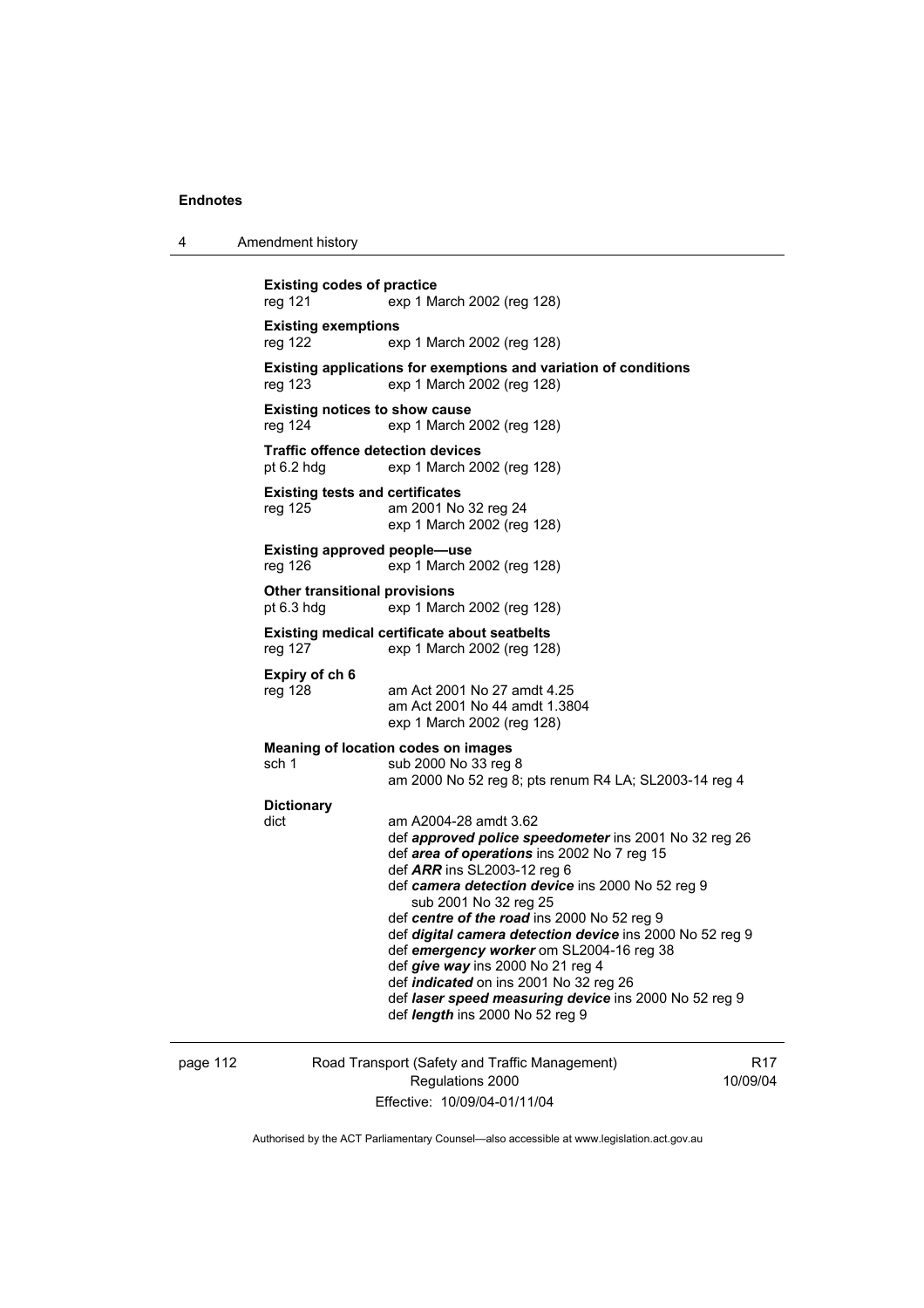def *length of road* om 2000 No 52 reg 9 def *marked foot crossing* ins 2000 No 21 reg 4 def *motor vehicle* ins 2000 No 52 reg 9 def *parking authority* ins 2002 No 7 reg 15 def *parking authority guidelines* ins 2002 No 7 reg 15 def *parking ticket* am 2002 No 7 reg 16 def *pedestrian* ins 2000 No 21 reg 4 def *piezo strip speed measuring device* ins 2000 No 52 reg 9 def *postal vehicle* am SL2004-16 reg 39 def *public bus* sub Act 2001 No 62 amdt 1.42 def *radar speed measuring device* ins 2000 No 52 reg 9 def *recording medium* ins 2001 No 32 reg 26 def *red traffic arrow* ins 2000 No 52 reg 9 def *red traffic light* ins 2000 No 52 reg 9 def *restricted taxi* om 2002 No 2 reg 30 def *ride* ins 2000 No 21 reg 4 def *rider* ins 2000 No 21 reg 4 def *road* sub Act 2002 No 30 amdt 3.773 def *road related area* ins Act 2002 No 30 amdt 3.774 def *security checksum* ins 2001 No 32 reg 26 def *speed measuring device* ins 2000 No 52 reg 9 def *taxi* sub 2002 No 2 reg 31 def *testing authority* ins 2000 No 52 reg 9 def *the Act* om Act 2001 No 44 amdt 1.3805 def *traffic lights camera detection* ins 2000 No 52 reg 9 def *trailer* ins 2000 No 52 reg 9 def *vehicle* ins 2000 No 52 reg 9 def *WORM disk* ins 2001 No 32 reg 26 sub SL2004-47 reg 46

# **5 Earlier republications**

Some earlier republications were not numbered. The number in column 1 refers to the publication order.

Since 12 September 2001 every authorised republication has been published in electronic pdf format on the ACT legislation register. A selection of authorised republications have also been published in printed format. These republications are marked with an asterisk (\*) in column 1. Except for the footer, electronic and printed versions of an authorised republication are identical.

|                             | <b>Republication No</b> | <b>Amendments to</b>                                               | <b>Republication date</b> |          |
|-----------------------------|-------------------------|--------------------------------------------------------------------|---------------------------|----------|
|                             |                         | not amended                                                        | 1 March 2000              |          |
| R <sub>17</sub><br>10/09/04 |                         | Road Transport (Safety and Traffic Management)<br>Regulations 2000 |                           | page 113 |
|                             |                         | Effective: 10/09/04-01/11/04                                       |                           |          |